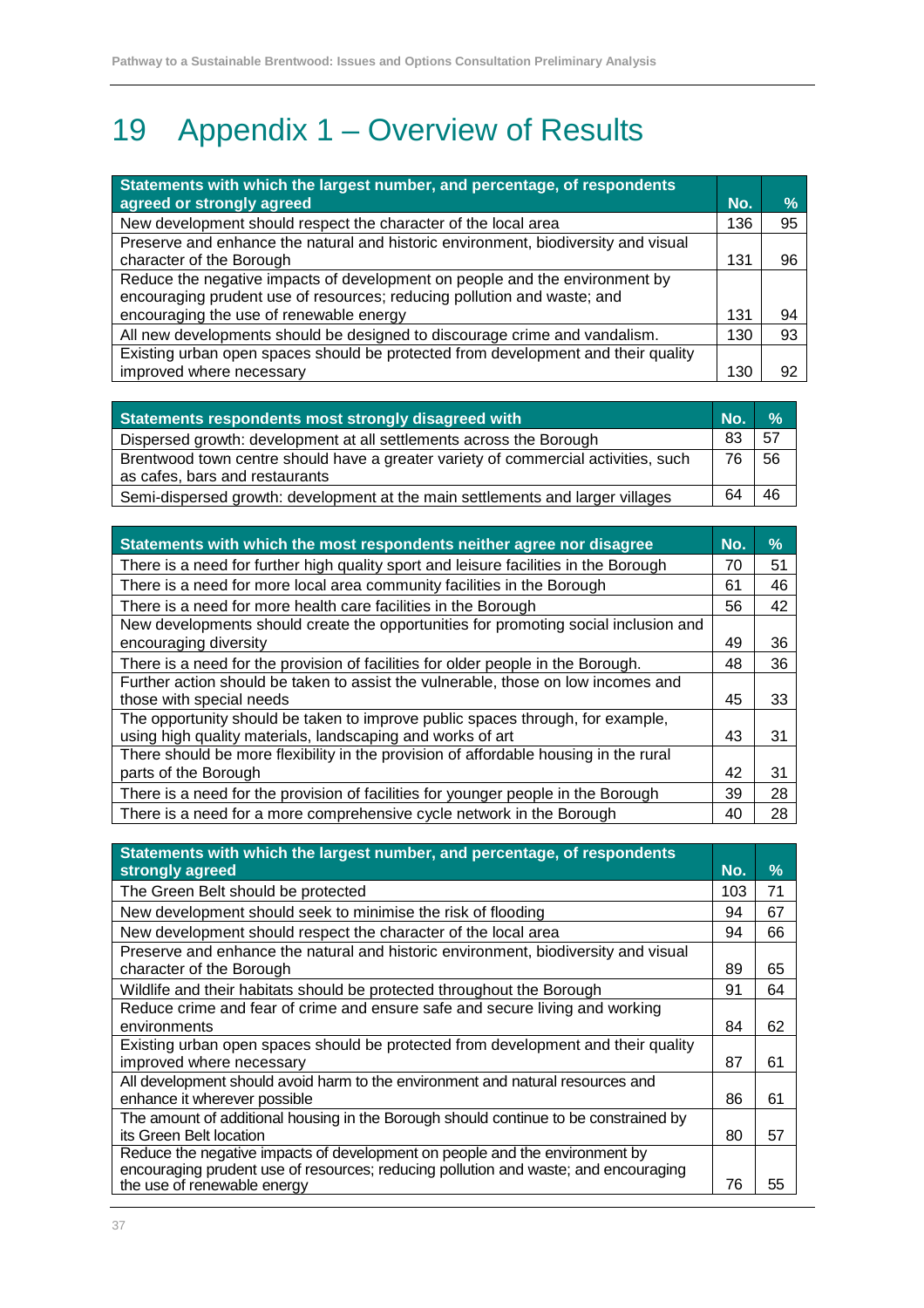# 20 Appendix 2 – Detailed Comments

#### Question 1: Proposed Vision

| <b>Ref</b> | Are there any other comments you would like to make about the proposed<br>vision?                                                                                                                                                                                                                                                                                                                                                  | <b>Category</b>    |
|------------|------------------------------------------------------------------------------------------------------------------------------------------------------------------------------------------------------------------------------------------------------------------------------------------------------------------------------------------------------------------------------------------------------------------------------------|--------------------|
| 5          | Very important that rural areas are included in this strategy.                                                                                                                                                                                                                                                                                                                                                                     | $\mathsf{R}$       |
| 8          | Vague - open to interpretation.                                                                                                                                                                                                                                                                                                                                                                                                    | W/S                |
| 12         | The vision seems to be for the well off, rich people - what about the other less<br>well off and youngsters on the scrap heap at 21?                                                                                                                                                                                                                                                                                               | <b>LN</b><br>SU    |
| 14         | The vision should include the achievement of the strategic objectives as a<br>positive.                                                                                                                                                                                                                                                                                                                                            | Imp                |
| 15         | There is not a high quality life in West Horndon. Only 2 buses a day into<br>Brentwood - none on Sundays. Without a car, Brentwood is a no go area.                                                                                                                                                                                                                                                                                | QoL<br>Т           |
| 19         | Open-ended statement to which almost any person or organisation could sign up to<br>without feeling they have committed themselves to anything specific. It sees the<br>future of Brentwood firmly rooted in the present - whether this is realistic or not<br>remains to be seen. The vision should say something about action that will increase<br>the overall sustainability of the Borough. Further details in full response. | <b>IMP</b><br>SU   |
| 20         | Prefer aim in current local plan ie 6.2. Proposal is judgemental on 'best' and 'valued'.                                                                                                                                                                                                                                                                                                                                           | W/S                |
| 21         | Would be nice, but unlikely to come about.                                                                                                                                                                                                                                                                                                                                                                                         | <b>IMP</b>         |
| 27         | It is a commendable vision, but we question the present value. We are aware it<br>is an obligation, but with an election coming so soon and possible abolition of<br>EERA and many financial restrictions, this (expensive) project seems a little<br>nebulous. The future is uncertain.                                                                                                                                           | <b>IMP</b>         |
| 31         | This is a stupid question - obviously nobody will tick 'no'.                                                                                                                                                                                                                                                                                                                                                                       | W/S                |
| 33         | Having a vision is fine, but its implementation and maintenance requires<br>determination and commitment, not to mention investment.                                                                                                                                                                                                                                                                                               | <b>IMP</b>         |
| 35         | What about taking measures to redress what is devaluing the character and<br>environmental qualities? (eyesores) 'The town' suggests there is only one 'town<br>in the Borough - needs to refer to villages as well.                                                                                                                                                                                                               | LD                 |
| 40         | With Councils still operating the 'right to buy', they are always going to need<br>expansions in council/affordable housing. Why not stop this practice and then,<br>after a period, revisit housing needs.                                                                                                                                                                                                                        | н                  |
| 42         | Those involved with making propositions should be experienced in visiting other<br>towns in the UK on which to draw comparisons.                                                                                                                                                                                                                                                                                                   | $\mathbf{o}$       |
| 43         | Limit new housing to infilling and brownfield sites to preserve green areas and<br>greenbelt areas around the town and its villages.                                                                                                                                                                                                                                                                                               | <b>GB</b><br>BF, H |
| 44         | It's important to maintain the boundaries of existing rural areas, to protect<br>present characteristics, keep current communities intact.                                                                                                                                                                                                                                                                                         | LD, QoL<br>GB, R   |
| 48         | That statement doesn't say anything - it just 'lets keep things nice'.                                                                                                                                                                                                                                                                                                                                                             | W/S                |
| 51         | Priority should always be given to those who live in the Borough.                                                                                                                                                                                                                                                                                                                                                                  | <b>LN</b>          |
| 52         | Where is the money going to come from for all these wonderful ideas? Stop<br>wasting time and money on paperwork such as this.                                                                                                                                                                                                                                                                                                     | <b>IMP</b>         |
| 53         | Stick to it.                                                                                                                                                                                                                                                                                                                                                                                                                       | $\mathbf{o}$       |
| 55         | Changes must take place over an even spread of time, not rushed                                                                                                                                                                                                                                                                                                                                                                    | <b>IMP</b>         |
| 56         | As a housing charity, Shelter limits its comments to those issues within its<br>expertise and experience.                                                                                                                                                                                                                                                                                                                          | $\mathbf{o}$       |
| 60         | No reference to Economic Development.                                                                                                                                                                                                                                                                                                                                                                                              | ED                 |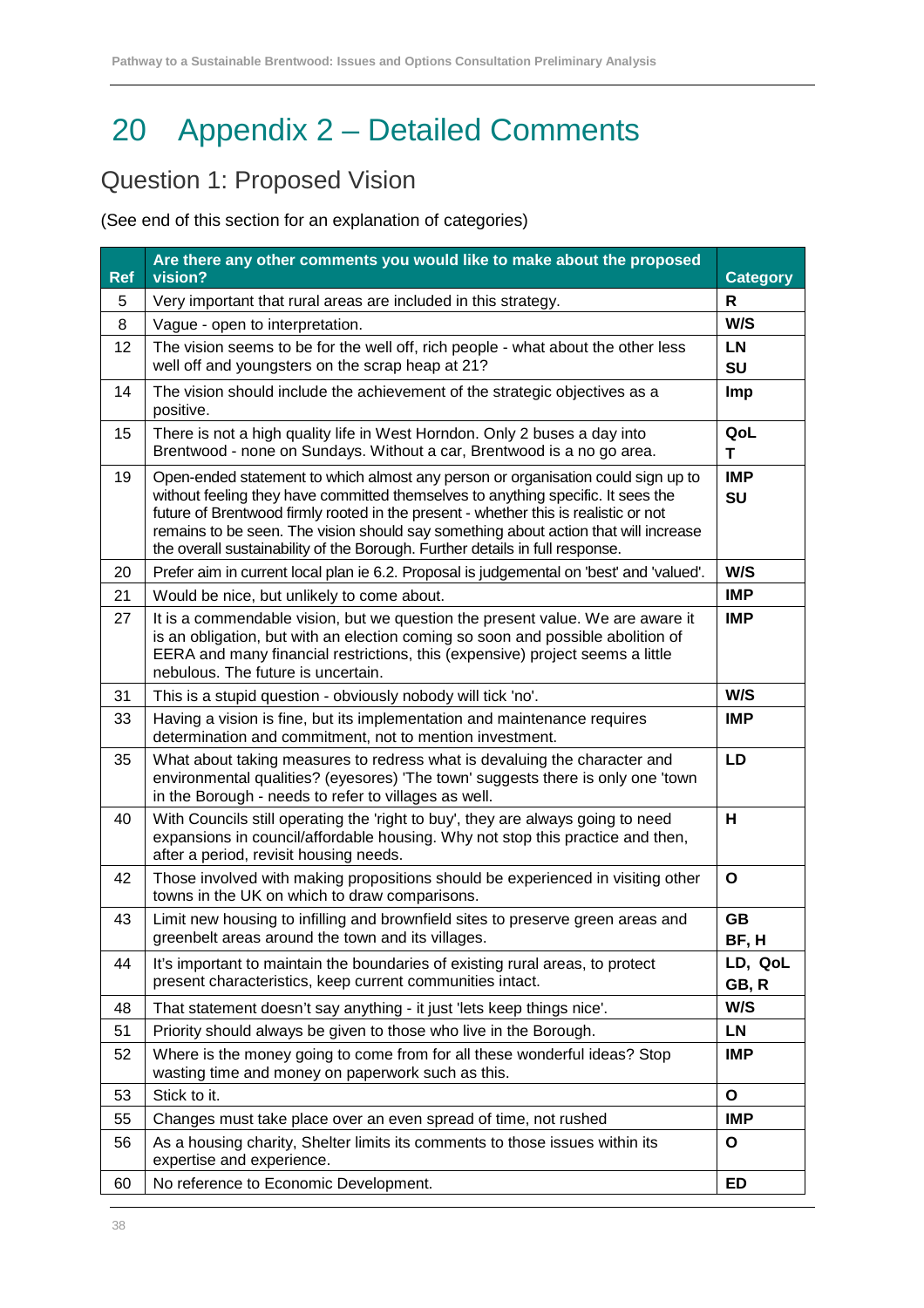| 61  | It lacks variety/transport links & broader appeal of Chelmsford. The villages are<br>more appealing than the town and some have problems with 'nuisance'.                                                                                                                                                                                                                                                                                                                                                                                                                                                                                                                                                                                                                                                                                                                                                                                                                                                                                                                                                                                                                                                                                                                                                                                                                                                         | QoL<br>т                                 |
|-----|-------------------------------------------------------------------------------------------------------------------------------------------------------------------------------------------------------------------------------------------------------------------------------------------------------------------------------------------------------------------------------------------------------------------------------------------------------------------------------------------------------------------------------------------------------------------------------------------------------------------------------------------------------------------------------------------------------------------------------------------------------------------------------------------------------------------------------------------------------------------------------------------------------------------------------------------------------------------------------------------------------------------------------------------------------------------------------------------------------------------------------------------------------------------------------------------------------------------------------------------------------------------------------------------------------------------------------------------------------------------------------------------------------------------|------------------------------------------|
| 62  | Statement is ambiguous - 'best and valued' by who? How do you define high<br>quality of life?                                                                                                                                                                                                                                                                                                                                                                                                                                                                                                                                                                                                                                                                                                                                                                                                                                                                                                                                                                                                                                                                                                                                                                                                                                                                                                                     | QoL<br>W/S                               |
| 65  | The vision is fine - but completely generic. It could apply to any town anywhere.<br>What do we want 'Brentwood' to stand for? What should we be doing to<br>differentiate' Brentwood' from all other similar-sized towns and eg Chelmsford<br>and Bishops Stortford?                                                                                                                                                                                                                                                                                                                                                                                                                                                                                                                                                                                                                                                                                                                                                                                                                                                                                                                                                                                                                                                                                                                                             | LD                                       |
| 66  | The north western area of the borough has most agricultural use, (cereals,<br>wheat etc) other parts of the borough is grassland (very large fields) these if<br>the owners sold could be used for housing and business, industrial, social<br>building. Grassland without livestock.                                                                                                                                                                                                                                                                                                                                                                                                                                                                                                                                                                                                                                                                                                                                                                                                                                                                                                                                                                                                                                                                                                                             | R<br><b>DEV</b>                          |
| 69  | At the moment unless you have a car there is no satisfactory transport from<br>West Horndon to Brentwood.                                                                                                                                                                                                                                                                                                                                                                                                                                                                                                                                                                                                                                                                                                                                                                                                                                                                                                                                                                                                                                                                                                                                                                                                                                                                                                         | T                                        |
| 71  | There is not "a high quality of life" in West Horndon for people without cars.<br>There are very few buses and none on Sundays. To visit friends, family or<br>events in Brentwood is impossible.                                                                                                                                                                                                                                                                                                                                                                                                                                                                                                                                                                                                                                                                                                                                                                                                                                                                                                                                                                                                                                                                                                                                                                                                                 | QoL<br>T                                 |
| 73  | The keyword in this proposal is 'sustainable'. Brentwood has an optimal limit in<br>respect of growth. Any plan which exceeds this should be turned down.                                                                                                                                                                                                                                                                                                                                                                                                                                                                                                                                                                                                                                                                                                                                                                                                                                                                                                                                                                                                                                                                                                                                                                                                                                                         | SU                                       |
| 77  | Change 'high quality of life' for 'good quality of life'.                                                                                                                                                                                                                                                                                                                                                                                                                                                                                                                                                                                                                                                                                                                                                                                                                                                                                                                                                                                                                                                                                                                                                                                                                                                                                                                                                         | QoL                                      |
| 92  | Vision should concentrate on delivering the best core services at the minimum<br>cost. The Council should stop acting (and thinking) that it is a blue chip company<br>requiring all sorts of fancy visions and strategies and spending my money on<br>fanciful projects.                                                                                                                                                                                                                                                                                                                                                                                                                                                                                                                                                                                                                                                                                                                                                                                                                                                                                                                                                                                                                                                                                                                                         | <b>IMP</b>                               |
| 97  | I feel that Brentwood has grown out of all proportion and is not the small Country<br>Town that I moved into 15 years ago. It has lost its history and rural background.<br>For instance, the Sugar Hut nightclub should not have been allowed to have been<br>developed on an historical site. We have too many pubs and nightclubs in the<br>area which means that at weekends the high street is a 'no go' area for the locals.<br>This is just encouraging the drinking culture in the area and turning Brentwood into<br>a suburb of London. I think, like most of my friends who live in the area, we were<br>once proud to live in a country Town but this is no more.<br>Our roads are not structured to cope with the amounts of traffic to cope with any<br>more properties being built. We have had huge developments built at both the<br>old Warley Hospital site and on the land by the Station car park. Enough is<br>enough. We are destroying our local environment and very soon will lose its<br>historical identity. I live off of Woodman Road and when I first moved into the<br>area it was quiet and peaceful. Now the road is like a rat run and cars are<br>constantly speeding down the road and it is only a matter of time before there is<br>a serious accident. Please preserve the history and background of Brentwood<br>and don't let it become just another outpost of London. | <b>TC</b><br>T<br><b>LD</b><br><b>BC</b> |
| 101 | So long as "sustainable" means that.                                                                                                                                                                                                                                                                                                                                                                                                                                                                                                                                                                                                                                                                                                                                                                                                                                                                                                                                                                                                                                                                                                                                                                                                                                                                                                                                                                              | <b>SU</b>                                |
| 106 | However the vision needs hard targets to be measured before and after the<br>implementation of the strategy, to ensure that the intended outcomes do get<br>delivered. I would suggest independent verification of the measurement of these<br>targets to ensure that they are accepted by the community without the usual<br>doubt about the council's approach to measuring its own performance.                                                                                                                                                                                                                                                                                                                                                                                                                                                                                                                                                                                                                                                                                                                                                                                                                                                                                                                                                                                                                | <b>IMP</b>                               |
| 112 | Cut down on cafes and takeaways in the high street and encourage more small<br>businesses to provide a better shopping experience.                                                                                                                                                                                                                                                                                                                                                                                                                                                                                                                                                                                                                                                                                                                                                                                                                                                                                                                                                                                                                                                                                                                                                                                                                                                                                | <b>TC</b><br>BC                          |
| 113 | I would not allow any new build on greenfield sites until all brownfield sites have<br>been used up, and this applies to gypsies and travellers also.                                                                                                                                                                                                                                                                                                                                                                                                                                                                                                                                                                                                                                                                                                                                                                                                                                                                                                                                                                                                                                                                                                                                                                                                                                                             | GB<br><b>BF</b>                          |
| 114 | A "high quality of life for thoseand relax in the Borough" doesn't mean<br>allowing it to become the binge centre of Essex. My daughter who lives in<br>Harlow reports that young people see Brentwood as a good place for getting 'out<br>of your face'. It is a shame we are attracting those intent on getting drunk from                                                                                                                                                                                                                                                                                                                                                                                                                                                                                                                                                                                                                                                                                                                                                                                                                                                                                                                                                                                                                                                                                      | <b>TC</b><br>QoL<br><b>BC</b>            |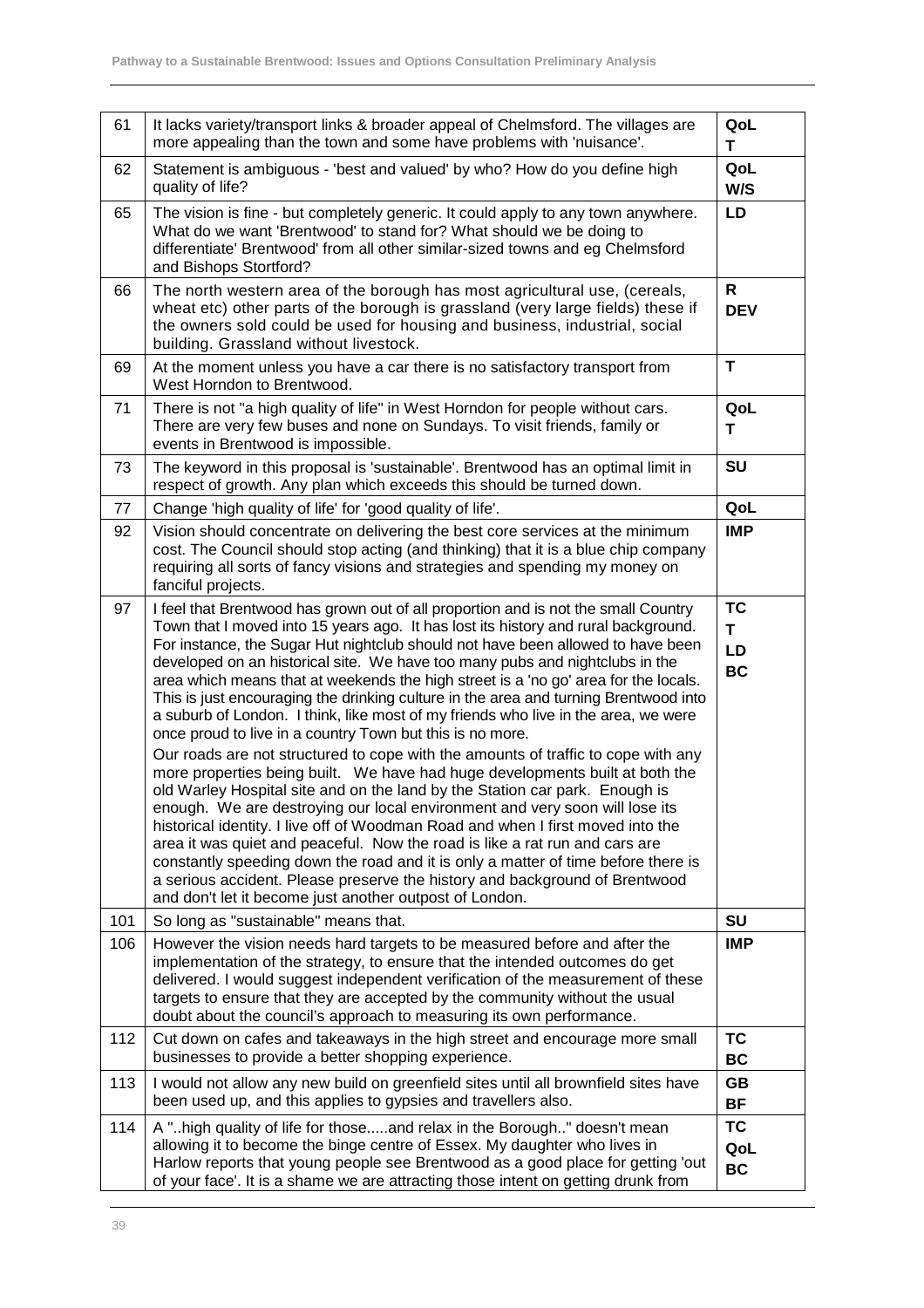|     | so far afield.                                                                                                                                                                                                                                                                                                                                                                                                                                                                                                                                                                                                                                                                                                                                                                    |                                    |
|-----|-----------------------------------------------------------------------------------------------------------------------------------------------------------------------------------------------------------------------------------------------------------------------------------------------------------------------------------------------------------------------------------------------------------------------------------------------------------------------------------------------------------------------------------------------------------------------------------------------------------------------------------------------------------------------------------------------------------------------------------------------------------------------------------|------------------------------------|
| 120 | Emphasis on protecting rural areas i.e. Green Belt land is paramount, especially<br>when considering all the house building that occurred in the 1960s and 70s in<br>and around our villages.                                                                                                                                                                                                                                                                                                                                                                                                                                                                                                                                                                                     | <b>GB</b><br>R                     |
| 122 | This vision must sustain the lovely Essex countryside and not encroach on the<br>Green-belt lands.                                                                                                                                                                                                                                                                                                                                                                                                                                                                                                                                                                                                                                                                                | LD, GB<br>R                        |
| 124 | This means whatever the reader wants it to mean – it's like a blank cheque - I<br>could only support a vision that means something                                                                                                                                                                                                                                                                                                                                                                                                                                                                                                                                                                                                                                                | W/S                                |
| 125 | It is interesting to note that earlier visions made references to residents' needs<br>and aspirations and making provision for development. The vision must reflect<br>Government guidance (e.g. PPS1) which refers to meeting needs now and in the<br>future.                                                                                                                                                                                                                                                                                                                                                                                                                                                                                                                    | <b>LN</b>                          |
| 128 | It would have been nice to have had something about assisting and encouraging<br>local business developments, too. After all, unemployment must be more<br>important to a lot of people than, for example 'character and environmental<br>qualities of the town'. If the Council were able to create, for example, some<br>sustainably built and highly efficient business units for rental, perhaps some<br>small businesses could be encouraged to take advantage of lower energy costs.                                                                                                                                                                                                                                                                                        | ED<br><b>LN</b><br><b>IMP</b>      |
| 130 | The rural and Green Belt areas should be completely protected. It will be a sad day<br>if the Green Belt is destroyed and London spreads out beyond where it is now.                                                                                                                                                                                                                                                                                                                                                                                                                                                                                                                                                                                                              | <b>GB</b><br>R                     |
| 133 | There should be more emphasis on the protection of the Green Belt, and the<br>rural nature of the area surrounding the town.                                                                                                                                                                                                                                                                                                                                                                                                                                                                                                                                                                                                                                                      | <b>GB</b><br>R                     |
| 135 | The proposed vision should include meeting the housing needs through sustainable<br>inclusive communities in accordance with the East of England Plan.                                                                                                                                                                                                                                                                                                                                                                                                                                                                                                                                                                                                                            | SU<br>н                            |
| 136 | I object to the wording of the new mission as it fails to address the issue of<br>keeping people safe. I believe that the new vision statement fails to address a<br>fundamental duty of a local council " to keep it citizens SAFE" The removal of<br>this important word alters the council relationship and responsibilities toward the<br>people. The previous mission statement recognised this fact and I would argue<br>for the reinstatement of this obligation on the council.                                                                                                                                                                                                                                                                                           | QoL<br><b>TC</b><br><b>LN</b><br>н |
|     | SAFE: should be regarded in it fullest meaning, "safe from" and "safe to " spans<br>Health, Security personal and medical, terrorist or accident, it relates to floods,<br>Ice snow etc. It means creating a town where it is safe to walk the streets after<br>dark, where refuse is collected, pavements fixed. Housing is built to meet local<br>demand etc.                                                                                                                                                                                                                                                                                                                                                                                                                   |                                    |
| 140 | This is a laudable vision and should apply irrespective of the current consultation<br>process. It is certainly a good core vision against which all future development<br>should be assessed to ensure the vision is not diluted in reality. If dilution is the<br>likely outcome and the vision is not able to be met, then any relevant proposal<br>should be dismissed.                                                                                                                                                                                                                                                                                                                                                                                                       | <b>IMP</b>                         |
| 141 | The vision should balance the economic and environmental sustainability of the<br>Borough both now and in the future and in the process enhance the quality of life<br>for those that live work and relax in the area. At the moment the vision places<br>too much emphasis on quality of life, which could be at the expense of the<br>sustainability of the Borough, both economic in making it self sufficient, and in<br>terms of living in a pleasant environment. (If the environment becomes too<br>pleasant the town becomes a high class dormitory suburb of London - which<br>then focuses land use on the provision of weekend leisure facilities. Such an aim<br>could make the Borough reliant on salaries and funding from London, which may<br>not be sustainable) | <b>SU</b><br>QoL                   |
| 142 | Whilst the proposed vision is generally welcomed, its ordering should be revised<br>so as to better reflect the Mission Statement, as set out in the Sustainable<br>Community Strategy, which provides that the Borough Council's foremost<br>objective is to meet, and serve, the needs and aspirations of local people The<br>Core Strategy is the principal spatial tool by which the Sustainable Community                                                                                                                                                                                                                                                                                                                                                                    | W/S<br>LN                          |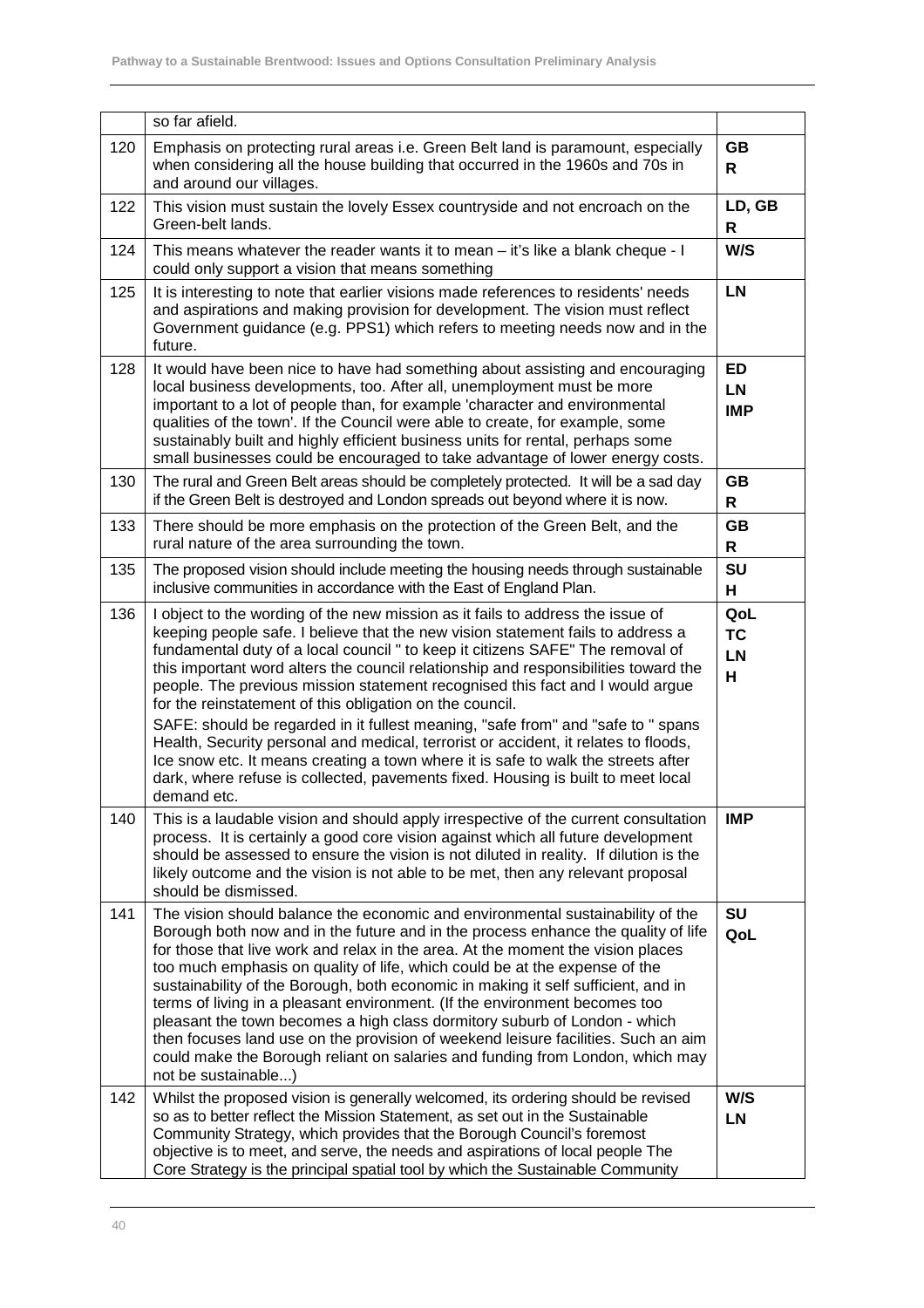|     | Strategy, and the Mission Statement set out therein, are to be implemented. As<br>such, it should also put the needs and aspirations of local people at the forefront.<br>The policies and provisions of the Core Strategy will have to strike a difficult<br>balance between many different, and often conflicting, priorities. As is identified<br>in the accompanying Sustainability Appraisal (November 2009), a number of the<br>Strategic Objectives, and particularly those relating to the Environment (on the<br>one hand) and Society and the Economy (on the other), are not compatible.<br>The proposed vision should reflect the priorities set out in the Mission Statement.<br>Where there is a conflict between different Strategic Objectives, those relating to<br>the social and economic well-being of the people of Brentwood should take<br>priority. As such, and in order to send out the right message, and ensure that<br>the provisions of the Core Strategy are appropriately framed, the proposed<br>vision should be re-worded as follows:-<br>To, both now, and in the future, make provision for the development and other<br>needs of those who live, work and relax in the Borough, whilst also protecting<br>and enhancing all that is best and valued of the existing character and<br>environmental qualities of the town and its surrounding rural areas. |                             |
|-----|-------------------------------------------------------------------------------------------------------------------------------------------------------------------------------------------------------------------------------------------------------------------------------------------------------------------------------------------------------------------------------------------------------------------------------------------------------------------------------------------------------------------------------------------------------------------------------------------------------------------------------------------------------------------------------------------------------------------------------------------------------------------------------------------------------------------------------------------------------------------------------------------------------------------------------------------------------------------------------------------------------------------------------------------------------------------------------------------------------------------------------------------------------------------------------------------------------------------------------------------------------------------------------------------------------------------------------------------------------------------------------------------------|-----------------------------|
| 152 | Should also ensure that the potential impact of development on species and<br>habitats of principal importance is addressed. We hope to see this formally noted<br>in the final document.                                                                                                                                                                                                                                                                                                                                                                                                                                                                                                                                                                                                                                                                                                                                                                                                                                                                                                                                                                                                                                                                                                                                                                                                       | <b>SU</b>                   |
| 160 | Spatial specificity should be reflected in the vision and objectives. Currently<br>presented in vague terms and lack acknowledgement of the Borough's<br>characteristics                                                                                                                                                                                                                                                                                                                                                                                                                                                                                                                                                                                                                                                                                                                                                                                                                                                                                                                                                                                                                                                                                                                                                                                                                        | <b>LD</b><br>W/S            |
| 162 | Support combined vision for CS and SCS. Reference should be made to high<br>quality design                                                                                                                                                                                                                                                                                                                                                                                                                                                                                                                                                                                                                                                                                                                                                                                                                                                                                                                                                                                                                                                                                                                                                                                                                                                                                                      | QoL<br>SU                   |
| 163 | Needs to be more specific to the characteristics of the Borough - currently too<br>general. It must include further detail on how the Borough will change up until 2031.                                                                                                                                                                                                                                                                                                                                                                                                                                                                                                                                                                                                                                                                                                                                                                                                                                                                                                                                                                                                                                                                                                                                                                                                                        | <b>LD</b>                   |
| 174 | Should refer to settlements other than just Brentwood, wording should include<br>reference to villages as well as the town and its surrounding rural area.                                                                                                                                                                                                                                                                                                                                                                                                                                                                                                                                                                                                                                                                                                                                                                                                                                                                                                                                                                                                                                                                                                                                                                                                                                      | <b>DEV</b><br>$\mathsf{R}$  |
| 177 | North East London NHS Foundation Trust is supportive of the Council's<br>aspirations for sustainable future growth and development to meet the housing<br>needs of the local community and make good use of previously developed land.                                                                                                                                                                                                                                                                                                                                                                                                                                                                                                                                                                                                                                                                                                                                                                                                                                                                                                                                                                                                                                                                                                                                                          | <b>BF</b><br>H<br><b>LN</b> |
| 190 | Very short consultation period and busy time of year. No mention of Essex CC<br>partnership. No public meeting, Not enough facts to be able to respond sensibly<br>to many questions.                                                                                                                                                                                                                                                                                                                                                                                                                                                                                                                                                                                                                                                                                                                                                                                                                                                                                                                                                                                                                                                                                                                                                                                                           | W/S                         |
| 192 | While agreeing with the ideas behind the vision, it seems too long and a little<br>passive in tone.                                                                                                                                                                                                                                                                                                                                                                                                                                                                                                                                                                                                                                                                                                                                                                                                                                                                                                                                                                                                                                                                                                                                                                                                                                                                                             | W/S                         |

| <b>Vision Categories</b>               | Total          |
|----------------------------------------|----------------|
| BC – bars & cafes                      | 3              |
| BF - brownfield                        | 3              |
| DEV - development                      | 2              |
| ED - economic development              | $\overline{2}$ |
| GB - Green Belt                        | $\overline{7}$ |
| $H -$ housing                          | 5.             |
| IMP - implementation                   | 11             |
| LD - local character & distinctiveness |                |
| $LN - local needs$                     |                |
| $O$ – other                            | 3              |
| $QoL -$ quality of life & safety       | 10             |
| $R$ – rural                            | 8              |
| $SU -$ sustainability                  | 8              |
| TC - town centre                       | 5              |
| $W/S$ – wording and/or style           | 12             |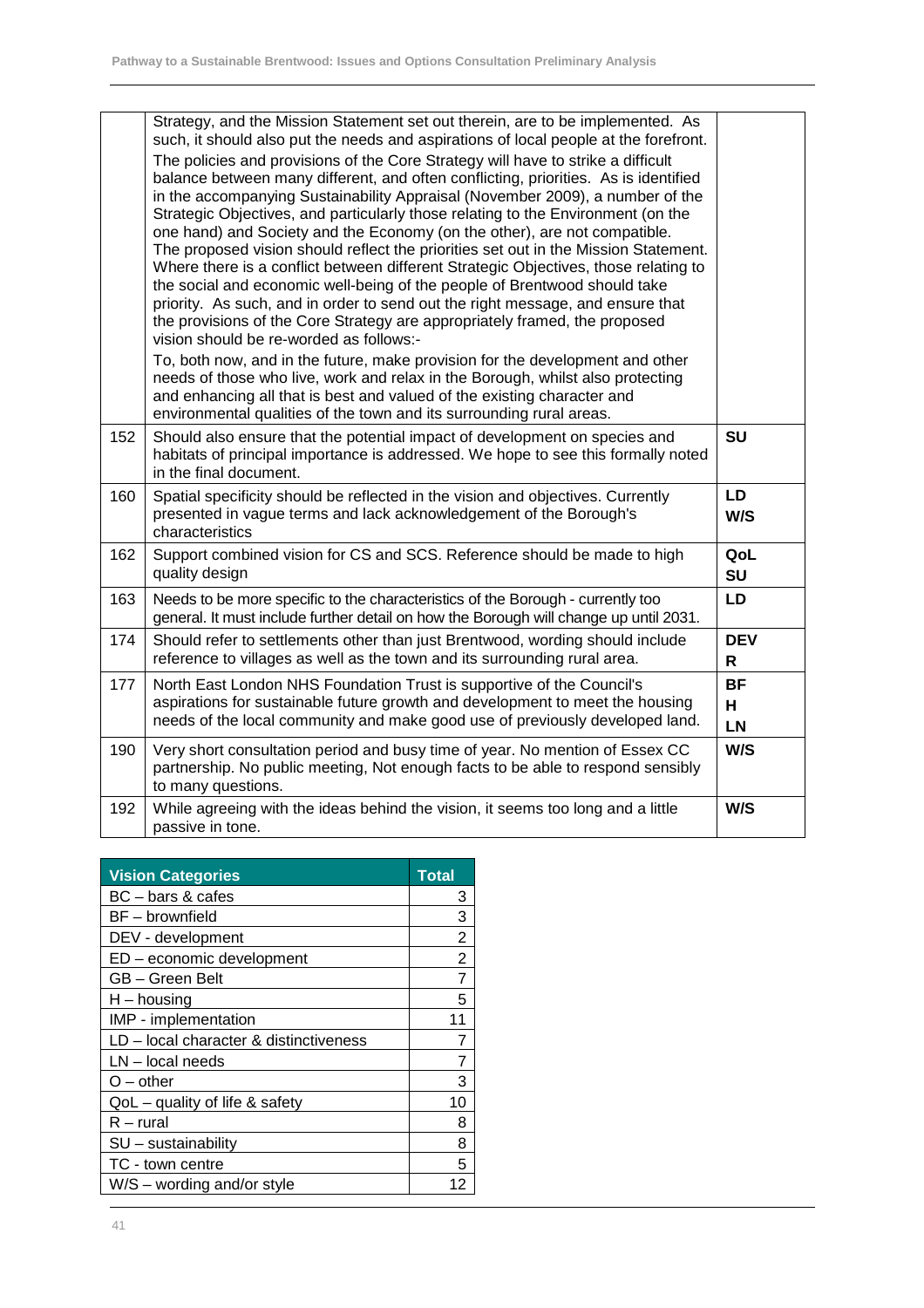## Question 2: Strategic Objectives

| <b>Ref</b>  | Are there any other comments you would like to make about the strategic<br>objectives?                                                                                                                                                                                                                                                                                                                                                                                                                                                          | <b>Category</b>                      |
|-------------|-------------------------------------------------------------------------------------------------------------------------------------------------------------------------------------------------------------------------------------------------------------------------------------------------------------------------------------------------------------------------------------------------------------------------------------------------------------------------------------------------------------------------------------------------|--------------------------------------|
| $\mathbf 1$ | Leisure facilities should be appropriate to the size and character of the town.<br>Large scale facilities are available in nearby centres to which there are railway<br>links.                                                                                                                                                                                                                                                                                                                                                                  | LEI<br>LD                            |
| 3           | Any growth needs to have more infrastructure. There should be no more bars,<br>cafes and take always in the town centre.                                                                                                                                                                                                                                                                                                                                                                                                                        | <b>INF</b><br><b>TC</b><br>BC        |
| 5           | Agree with maximising use of brownfield land, as long as this not used as an<br>excuse to allow more gypsy sites into the Borough.                                                                                                                                                                                                                                                                                                                                                                                                              | <b>BF</b><br>O                       |
| 8           | Objectives should apply across the Borough and not just target the main town<br>and allow the rest of the Borough to become a wealthy semi-rural preserve with<br>no new housing/retail/employment development.                                                                                                                                                                                                                                                                                                                                 | <b>DEV</b>                           |
| 9           | The current alterations do not enhance it. Shops need to be varied. The old Post<br>Office was designed and built as this and is not suitable for shop letting. It will<br>decay and add to the ruination of the High Street.                                                                                                                                                                                                                                                                                                                   | <b>TC</b><br><b>RET</b>              |
| 11          | Shopping needs to be improved, as we already have many empty shops, some<br>of which have never been occupied.                                                                                                                                                                                                                                                                                                                                                                                                                                  | <b>RET</b><br><b>EMP</b>             |
| 14          | It is premature to specify 'mixed' use development at this stage.                                                                                                                                                                                                                                                                                                                                                                                                                                                                               | <b>DEV</b>                           |
| 15          | Private gardens should not be built on in general. The only history in West<br>Horndon is the 15th century church that has been badly neglected by the<br>Council. West Horndon needs buses to Romford and Basildon, then we can use<br>our bus passes. The repair of roads and pavements is essential to creating safe<br>environments.                                                                                                                                                                                                        | <b>GAR</b><br><b>PT</b><br><b>PR</b> |
| 17          | It is unlikely that the town centre can be the focus for employment or cultural<br>activities. Surely better to have zones for employment and some cultural<br>activities at the Brentwood Centre. A park and ride scheme is needed.                                                                                                                                                                                                                                                                                                            | <b>TC</b><br>LEI<br>T<br><b>ED</b>   |
| 18          | On providing local housing should be an equal basis for allocation and bidding.                                                                                                                                                                                                                                                                                                                                                                                                                                                                 | H                                    |
| 19          | Many of the objectives are leading statements. They would have been better<br>expressed as pairs of statements, asking consultees to say which of the pair was<br>most important and by what degree. Surely very few people are going to<br>disagree with these statements - what would be more useful would be to<br>establish the relative importance of them. Certainly, the objectives all seem very<br>laudable although taken together they paint a somewhat utopian view of<br>Brentwood's future. Further information in full response. | W/S<br><b>IMP</b>                    |
| 20          | Ensure environment is preserved and buildings conserved. Once<br>land/countryside used, it is gone forever.                                                                                                                                                                                                                                                                                                                                                                                                                                     | $\mathbf{C}$                         |
| 22          | Use the many small parcels of Green Belt land that do not contribute to the open<br>rolling countryside, the image most of us have of the Green Belt.                                                                                                                                                                                                                                                                                                                                                                                           | <b>GB</b>                            |
| 25          | Care should be taken that neighbours are not adversely affected by<br>shadow/noise/being overlooked and loss of privacy. The far end (near King's<br>Road) of Brentwood High Street always has problems maintaining successful<br>business.                                                                                                                                                                                                                                                                                                     | <b>TC</b><br><b>ED</b><br>QoL        |
| 26          | Reduce parking costs to encourage more local shops and less fast food outlets.                                                                                                                                                                                                                                                                                                                                                                                                                                                                  | PA                                   |
| 27          | Almost all sane people would agree that in the best of all possible worlds all<br>these points are obvious - who would tick strongly disagree?                                                                                                                                                                                                                                                                                                                                                                                                  | W/S                                  |
| 31          | These are stupid questions. Encouraging residents to lead healthy lives is not<br>your business.                                                                                                                                                                                                                                                                                                                                                                                                                                                | W/S<br><b>CR</b>                     |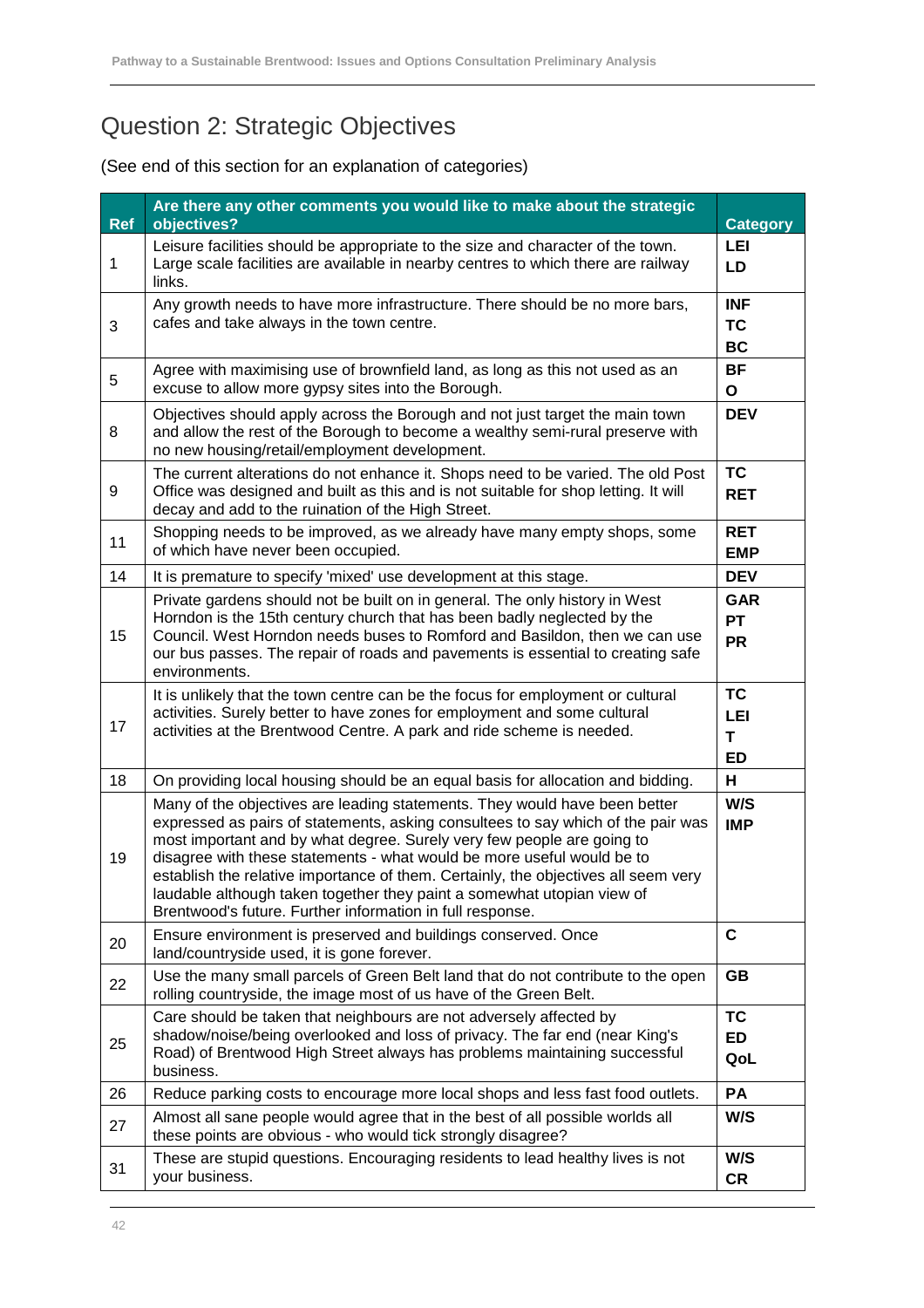| 33 | Optimum use should be made of empty, derelict residential properties and<br>disused commercial premises without detriment to the character of the town or<br>surrounding villages. There should be the opportunities for the offspring of local<br>residents to rent apartments/flats within the Borough                                                                                                                                                 | <b>EMP</b><br>LD<br>H<br>QoL                                    |
|----|----------------------------------------------------------------------------------------------------------------------------------------------------------------------------------------------------------------------------------------------------------------------------------------------------------------------------------------------------------------------------------------------------------------------------------------------------------|-----------------------------------------------------------------|
| 34 | Why would we not want all of the above? If we did not, it would be a sad day. I<br>am surprised you need to ask these questions.                                                                                                                                                                                                                                                                                                                         | W/S                                                             |
| 37 | Clarification required on 'most sustainable locations,' 'appropriate local housing'<br>and 'social inclusion.' We do not agree that gardens in residential areas are<br>'brownfield' sites as this will reduce green urban areas and increase water run-<br>off and pollution. A strategic objective should be 'full protection of the Green<br>Belt.'                                                                                                   | W/S<br><b>GB</b><br><b>GAR</b><br><b>BF</b><br><b>DEV</b><br>SU |
| 40 | Concern that green belt will start to become brownfield sites. Concern over<br>improvement to public transport. Brentwood is in a corridor between two major<br>roads and the highways commission will not support any further access roads to<br>these, which means to improve the town centre, [there would have to be a]<br>reduction in housing to make way for roads.                                                                               | <b>GB</b><br>H<br><b>TC</b><br>T                                |
| 41 | Do not believe it should be the remit of the council to influence lives, healthy or<br>otherwise. Do not agree that we should 'seek to provide everyone' with local<br>housing - only where merited. No more restaurants or pubs.                                                                                                                                                                                                                        | <b>BC</b><br><b>CR</b>                                          |
| 42 | Sounds to good to be true.                                                                                                                                                                                                                                                                                                                                                                                                                               | <b>IMP</b>                                                      |
| 43 | It's important to preserve our recreational green spaces. More encouragement is<br>needed to get Brentwood town centre into an attractive and desirable shopping<br>centre with adequate cheap parking to attract shoppers. Delete parking charges<br>at country parks to encourage people to visit more often and lead more healthy<br>lives.                                                                                                           | <b>TC</b><br><b>RET</b><br>PA                                   |
| 44 | Grand principles but probably not obtainable.                                                                                                                                                                                                                                                                                                                                                                                                            | <b>IMP</b>                                                      |
| 48 | Some of the items are badly constructed eg if you want 'social inclusion' that<br>includes traveller sites. 'Appropriate local housing' and 'balanced communities'<br>are incompatible. Are you going to promote 'council housing' on Hutton Mount to<br>make that area more 'balanced'? There is no point in having 'high quality<br>facilities' if they are all one type, Shenfield has mainly eateries, banks, building<br>societies & estate agents. | W/S<br>$\mathbf{o}$                                             |
| 49 | Parking noise, traffic, drunken yobbish behaviour already impact negatively on<br>Brentwood town centre - more housing, entertainment & people in town centre                                                                                                                                                                                                                                                                                            | <b>ASB</b>                                                      |
|    | will make matters even worse.                                                                                                                                                                                                                                                                                                                                                                                                                            | PA<br><b>TC</b><br><b>LEI</b>                                   |
| 51 | Priority to residents and it is not the councils purpose to engage in social<br>engineering. Free parking would do more than anything to 'enhance Brentwood<br>town centre'.                                                                                                                                                                                                                                                                             | <b>CR</b><br>PA                                                 |
| 53 | Any growth to existing greenfield sites contradicts the proposed vision. It is not<br>the job of the Local Authority to promote 'social inclusion' or tell residents how<br>they should choose their lifestyle.                                                                                                                                                                                                                                          | GB<br><b>CR</b>                                                 |
| 55 | I have reservations with regard to the provision of housing for ALL who may wish<br>to come here and of all types. This could be taken to mean agreeing to large<br>scale developments which would spoil the area and make this a huge town like<br>so many others nearby.                                                                                                                                                                               | н<br>$\mathbf c$<br><b>DEV</b>                                  |
| 59 | Not all brownfield sites are suitable for housing, because of poor transport links<br>or because their size if fully used for housing might have a disproportionate<br>effect on existing local community eg if they were in or by a small settlement                                                                                                                                                                                                    | <b>BF</b><br>Т<br>QoL                                           |
| 60 | Do not agree with the vision, so would like to see the strategic objectives<br>updated before responding.                                                                                                                                                                                                                                                                                                                                                | O<br>W/S                                                        |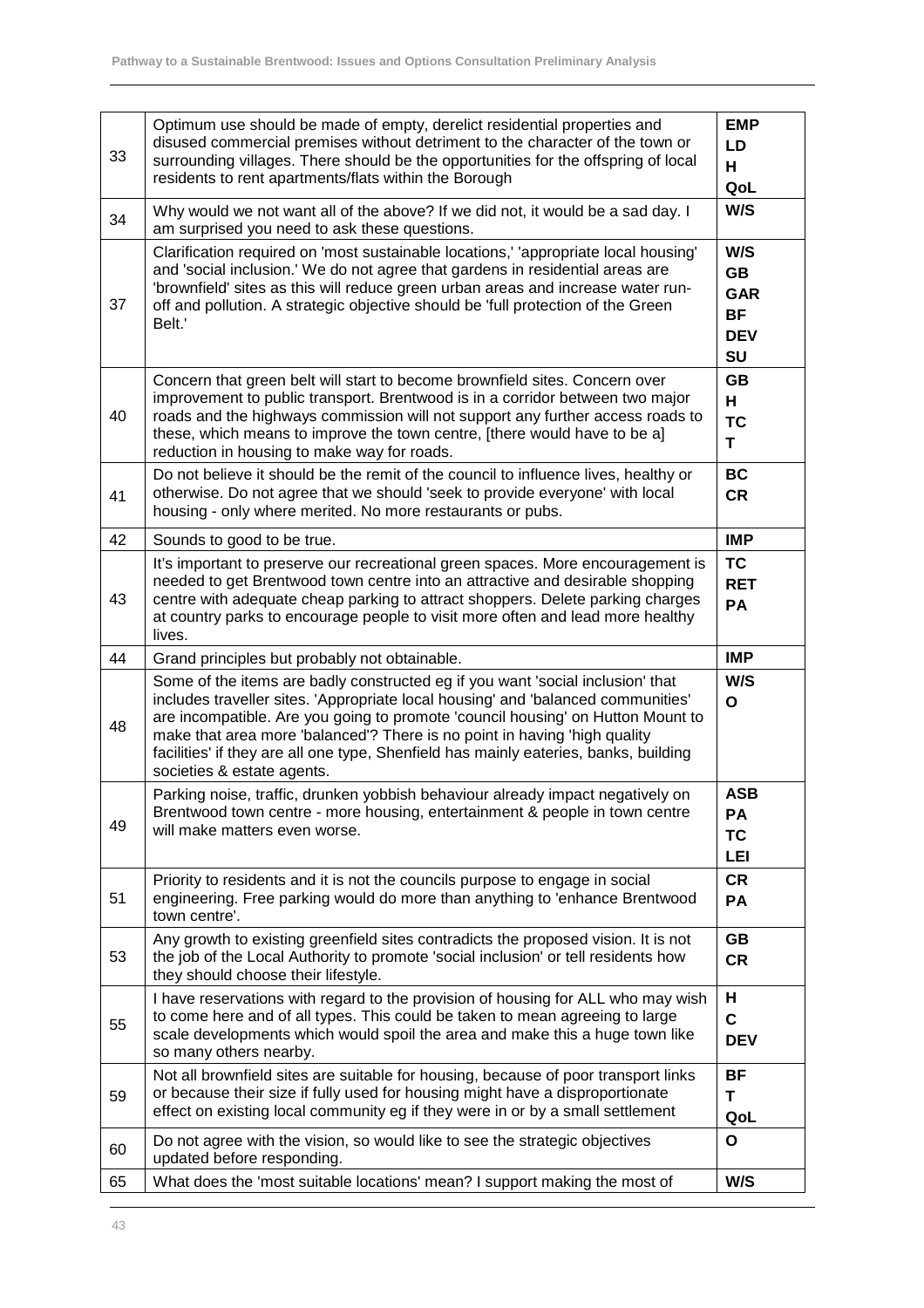|    | existing infrastructure and services. I may not support directing growth to the<br>'most suitable locations' without a better understanding of what the term means.<br>The two parts of the statement may produce different, incompatible results.                                                                                                                                                                                                                                                                                                                                                                                                                                                                                                                                                                                                                                                                                                                                                            | <b>DEV</b>                                                                                        |
|----|---------------------------------------------------------------------------------------------------------------------------------------------------------------------------------------------------------------------------------------------------------------------------------------------------------------------------------------------------------------------------------------------------------------------------------------------------------------------------------------------------------------------------------------------------------------------------------------------------------------------------------------------------------------------------------------------------------------------------------------------------------------------------------------------------------------------------------------------------------------------------------------------------------------------------------------------------------------------------------------------------------------|---------------------------------------------------------------------------------------------------|
| 66 | Housing etc development could include the large areas of the borough, privately<br>owned which is devoted to growing grass or is wild jungle. Excluding agricultural<br>used for cereal growing wheat, barley oats etc. any woodland, forestry providing<br>that the owners of the grass fields wish to sell their grass fields for urban<br>development. The privately owned grassland does not have livestock, cattle,<br>sheep or even horses grazing.                                                                                                                                                                                                                                                                                                                                                                                                                                                                                                                                                     | GB<br><b>DEV</b>                                                                                  |
| 69 | Not easy to access from West Horndon, except by car.                                                                                                                                                                                                                                                                                                                                                                                                                                                                                                                                                                                                                                                                                                                                                                                                                                                                                                                                                          | <b>PT</b>                                                                                         |
| 71 | 1st objective: Growth - very little land available. A few places for infilling. 2nd<br>objective: Residential properties and privets should not be included. 3rd: Not<br>wind farms. 4th: All Saints Church is historic but neglected. 5th: People with low<br>incomes I hope. 8th: Buses from and to West Horndon all day, evenings &<br>Sundays. 9th: No Council employees being paid astronomical amounts or<br>bonuses. Borough rates remaining the same because of the recession. 10th:<br>Town centre - done. Cultural activities at Keys Hall & others. 11th: Parks are<br>available. 12th: Need to repair pavements & roads, stop vehicles parking on<br>pavements, Police responding quickly when required = safe secure living.                                                                                                                                                                                                                                                                     | <b>DEV</b><br><b>RE</b><br>C<br>н<br><b>LEI</b><br><b>TC</b><br><b>PT</b><br>Saf/Pol<br><b>PR</b> |
| 74 | I have considerable reservations about private gardens & residential properties<br>as this can lead to many problems. Cannot get head around new high st,<br>especially if major accidents cause police to divert from M25-A12.                                                                                                                                                                                                                                                                                                                                                                                                                                                                                                                                                                                                                                                                                                                                                                               | <b>TC</b><br>т<br><b>GAR</b><br>Saf/Pol                                                           |
| 75 | Need for better more frequent bus services. Need for low floor buses on 351,<br>551, 81&82 bus routes. They give off bad emissions so polluting the air. Until we<br>get low floor, more frequent and reliable bus services and evening services, we'll<br>never encourage car users to get on public services.                                                                                                                                                                                                                                                                                                                                                                                                                                                                                                                                                                                                                                                                                               | <b>PT</b>                                                                                         |
| 78 | These objectives are idealist, the reality will be different.                                                                                                                                                                                                                                                                                                                                                                                                                                                                                                                                                                                                                                                                                                                                                                                                                                                                                                                                                 | <b>IMP</b>                                                                                        |
| 79 | Disagree with use of private gardens and infilling.                                                                                                                                                                                                                                                                                                                                                                                                                                                                                                                                                                                                                                                                                                                                                                                                                                                                                                                                                           | <b>GAR</b>                                                                                        |
|    | Not a Council responsibility regarding healthy living.                                                                                                                                                                                                                                                                                                                                                                                                                                                                                                                                                                                                                                                                                                                                                                                                                                                                                                                                                        | <b>CR</b>                                                                                         |
| 81 | All objectives should be moderate to avoid the 'big brother' syndrome.                                                                                                                                                                                                                                                                                                                                                                                                                                                                                                                                                                                                                                                                                                                                                                                                                                                                                                                                        | $\mathbf{o}$                                                                                      |
| 92 | Many of the ideas sound OK but the trouble with Government and Local<br>Government is in the execution. It is always bureaucratic and expensive and<br>often results in petty meddling in peoples lives. The council should not busy itself<br>with people's health. The council should not concern itself with law and order.<br>The council should not burden local people with Climate change initiatives. It is<br>not proven scientific fact and is being cynically exploited to raise taxes and<br>control peoples lives.                                                                                                                                                                                                                                                                                                                                                                                                                                                                               | <b>CR</b><br>$\mathbf{o}$                                                                         |
| 97 | Brentwood has become saturated with too much building. The infrastructure<br>cannot cope with any more housing developments. It has lost is historical<br>feeling and is not the safe and small Town that I moved to 15 years ago.<br>It is not safe for people to walk down the High Street at night with too many<br>nightclubs and too many drinking bars. We need to keep the community spirit<br>and not become an extension to London for the youngsters to come out at<br>weekends clubbing and drinking.<br>How on earth did the Sugar Hut get the planning approval for a nightclub? This<br>was an old coaching inn and part of our history which has now been destroyed.<br>Smacks of back handers to me. I do not find Brentwood to be very safe any<br>more. There is so much yobbish behaviour around the Town now and I am<br>afraid that the 'right' people will move out further only to be replaced by the<br>wrong people. I used to feel proud about living in Brentwood but I don't now. | <b>DEV</b><br><b>INF</b><br>C<br><b>ASB</b><br>Saf/Pol<br><b>TC</b><br>LD<br>BC<br>QoL            |
| 99 | I do not want Brentwood to turn into Romford mark two. What distinguishes<br>Brentwood from Romford is the greater amount of green space in Brentwood.<br>So, I strongly disagree with brown field developments that are really just building                                                                                                                                                                                                                                                                                                                                                                                                                                                                                                                                                                                                                                                                                                                                                                 | $\mathbf c$<br><b>GAR</b><br><b>BF</b>                                                            |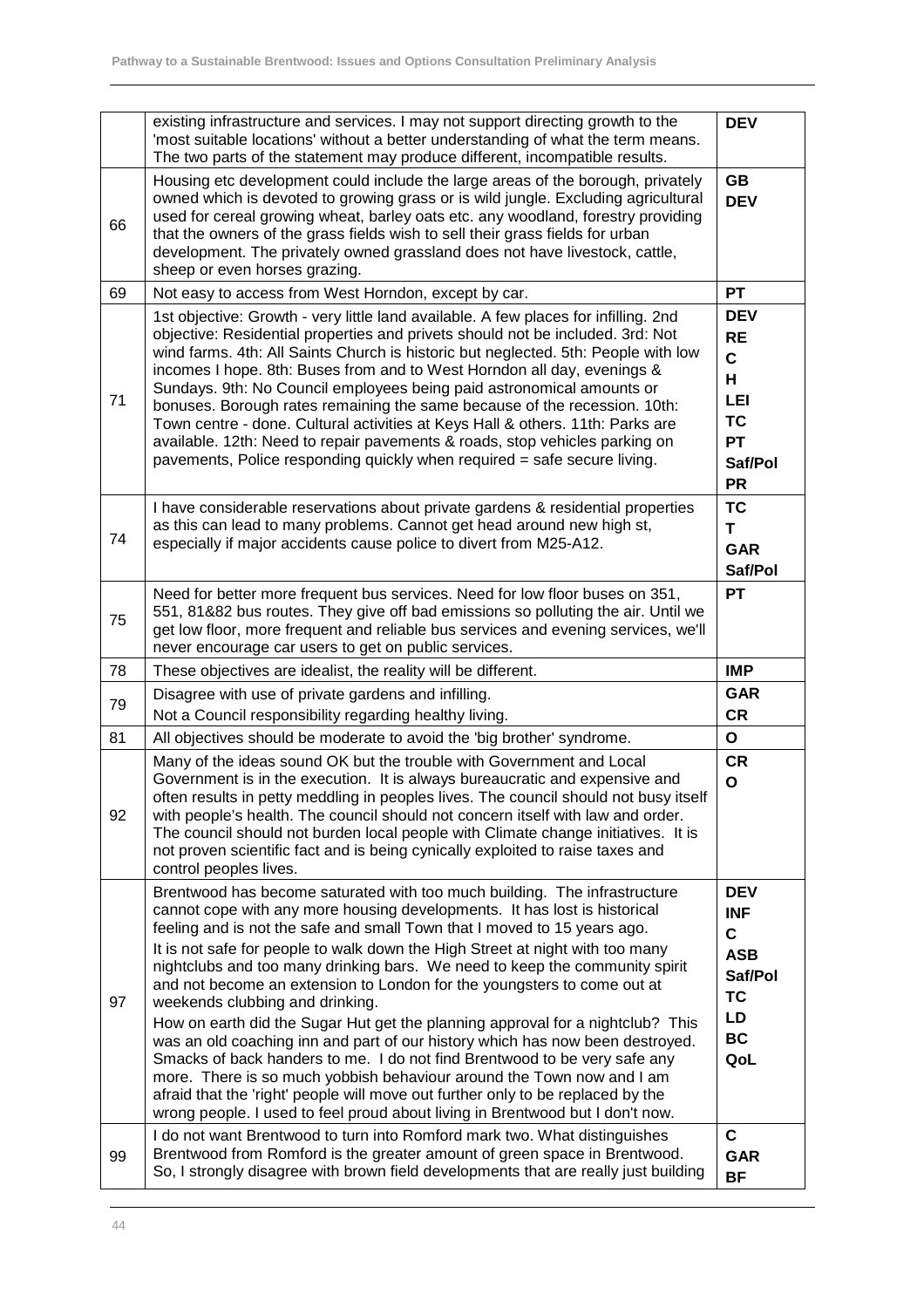|     | in people's green gardens or the green spaces that surround our buildings.                                                                                                                                                                                                                                                                                                                                                                                                                                                                                                                                                                                                                                                                                                                                                                                                                                                                                                                                                                                                                                                                                                                                                                                                                                                                                                                                                                                                                                                                                                                                                                                                                                                                                                                                                                                                                                                                                                                                                                                                                                                                                                                                                                                                          |                                                                                                                     |
|-----|-------------------------------------------------------------------------------------------------------------------------------------------------------------------------------------------------------------------------------------------------------------------------------------------------------------------------------------------------------------------------------------------------------------------------------------------------------------------------------------------------------------------------------------------------------------------------------------------------------------------------------------------------------------------------------------------------------------------------------------------------------------------------------------------------------------------------------------------------------------------------------------------------------------------------------------------------------------------------------------------------------------------------------------------------------------------------------------------------------------------------------------------------------------------------------------------------------------------------------------------------------------------------------------------------------------------------------------------------------------------------------------------------------------------------------------------------------------------------------------------------------------------------------------------------------------------------------------------------------------------------------------------------------------------------------------------------------------------------------------------------------------------------------------------------------------------------------------------------------------------------------------------------------------------------------------------------------------------------------------------------------------------------------------------------------------------------------------------------------------------------------------------------------------------------------------------------------------------------------------------------------------------------------------|---------------------------------------------------------------------------------------------------------------------|
| 102 | Attraction of Brentwood Town Centre - Biggest problem is lack of Parking for<br>cars. This has always been a problem and previous administrations have not<br>managed to resolve this.                                                                                                                                                                                                                                                                                                                                                                                                                                                                                                                                                                                                                                                                                                                                                                                                                                                                                                                                                                                                                                                                                                                                                                                                                                                                                                                                                                                                                                                                                                                                                                                                                                                                                                                                                                                                                                                                                                                                                                                                                                                                                              | TC<br>PA                                                                                                            |
| 105 | There should be a limit of what is classed as a "brownfield site" - that limit should<br>exclude gardens.                                                                                                                                                                                                                                                                                                                                                                                                                                                                                                                                                                                                                                                                                                                                                                                                                                                                                                                                                                                                                                                                                                                                                                                                                                                                                                                                                                                                                                                                                                                                                                                                                                                                                                                                                                                                                                                                                                                                                                                                                                                                                                                                                                           | <b>GAR</b><br><b>BF</b>                                                                                             |
| 106 | I agree that growth needs to be sustainable but the area is already over<br>populated so any proposed increase in growth would not be as sustainable as<br>the current level. New development nearly always impacts on established small<br>businesses to the benefit of nation retailers and developers who have some<br>influence over the council.<br>Brownfield sites should not mean automatic development, residents near some<br>existing brownfield sites would be better of if the site was returned to agricultural<br>or rural management.<br>Wasted question who's going to say no to common sense? (Padding)<br>Everyone has a different view of what is a diverse environment, and even wider<br>views on what constitutes the visual character of the area, single roads have<br>very differing characters let alone village areas and parishes, more details on<br>what this actually means to residents is required before any planning mandate<br>can be implemented or progressed.<br>Houses cost money good houses cost more that poor ones, why should some<br>social engineering attempt try to alter the mix created by the current economic<br>realities? All it does is upset those who have worked hard to achieve when they<br>see some who they deem less deserving gets it free?<br>WE DO NOT NEED ANYMORE SHOPS!<br>Public transport in Brentwood? A joke surely? We have not even got a bus<br>station anymore!<br>How the planning committee can promote a prosperous and vibrant community<br>is a leap too far, or is this a get out clause for when a national developer offers<br>the inducement of local jobs when the local population do not want the<br>development carried out?<br>Enhance Brentwood town centre? If current and previous attempts are anything<br>to go by the council is not qualified to make such decisions!<br>Encourage residents to lead Healthy Lives? Another example of Politically Correct<br>padding. How about bringing back the environmental health/safety inspectorate and<br>give them some teeth to tackle the problems of community health.<br>More effective policing at the community level would achieve this, more local<br>police stations and get the PCSOs to come from the locality they serve. | LD<br><b>ED</b><br><b>PT</b><br><b>RET</b><br>Saf/Pol<br><b>TC</b><br><b>BF</b><br><b>PR</b><br>$\mathbf{o}$<br>QoL |
| 107 | Promptly attend to all conditions that lower standards in graffiti, litter, damage<br>both accidental or vandalism, keep clean and update public notice boards, and<br>keep maintained all council buildings and signs.                                                                                                                                                                                                                                                                                                                                                                                                                                                                                                                                                                                                                                                                                                                                                                                                                                                                                                                                                                                                                                                                                                                                                                                                                                                                                                                                                                                                                                                                                                                                                                                                                                                                                                                                                                                                                                                                                                                                                                                                                                                             | <b>PR</b>                                                                                                           |
| 112 | The police in this area do a good job, could do with a few more out on the streets<br>instead of in cars, but other than that good job done by the gang.                                                                                                                                                                                                                                                                                                                                                                                                                                                                                                                                                                                                                                                                                                                                                                                                                                                                                                                                                                                                                                                                                                                                                                                                                                                                                                                                                                                                                                                                                                                                                                                                                                                                                                                                                                                                                                                                                                                                                                                                                                                                                                                            | Saf/Pol                                                                                                             |
| 113 | This form has been written in language that I feel is calculated to use as much<br>gibberish as possible and to confuse a large section of the community. Please<br>use plainer language and not this council speak nonsense.<br>In addition why did you waste so much money on resurfacing the high street?<br>This will not attract shoppers at all. What is killing Brentwood is partly the cost of<br>parking and the number of eating and drinking places that are bringing in the<br>wrong type of person. Also the disgusting amount of rubbish etc behind the<br>shops is off putting.                                                                                                                                                                                                                                                                                                                                                                                                                                                                                                                                                                                                                                                                                                                                                                                                                                                                                                                                                                                                                                                                                                                                                                                                                                                                                                                                                                                                                                                                                                                                                                                                                                                                                      | W/S<br><b>TC</b><br>T<br>PA<br><b>BC</b><br><b>PR</b>                                                               |
| 114 | I disagree with the word EVERYONE in the line "Seek to provide everyone with<br>access to appropriate local housing" We cannot aim to serve everyone. I am in<br>favour of a balanced community, however.<br>"Ensure a prosperous & vibrant local economy" - yes but only within reason; we<br>haven't the space to become the region's major shopping or industrial centre.                                                                                                                                                                                                                                                                                                                                                                                                                                                                                                                                                                                                                                                                                                                                                                                                                                                                                                                                                                                                                                                                                                                                                                                                                                                                                                                                                                                                                                                                                                                                                                                                                                                                                                                                                                                                                                                                                                        | <b>DEV</b><br><b>TC</b><br><b>BC</b><br><b>ED</b>                                                                   |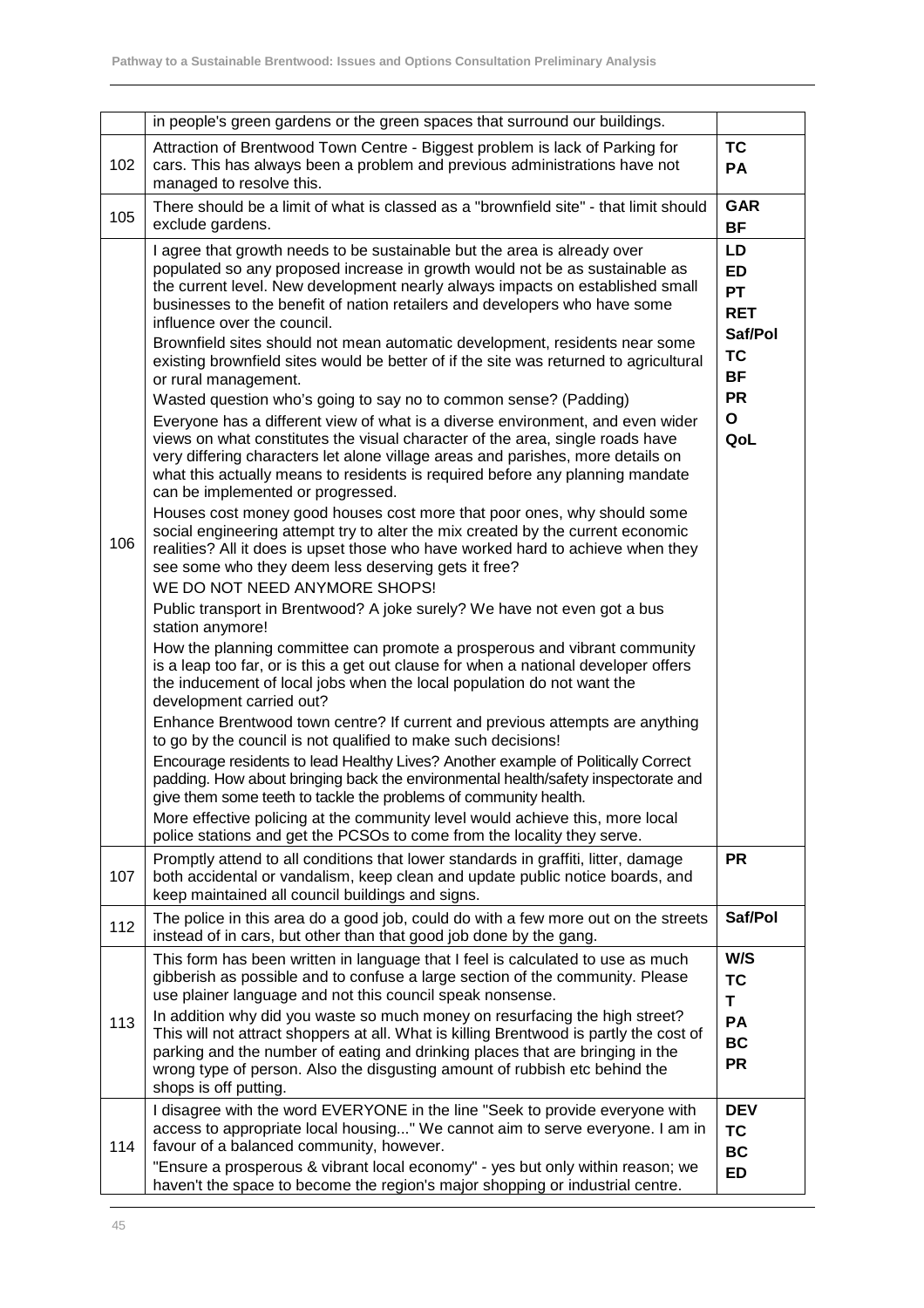|     | We want what we can provide to be prosperous & vibrant, but not at the expense<br>of the countryside through excessive expansion.<br>Brentwood Town Centre and Shenfield Broadway are being taken over by bars<br>and coffee houses and other eateries: this is at the expense of a wider range of<br>retail outlets. We want a wide range of interesting shops to attract shoppers and<br>to serve the community without residents having to travel to shopping centres<br>outside Brentwood. Lack of variety will end up in lack of interest.                                                                                                                                                                                                                                                                                                                                                                                                                                                                                                                                                                                                                                                                               | $\mathbf{C}$<br>LD<br><b>RET</b>                               |
|-----|-------------------------------------------------------------------------------------------------------------------------------------------------------------------------------------------------------------------------------------------------------------------------------------------------------------------------------------------------------------------------------------------------------------------------------------------------------------------------------------------------------------------------------------------------------------------------------------------------------------------------------------------------------------------------------------------------------------------------------------------------------------------------------------------------------------------------------------------------------------------------------------------------------------------------------------------------------------------------------------------------------------------------------------------------------------------------------------------------------------------------------------------------------------------------------------------------------------------------------|----------------------------------------------------------------|
| 121 | Enhance the Natural and Historic visual of the borough by building with<br>character in mind and not the cheapest option of horrendous square, flat roofed,<br>glass and total out of character buildings that we are constantly seeing being<br>erected. The biggest eyesore being the new hospital, how could anyone erect<br>such a horrendous looking building and destroy the previous in character<br>building which detailed such expert craftsmanship compared to a log cabin that<br>now stands in its place. (the inside however is plush) The Bay Tree centre has<br>no bearing, or character of the history of Brentwood, both buildings were more<br>than likely designed by a complete outsider. I expect the new plans for William<br>Hunter Way will be of the same style to the Hospital and look completely out of<br>character, the only Road that looks remotely how Brentwood should be is Crown<br>Street and I notice you have chosen to put this on the front cover of Vision! I'm<br>sure the Bay Tree Centre would not have the same effect.                                                                                                                                                        | $\mathbf c$<br><b>DEV</b><br>LD<br><b>PR</b>                   |
| 122 | The villages to stay villages but with better transport to and from Town.                                                                                                                                                                                                                                                                                                                                                                                                                                                                                                                                                                                                                                                                                                                                                                                                                                                                                                                                                                                                                                                                                                                                                     | <b>PT</b><br>C                                                 |
| 124 | You are there to provide services, not social engineering.                                                                                                                                                                                                                                                                                                                                                                                                                                                                                                                                                                                                                                                                                                                                                                                                                                                                                                                                                                                                                                                                                                                                                                    | <b>CR</b>                                                      |
|     | (1) It should be recognised that new development, particularly strategic scale,                                                                                                                                                                                                                                                                                                                                                                                                                                                                                                                                                                                                                                                                                                                                                                                                                                                                                                                                                                                                                                                                                                                                               | <b>INF</b>                                                     |
| 125 | will provide new infrastructure.                                                                                                                                                                                                                                                                                                                                                                                                                                                                                                                                                                                                                                                                                                                                                                                                                                                                                                                                                                                                                                                                                                                                                                                              | <b>BF</b>                                                      |
|     | (2) Brownfield land should only be re-developed when it is in sustainable<br>locations and its existing use does not need to be retained.                                                                                                                                                                                                                                                                                                                                                                                                                                                                                                                                                                                                                                                                                                                                                                                                                                                                                                                                                                                                                                                                                     | <b>DEV</b>                                                     |
| 128 | Regarding "Encourage all residents to lead healthy lives" it seems to me a<br>laudable idea, but surely it is more the responsibility of the PCT's Health<br>Promotion Department (or has that now been moved to Council ownership?)<br>Regarding 'Enhance the Attraction of Brentwood Town Centre' I think that,<br>having missed the opportunity (because it was too expensive, presumably) of<br>giving us a traffic-free town centre, the Council should not invest a lot more effort<br>(and, effectively throw good money after bad) into funding actual building works.<br>Unless these are needed to enable privately funded attractive developments that<br>fit in with the general strategy.<br>As with the provision of 'high quality shopping' any Council involvement should<br>be limited, as far as possible purely to the planning process, leaving private<br>funding to get the work done.<br>I suspect that with past unsympathetic High Street shop developments and the<br>excess of restaurants, the High Street is a bit of a lost cause anyway. It might be<br>better to off really quick, cheap public transport to Chelmsford or BlueWater than<br>have to help fund any further local development. | <b>CR</b><br><b>TC</b><br><b>RET</b><br><b>PT</b><br><b>BC</b> |
| 130 | I do not agree with the part regarding building on gardens. Yes, utilise<br>brownfield sites to the maximum but we should STOP building on gardens and<br>destroying valuable green areas for people and wildlife.                                                                                                                                                                                                                                                                                                                                                                                                                                                                                                                                                                                                                                                                                                                                                                                                                                                                                                                                                                                                            | <b>GAR</b><br>$\mathbf c$                                      |
| 133 | It is impossible to "provide everyone with access to appropriate local housing"<br>and meet the vision of protecting and enhancing all that is best and valued about<br>Brentwood currently.                                                                                                                                                                                                                                                                                                                                                                                                                                                                                                                                                                                                                                                                                                                                                                                                                                                                                                                                                                                                                                  | н<br>LD<br>$\mathbf c$<br>QoL                                  |
| 135 | A strategic objective should be to address housing shortages by securing a step<br>change in the delivery of additional housing throughout the borough, particularly<br>Brentwood Town, as the key centre.                                                                                                                                                                                                                                                                                                                                                                                                                                                                                                                                                                                                                                                                                                                                                                                                                                                                                                                                                                                                                    | н<br><b>TC</b>                                                 |
| 136 | I cannot wholeheartedly agree with the statements above as they span too many<br>diverse concepts, Eg Enhance  BTC as the focus for shopping employment<br>and cultural activities This fails to recognise the high density of people and                                                                                                                                                                                                                                                                                                                                                                                                                                                                                                                                                                                                                                                                                                                                                                                                                                                                                                                                                                                     | <b>TC</b>                                                      |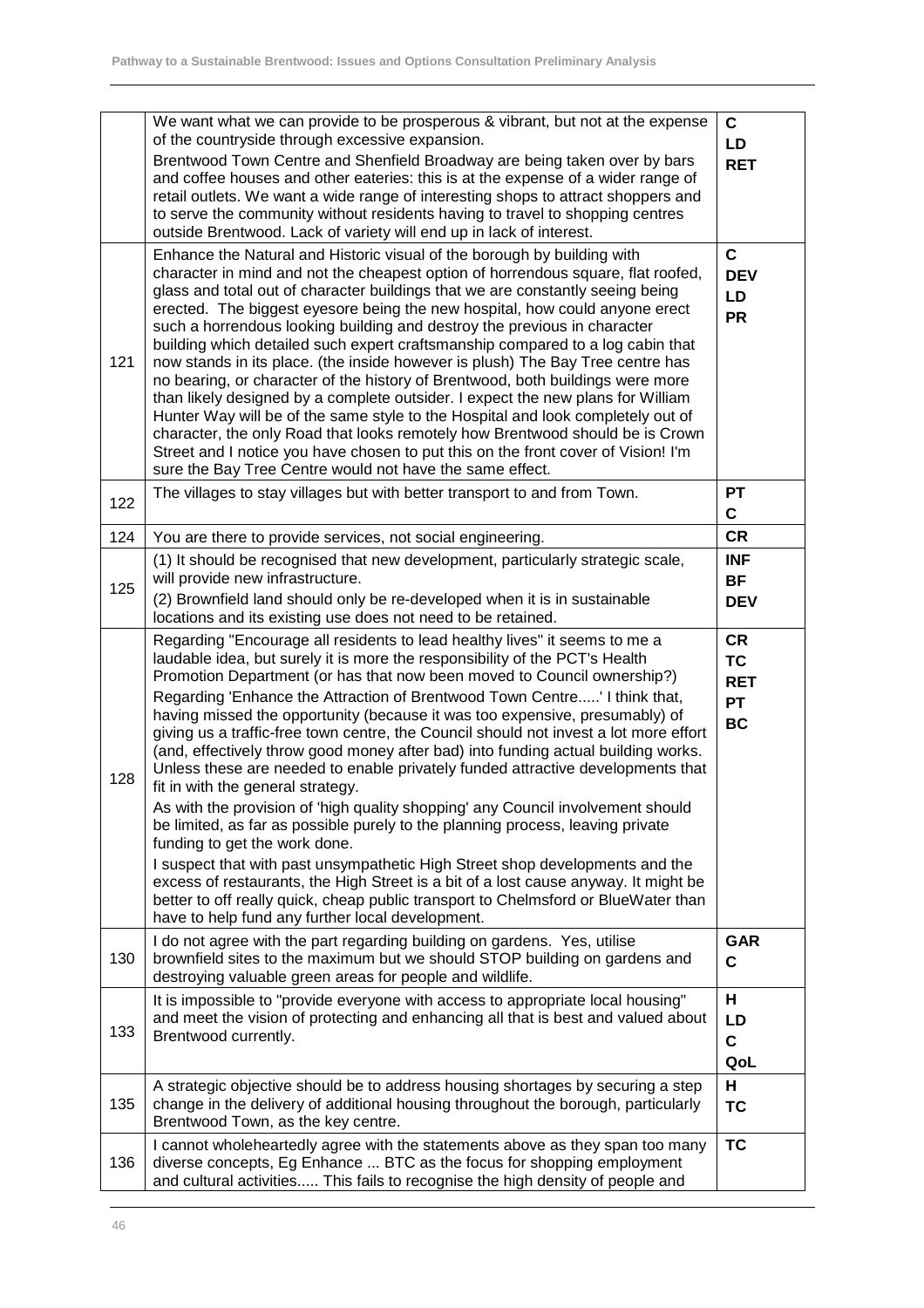|     | community that reside in the TC, a Town Centre is not just about business.                                                                                                                                                                                                                                                                                                                                                                                                                                                                                                                                                                                                                         |                                                             |
|-----|----------------------------------------------------------------------------------------------------------------------------------------------------------------------------------------------------------------------------------------------------------------------------------------------------------------------------------------------------------------------------------------------------------------------------------------------------------------------------------------------------------------------------------------------------------------------------------------------------------------------------------------------------------------------------------------------------|-------------------------------------------------------------|
| 137 | Whilst it is essential to enhance Brentwood and provide the amenities mentioned<br>above, it is also essential for Brentwood to retain its 'small town' character and<br>not be over-developed. For example, with regards to the proposed development<br>for William Hunter Way, I feel that the town would benefit from having a cinema<br>but to also include another supermarket, shops and a housing complex would be<br>totally unsuitable.                                                                                                                                                                                                                                                   | LD<br>LEI<br><b>TC</b><br>QOL                               |
| 139 | Encourage personal responsibility of residents, not just human rights.                                                                                                                                                                                                                                                                                                                                                                                                                                                                                                                                                                                                                             | <b>CR</b>                                                   |
| 142 | Whilst the proposed Strategic Objectives are generally supported, there should<br>be an explicit recognition, set out in the supporting text, that, given the nature of<br>the Borough and the planning issues that need to be addressed, the Objectives<br>are not, in every case, compatible. The Council will need to prioritise where<br>conflicts could potentially occur.<br>An indication should be given as to where the Council's main priorities will lie,<br>which should be with those Strategic Objectives that relate to the social and<br>economic well-being of the Borough's residents. The first Strategic Objective<br>could also be improved if it were re-worded as follows:- | W/S<br>SU<br><b>INF</b><br>ED                               |
|     | Direct growth to the most sustainable locations and manage it to that which can<br>be accommodated by available infrastructure and services or where appropriate<br>infrastructure and services can be provided in a sustainable manner.'                                                                                                                                                                                                                                                                                                                                                                                                                                                          |                                                             |
| 152 | Would like to see provision for consideration of nature conservation issues and<br>these should feature in the consideration of the development of brownfield sites.<br>Further information in full response.                                                                                                                                                                                                                                                                                                                                                                                                                                                                                      | C<br><b>BF</b>                                              |
| 160 | Must ensure that objectives follow from the vision and that policies are written in<br>a way that seeks to deliver the vision.                                                                                                                                                                                                                                                                                                                                                                                                                                                                                                                                                                     | W/S                                                         |
| 163 | The objective to direct growth to the most sustainable locations and manage it to<br>that which can be supported by the available infrastructure is supported. The CS<br>should consider the location of key infrastructure, including retail food stores,<br>when determining growth locations.                                                                                                                                                                                                                                                                                                                                                                                                   | <b>SU</b><br><b>INF</b><br><b>RET</b>                       |
| 165 | Support objective to provide high quality shopping, leisure, cultural and<br>community facilities. Shops are a vital necessity but arts, sport and play can be<br>vehicles for health promotion; libraries, museums, arts and sport can contribute<br>to education; parks, sports, arts and tourism can play a role in urban<br>regeneration. Each service has its specific strengths, but all can make some<br>contribution to developing communities.                                                                                                                                                                                                                                            | <b>LEI</b><br><b>RET</b><br><b>DEV</b><br><b>TOU</b><br>QoL |
| 174 | Given that the borough contains a number of rural communities a further<br>objective should be included to emphasise the importance of maintaining and<br>enhancing the sustainability of these rural communities. Example wording<br>included in response as well as potential eighth objective.                                                                                                                                                                                                                                                                                                                                                                                                  | <b>DEV</b>                                                  |
| 184 | Use of private gardens should not be encouraged for development of housing                                                                                                                                                                                                                                                                                                                                                                                                                                                                                                                                                                                                                         | <b>GAR</b>                                                  |
| 189 | Employ litter enforcement and local by-laws officers                                                                                                                                                                                                                                                                                                                                                                                                                                                                                                                                                                                                                                               | <b>PR</b>                                                   |
| 190 | BBC cannot provide leisure and culture facilities entirely, cannot improve public<br>transport, cannot ensure a prosperous local economy and cannot affect crime. Is<br>it the job of BBC to encourage residents to lead healthy lives?                                                                                                                                                                                                                                                                                                                                                                                                                                                            | <b>CR</b><br>ED<br><b>PT</b><br><b>LEI</b>                  |
| 192 | A focus on balancing inequalities, especially in health, should be a key objective.                                                                                                                                                                                                                                                                                                                                                                                                                                                                                                                                                                                                                | QoL                                                         |
| 193 | These appear so generic - they could be any council in the land - there seems<br>nothing specific or groundbreaking.                                                                                                                                                                                                                                                                                                                                                                                                                                                                                                                                                                               | W/S                                                         |
| 195 | Growth should be constrained by that required by our immediate community. If a<br>contraction is required in future, this should also be considered. We feel that the<br>Borough [Council?] should not provide shopping and leisure facilities in the main<br>but encourage their provision by private and charitable means.                                                                                                                                                                                                                                                                                                                                                                       | <b>DEV</b><br><b>CR</b><br><b>RET</b>                       |
| 196 | First question could've been phrased better.                                                                                                                                                                                                                                                                                                                                                                                                                                                                                                                                                                                                                                                       | W/S                                                         |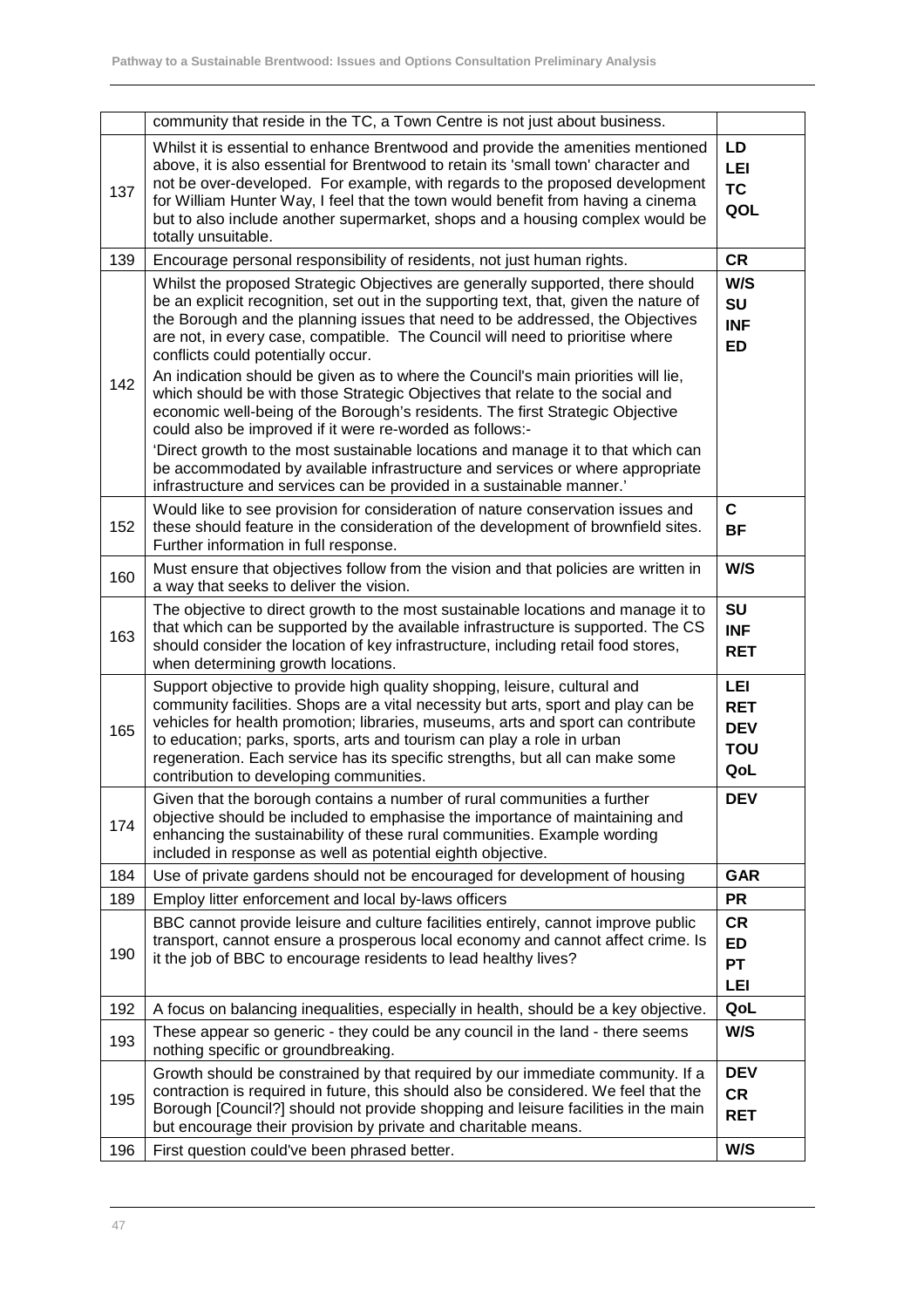| <b>Strategic Objectives Categories</b>                                       | <b>Total</b>   |
|------------------------------------------------------------------------------|----------------|
| ASB - anti-social behaviour                                                  | 2              |
| BC - bars & cafes                                                            | 6              |
| <b>BF</b> – brownfield                                                       | 8              |
| C – conservation of the historic and/or natural environment                  | 11             |
| <b>CR</b> - role and remit of Council                                        | 11             |
| DEV - development                                                            | 14             |
| $ED$ – economy                                                               | 6              |
| <b>EMP</b> – vacant property                                                 | $\mathbf{2}$   |
| GAR - garden development                                                     | 8              |
| <b>GB-Green Belt</b>                                                         | 5              |
| H – housing                                                                  | 7              |
| IMP - implementation                                                         | 4              |
| <b>INF</b> - infrastructure                                                  | 5              |
| LD - local character & distinctiveness                                       | 8              |
| LEI - leisure & culture                                                      | $\overline{7}$ |
| $O$ – other                                                                  | 6              |
| PA - parking                                                                 | 6              |
| PR - public realm, including litter, graffiti, condition of<br>pavements etc | 7              |
| <b>PT</b> – public transport                                                 | 8              |
| QoL - quality of life                                                        | 9              |
| RE - renewable Energy                                                        | 1              |
| <b>RET</b> - retail                                                          | 9              |
| Saf/Pol - Safety and Police                                                  | 5              |
| SU - sustainability, including flood risk, water quality, green              |                |
| space                                                                        | 3              |
| T - transport                                                                | 5              |
| TC - town centre                                                             | 18             |
| TOU - tourism                                                                | 1              |
| W/S - wording and/or style                                                   | 12             |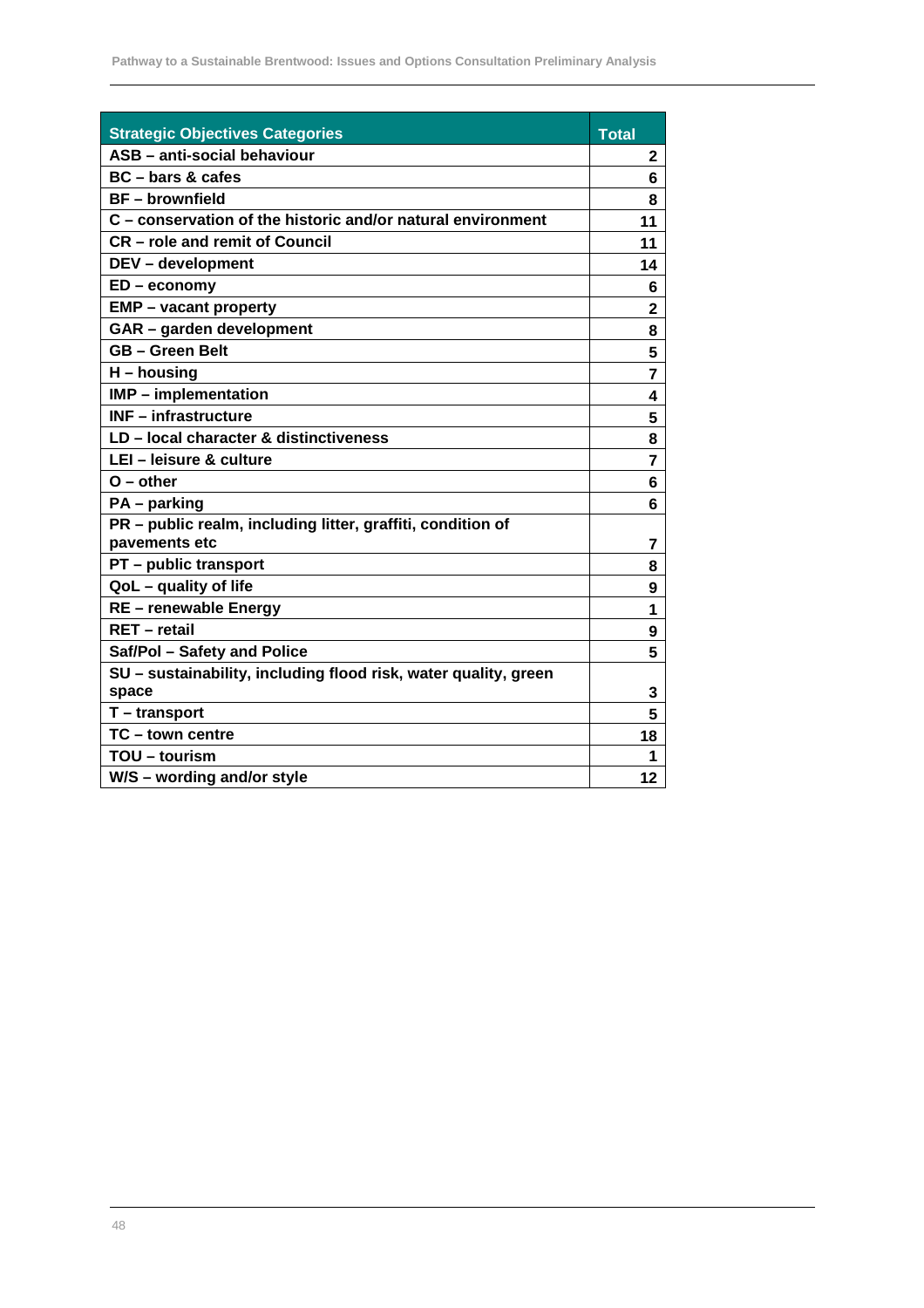## Question 3: Theme 1 – Sustainable Use of Resources

|            | Are there any other comments you would like to make about the                                                                                                                                                                                                                                                                                                                                                                                                                                                                                             | <b>Category</b>                          |
|------------|-----------------------------------------------------------------------------------------------------------------------------------------------------------------------------------------------------------------------------------------------------------------------------------------------------------------------------------------------------------------------------------------------------------------------------------------------------------------------------------------------------------------------------------------------------------|------------------------------------------|
| <b>Ref</b> | sustainable use of resources?                                                                                                                                                                                                                                                                                                                                                                                                                                                                                                                             |                                          |
| 1          | We live in the Green Belt which has served us well (see below). This should be<br>sacrosanct. All development should therefore be on brownfield sites.                                                                                                                                                                                                                                                                                                                                                                                                    |                                          |
| 7          | Encourage individuals to introduce renewable energy to their own homes by<br>providing information about the financial benefits. Low carbon homes to get re-<br>banded council tax for five years to assist in reducing cost pay back time.<br><b>RE</b><br>Improve insulation in new development.                                                                                                                                                                                                                                                        |                                          |
| 8          | Targeting development to existing towns must not result in those centres<br>becoming overcrowded or sprawling. Smaller centres will require suitable new<br>housing/facilities to remain vibrant and sustainable.                                                                                                                                                                                                                                                                                                                                         | <b>DEV LN</b>                            |
| 10         | Specific weight should be given to public transport corridors as sustainable<br>locations for development.                                                                                                                                                                                                                                                                                                                                                                                                                                                | <b>DEV LOC</b>                           |
| 11         | Would be good to have more buses that go to Shenfield station.                                                                                                                                                                                                                                                                                                                                                                                                                                                                                            | <b>TPT</b>                               |
| 14         | It is practically impossible to develop without some harm to the environment.                                                                                                                                                                                                                                                                                                                                                                                                                                                                             | <b>ENV</b>                               |
| 15         | Do not want wind turbines all over the place. The Mardyke acts as a flood relief<br>on this historic fen land. Any houses built within the vicinity will find it difficult to<br>get insurance against flood.                                                                                                                                                                                                                                                                                                                                             | <b>ENV FLO</b>                           |
| 19         | Wonder who would disagree with some of these statements. Important to think<br>about which are more/less important. Our instinct is that potential for developing<br>renewable energy resources in the Borough is limited and efforts should be<br>directed towards the efficient use of energy, not just in new development but<br>also within the existing building stock. So if we were ordering the objectives, we<br>would probably place minimising flood risk above renewable energy resources,<br>but below energy efficiency in new development. | <b>RE</b>                                |
| 21         | Victorians used the horse and railways, we use cars and railways and phones<br>and will do so for the foreseeable future. Any plans ignoring this will never work.                                                                                                                                                                                                                                                                                                                                                                                        | QoL                                      |
| 23         | Please do not turn villages into bustling towns.                                                                                                                                                                                                                                                                                                                                                                                                                                                                                                          | <b>DEV LN</b>                            |
| 25         | I once tried cycling in Brentwood, whichever way you go it is always a long pull<br>uphill!                                                                                                                                                                                                                                                                                                                                                                                                                                                               | T CY/FP                                  |
| 27         | Don't agree Council can control flooding. The answers are obvious.                                                                                                                                                                                                                                                                                                                                                                                                                                                                                        | <b>ENV FLO</b>                           |
| 29         | The second objective must not conflict with the fifth.                                                                                                                                                                                                                                                                                                                                                                                                                                                                                                    | <b>DEV LOC</b><br><b>ENV FLO</b>         |
| 33         | The provision of cycle/walking/mobility paths and routes should be encouraged<br>in many existing areas and not confined to 'new' developments.                                                                                                                                                                                                                                                                                                                                                                                                           | <b>T CY/FP</b>                           |
| 34         | We should never build on flood plains. All council buildings new or renovated<br>should include solar panels etc and permeable paving.                                                                                                                                                                                                                                                                                                                                                                                                                    | <b>ENV FLO</b>                           |
| 37         | We believe option 1 will give maximum protection of the Green Belt. Wind<br>turbines should only be in acceptable location such as offshore. Impossible to<br>achieve minimising risk of flooding, as new development always increases flood<br>risk.                                                                                                                                                                                                                                                                                                     | <b>GB</b><br><b>RE</b><br><b>ENV FLO</b> |
| 41         | Renewable energy should only be promoted where its capital cost (monetary<br>and natural resource impact) is paid back in savings in 10-20 years max (i.e. not<br>at any cost).                                                                                                                                                                                                                                                                                                                                                                           | <b>RE</b>                                |
| 48         | To avoid using the car, one aim should be to provide good public transport,<br>timing and connections.                                                                                                                                                                                                                                                                                                                                                                                                                                                    | T PT                                     |
| 49         | Quality of people's day to day lives and activities should be taken into account.<br>Plans that tick all the boxes could result in irritating bureaucracy ruling people's<br>lives.                                                                                                                                                                                                                                                                                                                                                                       | QoL                                      |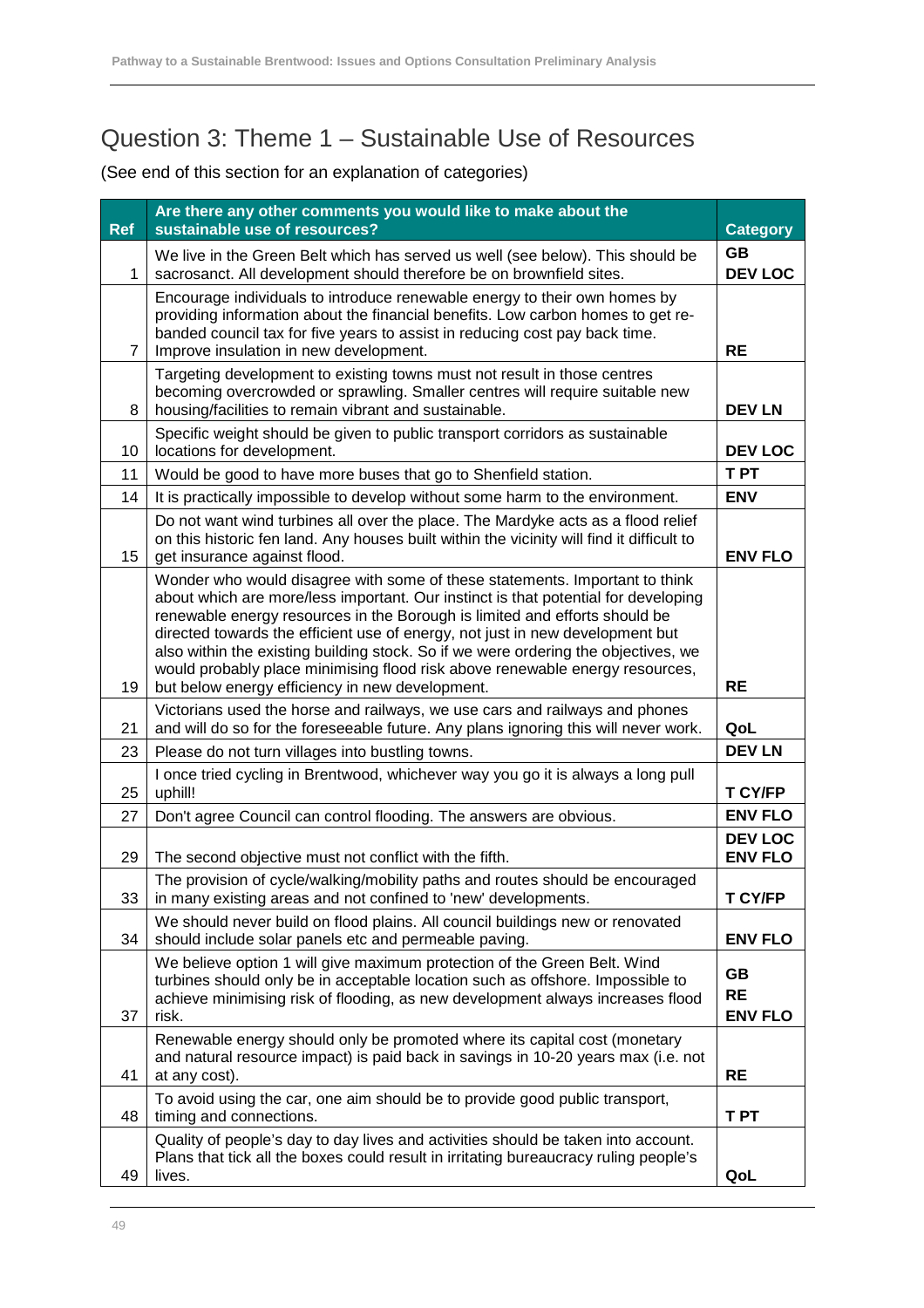|     |                                                                                                                                                                                                                                                                                                                                                                                                                                                                                                                                                                                                                                                  | T CA <sub>2</sub>              |
|-----|--------------------------------------------------------------------------------------------------------------------------------------------------------------------------------------------------------------------------------------------------------------------------------------------------------------------------------------------------------------------------------------------------------------------------------------------------------------------------------------------------------------------------------------------------------------------------------------------------------------------------------------------------|--------------------------------|
| 51  | You won't get people out of their cars - plan for realities, not pipe dreams.                                                                                                                                                                                                                                                                                                                                                                                                                                                                                                                                                                    |                                |
| 53  | If renewable energy means ugly, noisy wind farms it should not be considered.                                                                                                                                                                                                                                                                                                                                                                                                                                                                                                                                                                    |                                |
| 54  | There needs to be a broad spread of types of development to all areas to ensure<br>smaller communities remain sustainable and do not become redundant.                                                                                                                                                                                                                                                                                                                                                                                                                                                                                           |                                |
| 56  | A preference for brownfield sites should not be so worded as to exclude the use<br>of greenfield sites to provide badly needed social or intermediate housing if<br><b>DEV LOC</b><br>there is no suitable brownfield site available.                                                                                                                                                                                                                                                                                                                                                                                                            |                                |
| 61  | Not everything can and should be within walking distance - we can't all live (with<br>all our needs being met) in the same place - with the exception of schools<br>(primary/jnr & secondary).                                                                                                                                                                                                                                                                                                                                                                                                                                                   | <b>DEV LOC</b>                 |
| 62  | If there is a risk of flooding - don't build. Areas that flood are needed to ensure<br>others don't.                                                                                                                                                                                                                                                                                                                                                                                                                                                                                                                                             | <b>ENV FLO</b>                 |
| 65  | It makes sense to direct development to brownfield sites and those where<br>transport links are good. However, to reduce travel, it may make more sense to<br>build the small villages into sustainable communities. The last four statements<br>unachievable?                                                                                                                                                                                                                                                                                                                                                                                   |                                |
| 66  | The avoidance for building around the immediate area (fields) surrounding river<br>Wid and Roding will prevent subsequent flooding of new buildings                                                                                                                                                                                                                                                                                                                                                                                                                                                                                              | <b>ENV FLO</b>                 |
| 69  | With regard to last statement, do not want to see future development on the<br>flood plains and fenland.                                                                                                                                                                                                                                                                                                                                                                                                                                                                                                                                         | <b>ENV FLO</b>                 |
| 70  | Keep ditches clear. Ensure rivers do not silt up. Stop building on flood plains.                                                                                                                                                                                                                                                                                                                                                                                                                                                                                                                                                                 | <b>ENV FLO</b>                 |
| 71  | No developments on Green Belt. No wind farms - too expensive. No building on<br>flood plains.                                                                                                                                                                                                                                                                                                                                                                                                                                                                                                                                                    | <b>GB RE</b><br><b>ENV FLO</b> |
| 74  | Flood plains are key to reduce problems (don't build on them)                                                                                                                                                                                                                                                                                                                                                                                                                                                                                                                                                                                    | <b>ENV FLO</b>                 |
| 79  | Greater use of renewable energy sources within visual limits.                                                                                                                                                                                                                                                                                                                                                                                                                                                                                                                                                                                    | <b>RE</b>                      |
| 80  | don't know what renewable sources are so cannot comment on this.                                                                                                                                                                                                                                                                                                                                                                                                                                                                                                                                                                                 | $\mathbf{o}$                   |
| 81  | Developments should take account of the high proportion of elderly people in the<br>borough                                                                                                                                                                                                                                                                                                                                                                                                                                                                                                                                                      | <b>DEV LN</b>                  |
| 83  | There would appear to be merit in producing a design code that sets<br>construction and design quality standards for development. Any design code<br>document should give emphasis on matters such as energy efficiency and water<br>saving devices in buildings, beneficial effects of sustainable drainage systems<br>on water quality and rainfall collections, the use of recycled material, green<br>infrastructure and green roofs. We consider climate change adaptation to be an<br>important consideration in the planning of new development - refer to adapting<br>to climate change documents. Further information in full response. | D<br><b>ENV</b>                |
| 87  | In considering renewable energy on site, other factors such as affordable<br>housing should be factored into the overall viability of renewable energy<br>proposals. Planning authorities risk depressing the housing market by<br>requesting numerous contributions that in turn make developments unviable.                                                                                                                                                                                                                                                                                                                                    | <b>RE</b><br><b>DEV LN</b>     |
| 92  | I cannot believe why on earth the council is targeted to provide so many<br>thousand new homes. This is madness! If climate change is the problem you<br>want us to believe then surely extra homes is adding to this.                                                                                                                                                                                                                                                                                                                                                                                                                           | <b>DEV</b>                     |
| 103 | It would be better if all the empty properties across Essex were utilised as a<br>priority rather than looking at new developments.                                                                                                                                                                                                                                                                                                                                                                                                                                                                                                              | <b>DEV LN</b>                  |
| 105 | Development should be kept away from the area south of the A127 as this area<br>has been seriously flooded several times in the past. Extra development in this<br>area in terms of extra water generated plus the removal of natural drainage by<br>the development area would exacerbate the problem and make parts of the<br>southern area more liable to flooding that are not at the moment.                                                                                                                                                                                                                                                | <b>ENV FLO</b>                 |
| 106 | A more strategic approach to housing needs across the public and private<br>spectrum is required. Housing should not be viewed so much as marketable<br>items, more a community resource that is governed by the community. The<br>current approach creates benefits for unscrupulous finance houses to delaying                                                                                                                                                                                                                                                                                                                                 | <b>DEV LN</b>                  |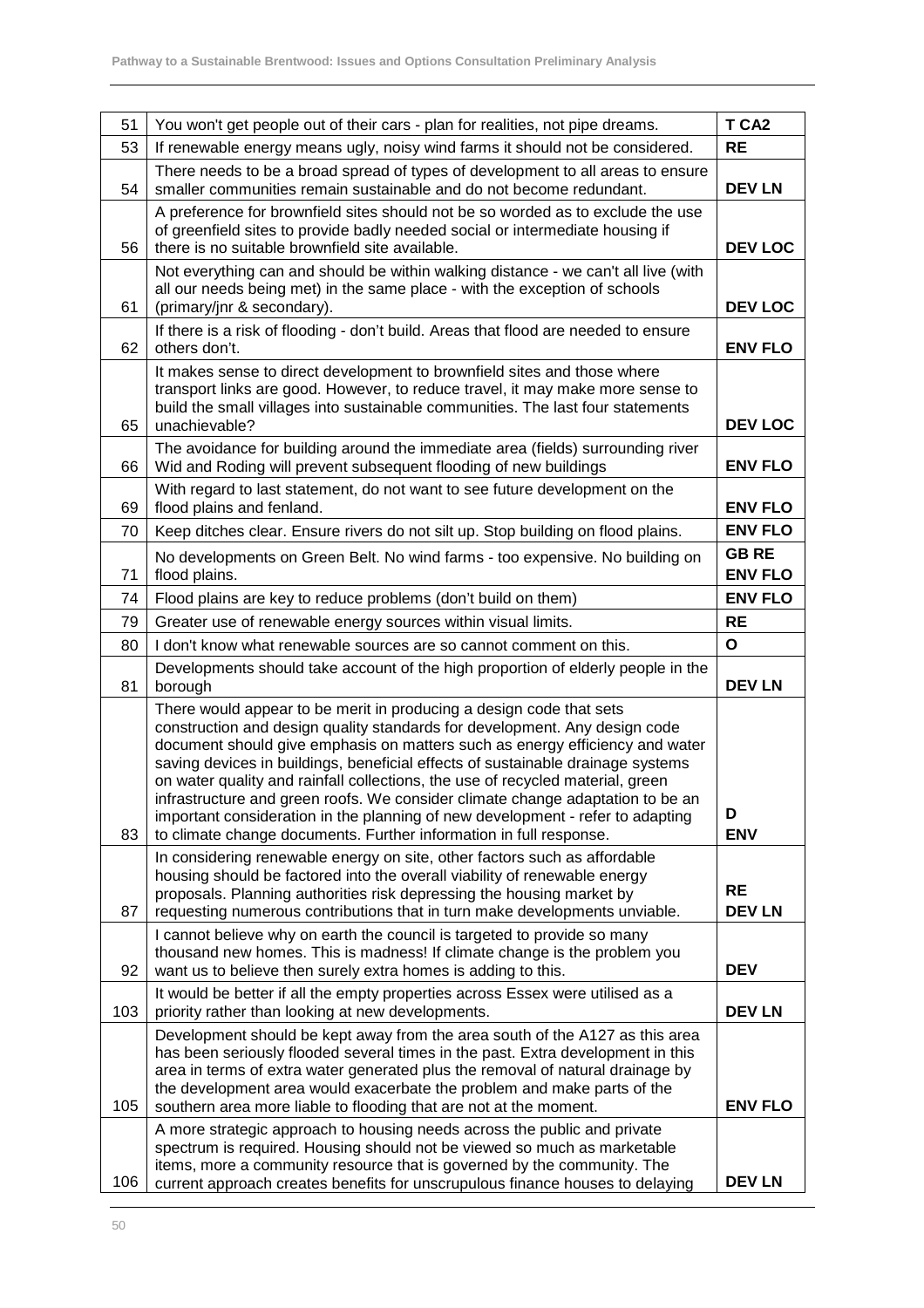|     | local sustainable development in favour of larger national corporations, even if<br>this means properties are left idle or vacant for significant periods.                                                                                                                                                                                                                                                                                                                                                                                                                                                                                                                                                                                                                                                                                                                                                                                                                                                                                                                                                                                                                                                                                                                                                                                                                                                                                       |                                     |
|-----|--------------------------------------------------------------------------------------------------------------------------------------------------------------------------------------------------------------------------------------------------------------------------------------------------------------------------------------------------------------------------------------------------------------------------------------------------------------------------------------------------------------------------------------------------------------------------------------------------------------------------------------------------------------------------------------------------------------------------------------------------------------------------------------------------------------------------------------------------------------------------------------------------------------------------------------------------------------------------------------------------------------------------------------------------------------------------------------------------------------------------------------------------------------------------------------------------------------------------------------------------------------------------------------------------------------------------------------------------------------------------------------------------------------------------------------------------|-------------------------------------|
| 114 | Development should focus on transport - the likelihood of good bus and rail<br>services that can be used individually or together (or with cycling/walking) to<br>provide movement without the use of private cars.                                                                                                                                                                                                                                                                                                                                                                                                                                                                                                                                                                                                                                                                                                                                                                                                                                                                                                                                                                                                                                                                                                                                                                                                                              | т                                   |
| 122 | Solar Energy and insulation of new-builds must be considered as a priority.                                                                                                                                                                                                                                                                                                                                                                                                                                                                                                                                                                                                                                                                                                                                                                                                                                                                                                                                                                                                                                                                                                                                                                                                                                                                                                                                                                      | <b>RE</b>                           |
| 124 | You cannot direct development to larger centres without destroying them - I'd<br>prefer a single well planned new village with its own additional services and<br>centre.                                                                                                                                                                                                                                                                                                                                                                                                                                                                                                                                                                                                                                                                                                                                                                                                                                                                                                                                                                                                                                                                                                                                                                                                                                                                        | <b>DEV LOC</b>                      |
| 125 | (1) Agree development is directed to larger settlements, but not necessarily<br>using brownfield land if this is not in the most sustainable location. Further,<br>brownfield land already has a use which may make re-development unviable<br>and may need to be provided elsewhere.<br>(4) Where viable.                                                                                                                                                                                                                                                                                                                                                                                                                                                                                                                                                                                                                                                                                                                                                                                                                                                                                                                                                                                                                                                                                                                                       | <b>DEV LOC</b>                      |
| 128 | Would it be possible to have a very strong planning code that demanded, say,<br>that all new roofs have to face roughly south if possible and be covered with<br>solar panels rather than roof tiles or slates? Should all new walls have an<br>exceptional U-value by the use of novel materials and techniques?<br>I would agree strongly with 'All development should be directed 'were it not<br>that this doesn't seem all that easy to achieve. It seems to me that, much as I<br>hate the idea of being surrounded by major development here in Doddinghurst,<br>it would be a lot easier to go for the idea of satellite developments with effective<br>public transport.<br>Should the Council seek to offset the carbon cost of people driving to Weald<br>Park by planting more trees there and more actively managing the forest areas<br>by coppicing? (And, joking, using kangaroos to graze down the parkland<br>vegetation rather than methane-emitting cows?!!!)                                                                                                                                                                                                                                                                                                                                                                                                                                                                | <b>RE</b><br><b>DEV LOC</b><br>T PT |
| 130 | Care must be taken in developing existing or previously developed land as I<br>have noticed that the new developments tend to have increased density and run<br>to the full size of a site without leaving any green land. This is something we will<br>regret. St Charles is a prime example. How many more units will there be as<br>opposed to that on the previous site. The same has happened at Warley<br>Hospital.                                                                                                                                                                                                                                                                                                                                                                                                                                                                                                                                                                                                                                                                                                                                                                                                                                                                                                                                                                                                                        | <b>DEV</b>                          |
|     | It is not considered that all development required over the plan period could<br>reasonably take place on previously developed land within the urban area. Sites<br>located towards the edge of urban areas and would not be contrary to objectives<br>of including land in the Green Belt e.g. result in urban sprawl or the coalescence<br>of adjoining settlements, should be considered to be sustainable locations for<br>development.<br>In order to meet the objectives of sustainable development and reduce the<br>reliance on private cars, it is important that where it is necessary to allocate new<br>housing sites these are located adjacent to existing settlements (to offer a wide<br>choice of shops and service), and public transport. However, any new housing<br>site should be located away from areas that are subject to specific<br>landscape/habitat/biodiversity designations or areas that are subject to<br>unacceptable levels of flooding.<br>PPS7 (Sustainable Development in Rural Areas), one of its main objectives is to<br>promote more sustainable patterns of development and focus most development<br>in, or next to existing towns and villages, and where it is required to use<br>greenfield land, ensure that it is not used wastefully. Furthermore, to promote<br>more sustainable patterns of development the focus of most additional housing<br>in rural areas should be on existing towns. |                                     |
| 135 | Policy SS4 of the East of England Plan advises that outside the Regions Key<br>Centres, it would seek to ensure that other towns have the potential to increase<br>their economic and social sustainability by ensuring appropriate amounts of new<br>housing and local facilities and improving the town's access to public transport.<br>Brentwood is the only town and largest settlement in the Borough, and therefore                                                                                                                                                                                                                                                                                                                                                                                                                                                                                                                                                                                                                                                                                                                                                                                                                                                                                                                                                                                                                       | <b>GB</b><br><b>DEV LOC</b>         |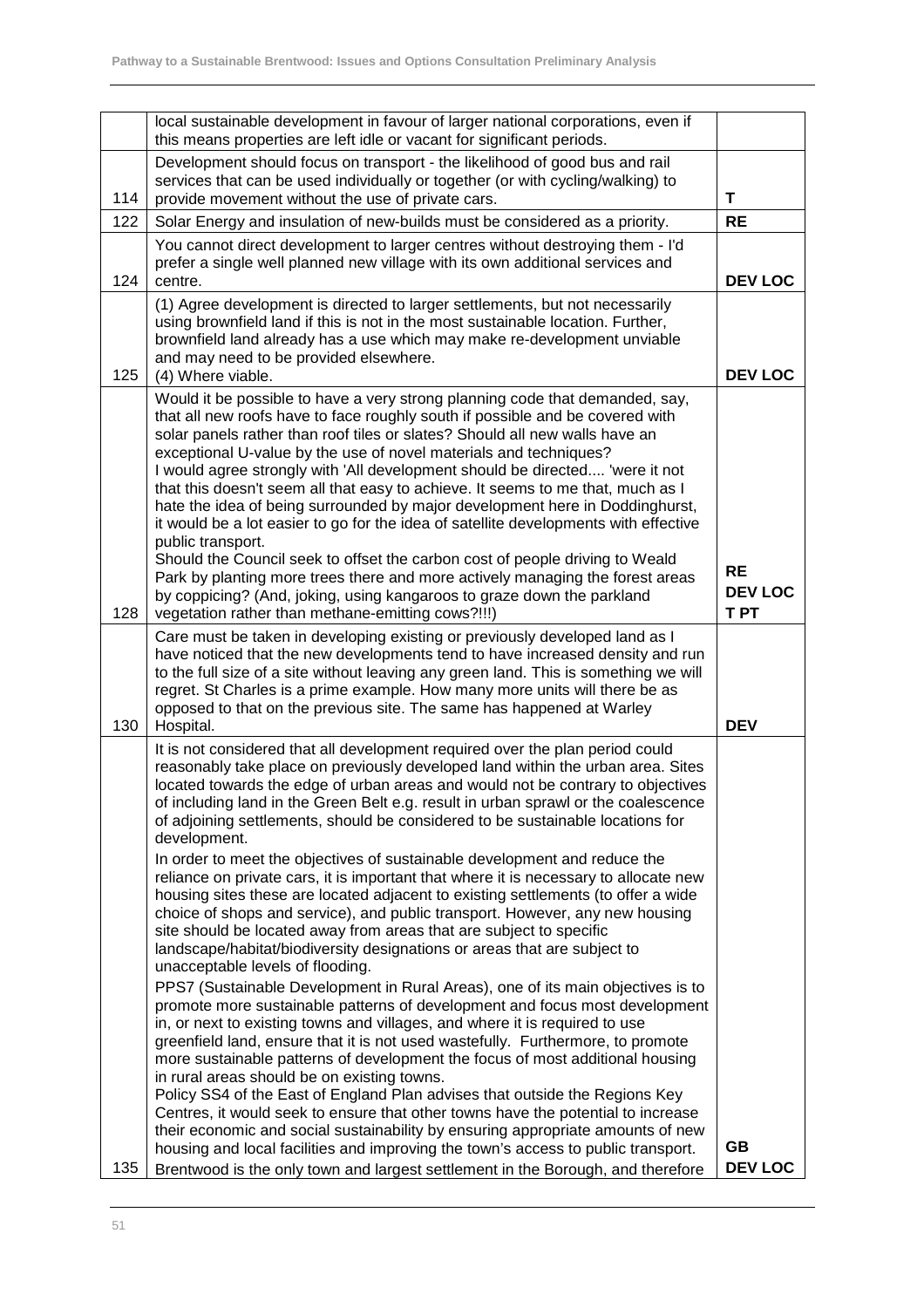|     | has the most extensive range of goods and services, as well as access to public<br>transport. In order to offer both the most sustainable option and ensure that<br>future residents have the greatest access to shops and services, the majority of<br>new housing sites should be focused in and around this settlement.                                                                                                                                                                                                                                                                                                                                                                                                                                                                                                                                                                                                                                                                                                                                                                                                                                                                                                                                                                                                                                                                                                                                                                                                                                                                                                                                                                                                                               |                          |
|-----|----------------------------------------------------------------------------------------------------------------------------------------------------------------------------------------------------------------------------------------------------------------------------------------------------------------------------------------------------------------------------------------------------------------------------------------------------------------------------------------------------------------------------------------------------------------------------------------------------------------------------------------------------------------------------------------------------------------------------------------------------------------------------------------------------------------------------------------------------------------------------------------------------------------------------------------------------------------------------------------------------------------------------------------------------------------------------------------------------------------------------------------------------------------------------------------------------------------------------------------------------------------------------------------------------------------------------------------------------------------------------------------------------------------------------------------------------------------------------------------------------------------------------------------------------------------------------------------------------------------------------------------------------------------------------------------------------------------------------------------------------------|--------------------------|
| 137 | I feel that any development should take into consideration access to public<br>transport to enable people to get to their workplace, or use the facilities of<br>Brentwood, without using a car.                                                                                                                                                                                                                                                                                                                                                                                                                                                                                                                                                                                                                                                                                                                                                                                                                                                                                                                                                                                                                                                                                                                                                                                                                                                                                                                                                                                                                                                                                                                                                         | <b>TPT</b>               |
| 139 | Large sized housing estates and large complexes of flats should be avoided.<br>Personal responsibility of individuals encouraged.                                                                                                                                                                                                                                                                                                                                                                                                                                                                                                                                                                                                                                                                                                                                                                                                                                                                                                                                                                                                                                                                                                                                                                                                                                                                                                                                                                                                                                                                                                                                                                                                                        | <b>DEV LN</b>            |
| 140 | It is very important to protect and retain all urban open spaces. These mean so<br>much to those already living in residential areas and are vital for the well-being<br>of our local population. They provide areas for children to play. Everybody can<br>use these areas for recreation, walking, enjoying nature and getting away from<br>the general hubbub for a while. This category should also include all habitats of<br>protected species and other species at risk as well as retaining land used by the<br>Hopefield Sanctuary and other local charities.                                                                                                                                                                                                                                                                                                                                                                                                                                                                                                                                                                                                                                                                                                                                                                                                                                                                                                                                                                                                                                                                                                                                                                                   | <b>ENV OS</b>            |
|     | Each of the Statements generally reflects recognised, and supported,<br>sustainable development principles. Wherever possible, new development<br>should take place on previously developed land and, depending upon its scale<br>and the catchment population that it is intended to serve, it should be directed<br>towards the larger settlements, or public transport nodes, where there is<br>generally the greatest opportunity for the local population to access that<br>development by modes other than the private car.<br>However, it should also be recognised that, for some smaller scale<br>developments, the most sustainable use of resources is to locate the facility<br>where it would best serve the needs of its catchment population. It would not be<br>a sustainable use of resources if small scale development used valuable, highly<br>accessible, central urban sites such that the policies of the Core Strategy<br>resulted in local people having to travel long distances to access even day-to-<br>day facilities and services. Whilst the Statements provide that new development<br>should aim to reduce energy consumption to minimise pollution and that the<br>greater use for renewable energy sources should be promoted, there is not as<br>much flexibility in the Statements relating to environmental and natural<br>resources.<br>These Statements, and the policies and provisions of the Core Strategy that flow<br>from them, should also recognise that it is not always possible to meet the social<br>and economic needs of the Borough in a manner that avoids any harm to the<br>environment and natural resources.<br>Whilst development should always seek to enhance such interests, it must be |                          |
| 142 | recognised that this is not always possible (and the Statements should be<br>appropriately worded).                                                                                                                                                                                                                                                                                                                                                                                                                                                                                                                                                                                                                                                                                                                                                                                                                                                                                                                                                                                                                                                                                                                                                                                                                                                                                                                                                                                                                                                                                                                                                                                                                                                      | <b>DEV LOC</b>           |
| 149 | If over development occurs, residents will move further out to get the semi-rural<br>character they want, with further adverse affects on environment/pollution.                                                                                                                                                                                                                                                                                                                                                                                                                                                                                                                                                                                                                                                                                                                                                                                                                                                                                                                                                                                                                                                                                                                                                                                                                                                                                                                                                                                                                                                                                                                                                                                         | <b>ENV</b><br><b>DEV</b> |
| 152 | We would hope to see consideration given to green roofs. Further information in<br>full response.                                                                                                                                                                                                                                                                                                                                                                                                                                                                                                                                                                                                                                                                                                                                                                                                                                                                                                                                                                                                                                                                                                                                                                                                                                                                                                                                                                                                                                                                                                                                                                                                                                                        | <b>RE</b>                |
| 157 | Sites with potential for decentralised power and/or heating which minimise water<br>consumption and promote better management of waste should be considered<br>favourably.                                                                                                                                                                                                                                                                                                                                                                                                                                                                                                                                                                                                                                                                                                                                                                                                                                                                                                                                                                                                                                                                                                                                                                                                                                                                                                                                                                                                                                                                                                                                                                               | <b>RE</b>                |
| 162 | Emerging objectives of minerals development need to be considered under this<br>theme (see full letter for more details).                                                                                                                                                                                                                                                                                                                                                                                                                                                                                                                                                                                                                                                                                                                                                                                                                                                                                                                                                                                                                                                                                                                                                                                                                                                                                                                                                                                                                                                                                                                                                                                                                                | <b>ENV MIN</b>           |
| 174 | Directing development towards existing larger settlements and areas offering<br>greatest opportunities for transport modes is far too simplistic. It fails to take into<br>account PPS3, paragraph 38 - need to provide housing in rural areas.<br>Notwithstanding this there is insufficient brownfield land within the district to<br>accommodate the entirety of Brentwood's housing requirements to 2031.                                                                                                                                                                                                                                                                                                                                                                                                                                                                                                                                                                                                                                                                                                                                                                                                                                                                                                                                                                                                                                                                                                                                                                                                                                                                                                                                            | <b>DEV LOC</b>           |
| 175 | It's important to maintain development within and around Brentwood as the main                                                                                                                                                                                                                                                                                                                                                                                                                                                                                                                                                                                                                                                                                                                                                                                                                                                                                                                                                                                                                                                                                                                                                                                                                                                                                                                                                                                                                                                                                                                                                                                                                                                                           | <b>DEV LOC</b>           |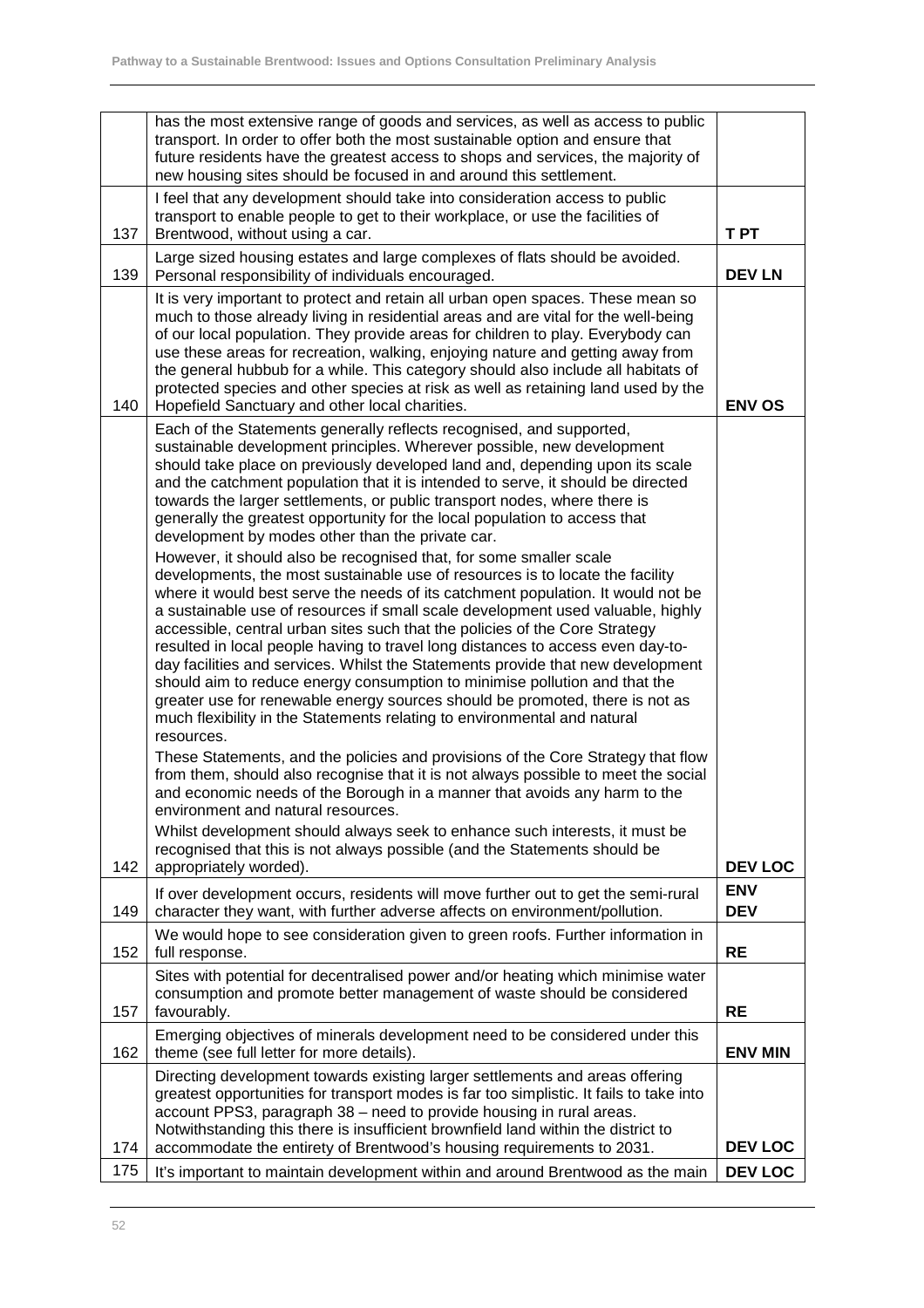|     | centre for the Borough; however, there are limited opportunities, particularly in<br>relation to employment. Brentwood has the benefit of a good primary road<br>network and links to the M25 - there are good opportunities in the Green Belt to<br>build on existing employment sites within the transport corridors. | <b>GB</b>     |
|-----|-------------------------------------------------------------------------------------------------------------------------------------------------------------------------------------------------------------------------------------------------------------------------------------------------------------------------|---------------|
| 190 | Maximum use of existing brownfield sites is essential - too many have been<br>permitted to change to residential i.e. Ingatestone.                                                                                                                                                                                      | <b>DEV</b>    |
| 192 | There is a need to ensure development on brownfield sites do not add risk to the<br>health of new and existing residents. New developments need to ensure the<br>quality, size, and access to promote better health and well being of residents.                                                                        | <b>DEV LN</b> |

| <b>Theme 1 Categories</b>   | Total |
|-----------------------------|-------|
| D - design                  | 1     |
| <b>DEV - development</b>    | 26    |
| LOC - location              | 13    |
| LN - local need             | 9     |
| <b>ENV - environment</b>    | 17    |
| FLO - flooding              | 12    |
| OS - open space             | 1     |
| MIN - minerals              | 1     |
| <b>GB - Green Belt</b>      | 5     |
| Other                       | 1     |
| RE - renewable energy       | 12    |
| <b>T</b> - transport        | 7     |
| PT - public transport       | 4     |
| CY/FP - cycling/walking     | 2     |
| CA2 - unrealistic to reduce |       |
| car usage                   |       |
| QoL - quality of life       | 2     |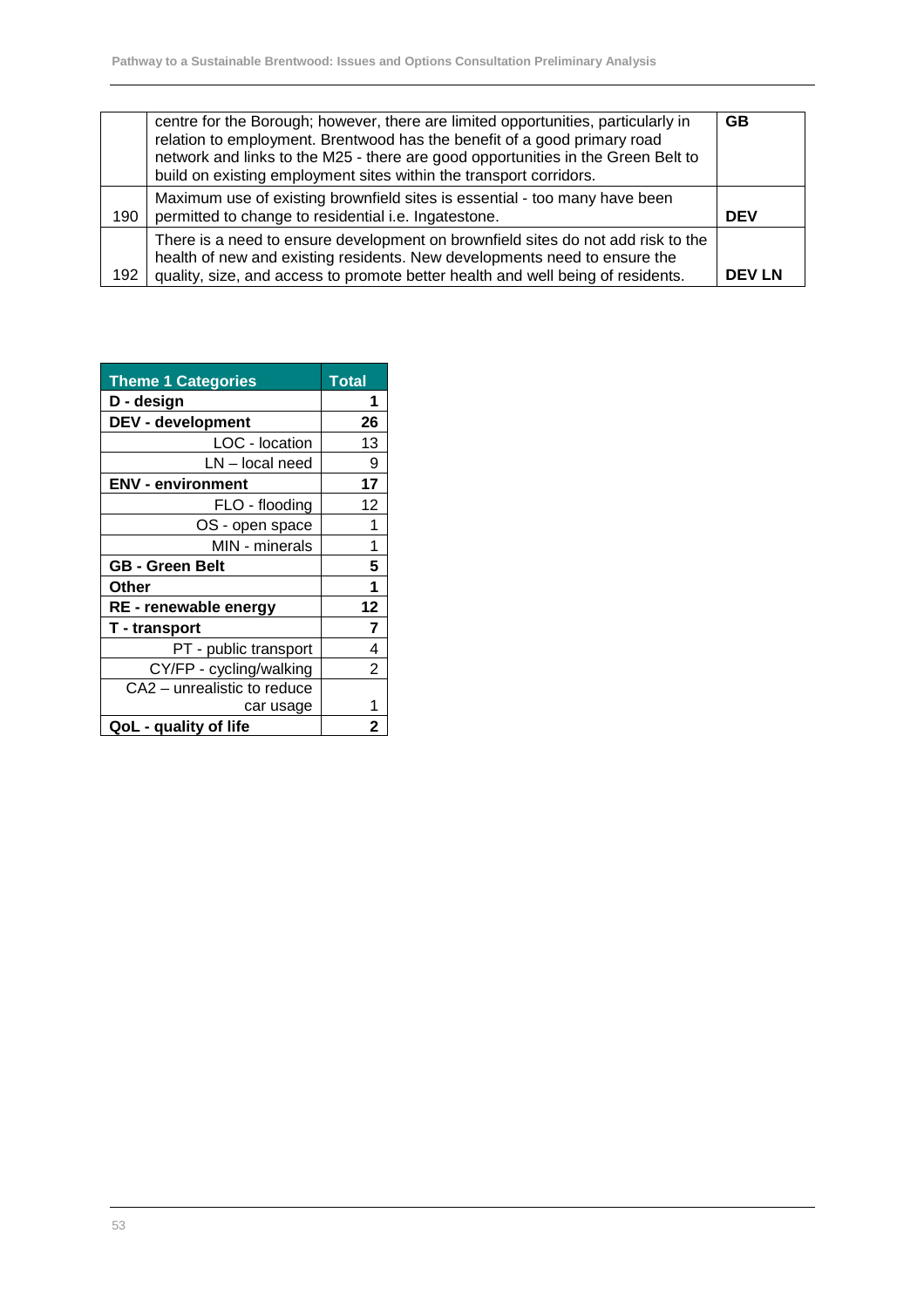#### Question 4: Theme 2 – Ensuring the Protection of the Natural and Built Environment and Local Character

| <b>Ref</b> | Are there any other comments you would like to make about ensuring the<br>protection of the natural and built environment and local character?                                                                                                                                                                                                                                                                                                                                                                                                                                                                                                                                                                                                                                                                                                                                                                                                                                                                          |                             |
|------------|-------------------------------------------------------------------------------------------------------------------------------------------------------------------------------------------------------------------------------------------------------------------------------------------------------------------------------------------------------------------------------------------------------------------------------------------------------------------------------------------------------------------------------------------------------------------------------------------------------------------------------------------------------------------------------------------------------------------------------------------------------------------------------------------------------------------------------------------------------------------------------------------------------------------------------------------------------------------------------------------------------------------------|-----------------------------|
| 1          | The Green Belt is sacrosanct. The standard of design of new development in<br>often highly visible locations continues to disappoint. BBC should be prepared to<br>deal robustly with poorly or indifferently designed schemes which do not respect<br>the scale of the town and are an ill-mannered response to the existing buildings<br>and environment.                                                                                                                                                                                                                                                                                                                                                                                                                                                                                                                                                                                                                                                             |                             |
| 7          | Shop front styles should be improved.                                                                                                                                                                                                                                                                                                                                                                                                                                                                                                                                                                                                                                                                                                                                                                                                                                                                                                                                                                                   | D                           |
| 8          | Whilst respecting the character of the local area, it will still be necessary to target<br>some suitable sustainable development throughout the Borough. The urban<br>areas have been targeted too intensively.                                                                                                                                                                                                                                                                                                                                                                                                                                                                                                                                                                                                                                                                                                                                                                                                         | D<br>GB <sub>2</sub>        |
| 10         | Brownfield development and 'near' brownfield development should be a priority<br>for release before greenfield development, even when in the defined Green Belt,<br>where the location is well served and allows for sustainable development. Where<br>greenfield land has to be used, the assessment should carefully evaluate the<br>potential for use of previously developed land whether in the Green Belt or not,<br>especially where sustainably located, and should be given priority over<br>greenfield land so as to conserve the countryside and ensure more sustainable<br>development. Although the Green Belt should be protected, this should not allow<br>a failure to consider sites where the function and purpose of the Green Belt has<br>been compromised, such that character and openness has been lost and there<br>is no longer any contribution to preventing coalescence of settlements. This<br>priority is missing from the strategic objectives. Further information in full<br>response. |                             |
| 12         | Open spaces are for children to play and not to be picturesque, unusable places.                                                                                                                                                                                                                                                                                                                                                                                                                                                                                                                                                                                                                                                                                                                                                                                                                                                                                                                                        |                             |
| 14         | It is premature to include the last three statements. A more flexible approach<br>would be more appropriate.                                                                                                                                                                                                                                                                                                                                                                                                                                                                                                                                                                                                                                                                                                                                                                                                                                                                                                            |                             |
| 15         | Children need areas where they can play safely and with balls in particular. All<br>public spaces should be improved. 15 years ago, West Horndon and Bulphan<br>were included in the Thames Chase - an area of land to be used for forestry and<br>leisure to stop further encroachment of outer London. Future planning should<br>recognise that West Horndon and Bulphan are in the green belt and Thames<br>Chase.                                                                                                                                                                                                                                                                                                                                                                                                                                                                                                                                                                                                   |                             |
| 16         | No building of dwellings on open farmland surrounding village of Stondon<br>Massey                                                                                                                                                                                                                                                                                                                                                                                                                                                                                                                                                                                                                                                                                                                                                                                                                                                                                                                                      | GB1                         |
| 17         | investigate and apply the Canadian scheme whereby a percentage of the value<br>of development is used for works of art etc.                                                                                                                                                                                                                                                                                                                                                                                                                                                                                                                                                                                                                                                                                                                                                                                                                                                                                             | <b>PA</b>                   |
| 19         | Some statements under this heading are in potential conflict with each other. For<br>example, protecting the Green Belt and protecting existing urban open space.<br>We would attach much higher importance to protecting urban open space than<br>blanket protection of the Green Belt. We would also attach higher priority to<br>innovative design than respecting local character.                                                                                                                                                                                                                                                                                                                                                                                                                                                                                                                                                                                                                                  | <b>OS</b><br>D <sub>2</sub> |
| 20         | Consideration given to enhancement of green belts, green wedges, green<br>corridors and provision of recreational facilities.                                                                                                                                                                                                                                                                                                                                                                                                                                                                                                                                                                                                                                                                                                                                                                                                                                                                                           | GB1<br><b>OS</b>            |
| 22         | Not all Green Belt land should be allocated.                                                                                                                                                                                                                                                                                                                                                                                                                                                                                                                                                                                                                                                                                                                                                                                                                                                                                                                                                                            |                             |
| 25         | Re links between open spaces, always keep in mind safety for walkers and<br>possible teenage use (smoking/drinking etc).                                                                                                                                                                                                                                                                                                                                                                                                                                                                                                                                                                                                                                                                                                                                                                                                                                                                                                | N                           |
| 26         | Wood frame buildings are a fire hazard and do not reflect local character.                                                                                                                                                                                                                                                                                                                                                                                                                                                                                                                                                                                                                                                                                                                                                                                                                                                                                                                                              |                             |
| 27         | Increasingly the future of Green Belt will be coming under pressure.                                                                                                                                                                                                                                                                                                                                                                                                                                                                                                                                                                                                                                                                                                                                                                                                                                                                                                                                                    |                             |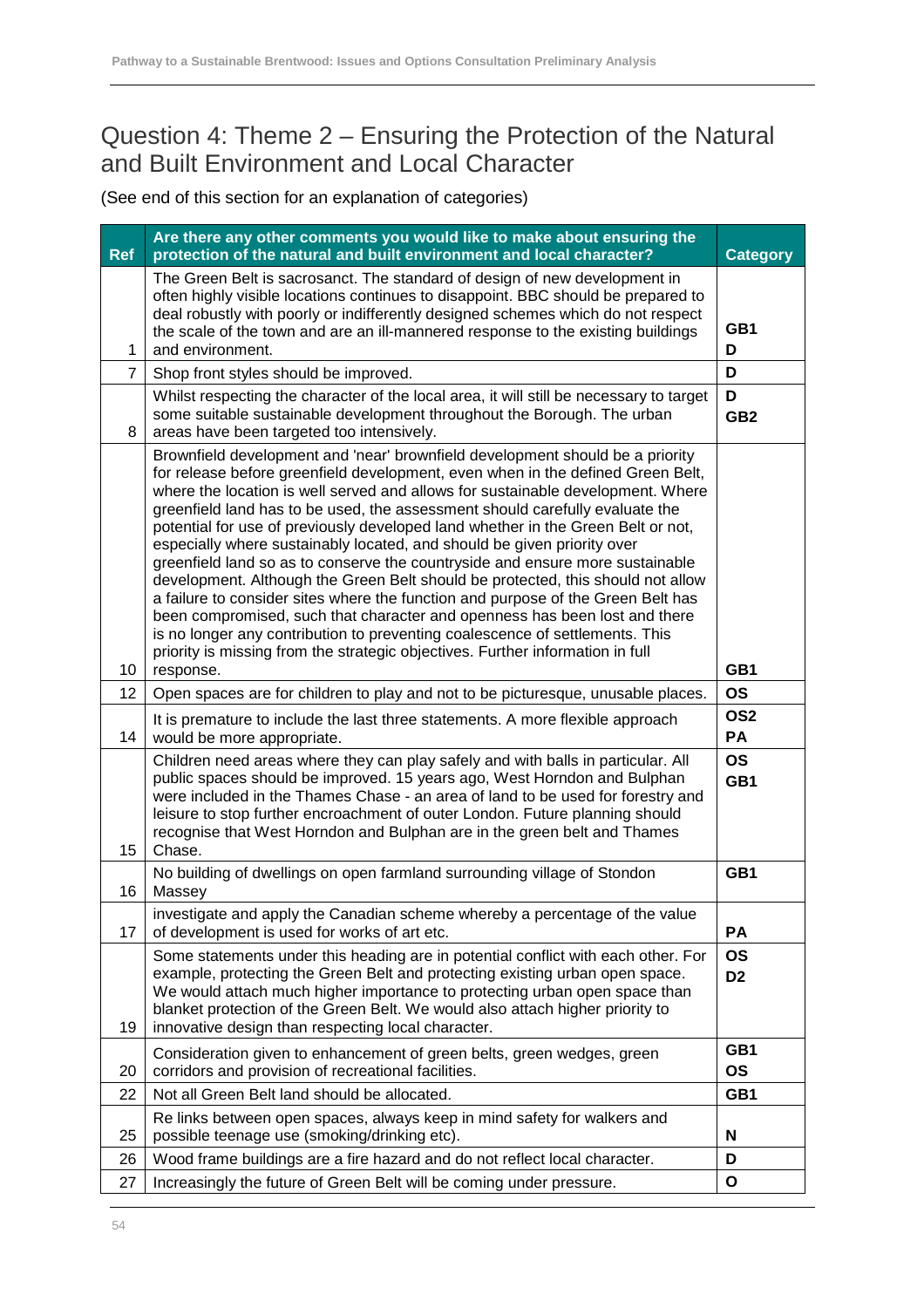| 31  | Waste of money to improve public spaces.                                                                                                                                                                                                                                               | OS <sub>2</sub>               |
|-----|----------------------------------------------------------------------------------------------------------------------------------------------------------------------------------------------------------------------------------------------------------------------------------------|-------------------------------|
| 33  | Keep fly tipping, travellers and Saturday night revellers from outside the Borough<br>at bay.                                                                                                                                                                                          |                               |
| 34  | All new developments should have green spaces for aesthetic reasons and to<br>allow water drainage. All paving should be permeable. We should not shun<br>modern architecture.                                                                                                         |                               |
| 35  | Some of these need public money to ensure they happen - not good as an<br>objective without funding mechanism.                                                                                                                                                                         | <b>IMP</b>                    |
| 37  | Residential gardens are not brownfield in our view. Parks should be natural and<br>not over-landscaped. In current economic climate, should not be spending<br>money in this area.                                                                                                     | OS<br>$\mathbf{o}$            |
| 41  | Green belt should not be a sacred cow. For instance 'ribbon' development and<br>roadside fields between rural housing should be considered. Usually such sites<br>would have water, gas, sewerage, underneath the adjacent road and obviously<br>would not require more adopted roads. | GB <sub>2</sub><br><b>INF</b> |
| 42  | Not in favour of acquiescing on town centre foxes and other vermin, including<br>pigeons.                                                                                                                                                                                              | <b>NA</b>                     |
| 44  | Affordable dwellings for ordinary families. Dissuade development of 5/6 bedroom<br>properties invariably built for quick profit.                                                                                                                                                       | <b>AF</b>                     |
| 48  | Innovation can be ghastly as well as delightful. Landscaping is usually ok, but<br>works of art often means eyesores. Better to have trees and flowers.                                                                                                                                | D<br><b>PA</b>                |
| 49  | Current art in Brentwood is a joke, if you have art it needs to be high quality.<br>Flats at Brentwood near station (old gas holder site) are cheap and nasty. Future<br>slums? Flats at corner kings road and Hart Street much more in keeping with<br>adjacent properties.           | D<br>PA                       |
| 51  | It's a matter of degree protect but compromise for good, much needed<br>development.                                                                                                                                                                                                   | O                             |
| 53  | With reference to the last item - one could hardly disagree, but consider please<br>the problems of vandalism to artworks before using our money to pay for them.                                                                                                                      | PA                            |
| 54  | Works of art will not improve public space. Good sustainable design is required.                                                                                                                                                                                                       | PA                            |
| 55  | Under the section which refers to 'works of art' I have reservations as some so<br>called modern works of art can be money wasted.                                                                                                                                                     | PA                            |
| 61  | New development innovative & also respects local character - how do you do<br>both?                                                                                                                                                                                                    | $\mathbf{o}$                  |
| 62  | Once you lose green space it's gone forever.                                                                                                                                                                                                                                           | GB1<br><b>OS</b>              |
| 65  | Better to maintain what we have. 'natural' is better than 'landscaped' generally.<br>Works of art also need to be maintained and may be viewed as frivolous when<br>basic needs go unmet. However could be part of Brentwood USP.                                                      | <b>OS</b><br>PA               |
| 74  | Works of art' should be done by local schools artists to reflect local community.                                                                                                                                                                                                      | PA                            |
| 76  | Not works of art - different values for everyone.                                                                                                                                                                                                                                      | PA                            |
| 79  | The proposed cinema should be sited in the High Street using the old post office<br>building and site. The William Hunter Way car park should be developed up to a<br>2 or 3 storey car park. More empty shops NOT                                                                     |                               |
| 81  | The existing skyline should be protected and further high rise permitted. [Sic]                                                                                                                                                                                                        | D <sub>2</sub>                |
| 92  | Works of art are a waste of tax payers' money.                                                                                                                                                                                                                                         | PA                            |
| 93  | 1. Restrict the building of flats and concentrate on high quality houses instead. 2.<br>Do not allow any more travellers. 3. No development of Green Belt at all. No<br>development of the villages as infrastructure can't cope and they will lose their<br>unique character.         | GB1<br>D<br><b>INF</b>        |
| 100 | Existing areas of Protected Urban Open Space as identified in the Adopted<br>Local Plan should continue to be safeguarded. These areas provide valuable<br>facilities for local people of all ages and are extremely important. This is of                                             | <b>OS</b>                     |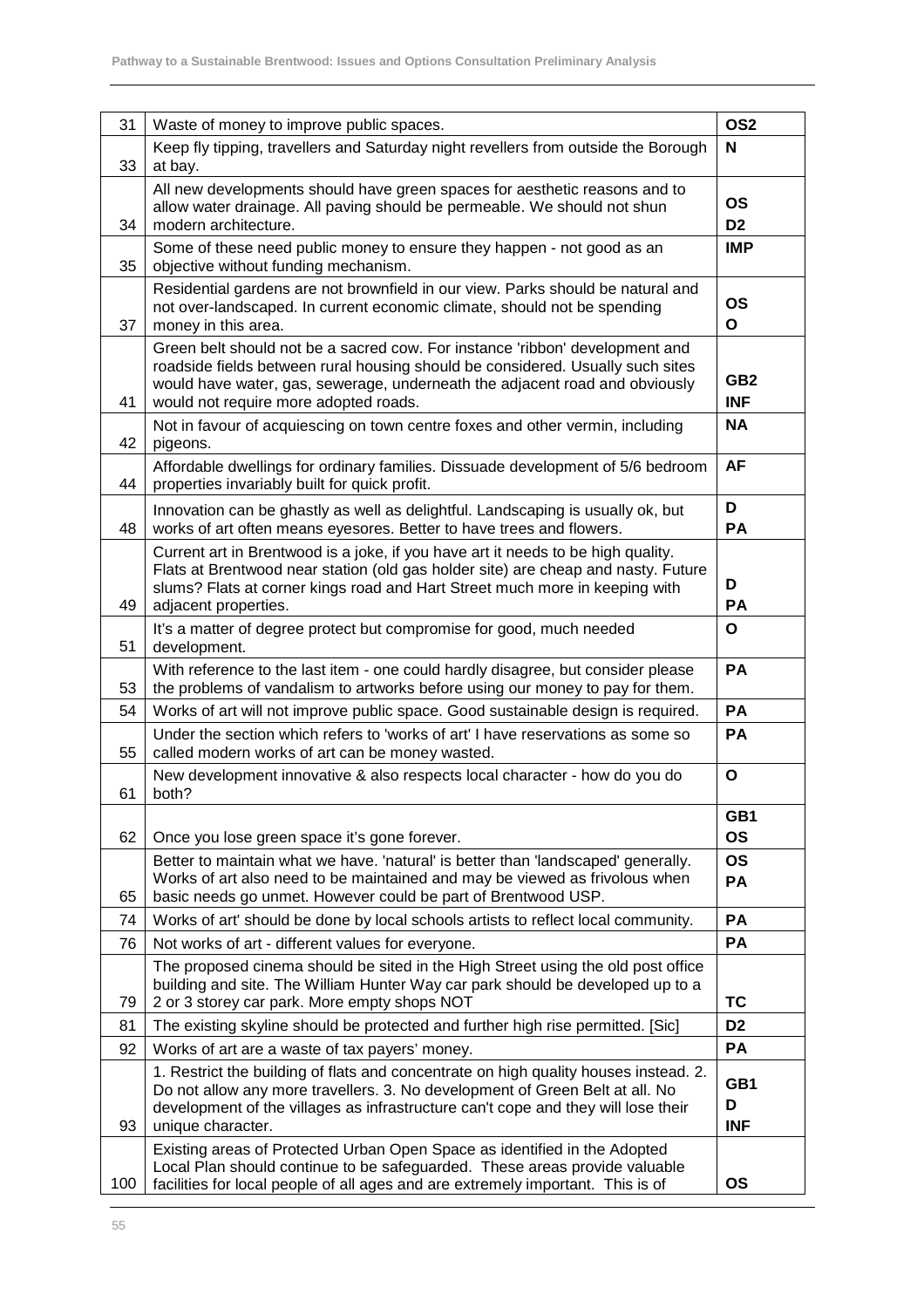|     | particular importance in respect of the tennis courts to the rear of the Community<br>Association building in Ingatestone. These tennis courts are afforded protection<br>in the Adopted Local Plan as being Protected Urban Open Space and it is<br>considered this should continue in the new LDF. Their loss to other uses such<br>as car parking or residential development would be a great loss to the village<br>and of detriment to those living in close proximity.                                                                                                                                                                                                                                                                                                                                                        |                                   |
|-----|-------------------------------------------------------------------------------------------------------------------------------------------------------------------------------------------------------------------------------------------------------------------------------------------------------------------------------------------------------------------------------------------------------------------------------------------------------------------------------------------------------------------------------------------------------------------------------------------------------------------------------------------------------------------------------------------------------------------------------------------------------------------------------------------------------------------------------------|-----------------------------------|
| 102 | We need affordable housing which stays affordable. The schemes in<br>Chelmsford which I know about (and probably elsewhere for all I know) were<br>heralded by councillors and politicians but sadly resale was not restricted and<br>they are now mostly resold on the open market. Also maintenance charges were<br>much too high. These low cost housing ideas are not well managed and a new<br>model involving less overheads (fingers in the pie) is required if we are to<br>provide affordable housing.                                                                                                                                                                                                                                                                                                                     | AF                                |
| 106 | Less development at any single time is more sustainable than rapid ad hoc<br>growth. No estates, single plots.                                                                                                                                                                                                                                                                                                                                                                                                                                                                                                                                                                                                                                                                                                                      | S                                 |
| 113 | If I agreed to the last measure it would give you an excuse to waste a lot of<br>money on what council officials feel is art and I suspect the rest of us would say<br>is a further waste of money.                                                                                                                                                                                                                                                                                                                                                                                                                                                                                                                                                                                                                                 | PA                                |
| 114 | Existing urban areas can be developed if done sympathetically - and some<br>development can enhance existing built up places.                                                                                                                                                                                                                                                                                                                                                                                                                                                                                                                                                                                                                                                                                                       | D                                 |
| 121 | Respecting the Character of local areas should probably not be in the hands of<br>Brentwood Council alone but be offered for input from the local people, as<br>Brentwood Council seem to have a different opinion as to how the borough<br>should look.                                                                                                                                                                                                                                                                                                                                                                                                                                                                                                                                                                            | D                                 |
| 122 | There must be oases in the midst of concrete jungles.                                                                                                                                                                                                                                                                                                                                                                                                                                                                                                                                                                                                                                                                                                                                                                               | <b>OS</b>                         |
| 124 | Brentwood town centre development demonstrates that you do not have the<br>skills to plan and deliver significant improvements - all that effort and nothing has<br>changed!                                                                                                                                                                                                                                                                                                                                                                                                                                                                                                                                                                                                                                                        | $\mathbf{o}$                      |
| 125 | (1) Green Belt is not an environmental designation and should not be considered<br>as one. As its release is essential to meeting the regional housing allocation, it<br>cannot be protected in its entirety.                                                                                                                                                                                                                                                                                                                                                                                                                                                                                                                                                                                                                       | GB <sub>2</sub>                   |
| 127 | The character of the local area should be defined by local residents. Production<br>of a Village Design Statement (VDS) for each Parish should be encouraged to<br>provide residents the opportunity to define their character and have some control<br>over planning in their areas. RCCE (Rural Community Council of Essex) can<br>support the creation of VDS and Brentwood Borough should provide<br>encouragement and support from Planning Policy Officers.                                                                                                                                                                                                                                                                                                                                                                   | D                                 |
| 128 | I can't fully agree with 'New Development should' because it isn't practicable<br>in town centre high-rise developments. Also because I think there is a case for a<br>development of a local equivalent of Poundbury - tightly packed but attractive,<br>but with its green spaces outside, rather than within the built environment.<br>Some of the existing architecture of the villages, in particular, is such a mess,<br>that there seems to be no need to build fresh developments down to the level of<br>local character. It depends on the location. Doddinghurst, for example, needs a<br>complete new focal point and centre, and any vaguely East Anglian style would<br>do. Blackmore, on the other hand is so lovely that ideally it should be left as it is,<br>or have any development in a totally sensitive way. | D                                 |
| 130 | Continual infilling results in increased congestion. I do not see any new roads,<br>infrastructure etc just building more and more flats and houses.                                                                                                                                                                                                                                                                                                                                                                                                                                                                                                                                                                                                                                                                                | <b>INF</b>                        |
| 135 | The policies in the East of England Plan advise that there is not a requirement to<br>undertake a strategic review of the Green Belt Boundary within Brentwood at this<br>point in time. The general approach is tempered in the London Arc through<br>Policy LA1 which recognises that towns such as Brentwood will retain and<br>develop their existing roles, recognising and making as much provision for new<br>development within the built up area as is compatible, with retention, and<br>wherever possible enhancement of their distinctive characters and identities.                                                                                                                                                                                                                                                    | D<br>GB <sub>2</sub><br><b>OS</b> |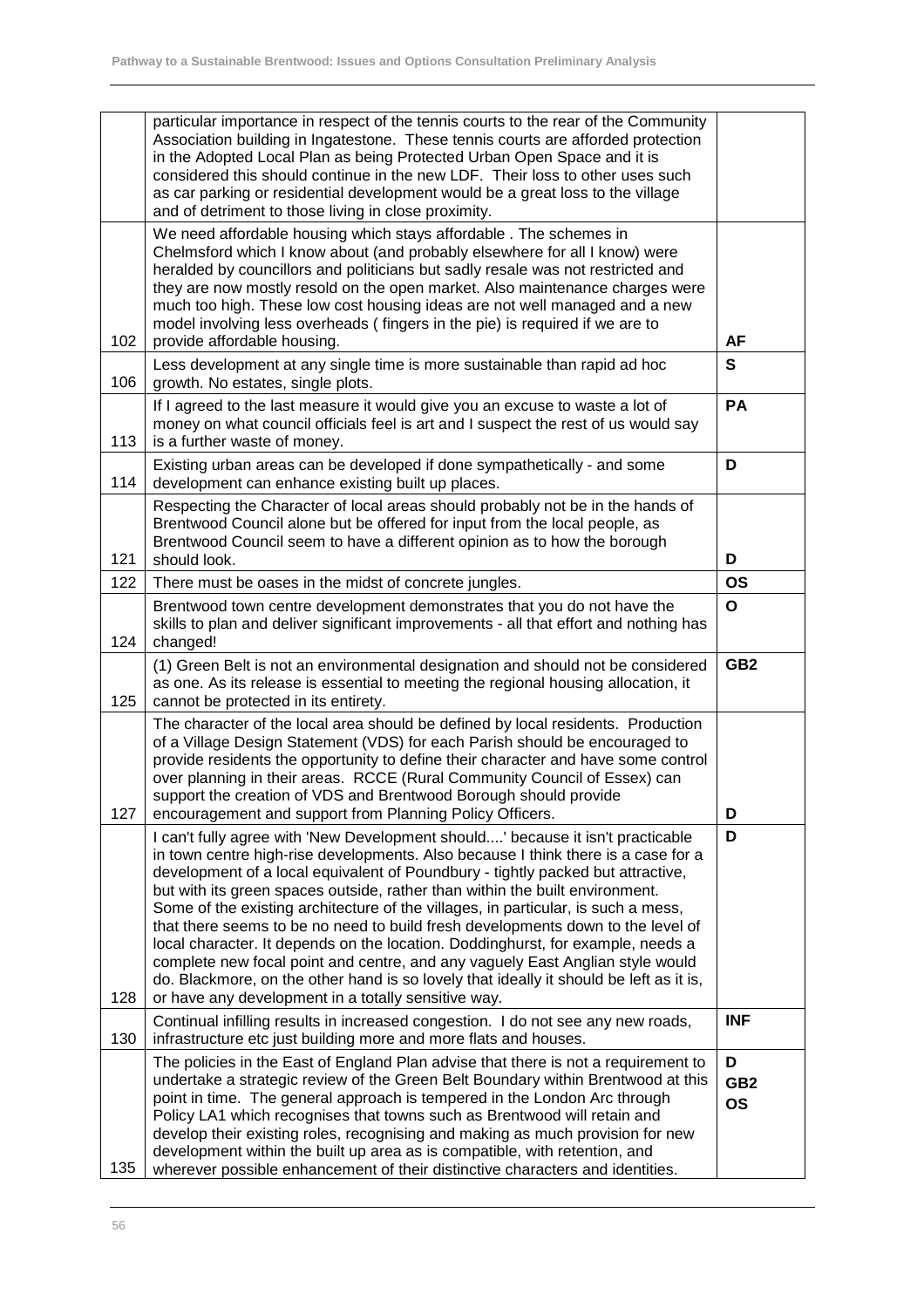|     | This approach acknowledges that there could be some development outside the<br>urban area, which in the case of Brentwood would mean in the Green Belt.<br>PPG2 (Green Belts), states that Green Belts should be designed to ensure that<br>they will endure and should not include land which it is not necessary to keep<br>open, and the boundaries should not be drawn excessively tight around the<br>existing built-up areas, as it may not be possible to maintain a degree of<br>permanence that Green Belts should have.<br>It is important that new development is directed away from Sites of Special<br>Scientific Interest, Country Parks and Gardens and County Wildlife Sites.                                                                                                                                                                                                                                                                                                        |                                           |
|-----|------------------------------------------------------------------------------------------------------------------------------------------------------------------------------------------------------------------------------------------------------------------------------------------------------------------------------------------------------------------------------------------------------------------------------------------------------------------------------------------------------------------------------------------------------------------------------------------------------------------------------------------------------------------------------------------------------------------------------------------------------------------------------------------------------------------------------------------------------------------------------------------------------------------------------------------------------------------------------------------------------|-------------------------------------------|
| 136 | The open spaces in the control of the council should be put into TRUSTs to<br>protect their status in perpetuity - e.g. St Faiths and Warley parks et al                                                                                                                                                                                                                                                                                                                                                                                                                                                                                                                                                                                                                                                                                                                                                                                                                                             | <b>OS</b>                                 |
| 137 | Brentwood and its surrounding villages are blessed with beautiful countryside<br>and this should be retained at all costs as it is a major part of Brentwood's<br>character. Landscaping within the town and at its 'gateways' certainly enhances<br>its appearance and is welcoming to visitors. With regards to works of art, I feel<br>that the millennium clock (when restored to the High Street) is a classic piece<br>which definitely enhances the town and with the 'totem pole' by Kings Road,<br>provides sufficient works of art for the area.                                                                                                                                                                                                                                                                                                                                                                                                                                           | GB1<br><b>OS</b><br>PA                    |
| 139 | Where, and only if absolutely necessary, green belt is to be built upon, it should<br>be first offered to surrounding/neighbouring residents to offer them the<br>opportunity to extend their, usually small, garden. This would encourage more<br>green space.                                                                                                                                                                                                                                                                                                                                                                                                                                                                                                                                                                                                                                                                                                                                      | GB1<br>OS                                 |
| 140 | As stated before, it is very important to protect and retain all urban open spaces.<br>These mean so much to those already living in residential areas and are vital for<br>the well-being of our local population. They provide areas for children to play.<br>Everybody can use these areas for recreation, walking, enjoying nature and<br>getting away from the general hubbub for a while. This category should also<br>include all habitats of protected species and other species at risk as well as<br>retaining land used by the Hopefield Sanctuary and other local charities.<br>Whilst in principle, the Green Belt should be protected, if the only other option is<br>to use existing urban open spaces, then our preference, however difficult to<br>swallow for all involved, would be to use or encroach on a very limited amount of<br>green belt, provided the habitat of protected species and others at risk is fully<br>protected.                                             | <b>OS</b><br><b>NA</b><br>GB <sub>2</sub> |
| 142 | The first key issue at paragraph 7.11 of the Consultation Document, sums up the<br>balancing exercise that the Core Strategy needs to strike, in that its policies and<br>provisions will need to protect and enhance the Borough's environmental assets,<br>including biodiversity, whilst also allowing for new development to take place.<br>This wording reflects the fact that as is highlighted in the Sustainability Appraisal<br>a number of the Strategic Objectives are not fully compatible with one another.<br>The Statements set out under this theme and, in particular, the policies and<br>provisions of the Core Strategy that follow, should be expressed as objectives or<br>goals, rather than inflexible, inviolate, objectives.<br>The eventual policies will need to be worded so that the value of the natural or<br>built resource can be accessed and weighed against the social, economic, or<br>other environmental benefits to be derived from a proposed development. | <b>IMP</b>                                |
| 152 | Nature conservation issues should be considered in the development of<br>brownfield sites.                                                                                                                                                                                                                                                                                                                                                                                                                                                                                                                                                                                                                                                                                                                                                                                                                                                                                                           | <b>NA</b>                                 |
| 153 | It should be recognised that development is encroaching on the countryside and<br>wildlife. The destruction of wildlife habitats should be avoided.                                                                                                                                                                                                                                                                                                                                                                                                                                                                                                                                                                                                                                                                                                                                                                                                                                                  | <b>NA</b>                                 |
| 155 | More care needs to be taken over green spaces. Lack of benches to sit on in<br>green spaces. Lake on Shenfield common often full of litter. More thorough<br>street cleaning required                                                                                                                                                                                                                                                                                                                                                                                                                                                                                                                                                                                                                                                                                                                                                                                                                | <b>OS</b>                                 |
| 157 | Development proposals should seek to protect and provide networks of<br>accessible green infrastructure linking urban areas with the countryside. Where<br>development is proposed for greenfield sites, proposals should maximise<br>opportunities for environmental protection.                                                                                                                                                                                                                                                                                                                                                                                                                                                                                                                                                                                                                                                                                                                    | <b>OS</b><br><b>NA</b>                    |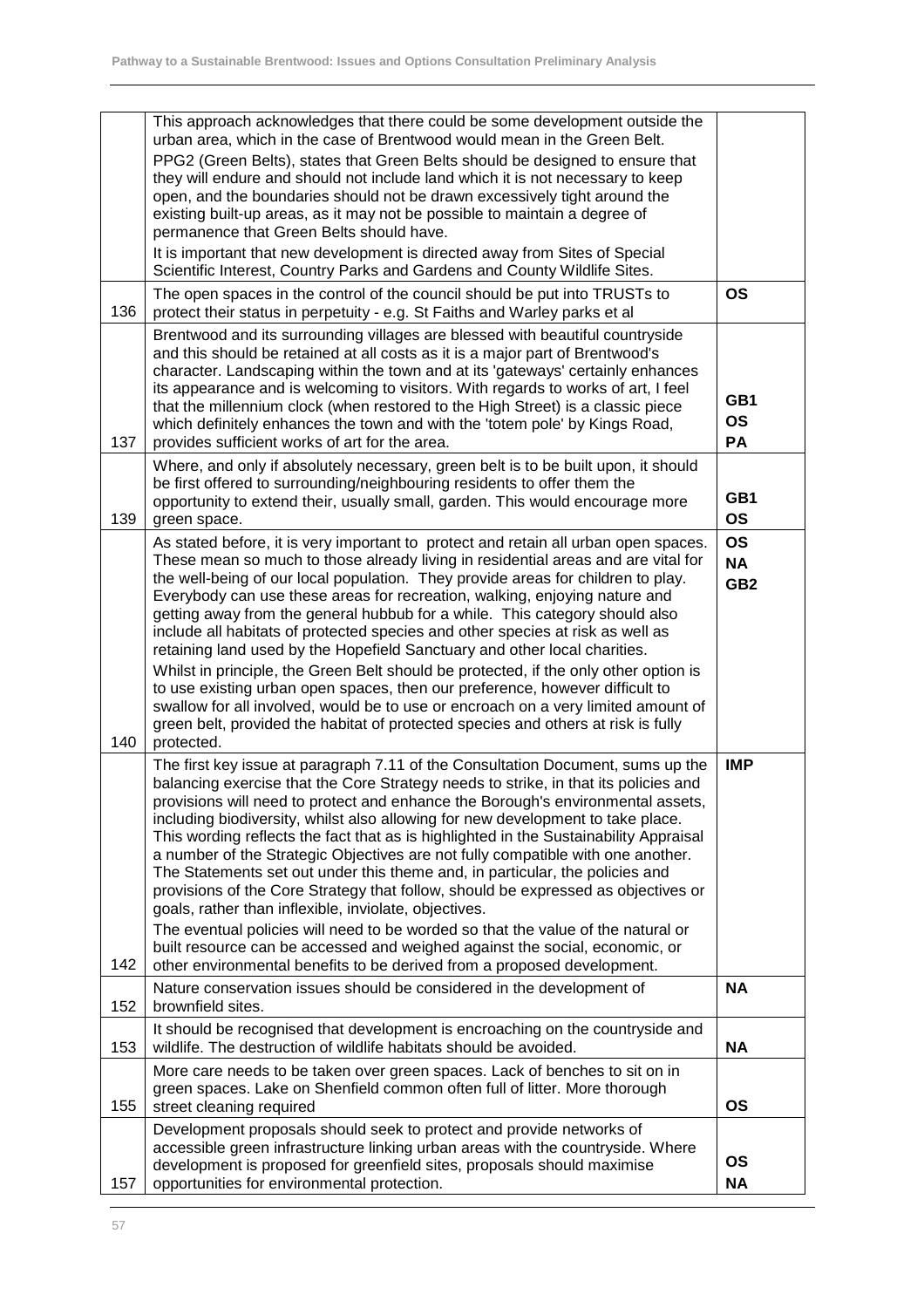| 161 | Green belt land should not be built on unless it has no value to biodiversity.<br>Brownfield sites should be used again. Nature reserves and SSSIs should be<br>protected and more should be created for future generations                                                                                                                                                                               | GB1<br><b>NA</b> |
|-----|-----------------------------------------------------------------------------------------------------------------------------------------------------------------------------------------------------------------------------------------------------------------------------------------------------------------------------------------------------------------------------------------------------------|------------------|
| 174 | Protecting the Green Belt does not reflect the housing allocation in the RSS.<br>PPG2 requires green belt boundaries to not be drawn excessively tightly around<br>existing built up areas. A Green Belt Review is required to ensure housing<br>requirements can be accommodated. PPG2 encourages a long term approach.                                                                                  | GB <sub>2</sub>  |
| 175 | The LPA should review the Green Belt boundaries, as part of the LDF and<br>overview of the Council's strategy up to 2031. There are despoiled sites well<br>related to the exiting transport corridors that could make a valuable contribution<br>to employment and would benefit from investment in landscaping as part of any<br>development to overall enhance the visual amenities of the Green Belt. | GB <sub>2</sub>  |
| 177 | North East London NHS Foundation Trust agrees that the Green Belt should be<br>on the whole protected. However this should not preclude small scale releases,<br>particularly where land is previously developed and lies adjacent to existing<br>settlement boundaries, especially around Brentwood. This would also support<br>the model for centralised growth.                                        | GB1<br>$\Omega$  |
| 179 | It is important to protect our environment and the history of the area.                                                                                                                                                                                                                                                                                                                                   | GB1<br><b>NA</b> |
| 189 | Development and improvements need to be protected from vandalism. By-laws<br>are required and enforced. Laws not enforced are useless.                                                                                                                                                                                                                                                                    | N                |
| 190 | Not too innovative design. Contradiction perhaps with respecting the character of<br>the local area. Art may not be a financial priority.                                                                                                                                                                                                                                                                 | D<br><b>PA</b>   |
| 192 | Access to good quality open and green spaces is a benefit to the wellbeing of<br>everyone. It is essential that all development preserves and/or improves this<br>access for new and current residents.                                                                                                                                                                                                   | <b>OS</b>        |
| 193 | Agree with high quality materials and landscaping, but not works of art. Think<br>that these aren't a priority in difficult times.                                                                                                                                                                                                                                                                        | D<br><b>PA</b>   |

| <b>Theme 2 Categories</b>                | <b>Total</b>   |
|------------------------------------------|----------------|
| AF - affordable housing                  | 2              |
| D - good quality, appropriate design     | 14             |
| D2 - innovative design                   | 3              |
| <b>GB1</b> - protect Green Belt          | 13             |
| GB2 - Green Belt can't all be protected  |                |
| <b>IMP</b> – implementation              | 2              |
| <b>INF</b> - infrastructure requirements | 3              |
| N - safety and anti social behaviour     | 3              |
| NA - nature conservation                 | $\overline{7}$ |
| O – other                                | 6              |
| OS - open space protection               | 18             |
| OS2 - against open space protection      | 2              |
| PA - public art                          | 15             |
| S - sustainability                       |                |
| TC-town centre                           |                |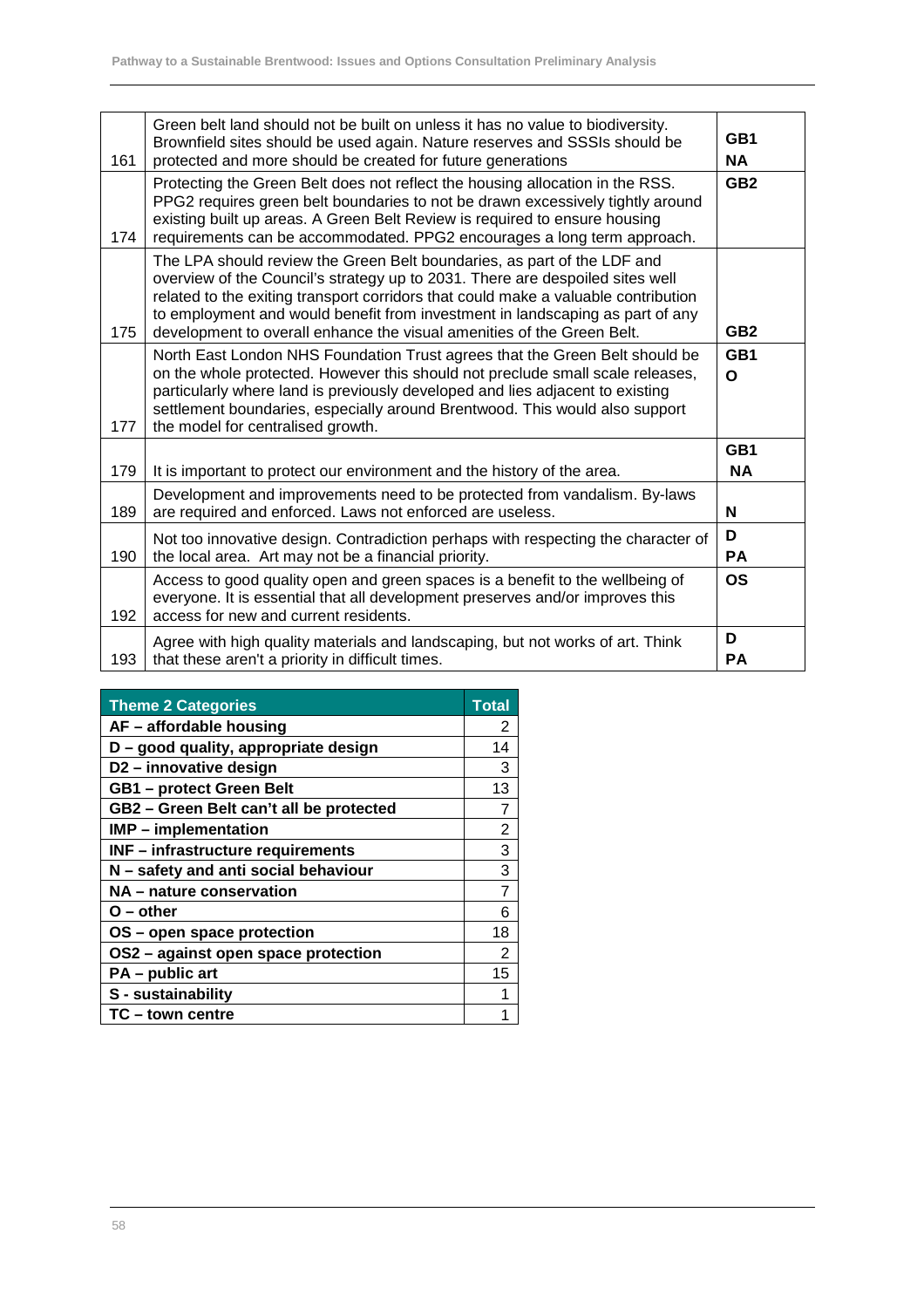#### Question 5: Theme 3 – Local Economy and Economic Development

| <b>Ref</b>     | Are there any other comments you would like to make about local<br>economy and economic development?                                                                                                                                                                                                                                                                                                                                                                                                                                                                                                                                                                                                                                                                                                             | <b>Category</b>                        |
|----------------|------------------------------------------------------------------------------------------------------------------------------------------------------------------------------------------------------------------------------------------------------------------------------------------------------------------------------------------------------------------------------------------------------------------------------------------------------------------------------------------------------------------------------------------------------------------------------------------------------------------------------------------------------------------------------------------------------------------------------------------------------------------------------------------------------------------|----------------------------------------|
| 1              | I do not support large scale leisure facilities in the town centre, which seems to<br>be driven by developers getting the best financial return rather than high quality<br>investment driven by the wishes of local residents.                                                                                                                                                                                                                                                                                                                                                                                                                                                                                                                                                                                  | <b>DEV</b> loc<br>LEI                  |
| 4              | More use of voluntary sector services should be included.                                                                                                                                                                                                                                                                                                                                                                                                                                                                                                                                                                                                                                                                                                                                                        | <b>VOL</b>                             |
| 5              | Borough can't sustain shops already in Brentwood. Reduce business rates to<br>shops to keep existing traders. Make parking free all the time in the town centre.                                                                                                                                                                                                                                                                                                                                                                                                                                                                                                                                                                                                                                                 | <b>BUSIR</b><br>T PA                   |
| $\overline{7}$ | Need cinema.                                                                                                                                                                                                                                                                                                                                                                                                                                                                                                                                                                                                                                                                                                                                                                                                     | <b>LEI CIN</b>                         |
| 9              | There are too many eating establishments for the size of Brentwood centre.                                                                                                                                                                                                                                                                                                                                                                                                                                                                                                                                                                                                                                                                                                                                       | <b>BC</b>                              |
| 10             | Additional opportunities for well sited employment developments should be<br>allowed, especially for small businesses to allow provision of new efficient<br>premises. Employment sites should be well located and have regard to the trunk<br>road network and residential amenity. Older development in less well suited<br>locations can then be released for other uses. Further information in full<br>response.                                                                                                                                                                                                                                                                                                                                                                                            | <b>S BUS</b><br><b>DEV loc</b>         |
| 11             | I don't want to see more bars in Brentwood - we already have too many.                                                                                                                                                                                                                                                                                                                                                                                                                                                                                                                                                                                                                                                                                                                                           | BC                                     |
| 12             | How about premises for small businesses, for 10 employees and under.                                                                                                                                                                                                                                                                                                                                                                                                                                                                                                                                                                                                                                                                                                                                             | <b>SBUS</b>                            |
| 14             | It does not seem realistic to try to forecast in such detail what the demands will<br>be in 20 years time, particularly with the changing pattern in retail since online<br>was introduced.                                                                                                                                                                                                                                                                                                                                                                                                                                                                                                                                                                                                                      | <b>RSS</b>                             |
| 15             | Include farmland in existing employment land. With an ever growing population,<br>farmers should be encouraged to grow food or we will be forever condemned to<br>buy from Europe, and existing employment land should be used to capacity.                                                                                                                                                                                                                                                                                                                                                                                                                                                                                                                                                                      | <b>AGRI</b>                            |
| 17             | There are an unacceptable number of food outlets, hairdressers and nail<br>decorators in the town.                                                                                                                                                                                                                                                                                                                                                                                                                                                                                                                                                                                                                                                                                                               | <b>BC</b>                              |
| 19             | There is a surprising omission in the document's discussion on retailing, which is<br>the growth in the internet shopping. Internet retailing is experiencing double<br>figure growth in the UK and is likely to stay as such for some time. It is not<br>unreasonable to think that this will have fundamental consequences for 'bricks<br>and mortar' shopping facilities within the Borough, especially Brentwood town<br>centre. This suggests to us that the town centre's future will depend increasingly<br>on its non-retailing functions. In terms of retailing, it is likely that niche retailers<br>that offer some specific experience above the simple sale of good together with<br>cafes, bars and restaurants, will form the backbone of retailing activity. Further<br>detail in full response. | <b>RET INT</b>                         |
| 21             | There are theatres in Chelmsford and Hornchurch. None needed in Brentwood<br>in excess of existing facility. There is no need for a multiscreen cinema either.                                                                                                                                                                                                                                                                                                                                                                                                                                                                                                                                                                                                                                                   | <b>LEI CIN</b>                         |
| 23             | I feel Brentwood town centre has an abundance of cafes, bars and restaurants.                                                                                                                                                                                                                                                                                                                                                                                                                                                                                                                                                                                                                                                                                                                                    | <b>BC</b>                              |
| 25             | Local business suffered during High Street rebuilding.                                                                                                                                                                                                                                                                                                                                                                                                                                                                                                                                                                                                                                                                                                                                                           | <b>TC</b>                              |
|                |                                                                                                                                                                                                                                                                                                                                                                                                                                                                                                                                                                                                                                                                                                                                                                                                                  | <b>RET</b>                             |
| 26             | Reduce the number of charity shops - increase invalidity parking.                                                                                                                                                                                                                                                                                                                                                                                                                                                                                                                                                                                                                                                                                                                                                | T PA                                   |
| 27             | We do not feel Brentwood could or should try to compete with the easily reached<br>large shopping centres; it should try to improve its small specialist shops. As for<br>culture, the present museum is excellent for what it tries to do and constantly<br>makes headway. The theatre just about manages as do amateur groups - no<br>need for more.                                                                                                                                                                                                                                                                                                                                                                                                                                                           | <b>COB</b><br><b>RET</b><br><b>LEI</b> |
| 29             | Brentwood does not need more shops or cafes. It needs different shops - such                                                                                                                                                                                                                                                                                                                                                                                                                                                                                                                                                                                                                                                                                                                                     | <b>RET</b>                             |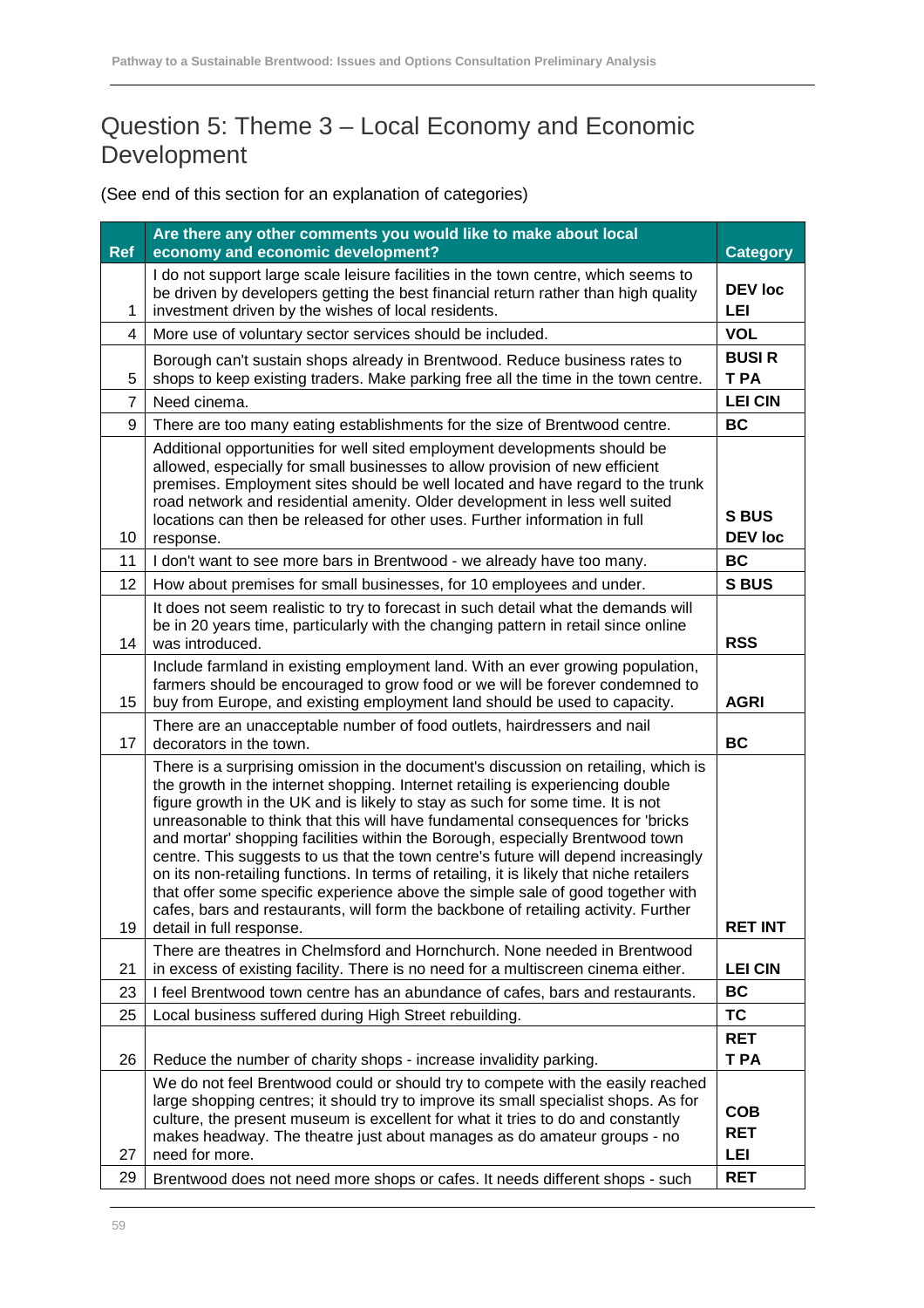|    | as Debenhams in Romford and Woolworths.                                                                                                                                                                                                                                              |                                         |
|----|--------------------------------------------------------------------------------------------------------------------------------------------------------------------------------------------------------------------------------------------------------------------------------------|-----------------------------------------|
| 33 | New employment sites should be assessed on their particular merit so unable to<br>comment on statements 1 and 2.                                                                                                                                                                     | <b>DEV</b> loc                          |
| 35 | Vacant premises should be allowed to have alternative uses at least temporarily<br>so they that contribute to economy rather than having a possible negative<br>impact.                                                                                                              | <b>EMP</b>                              |
| 37 | New employment development will inevitably involve Green Belt. Difficult to<br>agree on role of town centre without detail. Old House could be the new<br>museum. We already have a theatre and Brentwood is too small to support<br>another.                                        | GB<br>LEI                               |
| 40 | Every time new business comes to Brentwood it has an insignificant effect on<br>employment for Brentwood unemployed. As they bring their employees with<br>them, which puts further strain on council housing needs, as was the case with<br>BT.                                     | <b>JOBS</b>                             |
| 41 | I do not believe it should be the responsibility of the local council to help<br>businesses to 'remain viable' it is the company's responsibility not the<br>ratepayers.                                                                                                             | <b>PRBUS</b>                            |
| 42 | Businesses should support themselves once they are established.                                                                                                                                                                                                                      | <b>PRBUS</b>                            |
| 43 | The unique quality of Brentwood should be preserved. Too much industrialism<br>could destroy this quality.                                                                                                                                                                           | LD                                      |
| 48 | It is not enough to have theatres, it's what goes on in them that's important.<br>There is a museum, but it is out of the way and opening times are limited.<br>Evening classes are now too expensive for pensioners.                                                                | LEI                                     |
| 49 | Brentwood town centre has become too tatty and down market. Older people<br>avoid high street at night, including town centre residents. This is due to crowds<br>of violent drunks using bars and clubs.                                                                            | <b>ASB</b><br><b>BC</b>                 |
| 51 | We need a cinema very much.                                                                                                                                                                                                                                                          | <b>LEI CIN</b>                          |
| 53 | There are enough cafes, bars and restaurants already.                                                                                                                                                                                                                                | <b>BC</b>                               |
| 54 | A better balance should be stuck between local communities and town centre<br>facilities to ensure that there is a good provision of local facilities that can be<br>sustained.                                                                                                      | <b>COMU</b>                             |
| 55 | Reservations concerning the numbers of new businesses of up to 250<br>employees. We should not grow too big. Also support for businesses should be<br>judged carefully to ensure costly support is not wasted on businesses which<br>have little chance of success.                  | <b>PRBUS</b>                            |
| 62 | Reduce the number of bars in Brentwood high street. They're the biggest cause<br>of trouble at night and attract troublesome elements, particularly from outside the<br>area. More assistance for small shops with reduced business rate.                                            | <b>BC</b><br><b>ASB</b><br><b>BUSIR</b> |
| 63 | There are too many cafes and bars etc. we need to fill the empty shops in the<br>high street and bay tree centre to encourage shoppers to the town.                                                                                                                                  | <b>BC</b><br><b>EMP</b>                 |
| 65 | Land use requirements necessarily change over time. Rigid 'zoning' is<br>counterproductive in adapting to these changing needs. Brentwood town centre<br>appears over-served with bars, pubs, restaurants and fast-food outlets.                                                     | <b>DEV</b> loc<br><b>BC</b>             |
| 66 | Good examples of highly successful out of town industrial estates are the<br>Halsford Bridge industrial estate and Childerditch industrial estates. It is not<br>necessary to be close to Brentwood, Shenfield or Hutton. Present grassland<br>could be used for industrial estates. | <b>DEV</b> loc<br><b>GB</b>             |
| 69 | With regard to the first statement, this should include farmland.                                                                                                                                                                                                                    | <b>AGRI</b>                             |
| 71 | Priority should be full use of existing sites. New commercial development should<br>be on commercial sites. Advice on improving business ways. Focus on Warley<br>Hill, Ongar Road etc. not Brentwood town centre.                                                                   | <b>DEV loc</b>                          |
| 74 | Ingatestone is now too big to qualify for rural business rate reduction. This is a<br>big disadvantage, can borough help?                                                                                                                                                            | <b>BUSIR</b>                            |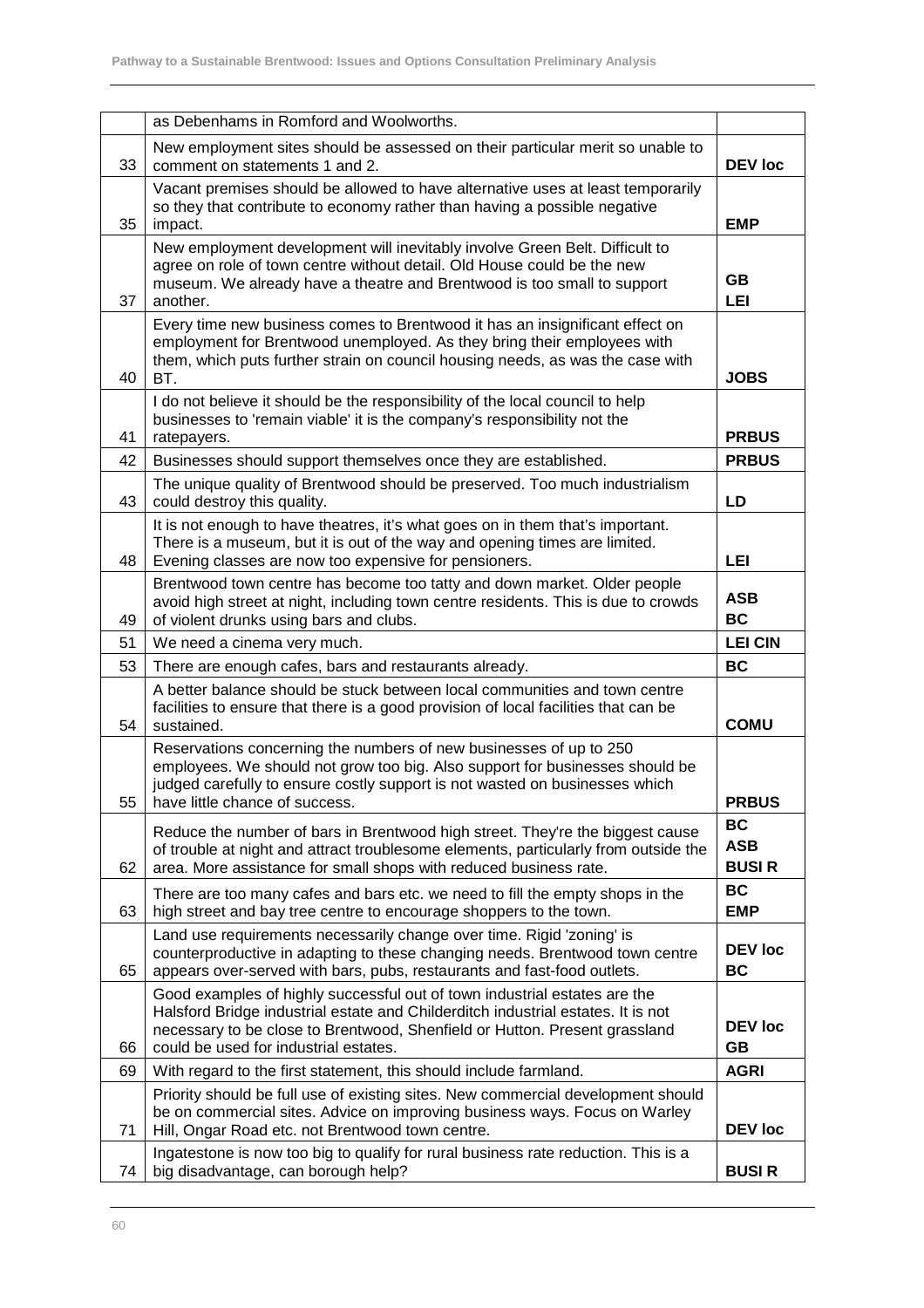| 75  | We have far too many cafes, bars & restaurants in the high street. No more                                                                                                                                                                                                                                                                                                                                                                                                                                                                                                                                                                                                                                                                                                                                      | <b>BC</b>                                                 |
|-----|-----------------------------------------------------------------------------------------------------------------------------------------------------------------------------------------------------------------------------------------------------------------------------------------------------------------------------------------------------------------------------------------------------------------------------------------------------------------------------------------------------------------------------------------------------------------------------------------------------------------------------------------------------------------------------------------------------------------------------------------------------------------------------------------------------------------|-----------------------------------------------------------|
| 77  | Market place would be excellent.                                                                                                                                                                                                                                                                                                                                                                                                                                                                                                                                                                                                                                                                                                                                                                                | <b>RET MA</b>                                             |
| 79  | As stated before, the cinema should be sited at the old post office site and no<br>more bars or a slight reduction in bars and food outlets (take-aways etc.)                                                                                                                                                                                                                                                                                                                                                                                                                                                                                                                                                                                                                                                   | <b>LEI CIN</b><br><b>BC</b>                               |
| 87  | Protecting employment land must be viewed in the context of demand for certain<br>types of space, particularly offices. We note that it is stated that there is<br>'significant amount of vacant office floorspace' in the Borough. The need for<br>employment land must be balanced against the need for additional housing,<br>especially on brownfield sites.                                                                                                                                                                                                                                                                                                                                                                                                                                                | <b>DEV</b> loc<br><b>EMP</b>                              |
| 92  | Brentwood seems to be pursuing a policy completely at odds with much of the<br>above. Stop treating motorists as cash cows. Parking charges are a disgrace<br>and a serious threat to business in Brentwood town centre.                                                                                                                                                                                                                                                                                                                                                                                                                                                                                                                                                                                        | T PA                                                      |
| 102 | See comments re car parking in the High Street.                                                                                                                                                                                                                                                                                                                                                                                                                                                                                                                                                                                                                                                                                                                                                                 | T PA                                                      |
| 103 | The number of charity shops and Italian restaurants should be reviewed and<br>unusual retailers encouraged establishing a business in Brentwood with<br>affordable rents etc and accessibility. Expensive parking and lack of short term<br>'pop to the shop' facilities will keep shoppers going to the larger developments<br>such as Romford, Lakeside etc.                                                                                                                                                                                                                                                                                                                                                                                                                                                  | <b>RET</b><br>T PA                                        |
| 104 | No more cafes / pubs please! The fewer real shops there are in Brentwood, the<br>less reason there is to shop there.                                                                                                                                                                                                                                                                                                                                                                                                                                                                                                                                                                                                                                                                                            | <b>BC</b>                                                 |
| 106 | We have to admit that Brentwood is becoming wholly dependant upon the<br>commuter population for the primary incomes. The majority of local employment<br>is in service industries that directly or indirectly support that population. The<br>density of housing and the scarcity of open spaces mean that any employment<br>that is not in this 'service market' would not be welcome and rightly so. However,<br>this is because the scale of such operations is normally considered at industrial<br>levels, if this were downsized to cottage industry type manufacture and<br>production then additional revenue would be brought into the area outside the<br>currently volatile commuter populations spending power. Why open more bars<br>when those that are there already are empty 4 nights a week? | <b>COMU</b><br><b>DEV loc</b><br><b>BC</b>                |
| 113 | No more cafes, bars or restaurants please. We have more than enough now.                                                                                                                                                                                                                                                                                                                                                                                                                                                                                                                                                                                                                                                                                                                                        | <b>BC</b>                                                 |
| 114 | Expanding local employment can only be limited if additional housing is to be<br>provided, and the Green Belt and open spaces protected too.<br>Brentwood Town Centre needs a wider variety of interesting shops. It does not<br>need more leisure if that means eating & drinking outlets.<br>As we don't have the space for everything, we should leave theatres & museums<br>to other towns, or London, to which public transport is readily available.                                                                                                                                                                                                                                                                                                                                                      | <b>BC</b><br><b>COB</b><br><b>GB</b><br>LEI<br><b>RET</b> |
| 117 | Development of shopping centres and leisure facilities near the transport corridor<br>would alleviate the current congestion in Brentwood town centre. Improved pubic<br>transport facilities (i.e. local buses across the Borough running regularly - say<br>every half hour - between the hours of 19:00 and midnight would be required to<br>complement this strategy).                                                                                                                                                                                                                                                                                                                                                                                                                                      | <b>DEV loc</b><br><b>RET</b><br>T PT                      |
| 118 | It is alright to have all kinds of facilities but you need the reliable transport to use<br>them.                                                                                                                                                                                                                                                                                                                                                                                                                                                                                                                                                                                                                                                                                                               | T PT                                                      |
| 121 | Brentwood Theatre is yet another square building that looks like an office block,<br>in totally the wrong spot with no parking. This suggests that Brentwood<br>Councillors do not go to the Theatre or have never been near one to see how<br>usually magnificent they are!                                                                                                                                                                                                                                                                                                                                                                                                                                                                                                                                    | D<br><b>DEV loc</b>                                       |
| 122 | Smaller shops are needed and less cafes, bars and restaurants. A street market,<br>as in the past, would be most welcome which would bring more life and revenue<br>to the town.                                                                                                                                                                                                                                                                                                                                                                                                                                                                                                                                                                                                                                | <b>BC</b><br><b>RET MA</b>                                |
| 124 | Improved public transport is the key - frequent small buses - one large bus every<br>hour or two.                                                                                                                                                                                                                                                                                                                                                                                                                                                                                                                                                                                                                                                                                                               | T PT                                                      |
| 125 | (All) Although this depends on the outcome of the Employment Land Review.                                                                                                                                                                                                                                                                                                                                                                                                                                                                                                                                                                                                                                                                                                                                       | <b>EVI</b>                                                |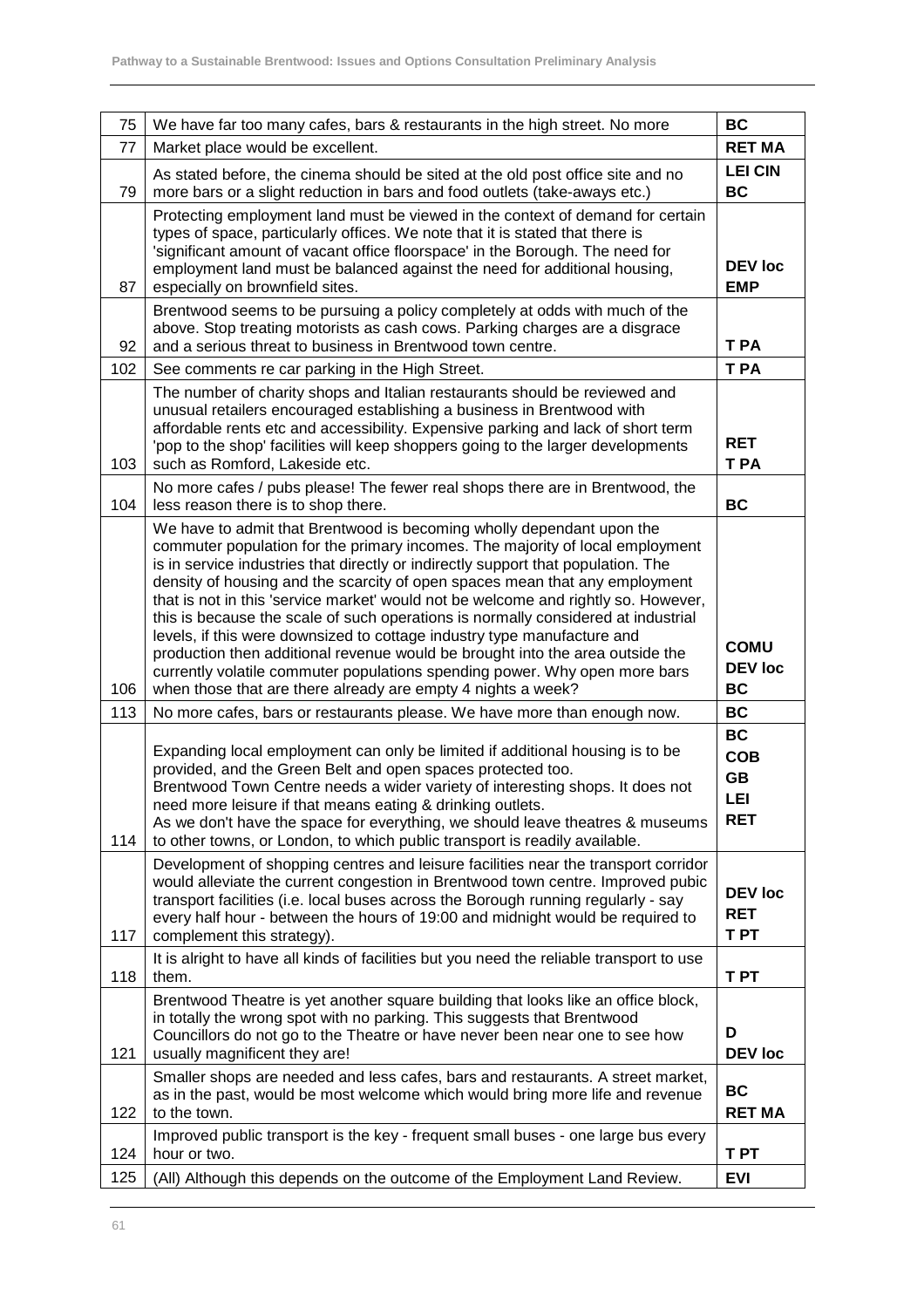|     | (10) These district centres play an important role in reducing the need to travel<br>long distances.                                                                                                                                                                                                                                                                                                                                                                                                                                                                                                                                                                                                                                                                                                                                                                                                                                                                                                                                                                                                                                                                                                                                                                                                                                                                                                                                                                                                                                                                                                                                                                                                                                                                                                                                                                                                                                                                                                                                                                                                                                                                                                                                                                                                                                      | <b>BASE</b><br><b>DEV</b> loc |
|-----|-------------------------------------------------------------------------------------------------------------------------------------------------------------------------------------------------------------------------------------------------------------------------------------------------------------------------------------------------------------------------------------------------------------------------------------------------------------------------------------------------------------------------------------------------------------------------------------------------------------------------------------------------------------------------------------------------------------------------------------------------------------------------------------------------------------------------------------------------------------------------------------------------------------------------------------------------------------------------------------------------------------------------------------------------------------------------------------------------------------------------------------------------------------------------------------------------------------------------------------------------------------------------------------------------------------------------------------------------------------------------------------------------------------------------------------------------------------------------------------------------------------------------------------------------------------------------------------------------------------------------------------------------------------------------------------------------------------------------------------------------------------------------------------------------------------------------------------------------------------------------------------------------------------------------------------------------------------------------------------------------------------------------------------------------------------------------------------------------------------------------------------------------------------------------------------------------------------------------------------------------------------------------------------------------------------------------------------------|-------------------------------|
| 128 | With only an hourly bus service to Brentwood, and none at all to Shenfield or in<br>the evenings, cultural and leisure facilities in Brentwood are irrelevant to me here<br>in Doddinghurst. What would interest me would be funding for a replacement<br>and larger village hall here in Doddinghurst.                                                                                                                                                                                                                                                                                                                                                                                                                                                                                                                                                                                                                                                                                                                                                                                                                                                                                                                                                                                                                                                                                                                                                                                                                                                                                                                                                                                                                                                                                                                                                                                                                                                                                                                                                                                                                                                                                                                                                                                                                                   | <b>TPT</b><br><b>COMU</b>     |
| 130 | We do not need more cafes, pubs etc in or around the town centre - there are<br>too many already. We do not need it pedestrianised either!                                                                                                                                                                                                                                                                                                                                                                                                                                                                                                                                                                                                                                                                                                                                                                                                                                                                                                                                                                                                                                                                                                                                                                                                                                                                                                                                                                                                                                                                                                                                                                                                                                                                                                                                                                                                                                                                                                                                                                                                                                                                                                                                                                                                | <b>BC</b>                     |
|     | EEDA's principal role is to improve the economy of the East of England through<br>the promotion of sustainable economic development and regeneration; and<br>through the delivery of the Regional Economic Strategy (RES) (Inventing the<br>Future Collective Action for a sustainable economy, 2008). The RES advocates<br>a region that is internationally competitive with a global reputation for innovation<br>and business growth that harnesses and develops the talents and creativity of all<br>and is at the forefront of a low carbon and resource efficient economy.<br>Planning Policy Statement 1 'Delivering Sustainable Development', 2005<br>reminds local authorities that they should plan for sustainable growth in support<br>of the RES through local development documents. Also, Planning Policy<br>Statement 12 'Creating Strong Safe and Prosperous Communities through Local<br>Spatial Planning', 2008 highlights the importance of spatial planning in relation to<br>economic growth and regeneration. The RES supports and complements the<br>East of England Plan and EEDA supports the implementation of policies within<br>that strategy.<br>The Regional Economic Strategy sets out the objectives and long term vision for<br>the region's economy with high and growing levels of wealth, increasing levels of<br>economic participation and inclusion and sustainable dynamic rural economies.<br>The RES also aligns with the East of England Plan 2008. The RES vision seeks<br>to secure a region that is internationally competitive, harnesses and develops<br>the creativity of all and is at the forefront of a low carbon economy. It should also<br>be known for exceptional landscape, vibrant places and quality of life.<br>Brentwood is strategically located adjacent to Greater London Metropolitan area<br>and therefore identified as being within the London Arc Engine of Growth as<br>identified in the Regional Economic Strategy. Engines of Growth are identified in<br>relation to functional urban areas and are expected to disproportionately drive<br>forward economic growth in the region. London's economic footprint extends well<br>into the East of England region and therefore this should be recognised and<br>reflected in policy terms in the Core Strategy. |                               |
|     | The RES contains strategic ambitions for the London Arc sub region which<br>include;<br>- Support improvements in sustainable transport between key centres across the<br>arc and between key centres and international airports.                                                                                                                                                                                                                                                                                                                                                                                                                                                                                                                                                                                                                                                                                                                                                                                                                                                                                                                                                                                                                                                                                                                                                                                                                                                                                                                                                                                                                                                                                                                                                                                                                                                                                                                                                                                                                                                                                                                                                                                                                                                                                                         |                               |
|     | - Retain and enhance quality and frequency of train services to London to<br>maximise the economic benefits to the region from planned investment in public<br>transport systems.<br>- Support the development of basic business infrastructure to support housing                                                                                                                                                                                                                                                                                                                                                                                                                                                                                                                                                                                                                                                                                                                                                                                                                                                                                                                                                                                                                                                                                                                                                                                                                                                                                                                                                                                                                                                                                                                                                                                                                                                                                                                                                                                                                                                                                                                                                                                                                                                                        |                               |
|     | and economic growth<br>- Support measures to raise employment rates and raise profile of higher value<br>employment across the arc.                                                                                                                                                                                                                                                                                                                                                                                                                                                                                                                                                                                                                                                                                                                                                                                                                                                                                                                                                                                                                                                                                                                                                                                                                                                                                                                                                                                                                                                                                                                                                                                                                                                                                                                                                                                                                                                                                                                                                                                                                                                                                                                                                                                                       |                               |
|     | - Support sub regional roles of key centres of development and change by<br>recognising the reality of sub regional economies.<br>- Deliver a high quality and sustainable urban environment across the arc that<br>supports historic assets and brings forward brown field sites.<br>In view of the above the Theme 3 - Economy and Economic Development,<br>should look to be more considerate of the sub regional policy perspective.                                                                                                                                                                                                                                                                                                                                                                                                                                                                                                                                                                                                                                                                                                                                                                                                                                                                                                                                                                                                                                                                                                                                                                                                                                                                                                                                                                                                                                                                                                                                                                                                                                                                                                                                                                                                                                                                                                  |                               |
|     | Although Brentwood has a relatively prosperous economy there needs to be<br>greater recognition of the role of the district within the London Arc and its<br>relationship with the capital.                                                                                                                                                                                                                                                                                                                                                                                                                                                                                                                                                                                                                                                                                                                                                                                                                                                                                                                                                                                                                                                                                                                                                                                                                                                                                                                                                                                                                                                                                                                                                                                                                                                                                                                                                                                                                                                                                                                                                                                                                                                                                                                                               | <b>COB</b><br><b>DEV loc</b>  |
| 134 | EEDA supports the Council in providing sufficient land for employment purposes<br>and the proposal to safeguard sufficient land and premises to meet the                                                                                                                                                                                                                                                                                                                                                                                                                                                                                                                                                                                                                                                                                                                                                                                                                                                                                                                                                                                                                                                                                                                                                                                                                                                                                                                                                                                                                                                                                                                                                                                                                                                                                                                                                                                                                                                                                                                                                                                                                                                                                                                                                                                  | Т<br><b>RSS</b>               |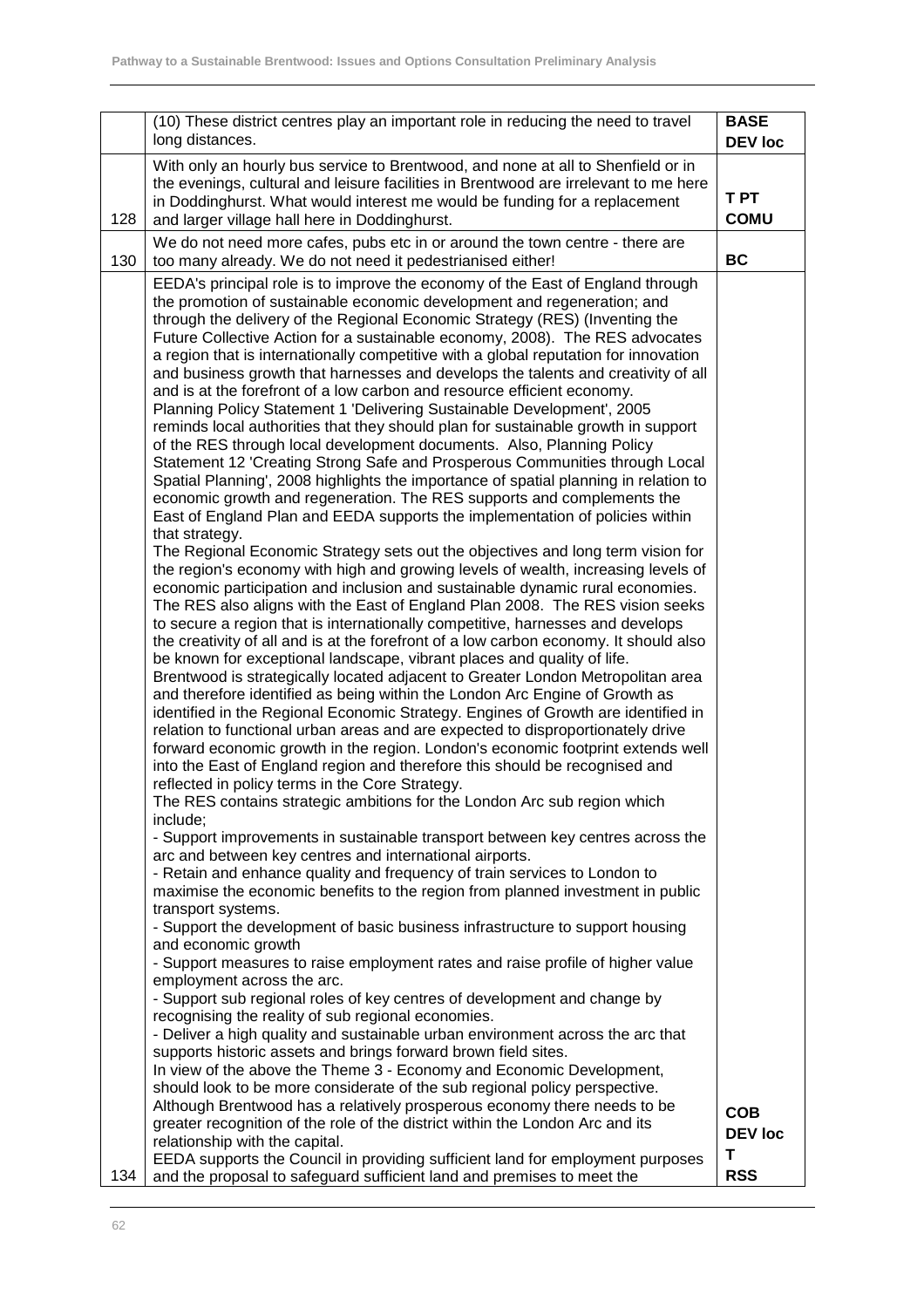|     | economic and business needs of the area. The unique location of the district<br>should be recognised when allocating new land and safeguarding existing<br>employment land, and ideally the policy should be informed by an up to date<br>employment land review. The East of England Forecast Model (EEFM)<br>suggests that the district should provide for 3,700 jobs for the period 2011 to<br>2031.                                                                                                                                                                                                                                                                                                                                                                                                                                                                                                                                                                                                                                                                                                                                                                                                                                                                                                                                                                                                                                                                                                                                                                                                                                                                                                                            |                                          |
|-----|------------------------------------------------------------------------------------------------------------------------------------------------------------------------------------------------------------------------------------------------------------------------------------------------------------------------------------------------------------------------------------------------------------------------------------------------------------------------------------------------------------------------------------------------------------------------------------------------------------------------------------------------------------------------------------------------------------------------------------------------------------------------------------------------------------------------------------------------------------------------------------------------------------------------------------------------------------------------------------------------------------------------------------------------------------------------------------------------------------------------------------------------------------------------------------------------------------------------------------------------------------------------------------------------------------------------------------------------------------------------------------------------------------------------------------------------------------------------------------------------------------------------------------------------------------------------------------------------------------------------------------------------------------------------------------------------------------------------------------|------------------------------------------|
| 135 | The East of England Plan sets out the requirement for an increase in<br>employment provision in the Borough up to 2031 as part of 56,000 additional<br>jobs across mid Essex. The East of England Plan Review Sub Area Profile for<br>The Heart of Essex provides more local information about possible growth<br>scenarios. Scenarios 1-3 suggests that the jobs that would need to be created<br>between 2011 and 2031 could vary between 30,000 (scenario 1), 45,500<br>(scenario 2) and 35,400 (scenario 3). Government's household projections, which<br>have been used to develop scenario 4, predict that between 2011 and 2031<br>there will be an additional 50,000 households in the sub-area.<br>Proposals for major new residential developments are likely to include a<br>neighbourhood centre and community facilities, which will be generators of jobs<br>in their own right. In addition the occupiers of the new residential developments<br>will also be future employees of the existing and proposed employment areas.                                                                                                                                                                                                                                                                                                                                                                                                                                                                                                                                                                                                                                                                                       | <b>COMU</b><br><b>JOBS</b><br><b>RSS</b> |
| 136 | In relation to the comment on the role of the Town Centre once again it fails to<br>protect the communities focus of the Town Centre - after all the TC is only as<br>good as the people who make use of it - local people.                                                                                                                                                                                                                                                                                                                                                                                                                                                                                                                                                                                                                                                                                                                                                                                                                                                                                                                                                                                                                                                                                                                                                                                                                                                                                                                                                                                                                                                                                                        | <b>TC</b>                                |
| 137 | Before proceeding with any new commercial developments, the Council should<br>be looking to fill all existing units/premises currently vacant. To boost the local<br>economy it is essential that visitors are offered a wider variety of retail shops so<br>all their needs are catered for within Brentwood High Street. The shops in Crown<br>Street and the Ropers Yard area are a valuable asset to the town and the<br>refurbishment of Wilsons Corner is an added attraction. A department store<br>would certainly attract shoppers. As regards leisure facilities, the Brentwood<br>Leisure Centre could offer much more and needs to be revitalised.                                                                                                                                                                                                                                                                                                                                                                                                                                                                                                                                                                                                                                                                                                                                                                                                                                                                                                                                                                                                                                                                     | <b>EMP</b><br>RET<br>LEI                 |
| 139 | Discourage lots of bars (such as Romford), though a viable and well regulated<br>night life should be strongly encouraged. Encourage (local) art fairs and craft<br>fairs. Encourage local independent shops, as well as chain retail stores. For any<br>vibrant and successful town, I'm afraid easily accessible and affordable car<br>parking is a must.                                                                                                                                                                                                                                                                                                                                                                                                                                                                                                                                                                                                                                                                                                                                                                                                                                                                                                                                                                                                                                                                                                                                                                                                                                                                                                                                                                        | <b>BC</b><br><b>RET</b><br>T PA          |
|     | The fact that the Borough Council recognises (paragraph 7.12 of the<br>consultation document) that continuous economic prosperity and thriving<br>businesses are as important as bringing social and environmental benefits to the<br>community, is welcomed. The Borough Council needs to take a balanced<br>approach to local economic conditions and issues. It needs to recognise both<br>changing work place and employment patterns (for example, a higher proportion<br>of Brentwood residents, than the national average, work from home and do not,<br>therefore, need, or contribute to a requirement for, employment land or<br>premises) and that many existing employment sites provide poor quality, out-<br>moded, accommodation, which is in the wrong location.<br>The Issues and Options document recognises that there is a significant amount<br>of vacant floorspace and extant planning permissions (paragraph 7.13 is an<br>example). This is an acknowledgement of the fact that much existing<br>employment land, and premises, does not meet the needs of modern<br>businesses. The Core Strategy should also recognise that other forms of<br>development (such as retail, leisure and tourism) often provides a greater<br>number of job opportunities (per sqm of floorspace), than do 'traditional'<br>employment activities. The type of jobs provided are generally better suited to<br>the skills match of the local population, whilst, at the same time, they often afford<br>enhanced career paths and development training.<br>The provisions of the East of England Plan are phrased in terms of jobs created,<br>regardless of the sector within which they arise. The Core Strategy should | <b>DEV loc</b><br><b>EVI</b>             |
| 142 | reflect both this fact and the structural changes that are taking place in the                                                                                                                                                                                                                                                                                                                                                                                                                                                                                                                                                                                                                                                                                                                                                                                                                                                                                                                                                                                                                                                                                                                                                                                                                                                                                                                                                                                                                                                                                                                                                                                                                                                     | <b>BASE</b>                              |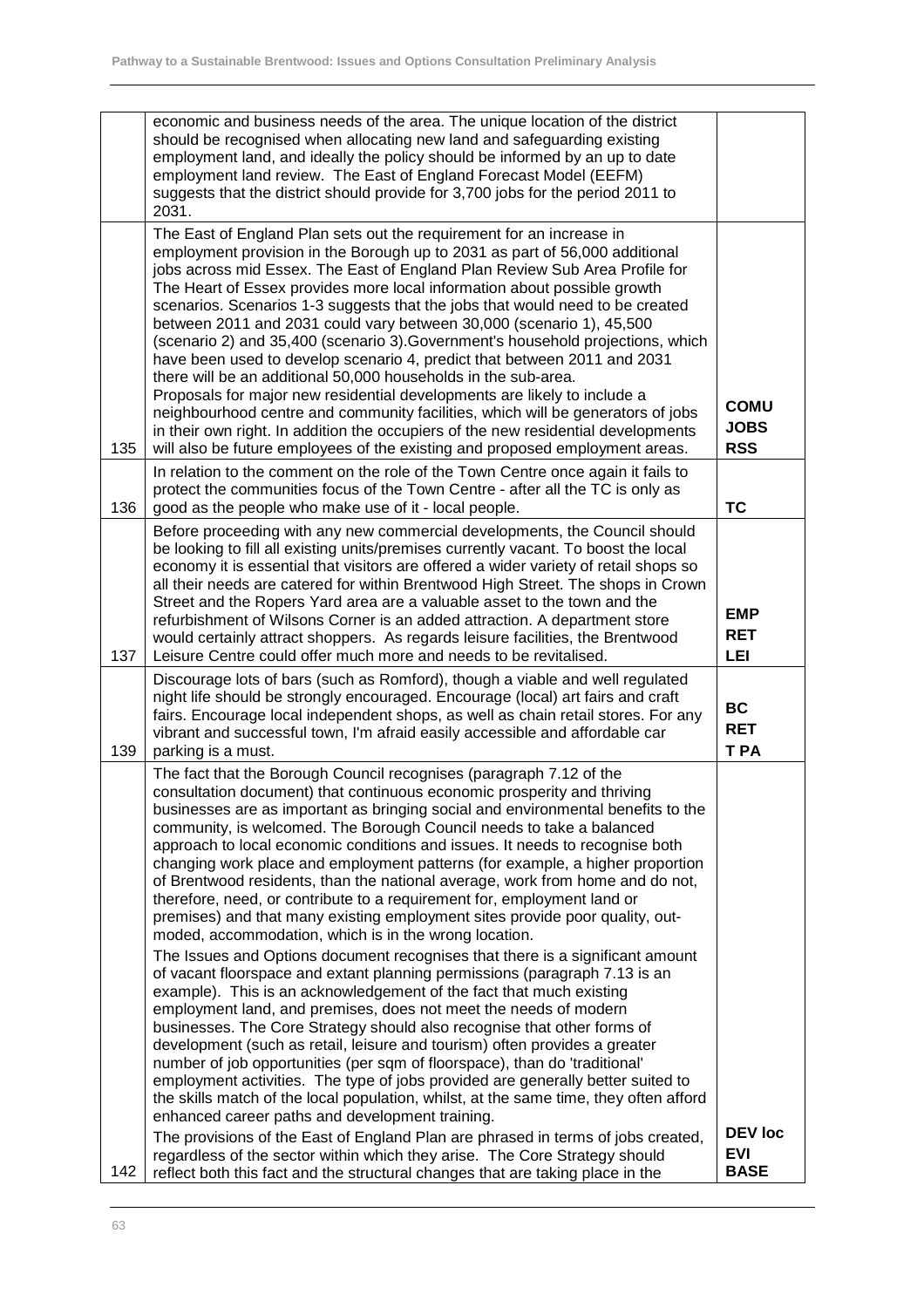|     | national economy and there should be a greater degree of flexibility (when<br>compared to the policies of the current Local Plan) in terms of the type of<br>employment generating activity that is considered appropriate for existing, or<br>allocated, employment sites. Indeed, and particularly with respect to scarce town<br>centre, or edge of centre, land, it is considered that existing employment sites<br>should be reallocated as commercial sites; so recognising their suitability for a<br>wide range of commercial uses, all of which will contribute to RSS employment<br>targets.<br>The focus being placed on the enhancement, and improvement, of Brentwood<br>town centre is welcomed. It should, however, be recognised that the only way of<br>developing the existing range, and quality, of retail, cultural, leisure and<br>community facilities will be through the identification of suitable development<br>opportunities. If the Core Strategy, or other Local Development Framework<br>documents, does not do this, then Brentwood will continue to loose out to<br>neighbouring centres such as Chelmsford, Romford and Lakeside.<br>Spending on convenience and comparison goods, together with leisure related<br>spending, will continue to leek out of the Borough and be lost to the local<br>economy. The Core Strategy needs to be ambitious and, in accordance with<br>PPS12 advice, it should identify strategic development opportunities (which are<br>key to the achievement of Strategic Objectives) in, and on the edge of, the town |                           |
|-----|---------------------------------------------------------------------------------------------------------------------------------------------------------------------------------------------------------------------------------------------------------------------------------------------------------------------------------------------------------------------------------------------------------------------------------------------------------------------------------------------------------------------------------------------------------------------------------------------------------------------------------------------------------------------------------------------------------------------------------------------------------------------------------------------------------------------------------------------------------------------------------------------------------------------------------------------------------------------------------------------------------------------------------------------------------------------------------------------------------------------------------------------------------------------------------------------------------------------------------------------------------------------------------------------------------------------------------------------------------------------------------------------------------------------------------------------------------------------------------------------------------------------------------------------------------------------------------------|---------------------------|
|     | centre.<br>Finally, the Borough Council is urged to delay the Preferred Options stage of the<br>Core Strategy until a full retail appraisal/analysis of the role, function and<br>potential of the town centre has been carried out. The Borough Council cannot<br>formulate policies for the future development of the town centre until it has the<br>necessary evidence base.                                                                                                                                                                                                                                                                                                                                                                                                                                                                                                                                                                                                                                                                                                                                                                                                                                                                                                                                                                                                                                                                                                                                                                                                      |                           |
| 149 | Keep in mind why many people moved to Brentwood, for a suburban, semi-rural<br>lifestyle - shopping provision should meet only daily/weekly needs and provision<br>of additional major shopping centres should be avoided. When they moved here,<br>people accepted that they would need to travel for major shopping to other<br>centres and for employment. Don't ruin this character by over development,<br>which will make people move even further out.                                                                                                                                                                                                                                                                                                                                                                                                                                                                                                                                                                                                                                                                                                                                                                                                                                                                                                                                                                                                                                                                                                                         | LD                        |
| 152 | Agree with principles and objectives.                                                                                                                                                                                                                                                                                                                                                                                                                                                                                                                                                                                                                                                                                                                                                                                                                                                                                                                                                                                                                                                                                                                                                                                                                                                                                                                                                                                                                                                                                                                                                 | $\mathbf{o}$              |
| 153 | Town centre struggling to compete with dispersed retail and entertainment<br>centres.                                                                                                                                                                                                                                                                                                                                                                                                                                                                                                                                                                                                                                                                                                                                                                                                                                                                                                                                                                                                                                                                                                                                                                                                                                                                                                                                                                                                                                                                                                 | <b>COB</b>                |
| 163 | Support the identification of Brentwood as the sole main town in the Borough. It<br>is important to maintain Brentwood as the focus for a range of services and<br>facilities. This should be expanded to include retail employment. Retail<br>development is a major contributor to job creation and reference to this should<br>be made here.                                                                                                                                                                                                                                                                                                                                                                                                                                                                                                                                                                                                                                                                                                                                                                                                                                                                                                                                                                                                                                                                                                                                                                                                                                       | <b>RET</b>                |
| 165 | Comment on titles used throughout document, specifically page 31. Town<br>centres should be multi-purpose and succeed through a self-sustaining<br>combination of working, living and leisure. Existing facilities for cultural, leisure<br>and community activities should be protected and enhanced with provision made<br>for future venues to be part of a successful mixed-use environment. Performing<br>arts are an important community element for town centres. Welcome the<br>recognition that cultural and creative activities are an important contributor to<br>Brentwood's economy.                                                                                                                                                                                                                                                                                                                                                                                                                                                                                                                                                                                                                                                                                                                                                                                                                                                                                                                                                                                     | W/S<br>LEI<br><b>COMU</b> |
| 172 | A borough-wide retail assessment should be undertaken in order to inform<br>whether there is a need for additional retail facilities as advised in PPS6. Once<br>this assessment has been undertaken it will form a key part of the evidence base<br>which would allow the Council to consider within the Core Strategy whether<br>there is a requirement, and where this can be best located to subsequently<br>advise the Site Allocations DPD.                                                                                                                                                                                                                                                                                                                                                                                                                                                                                                                                                                                                                                                                                                                                                                                                                                                                                                                                                                                                                                                                                                                                     | <b>EVI</b><br><b>BASE</b> |
| 174 | In addition to prioritising the viability of the district shopping centres in<br>Ingatestone, Shenfield and Warley Hill the viability of local shopping facilities in<br>the villages such as Mountnessing should also be prioritised in order to maintain                                                                                                                                                                                                                                                                                                                                                                                                                                                                                                                                                                                                                                                                                                                                                                                                                                                                                                                                                                                                                                                                                                                                                                                                                                                                                                                            | LD<br><b>RET LS</b>       |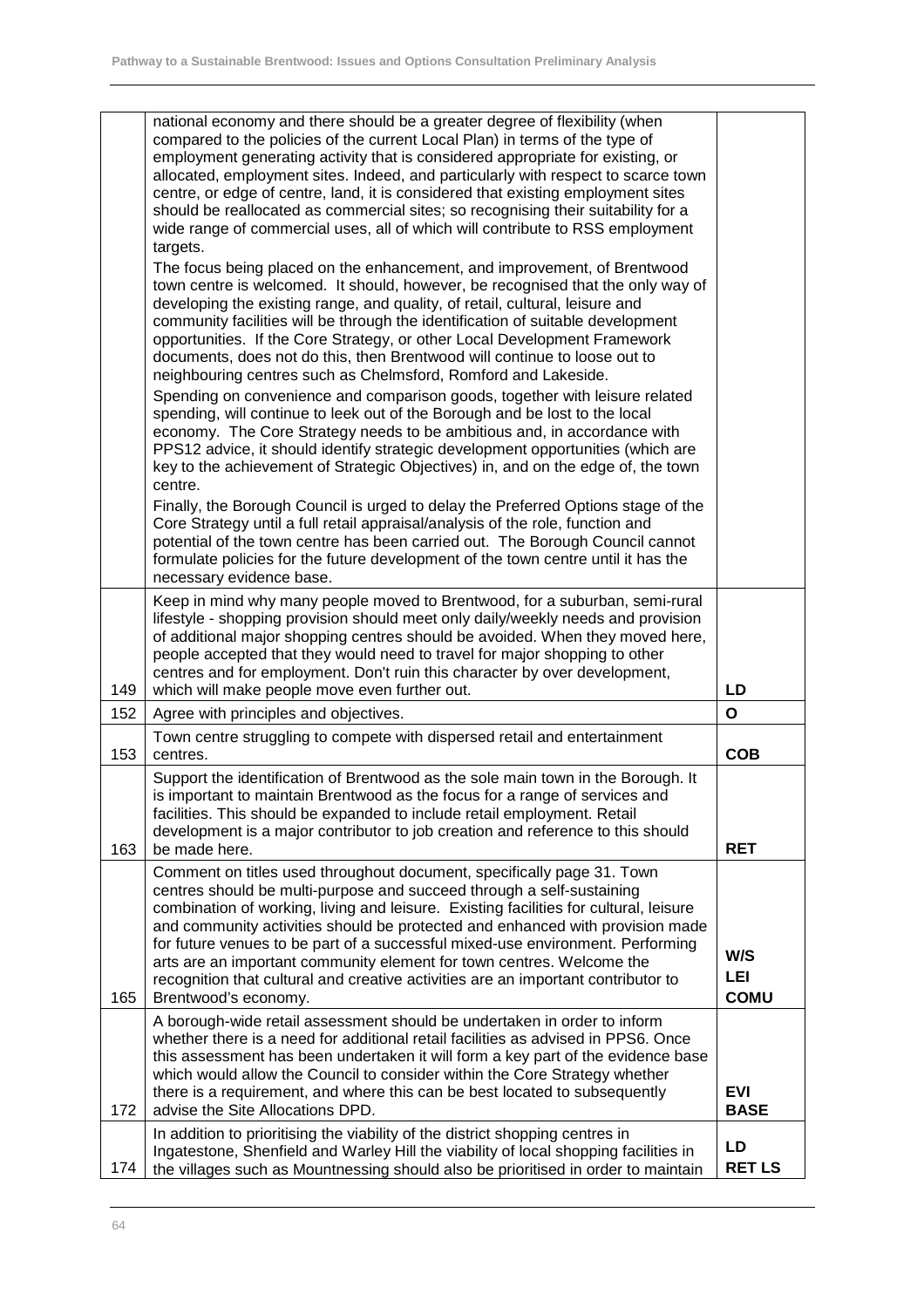|     | and enhance the sustainability of those settlements.                                                                                                                                                                                                                                                                                                                                                                                                                                                                                                                                                                                                                                                                                                                                                              |                                            |
|-----|-------------------------------------------------------------------------------------------------------------------------------------------------------------------------------------------------------------------------------------------------------------------------------------------------------------------------------------------------------------------------------------------------------------------------------------------------------------------------------------------------------------------------------------------------------------------------------------------------------------------------------------------------------------------------------------------------------------------------------------------------------------------------------------------------------------------|--------------------------------------------|
| 175 | It's important to maintain development within and around Brentwood as the main<br>centre for the Borough; however, there are limited opportunities, particularly in<br>relation to employment. Brentwood has the benefit of a good primary road<br>network and links to the M25 - there are good opportunities in the Green Belt to<br>build on existing employment sites within the transport corridors.                                                                                                                                                                                                                                                                                                                                                                                                         | <b>GB</b><br><b>DEV loc</b>                |
| 177 | Response does not relate to economic development but rather to the potential<br>for the Mascalls Park hospital site to support residential development.                                                                                                                                                                                                                                                                                                                                                                                                                                                                                                                                                                                                                                                           | $\mathbf{o}$                               |
| 179 | The town centre should have better variety with regards to the shops to bring<br>more visitors and keep the locals buying locally. I am not in favour of the five<br>theatre cinema development and extra shops to the rear of the high street. There<br>are too many shops empty already.                                                                                                                                                                                                                                                                                                                                                                                                                                                                                                                        | <b>RET</b><br><b>LEI CIN</b><br><b>EMP</b> |
| 190 | Role of Brentwood town centre should be improved within reason and not the<br>detriment of village shops. Brentwood already has too many cafes/bars/<br>restaurants. In principle yes to more cultural facilities, but must be justified<br>financially by public support or evidence that they attract new businesses.                                                                                                                                                                                                                                                                                                                                                                                                                                                                                           | LD<br><b>BC</b><br>LEI                     |
| 192 | Education, skills and employment are key determinants of health. It is important<br>that these are supported. It is also important that that the work/life balance is<br>enhanced by good local services to support residents' mental health and overall<br>well being.                                                                                                                                                                                                                                                                                                                                                                                                                                                                                                                                           | QoL                                        |
| 195 | Replace 'improving; cultural and leisure facilities with 'encouraging development<br>of.' Replace 'maintain and enhance' district shopping centres with 'encourage.'                                                                                                                                                                                                                                                                                                                                                                                                                                                                                                                                                                                                                                              | W/S                                        |
| 196 | We already have a theatre and museum.                                                                                                                                                                                                                                                                                                                                                                                                                                                                                                                                                                                                                                                                                                                                                                             | LEI                                        |
| 197 | The redevelopment of West Horndon industrial estate for a mixed use<br>development would assist the Council in meeting their objectives to improve the<br>local economy and address a number of the issues that have been identified.<br>The land would bring a number of benefits, such as: help the Council address a<br>skills mismatch by redeveloping out-dated business with new good quality<br>premises which will attract sought after service sectors and retain young people<br>and encourage them to work in the local area; attract new investment, ensuring<br>that the amount of jobs are retained whilst attracting new business to the area;<br>attract new business to match the skills of the future local population; create a<br>high quality environment. Further details in full response. | <b>JOBS</b><br><b>GB</b><br><b>DEV LOC</b> |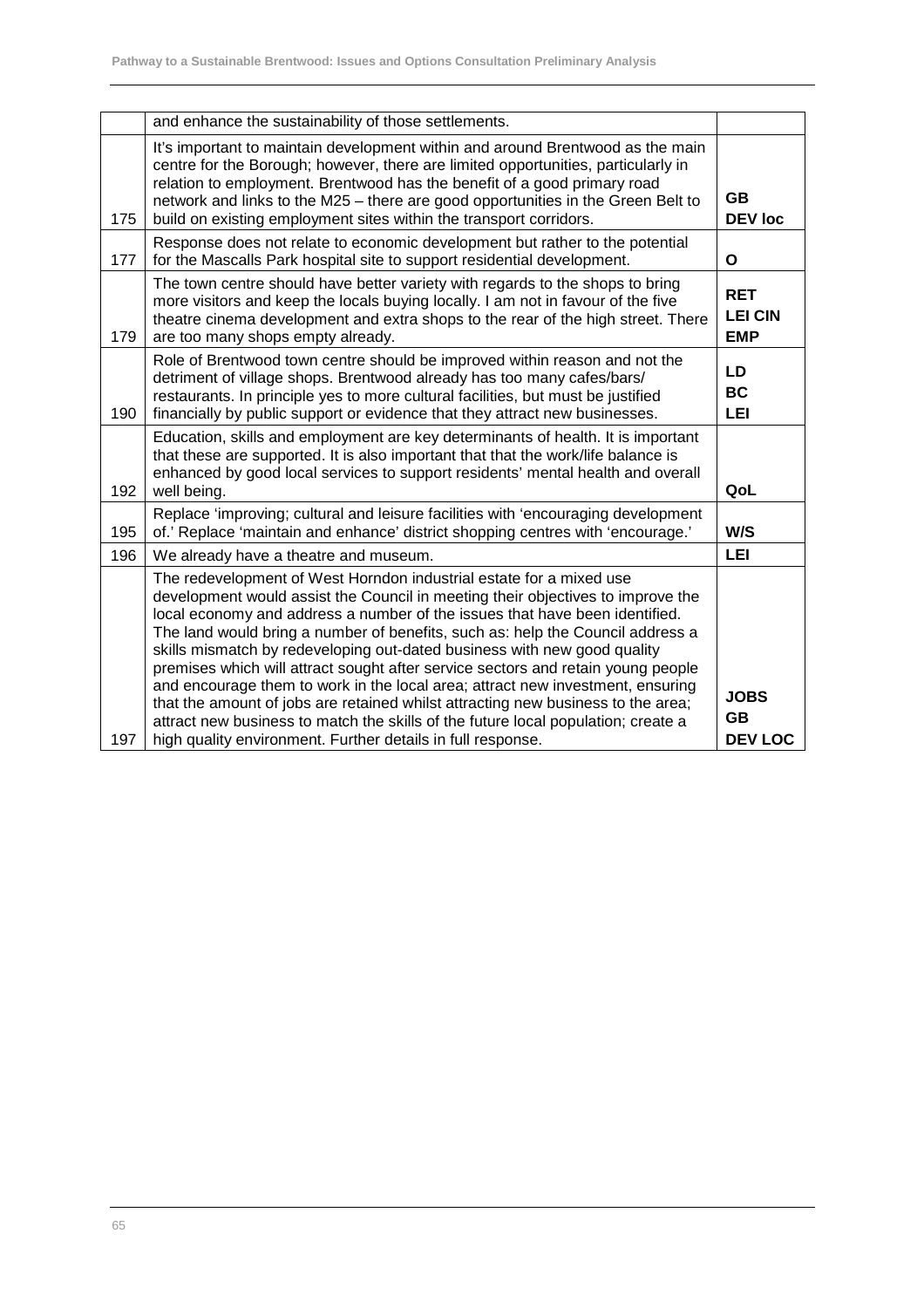| <b>Theme 3 Economy Categories</b>  | <b>Total</b>            |
|------------------------------------|-------------------------|
| <b>AGRI - agriculture</b>          | 2                       |
| ASB - crime & anti-social          |                         |
| behaviour                          | 2                       |
| BC - bars, cafes & restaurants     |                         |
| in town centre                     | 19                      |
| <b>BUSI R - business rates</b>     | 3                       |
| <b>COB - centres outside</b>       |                         |
| <b>Borough</b>                     | 4                       |
| <b>COMU - community facilities</b> | 5                       |
| $D - design$                       | 1                       |
| <b>DEV LOC - location of</b>       |                         |
| development                        | 15                      |
| EMP - empty/vacant premises        | 5                       |
| <b>EVI BASE - evidence base</b>    | 3                       |
| <b>GB-Green Belt</b>               | 5                       |
| JOBS - unemployment & jobs         | 3                       |
| LD - local distinctiveness         | 4                       |
| LEI - leisure & culture            | 14                      |
| CIN-Cinema                         | 5                       |
| O - other                          | $\overline{\mathbf{2}}$ |
| OS - open space                    | 1                       |
| <b>PRBUS - private business</b>    | 3                       |
| QoL - quality of life              | 1                       |
| <b>RET</b> - retail                | 14                      |
| INT role of internet               | 1                       |
| MA - need for a market             | $\overline{2}$          |
| LS - preserve local shops          | 1                       |
| <b>RSS - RSS figures</b>           | 3                       |
| <b>S BUS - small business</b>      | $\overline{2}$          |
| TC - town centre                   | $\overline{\mathbf{2}}$ |
| T - transport                      | 11                      |
| PA - parking                       | 6                       |
| PT - public transport              | 4                       |
| <b>VOL - voluntary sector</b>      | 1                       |
| W/S - wording and/or style         | $\overline{2}$          |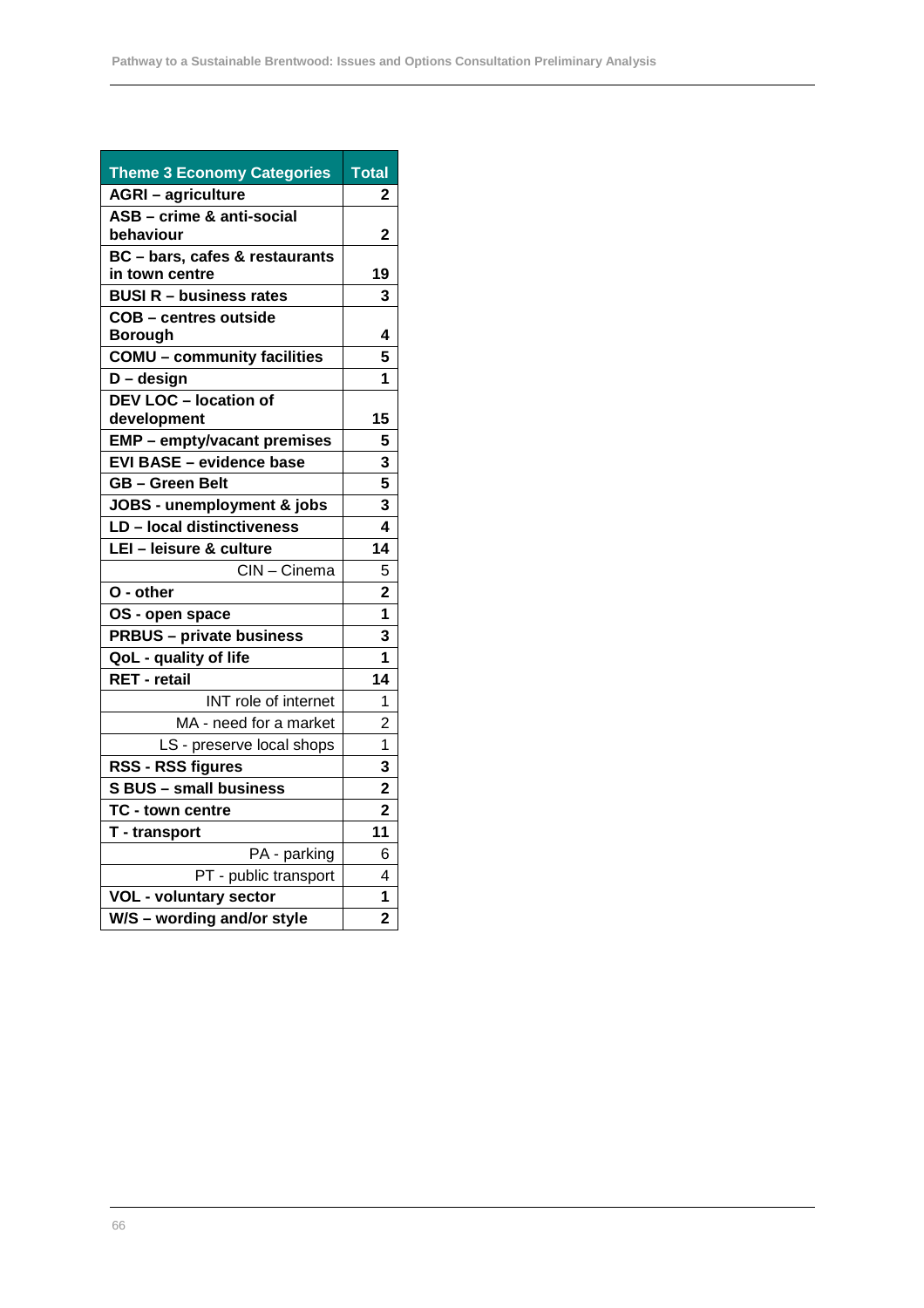### Question 6: Theme 4 – Meeting People's Needs (Housing)

| <b>Ref</b> | Are there any other comments you would like to make about housing?                                                                                                                                                                                                                                                                                                                                                                                                                                                                                                                                                                                                                                                                                                                                                                                                                                                                                                                                      | <b>Category</b>              |
|------------|---------------------------------------------------------------------------------------------------------------------------------------------------------------------------------------------------------------------------------------------------------------------------------------------------------------------------------------------------------------------------------------------------------------------------------------------------------------------------------------------------------------------------------------------------------------------------------------------------------------------------------------------------------------------------------------------------------------------------------------------------------------------------------------------------------------------------------------------------------------------------------------------------------------------------------------------------------------------------------------------------------|------------------------------|
|            | Re question 4 above Green Belt land should not be released whether or not<br>close to settlement boundaries, other than in exceptional circumstance, where a<br>need can be demonstrated. The Green Belt must be rigorously applied and we<br>look to planners in BBC to do this and not buckle under pressure from                                                                                                                                                                                                                                                                                                                                                                                                                                                                                                                                                                                                                                                                                     |                              |
| 1          | developers (or Government!)                                                                                                                                                                                                                                                                                                                                                                                                                                                                                                                                                                                                                                                                                                                                                                                                                                                                                                                                                                             | <b>GB</b>                    |
| 5          | No high rise blocks of flats.                                                                                                                                                                                                                                                                                                                                                                                                                                                                                                                                                                                                                                                                                                                                                                                                                                                                                                                                                                           | <b>HR</b>                    |
| 8          | Consideration should be given to housing needs outside the urban centres with<br>improved bus links to connect them to railways and towns.                                                                                                                                                                                                                                                                                                                                                                                                                                                                                                                                                                                                                                                                                                                                                                                                                                                              | R<br><b>PT</b>               |
| 10         | Housing provision should reflect local needs. The findings of the London<br>commuter belt (east)/ M11 housing sub-region SHMA indicates demand for two<br>and three bedroom houses (see fig. 150, page 143). There will be a demand for<br>3+ bedroom homes (p.149). Further information in full response.                                                                                                                                                                                                                                                                                                                                                                                                                                                                                                                                                                                                                                                                                              | <b>LN</b>                    |
| 11         | I don't want greenfield/green belt used for development. We are using too much<br>of our green areas and once is has gone, it has gone forever.                                                                                                                                                                                                                                                                                                                                                                                                                                                                                                                                                                                                                                                                                                                                                                                                                                                         | <b>GB</b>                    |
| 12         | Affordable housing should be to the national average cost and not to<br>Brentwood's inflated prices.                                                                                                                                                                                                                                                                                                                                                                                                                                                                                                                                                                                                                                                                                                                                                                                                                                                                                                    | AF                           |
| 14         | If the purchase and sale of housing was simplified and untaxed, there would be<br>less problem of under occupation and less demand for family housing                                                                                                                                                                                                                                                                                                                                                                                                                                                                                                                                                                                                                                                                                                                                                                                                                                                   | O                            |
| 15         | Green belt land should not be released at all. It is not always possible to locate<br>new development so as to minimise travel. Would like to see the elderly be able<br>to stay in the village. I was not aware that we could provide social rented<br>housing.                                                                                                                                                                                                                                                                                                                                                                                                                                                                                                                                                                                                                                                                                                                                        | <b>GB</b><br><b>OP</b>       |
| 17         | The Council does need to insist on better quality and greater quantities of<br>affordable housing in developments.                                                                                                                                                                                                                                                                                                                                                                                                                                                                                                                                                                                                                                                                                                                                                                                                                                                                                      | <b>AF</b>                    |
| 19         | The release of Green Belt land to meet housing targets is inevitable. It certainly<br>appears to make sense to direct development to places where current services<br>and their accessibility are already good. However, this assumes that the pattern<br>of service provision will remain much the same and we think this is a dangerous<br>assumption, given the recent shift in retailing patterns. Whilst proximity to<br>services is an important factor, this should be considered alongside other factors<br>like protection of urban open space and the establishment of green<br>infrastructure. The strategic objectives should make specific reference to the<br>needs of older people. We think the desire to concentrate housing development<br>within existing settlement boundaries and redevelop at higher densities will have<br>perverse consequences for other objectives such as the protection of urban<br>open space and a high quality of life. Further detail in full response. | GB<br><b>OS</b><br><b>OP</b> |
| 20         | Present policies on housing provision and the green belt maintenance are in<br>direct conflict and the former needs to be realistically revised. Priority to utilise<br>existing empty/unoccupied properties.                                                                                                                                                                                                                                                                                                                                                                                                                                                                                                                                                                                                                                                                                                                                                                                           | <b>EMP</b>                   |
| 22         | Provision for downsizing by the elderly in the villages should be recognised and<br>small housing units provided for second generation families.                                                                                                                                                                                                                                                                                                                                                                                                                                                                                                                                                                                                                                                                                                                                                                                                                                                        | <b>OP</b>                    |
| 23         | The trouble with 'affordable housing' is when the owners sell, they sell at market<br>value and then the affordable housing has gone. If owners can make money, they<br>are not going to say no. Also, if people from large towns are moved to a rural area,<br>they are not always happy being away from the bright lights                                                                                                                                                                                                                                                                                                                                                                                                                                                                                                                                                                                                                                                                             | AF                           |
| 26         | No flats.                                                                                                                                                                                                                                                                                                                                                                                                                                                                                                                                                                                                                                                                                                                                                                                                                                                                                                                                                                                               | <b>HR</b>                    |
| 27         | Since the publication of suggested housing figures for future housing needs in the<br>area, there has been locally a sale of green belt land - we feel this is belated.                                                                                                                                                                                                                                                                                                                                                                                                                                                                                                                                                                                                                                                                                                                                                                                                                                 | GB <sub>2</sub>              |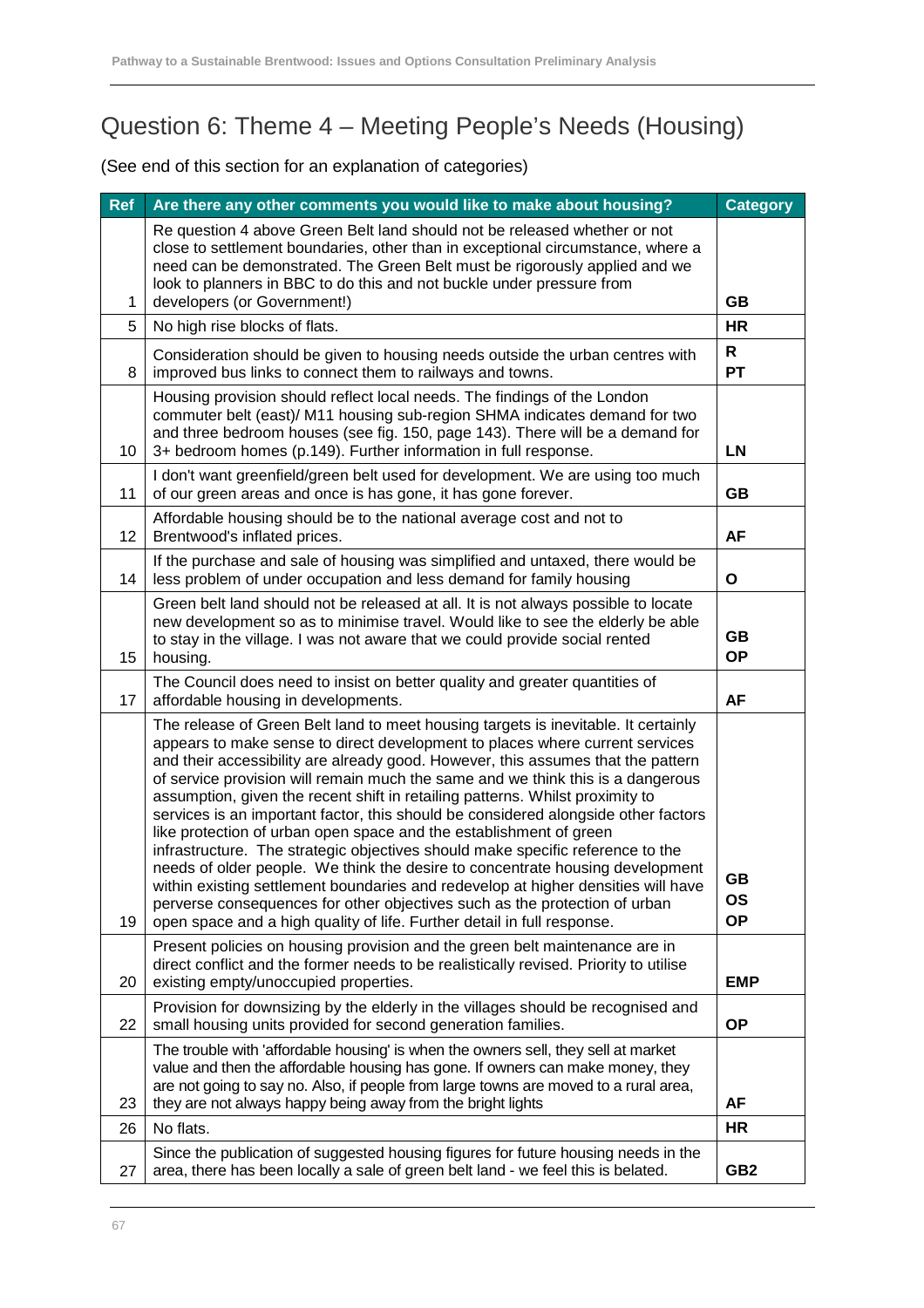| 28 | Green belt land should be protected and should not be released.                                                                                                                                                                                                                                                                        | <b>GB</b>               |
|----|----------------------------------------------------------------------------------------------------------------------------------------------------------------------------------------------------------------------------------------------------------------------------------------------------------------------------------------|-------------------------|
| 29 | The Green Belt should be protected at all costs. We don't want to be swallowed<br>up by Romford!                                                                                                                                                                                                                                       | GВ                      |
| 31 | Green belt land should not be released.                                                                                                                                                                                                                                                                                                | <b>GB</b>               |
| 33 | Gypsy and traveller sites should not be allowed and the laws associated with<br>their survival should be restricted. Not sure what is meant by 'flexibility.'<br>Additional accommodation only supported if it is for traditional local residents                                                                                      | GT<br>LN                |
| 35 | Most people won't know what 'shared ownership' is.                                                                                                                                                                                                                                                                                     | O                       |
| 36 | To make Brentwood more vibrant, any further housing should be built in the town<br>rather than in the villages, then people will be encouraged to use cars less and<br>lead to a more sustainable community.                                                                                                                           | <b>UR</b>               |
| 37 | Greenfield sites should only be as a final last solution and with authenticated<br>need. Flexibility for affordable housing in rural areas should only be in a very<br>limited way.                                                                                                                                                    | LN<br><b>AF</b>         |
| 40 | Consider previous comments before building more housing.                                                                                                                                                                                                                                                                               | O                       |
| 41 | Each proposed development should be considered and not dogmatically pigeon-<br>holed and refused out of hand.                                                                                                                                                                                                                          | O                       |
| 42 | People who have shared ownership are more likely to take a responsible attitude<br>to upkeep of it and improvements over time.                                                                                                                                                                                                         | AF                      |
| 44 | Should be limited on density to avoid over development such as the Heybridge<br>estate Ingatestone which has created problems.                                                                                                                                                                                                         | <b>HR</b>               |
| 48 | Some of the statements are badly worded so it is unclear what they mean.                                                                                                                                                                                                                                                               | O                       |
| 49 | Transport can be provided to new areas of development. People are lazy. They<br>will drive distances of 1/4 mile or less rather than walk. Government policy would<br>have to change if children are expected to attend schools nearest.                                                                                               | PТ                      |
| 53 | Any encroachment onto the Green Belt should be resisted - this will destroy the<br>semi-rural feel of the area which is one, if not the best of its attractions.                                                                                                                                                                       | GВ                      |
| 55 | Should add under the need for affordable housing the need for more bungalows<br>for retired people.                                                                                                                                                                                                                                    | AF<br><b>OP</b>         |
| 56 | The amount of housing should be determined by need, not constrained by other<br>factors. Intermediate housing is unpredictable due to the economic crisis. Any<br>policy should allow for a switch to rented if necessary. Affordable housing<br>contributions should be required on smaller sites.                                    | LN<br>AF                |
| 61 | Town centres are by nature densely developed - creating density usually means<br>high rise which is to be detrimental to social cohesion and child development.                                                                                                                                                                        | HR                      |
| 62 | Keep greenbelt green - no exceptions. People need space - their own and<br>public. Dense housing is a recipe for social problems - and that costs the rate<br>payer.                                                                                                                                                                   | <b>GB</b><br><b>HR</b>  |
| 63 | Green belt should not be released at all. New developments should dispersed<br>across the borough to minimise congestion and strain on local services. There<br>are too many flats in the area, many remain empty to have been bought by<br>speculators to rent out. There is inadequate parking for residents and visitors.           | GB<br><b>HR</b>         |
| 65 | No land should be released from Green Belt. We already see a gradual attrition<br>of the green belt when is enough enough? Sometimes the growth of the<br>objectives are unattainable and just planned wrong. The biggest contributor to<br>global warming and pollution is population growth as much as transport/housing<br>choices. | <b>GB</b>               |
| 66 | Privately owned grassland (without livestock) where the owners agree to sell<br>offers the best future housing sites.                                                                                                                                                                                                                  | GB <sub>2</sub>         |
| 70 | Young people should have an opportunity to be housed in their own local area.<br>Too many Local Authority and private houses are under occupied.                                                                                                                                                                                       | <b>AF</b><br><b>EMP</b> |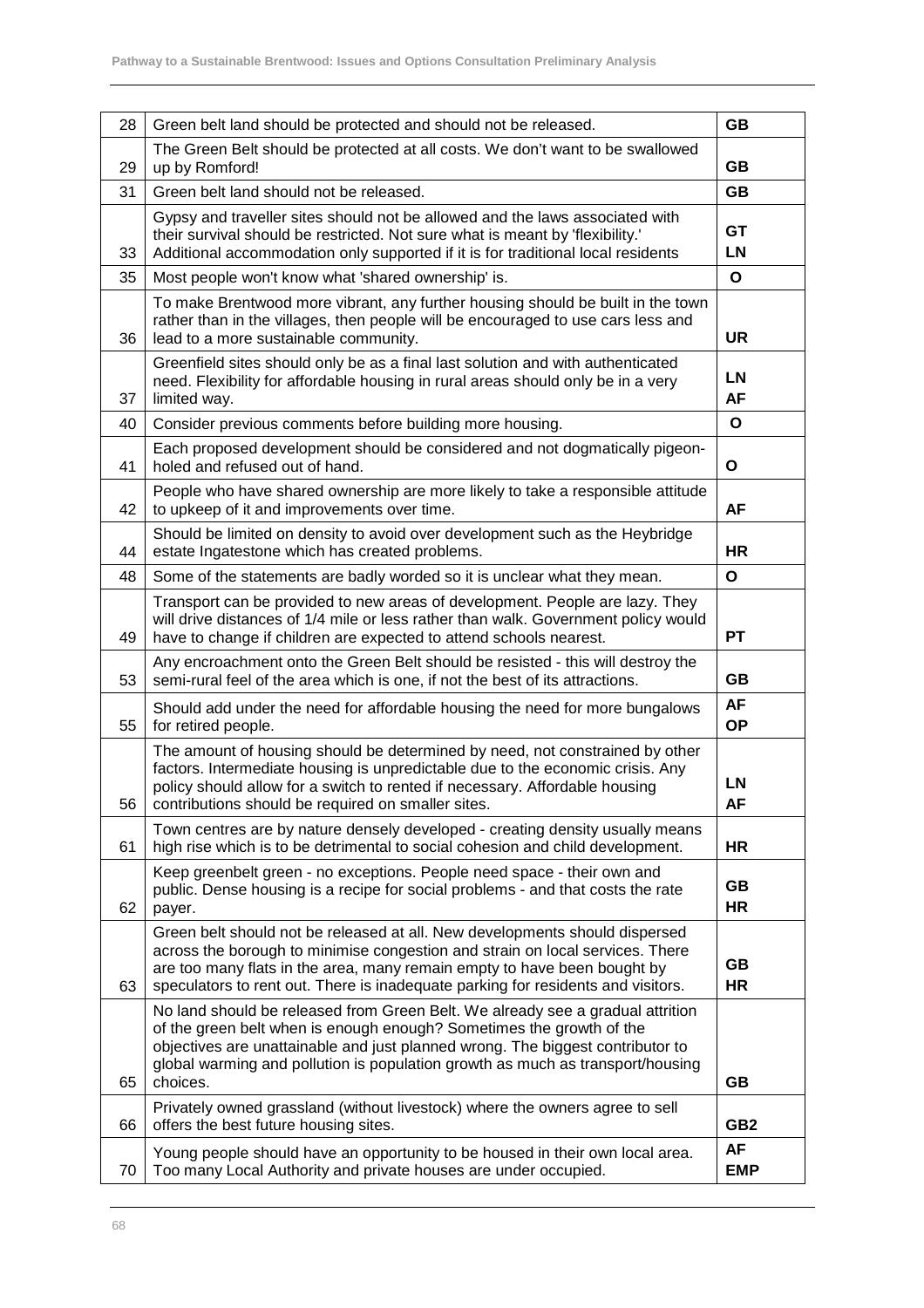| 71  | Key workers should not have priority over disabled or elderly people.                                                                                                                                                                                                                                                                                                                                                                                   | <b>OP</b>                    |
|-----|---------------------------------------------------------------------------------------------------------------------------------------------------------------------------------------------------------------------------------------------------------------------------------------------------------------------------------------------------------------------------------------------------------------------------------------------------------|------------------------------|
| 73  | Any future development should be aimed at those seeking a home. Every effort<br>must be made to discourage 'buy to let' as generally these landlords are<br>indirectly responsible for a lot of the 'woes' which afflict our town.                                                                                                                                                                                                                      | <b>AFLN</b>                  |
| 74  | Affordable housing is key, not just by private builders but I believe government<br>will release money held back over decades.                                                                                                                                                                                                                                                                                                                          | <b>AF</b>                    |
| 79  | Stricter control over maintenance of tenants.                                                                                                                                                                                                                                                                                                                                                                                                           | $\mathbf{o}$                 |
| 92  | I completely disagree with the level of development proposed. We are already<br>the third most densely populated country on the planet and the south east is the<br>most densely populated place in England. Affordable housing should not affect<br>people who have saved and worked themselves into a position to buy a nice<br>house in a nice area                                                                                                  | AF <sub>2</sub>              |
| 93  | 1. Restrict new housing developments. 2. Build quality houses rather than flats.<br>3. No development on greenfield at all. All new development should be high<br>quality houses, not flats. No more travellers                                                                                                                                                                                                                                         | <b>HR</b><br>GB<br><b>GT</b> |
| 94  | Should be absolutely no development on Green belt. Any new housing should<br>be high quality houses, not flats.                                                                                                                                                                                                                                                                                                                                         | <b>GB</b><br><b>HR</b>       |
| 98  | Greenfield sites should only be released as a last resort.                                                                                                                                                                                                                                                                                                                                                                                              | <b>GB</b>                    |
| 102 | Please see my previous comments concerning affordable housing                                                                                                                                                                                                                                                                                                                                                                                           | AF                           |
| 103 | I think there should be a needs analysis before embarking on whether this<br>borough needs to have increased social housing and housing for people with<br>special needs. I think there is adequate housing available that is currently not<br>maintained and lived in.                                                                                                                                                                                 | <b>EMP</b>                   |
| 106 | National government decides on council requirements to provide social housing,<br>this is what needs to be addressed; and then enforced. No more development of<br>green belt or green field sites.                                                                                                                                                                                                                                                     | <b>AF</b><br><b>GB</b>       |
| 110 | More should be done to help young adults from Brentwood afford housing near<br>to their families rather than having to move away to find affordable housing.                                                                                                                                                                                                                                                                                            | AF                           |
| 120 | With reference to statements 3 and 4, Green Belt and greenfield sites should<br>never be used for building.                                                                                                                                                                                                                                                                                                                                             | GB                           |
| 122 | House should not be squashed/cramped too close together so reasonable<br>gardens for people to cultivate.                                                                                                                                                                                                                                                                                                                                               | <b>HR</b>                    |
| 124 | Don't destroy the good locations we have, add one small new village with<br>appropriate services and transport connections                                                                                                                                                                                                                                                                                                                              | <b>NS</b>                    |
| 125 | (1) Although densities need to be appropriate to the character of the area<br>(3) Greenfield land can be more sustainably located than brownfield land and is<br>likely to be more viable, so represents a more reliable source of delivery.<br>(6) The right to a decent home for all should be a priority over maintaining the<br>Green Belt.<br>(12) This needs to be informed by a Housing Needs Assessment                                         | LC<br>GB <sub>2</sub>        |
|     | New developments don't have to be great for walking or cycling to public                                                                                                                                                                                                                                                                                                                                                                                |                              |
| 128 | facilities, provided that there is really good public transport provision.<br>There could be a case for a separate new Poundbury-style village located on<br>Green Belt land not too far from Brentwood town centre but with really good links<br>to Brentwood and Shenfield rail stations and bus stops. By really good, I mean<br>cheap - not over £1 per mile as at present, and at ten minute intervals<br>throughout commuting and shopping times. | <b>PT</b>                    |
| 133 | Greenfield sites and Green Belt land should not be released for housing under<br>any circumstances. Affordable housing should remain as such, and should,<br>therefore, be rented. Other forms, ie intermediate housing end up as just<br>another house and not available to those who need it.                                                                                                                                                         | <b>GB</b><br>GB <sub>2</sub> |
| 135 | In order to ensure that sufficient housing is provided in the Borough, the East of                                                                                                                                                                                                                                                                                                                                                                      |                              |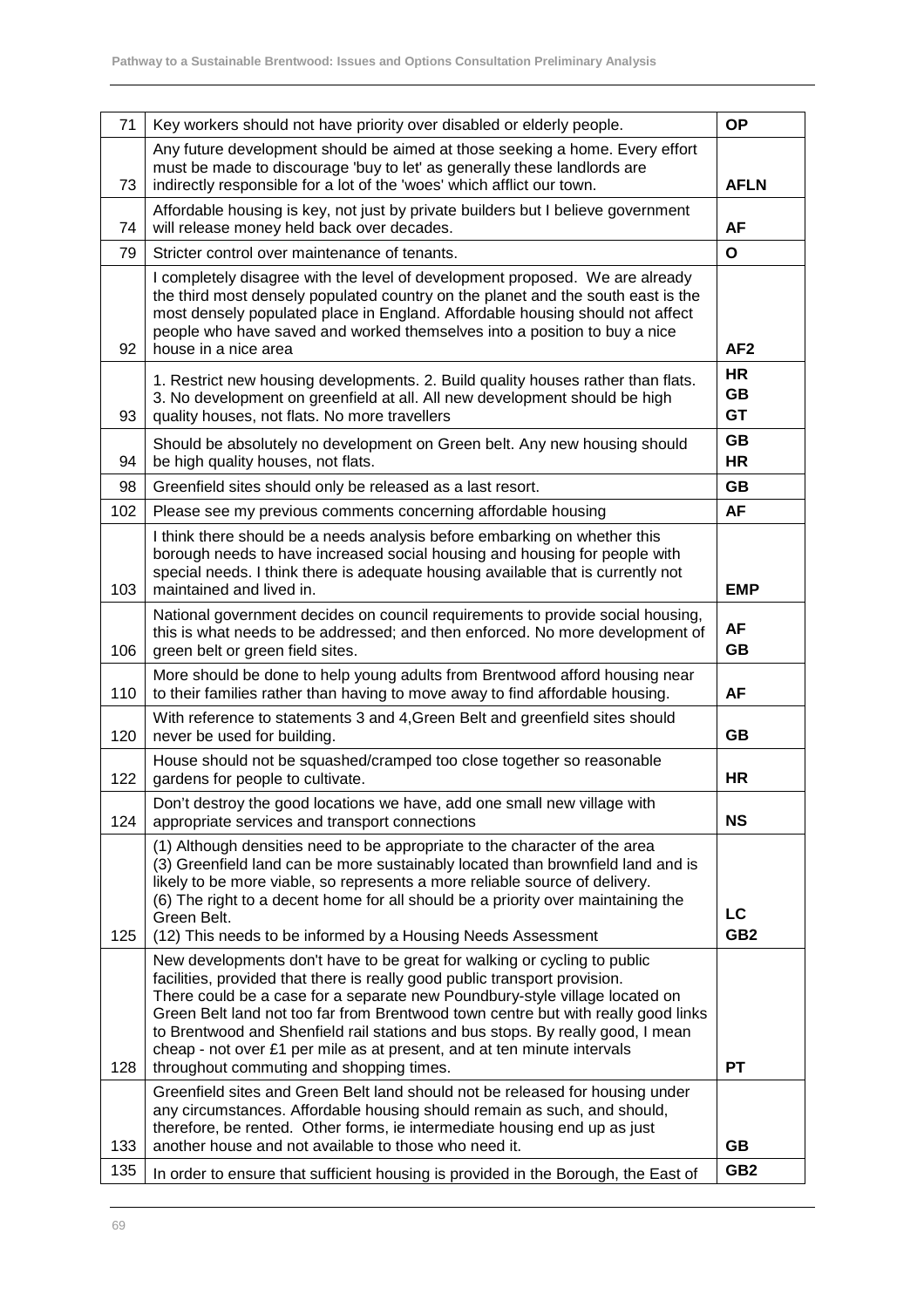|     | England Plan advises that 3,500 additional dwelling units are required over the<br>period 2001-2021. Approximately 1,400 of the dwelling requirement has already<br>been built since 2001. The remaining 2,100 dwellings to be built by 2021<br>equates to approximately 160 dwellings per year. These housing figures should<br>be seen as minimum targets, rather than ceilings that should not be exceeded.<br>Whilst it is noted that site specific details will be included in the Allocations DPD,<br>it is important that the right approach is adopted by the Council to ensure that<br>these dwellings are provided in the most sustainable manner.<br>In accordance with Government advice contained within PPS3 and the East of<br>England Plan, the priority is to ensure that brownfield sites in urban areas are<br>developed in the first instance and then sites that would result in a sustainable<br>form of development.<br>The Council has made reference to the significant role of the use of previously<br>developed land and these sites will generally be bigger sites within urban areas.<br>Our concern is that large urban brownfield sites may be more difficult to develop<br>and deliver within the relevant timescales; as these sites could be in multiple<br>ownerships and have a number of constraints that need to be resolved prior to<br>the site being developed. These issues can have an adverse affect on the<br>deliverability of the site and in turn a detrimental impact on the supply of new<br>housing.<br>The Council has indicated that it wishes to restrict Green Belt development,<br>however it is not realistic to expect that all 2,100 additional dwellings can be<br>accommodated on previously developed sites in the urban areas and given the<br>fact that the Green Belt is currently drawn tightly around the existing settlements,<br>means it is likely that there will be a need for the localised release of sites from<br>the Green Belt.<br>PPS3 (Housing) advises that priority is given to developments on previously<br>developed land, particularly where vacant and derelict; however, it does go on to<br>state that at the regional level, broad strategic locations should be identified for<br>new housing developments, these should ensure that the needs and demands<br>for housing can be addressed in a way that reflects sustainable development<br>principles. In selecting suitable locations for new housing it is necessary to<br>consider the contribution to be made to cutting carbon emissions through<br>focusing new development in locations with good public transport accessibility<br>and/or by means other than the private car and to maintain sustainable, mixed<br>and inclusive communities.<br>Sites adjacent to the urban areas are considered to represent a sustainable<br>location for development, particularly where they have access to local shops,<br>services, community facilities, green and amenity space, public transport and<br>would accord with the provisions of PPS3 and Policy SS7 of the East of England<br>Plan.<br>As stated previously, in order to provide sufficient sustainable sites to meet the<br>needs and demands for new housing in Brentwood there will be a need for the<br>release of selective sites from the Green Belt. Such sites are suitable for<br>release from the Green Belt where they do not have a significant effect on the<br>Green Belt or the reasons for including the land in the Green Belt.<br>It is important that sufficient land is allocated to accommodate the housing figure<br>cascading down from the East of England Plan. Although there is a priority to<br>reuse existing brownfield sites in urban areas efficiently, due to the number of<br>dwellings required over the plan period it will also be necessary to allocate | <b>SER</b> |
|-----|------------------------------------------------------------------------------------------------------------------------------------------------------------------------------------------------------------------------------------------------------------------------------------------------------------------------------------------------------------------------------------------------------------------------------------------------------------------------------------------------------------------------------------------------------------------------------------------------------------------------------------------------------------------------------------------------------------------------------------------------------------------------------------------------------------------------------------------------------------------------------------------------------------------------------------------------------------------------------------------------------------------------------------------------------------------------------------------------------------------------------------------------------------------------------------------------------------------------------------------------------------------------------------------------------------------------------------------------------------------------------------------------------------------------------------------------------------------------------------------------------------------------------------------------------------------------------------------------------------------------------------------------------------------------------------------------------------------------------------------------------------------------------------------------------------------------------------------------------------------------------------------------------------------------------------------------------------------------------------------------------------------------------------------------------------------------------------------------------------------------------------------------------------------------------------------------------------------------------------------------------------------------------------------------------------------------------------------------------------------------------------------------------------------------------------------------------------------------------------------------------------------------------------------------------------------------------------------------------------------------------------------------------------------------------------------------------------------------------------------------------------------------------------------------------------------------------------------------------------------------------------------------------------------------------------------------------------------------------------------------------------------------------------------------------------------------------------------------------------------------------------------------------------------------------------------------------------------------------------------------------------------------------------------------------------------------------------------------------------------------------------------------------------------------------------------------------------------------------------------------------------------------------------------------------------------------------------------------------------------------------------------------------------------------------------------------------------------------------------------------------------------------------------------------------------------------------------------------------------------------------------------------------------|------------|
|     | suitable sites from the Green Belt on the edge of existing settlements.                                                                                                                                                                                                                                                                                                                                                                                                                                                                                                                                                                                                                                                                                                                                                                                                                                                                                                                                                                                                                                                                                                                                                                                                                                                                                                                                                                                                                                                                                                                                                                                                                                                                                                                                                                                                                                                                                                                                                                                                                                                                                                                                                                                                                                                                                                                                                                                                                                                                                                                                                                                                                                                                                                                                                                                                                                                                                                                                                                                                                                                                                                                                                                                                                                                                                                                                                                                                                                                                                                                                                                                                                                                                                                                                                                                                                                    |            |
| 137 | Green Belt land should not be built on at all.                                                                                                                                                                                                                                                                                                                                                                                                                                                                                                                                                                                                                                                                                                                                                                                                                                                                                                                                                                                                                                                                                                                                                                                                                                                                                                                                                                                                                                                                                                                                                                                                                                                                                                                                                                                                                                                                                                                                                                                                                                                                                                                                                                                                                                                                                                                                                                                                                                                                                                                                                                                                                                                                                                                                                                                                                                                                                                                                                                                                                                                                                                                                                                                                                                                                                                                                                                                                                                                                                                                                                                                                                                                                                                                                                                                                                                                             | <b>GB</b>  |
|     | Bungalows in particular would be welcome (rather than flats) - detached and                                                                                                                                                                                                                                                                                                                                                                                                                                                                                                                                                                                                                                                                                                                                                                                                                                                                                                                                                                                                                                                                                                                                                                                                                                                                                                                                                                                                                                                                                                                                                                                                                                                                                                                                                                                                                                                                                                                                                                                                                                                                                                                                                                                                                                                                                                                                                                                                                                                                                                                                                                                                                                                                                                                                                                                                                                                                                                                                                                                                                                                                                                                                                                                                                                                                                                                                                                                                                                                                                                                                                                                                                                                                                                                                                                                                                                |            |
|     | otherwise. Greenbelt should be protected. Once it is gone it is gone for good. If<br>greenbelt is to be used, garden sizes should be adequate for the house and<br>surrounding area with building restrictions, this provides more green land for<br>wildlife. Neighbouring residents should be offered adjoining green land for<br>additional gardening space - this will allow more space for wildlife, as well as                                                                                                                                                                                                                                                                                                                                                                                                                                                                                                                                                                                                                                                                                                                                                                                                                                                                                                                                                                                                                                                                                                                                                                                                                                                                                                                                                                                                                                                                                                                                                                                                                                                                                                                                                                                                                                                                                                                                                                                                                                                                                                                                                                                                                                                                                                                                                                                                                                                                                                                                                                                                                                                                                                                                                                                                                                                                                                                                                                                                                                                                                                                                                                                                                                                                                                                                                                                                                                                                                       | HR         |
| 139 | getting past the barrier of building in someone's current back yard/view.                                                                                                                                                                                                                                                                                                                                                                                                                                                                                                                                                                                                                                                                                                                                                                                                                                                                                                                                                                                                                                                                                                                                                                                                                                                                                                                                                                                                                                                                                                                                                                                                                                                                                                                                                                                                                                                                                                                                                                                                                                                                                                                                                                                                                                                                                                                                                                                                                                                                                                                                                                                                                                                                                                                                                                                                                                                                                                                                                                                                                                                                                                                                                                                                                                                                                                                                                                                                                                                                                                                                                                                                                                                                                                                                                                                                                                  | <b>GB</b>  |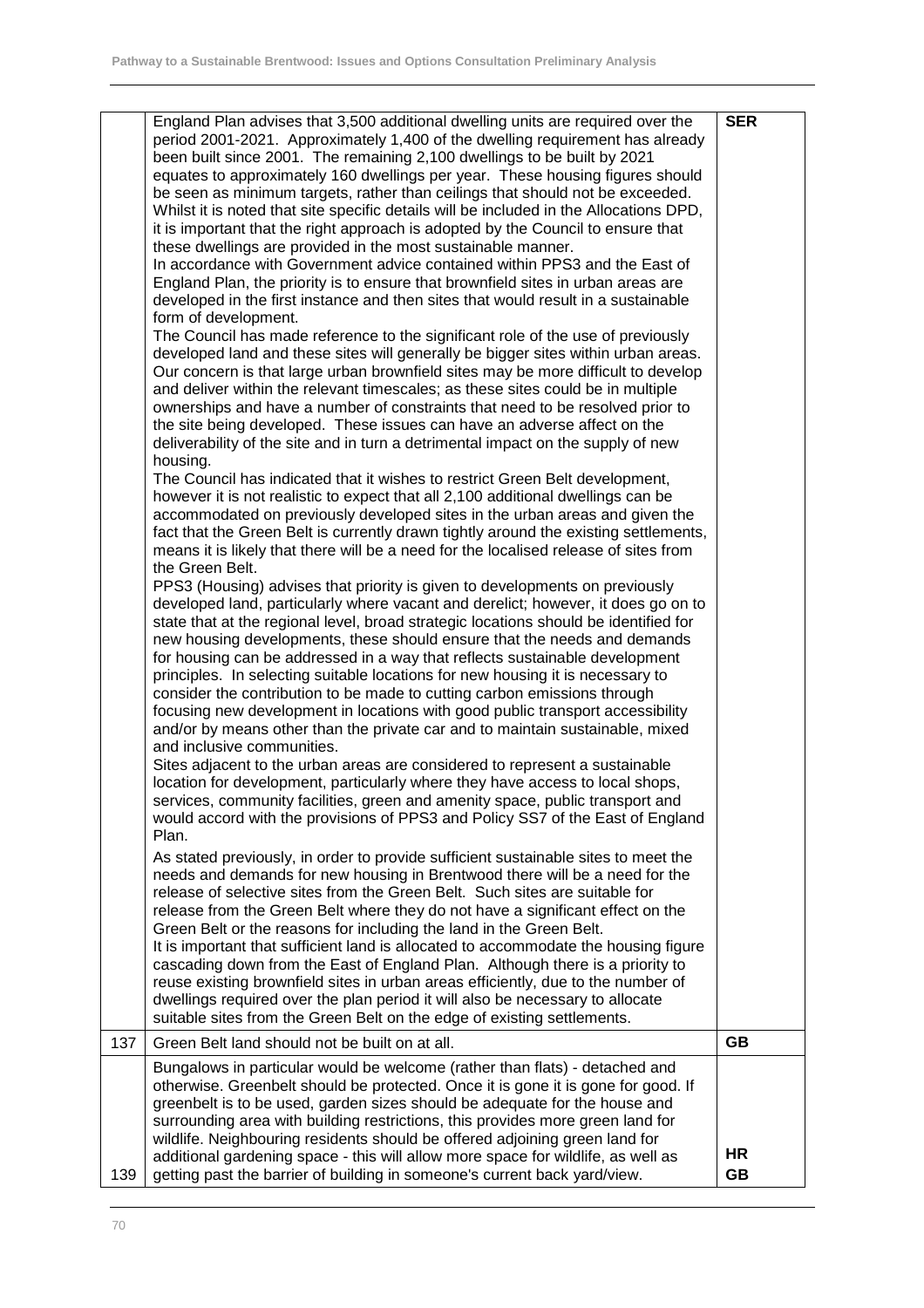| 140 | Our preference, however difficult to swallow for all involved, would be to use or<br>encroach on a very limited amount of green belt if no brown field or other<br>suitable (non-recreational) sites can be found, provided the habitat of protected<br>species and others at risk is fully protected. This decision should be supported<br>by public funding for better and enlarged transport systems with suitable<br>capacity and availability from all relevant residential areas to the location of the<br>new jobs which are to be created and to town centre shopping facilities, doctors'<br>surgeries, hospitals and other community facilities.                                                                                                                                                                                                                                                                                                                                                                                                                                                                                                                                                                                                                                                                                                                                                                               | GB <sub>2</sub><br><b>NA</b><br><b>PT</b><br><b>SER</b> |
|-----|------------------------------------------------------------------------------------------------------------------------------------------------------------------------------------------------------------------------------------------------------------------------------------------------------------------------------------------------------------------------------------------------------------------------------------------------------------------------------------------------------------------------------------------------------------------------------------------------------------------------------------------------------------------------------------------------------------------------------------------------------------------------------------------------------------------------------------------------------------------------------------------------------------------------------------------------------------------------------------------------------------------------------------------------------------------------------------------------------------------------------------------------------------------------------------------------------------------------------------------------------------------------------------------------------------------------------------------------------------------------------------------------------------------------------------------|---------------------------------------------------------|
| 141 | New developments should integrate social housing throughout the development<br>to avoid pockets of deprivation. Curtilage for social housing should be minimised<br>or set up as a fund from the profits of the developer. An acceptable profit for<br>developers should be considered with remaining profits to be ploughed back into<br>maintaining shared spaces, parks and nature. Allowing developers to abuse the<br>planning uplift they get from planning permission is a crime to which councils<br>should be accountable.                                                                                                                                                                                                                                                                                                                                                                                                                                                                                                                                                                                                                                                                                                                                                                                                                                                                                                      | AF                                                      |
| 142 | The principal Objective, to which this Theme relates (i.e. meeting the housing<br>needs of the local population), should be the highest priority of the Core<br>Strategy.<br>Whilst there is general support for the Statements set out under the Theme, the<br>Core Strategy has to plan for the housing provisions as set out in the East of<br>England Plan. If it does not, and if the Borough Council cannot demonstrate a<br>continuous five year land supply (throughout the lifetime of the Core Strategy),<br>then there is every possibility that housing sites will be released via the appeal<br>process.<br>The Core Strategy, together with the other Local Development Document that<br>flow from it, must address the housing targets, set out in the East of England<br>Plan, and the Borough Council must be able to demonstrate a continuous five<br>year supply of housing land. This may mean that existing urban sites have to be<br>redeveloped for housing and/or that some Green Belt land has to be released for<br>development (although, and if it is the case, locations adjacent to existing<br>settlement boundaries would be preferred).<br>Whilst the statements, as set out under this Theme, generally follow established<br>planning guidance and principles (such as those set out in PPS3 Housing), it<br>must be recognised that the overriding objective is to meet regional housing<br>targets. | <b>LN</b><br>GB <sub>2</sub>                            |
| 152 | Agree with principles and objectives.                                                                                                                                                                                                                                                                                                                                                                                                                                                                                                                                                                                                                                                                                                                                                                                                                                                                                                                                                                                                                                                                                                                                                                                                                                                                                                                                                                                                    |                                                         |
| 153 | Those living in newly developed dispersed housing would be reliant on cars and<br>travel out of Borough for shopping and entertainment. Development of affordable<br>housing close to town centre and Shenfield would provide easy access and<br>encourage investment.                                                                                                                                                                                                                                                                                                                                                                                                                                                                                                                                                                                                                                                                                                                                                                                                                                                                                                                                                                                                                                                                                                                                                                   | <b>AF</b><br><b>UR</b>                                  |
| 161 | More flats could be built with limited height to save land.                                                                                                                                                                                                                                                                                                                                                                                                                                                                                                                                                                                                                                                                                                                                                                                                                                                                                                                                                                                                                                                                                                                                                                                                                                                                                                                                                                              | HR <sub>2</sub>                                         |
| 162 | Need to make reference to Lifetime Homes standards. Reference should be<br>made to ensuring the location of new housing close to existing services and of<br>safe direct walking and cycling routes to schools. Appears to be a lack of<br>consideration for some types of housing, such as specialist housing including<br>extra care, supported housing for persons with learning difficulties and mental<br>health issues and G&T accommodation.                                                                                                                                                                                                                                                                                                                                                                                                                                                                                                                                                                                                                                                                                                                                                                                                                                                                                                                                                                                      | <b>SER</b><br><b>OP</b><br><b>SP</b>                    |
| 174 | It is important that in applying statements regarding locating development<br>towards locations well served by public transport there is adequate recognition of<br>the sustainability issues faced by rural areas where housing allocations can<br>achieve significant sustainability gains for the village. Objective to constrain<br>development because of Green Belt location is not in line with RSS housing<br>figures.                                                                                                                                                                                                                                                                                                                                                                                                                                                                                                                                                                                                                                                                                                                                                                                                                                                                                                                                                                                                           | GB <sub>2</sub><br>R                                    |
| 176 | Housing affordability gap needs to be addressed through the Core Strategy.<br>Green Belt limits new housing location to sites below the affordable housing<br>threshold. Redevelopment of small sites causes problems: no significant<br>contribution to sustainability; loss of open space; inability to provide appropriate                                                                                                                                                                                                                                                                                                                                                                                                                                                                                                                                                                                                                                                                                                                                                                                                                                                                                                                                                                                                                                                                                                            | GB <sub>2</sub><br><b>AF</b>                            |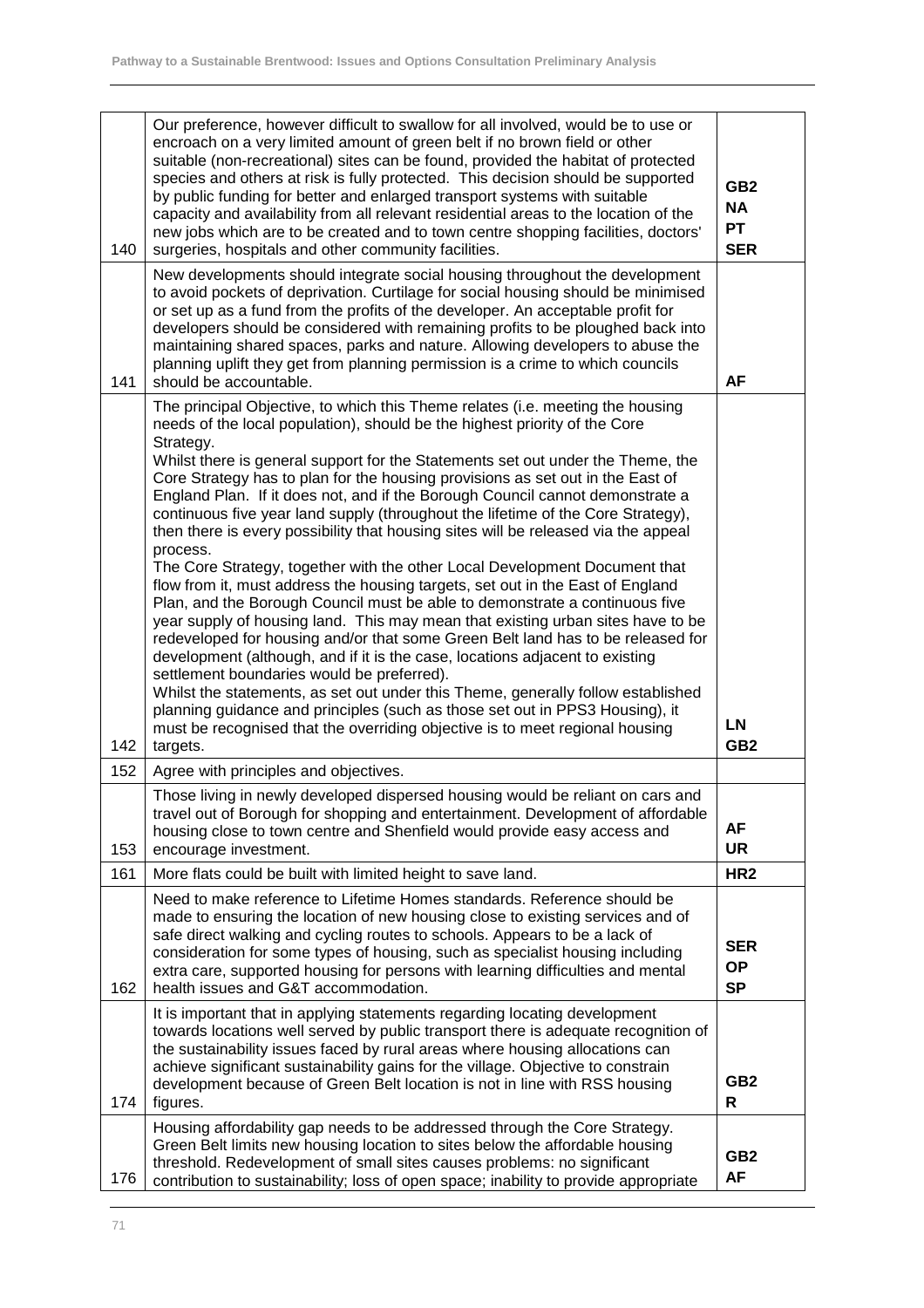|     | housing mix; and change in local character due to intensification. 5-year housing<br>land supply is made up of increasingly scarce opportunities for brownfield<br>redevelopment.                                                                                                      |                              |
|-----|----------------------------------------------------------------------------------------------------------------------------------------------------------------------------------------------------------------------------------------------------------------------------------------|------------------------------|
| 177 | North East London NHS Foundation Trust believes that provision of affordable,<br>key worker and elderly and disability housing should be agreed on a site by site<br>basis. It may not be possible for all sites to contribute equally due to viability and<br>other site constraints. | AF<br><b>OP</b><br><b>SP</b> |
| 184 | The green belt should be maintained. To release parts of it will just lead to more<br>being developed. We need green spaces, trees etc and less paved and bricked<br>gardens to prevent global warming.                                                                                | GB.                          |
| 187 | What is the definition of 'affordable housing?'                                                                                                                                                                                                                                        | Ο                            |
| 190 | There should be no release of greenfield sites or green belt land. Not enough<br>data on current position to respond on affordable housing. Social housing of<br>good quality is desirable.                                                                                            | GB.<br>AF                    |
| 192 | New developments should incorporate sustainable materials and have high<br>quality design and build, ensuring energy efficiency standards are met. This will<br>help with insulation and fuel costs.                                                                                   | SU                           |
| 193 | There is a huge amount of 'affordable' housing in many other towns close to<br>Brentwood - to maintain Brentwood's atmosphere then the housing should reflect<br>the existing community and housing population.                                                                        | LN                           |

| Theme 4 - Housing Categories                    | <b>Total</b>            |
|-------------------------------------------------|-------------------------|
| AF - more affordable housing                    | 18                      |
| AF2 - no affordable housing                     | 1                       |
| EMP - empty and under occupied properties       | 3                       |
| <b>GB</b> – protect Green Belt                  | 21                      |
| GB2 - develop Green Belt                        | 8                       |
| GT - no gypsy and traveller sites               | $\mathbf 2$             |
| HR - no high-rise/ high density/ flats, support |                         |
| for lower density                               | 10                      |
| HR2 – support for higher density                | 1                       |
| LC - respect local character & distinctiveness  | 1                       |
| LN - reflect local needs                        | 7                       |
| NA - nature conservation                        | 1                       |
| NS - new settlement                             | 1                       |
| O - other                                       | $\overline{7}$          |
| OP - needs of older people                      | 7                       |
| PT - improve public transport                   | 4                       |
| R - meeting housing needs in rural areas        | $\overline{\mathbf{2}}$ |
| SER – access to services and facilities         | 3                       |
| SP - specialist housing needs                   | 2                       |
| SU - sustainability                             | 1                       |
| UR - develop in urban areas                     | 2                       |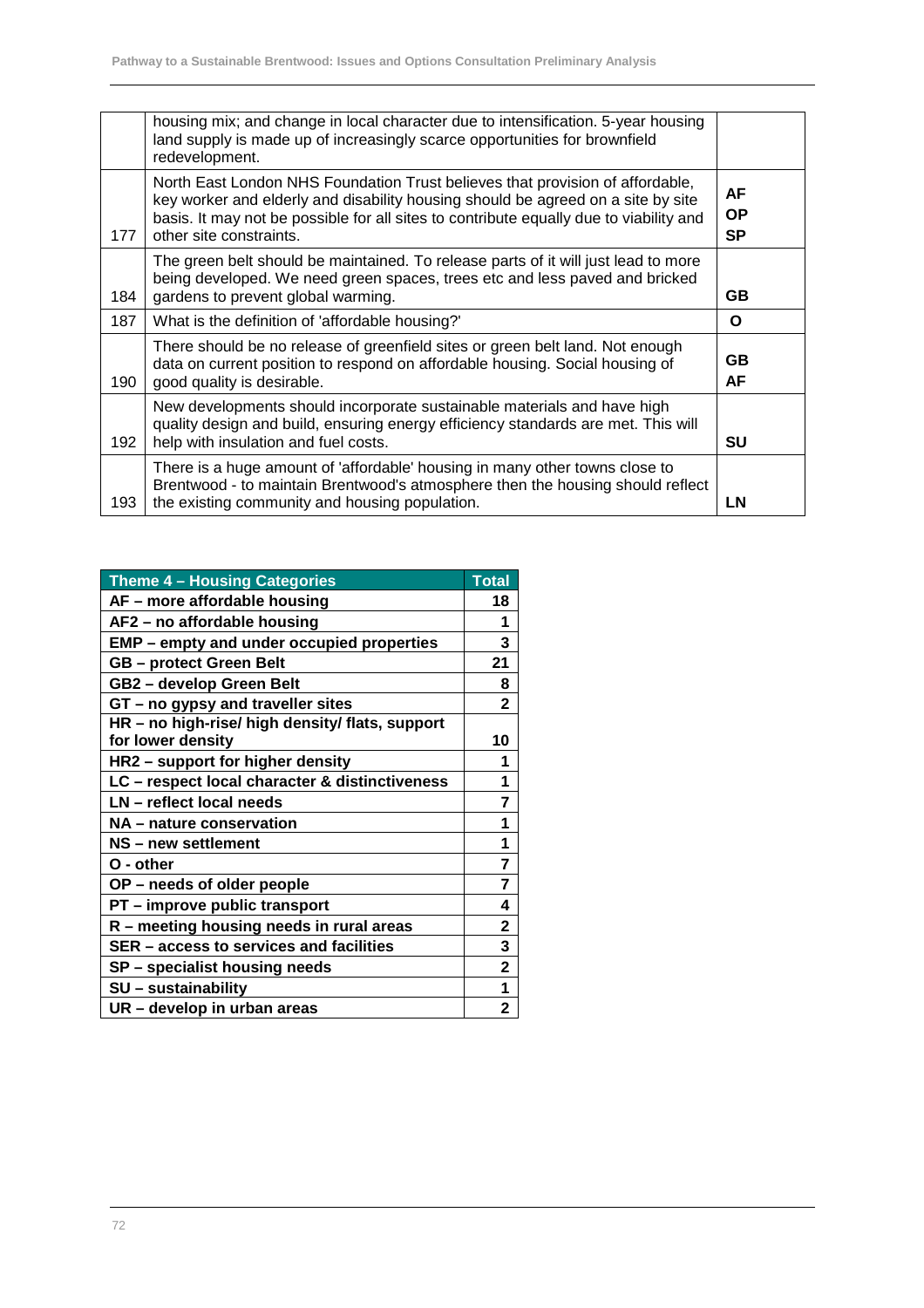## Question 6: Theme 4 – Meeting People's Needs (Transport)

| <b>Ref</b>     | Are there any other comments you would like to make about transport?                                                                                                                                                                                                                                                                                                                                                                                                                                                                                                                                                                                                                                                      | <b>Categor</b><br>y                       |
|----------------|---------------------------------------------------------------------------------------------------------------------------------------------------------------------------------------------------------------------------------------------------------------------------------------------------------------------------------------------------------------------------------------------------------------------------------------------------------------------------------------------------------------------------------------------------------------------------------------------------------------------------------------------------------------------------------------------------------------------------|-------------------------------------------|
| 1              | 1) The failure of BBC to develop a network of cycle routes remains<br>disappointing. When are we going to see cycle routes to Thorndon Country Park,<br>for instance, or to Shenfield or West Horndon stations? 2 out of 10 for this. How<br>long do we need to wait? 2) Lack of reliable integrated bus links to Brentwood's<br>3 main stations (including W Horndon) is seriously frustrating.                                                                                                                                                                                                                                                                                                                          | <b>CY</b><br><b>PT</b>                    |
| 3              | Cycle routes already provided are not used well enough to justify more.                                                                                                                                                                                                                                                                                                                                                                                                                                                                                                                                                                                                                                                   | CY <sub>2</sub>                           |
| 4              | Travel Plan: to reduce car usage, finding other ways to travel i.e More people<br>travelling together, electric vehicles to provide passenger journeys (Brentwood<br>community transport are looking into this), park and ride needed. In the Mayor's<br>transport strategy, 1 in 5 parking spaces are going to be charging points for<br>electric vehicles. What is the proposal for Brentwood?                                                                                                                                                                                                                                                                                                                          | <b>CA</b><br><b>FU</b><br><b>P&amp;R</b>  |
| 6              | Poor bus service in West Horndon, especially in evenings. Needs to be<br>improved to allow people to travel who do not have a car.                                                                                                                                                                                                                                                                                                                                                                                                                                                                                                                                                                                        | <b>PT</b>                                 |
| $\overline{7}$ | Improved parking at Shenfield for Crossrail and community - multi-storey                                                                                                                                                                                                                                                                                                                                                                                                                                                                                                                                                                                                                                                  | PA                                        |
| 8              | Existing bus routes/stops should not be seen as a constraint on development as<br>these are flexible. Development should be targeted to where it is suited/needed<br>and bus services altered/upgraded as necessary                                                                                                                                                                                                                                                                                                                                                                                                                                                                                                       | <b>SER</b>                                |
| 9              | The community hospital shuttle bus is much appreciated.                                                                                                                                                                                                                                                                                                                                                                                                                                                                                                                                                                                                                                                                   | O                                         |
| 10             | Development along transport corridors should have regard to: current public<br>transport service provision and accessibility to it, potential public transport<br>service provision where accessible additional housing and employment activities<br>can create additional public transport service through additional new demand.<br>Additional density guidance is required to not only make best use of existing<br>public transport corridors but the best use of well located land within 800m/10<br>minute walk times of public transport services. Development favourable to<br>increased public transport use will improve the potential for new or additional<br>services. Further information in full response. | <b>PT</b><br><b>SER</b>                   |
| 11             | Short-stay parking would be an improvement. Parking in Brentwood is very<br>expensive.                                                                                                                                                                                                                                                                                                                                                                                                                                                                                                                                                                                                                                    | <b>PA</b>                                 |
| 12             | How about some buses?                                                                                                                                                                                                                                                                                                                                                                                                                                                                                                                                                                                                                                                                                                     | <b>PT</b>                                 |
| 14             | There is a need for more bus shelters at stops.                                                                                                                                                                                                                                                                                                                                                                                                                                                                                                                                                                                                                                                                           | <b>PT</b>                                 |
| 15             | Cycle paths that begin and end nowhere could be dangerous - they need to be<br>kept separate from cars. Short stay shoppers parking should be free. Rail<br>services are not within the Borough's remit. West Horndon trains already full and<br>car park full too. Only three buses per day from West Horndon to Brentwood.<br>When politicians stop using cars so will I. Large noise in West Horndon from<br>heavy duty lorries on Station Road - plans don't seem to aim to reduce traffic<br>here.                                                                                                                                                                                                                   | <b>CY</b><br>PA<br><b>PT</b>              |
| 17             | More short stay shopper's car parking is most definitely required. A park and ride<br>scheme is a high priority.                                                                                                                                                                                                                                                                                                                                                                                                                                                                                                                                                                                                          | PA<br><b>P&amp;R</b>                      |
| 19             | Regarding car usage, given the Borough's nature as a relatively small town, the<br>prospect for improving public transport services will always remain limited; giving<br>up the use of the private car is something that people will do very reluctantly.<br>Pressures on car usage are more likely to lead to technological innovation in<br>acres' fuel efficiency and the range of available fuels, rather than a voluntary<br>switch to other transport modes. There should be every encouragement for<br>cycling. Further details in full response.                                                                                                                                                                 | <b>CY</b><br>CA <sub>2</sub><br><b>FU</b> |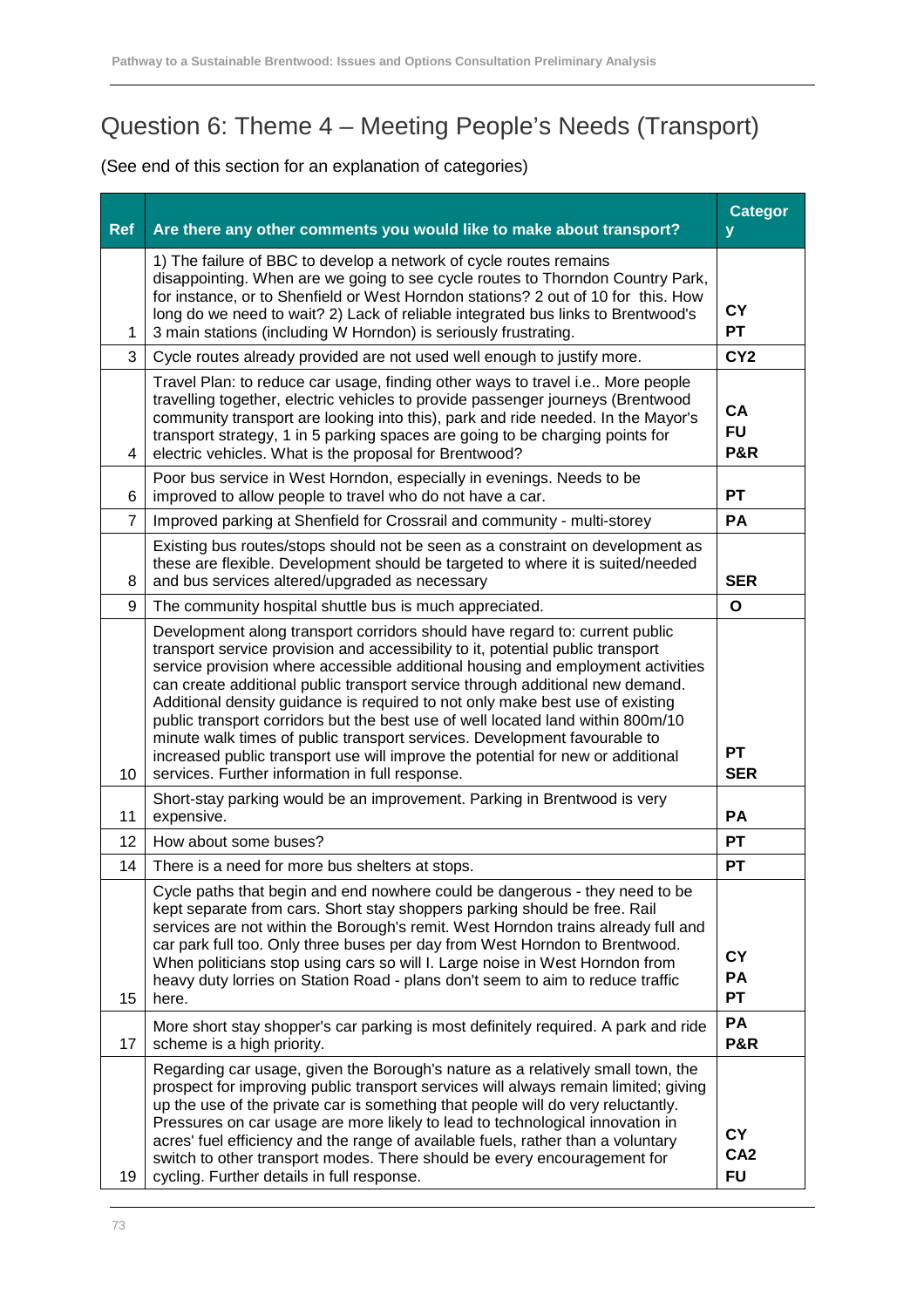| 20 | Consider improving traffic flows at peak times. Reduce movement by<br>encouraging living and working locally.                                                                                                                                                                                                                                       | <b>LOC</b>                                |
|----|-----------------------------------------------------------------------------------------------------------------------------------------------------------------------------------------------------------------------------------------------------------------------------------------------------------------------------------------------------|-------------------------------------------|
| 21 | More parking on streets should be allocated in the centre of Brentwood during<br>evenings. This will enhance use of various facilities.                                                                                                                                                                                                             | PA                                        |
| 23 | You might as well face it - the car and its comfort is here to stay.                                                                                                                                                                                                                                                                                | CA <sub>2</sub>                           |
| 33 | First and last statements depend on the development.                                                                                                                                                                                                                                                                                                | O                                         |
| 36 | Wherever further housing is built - more parking in Brentwood is needed<br>otherwise people will just to go Lakeside, Bluewater and, in 2012, Stratford.                                                                                                                                                                                            | PA                                        |
| 37 | Inevitably park and ride/park and walk would mean use of Green Belt area.                                                                                                                                                                                                                                                                           | <b>P&amp;R2</b>                           |
| 39 | Brentwood station and the forecourt outside Shenfield station both need<br>substantial improvement.                                                                                                                                                                                                                                                 | <b>PT</b>                                 |
| 41 | We do not need to tell others to use any type of transport. No law against using<br>private transport, much government revenue is raised from road users to pay for<br>all areas of infrastructure. Government must improve our 'A' roads.                                                                                                          | CA <sub>2</sub><br><b>RO</b>              |
| 44 | Rail travel cannot be improved due to track logistics. The borough is not large<br>enough to consider park and ride.                                                                                                                                                                                                                                | <b>P&amp;R2</b><br><b>PT</b>              |
| 48 | Nothing about integrated timetables - connections if need to take two buses.                                                                                                                                                                                                                                                                        | <b>PT</b>                                 |
| 49 | Crossrail will not improve travel times to city. It will still take 40 mins. Only saving<br>on time would be in avoiding the tube travel. Everyone would prefer to travel<br>from Shenfield as 20/25 mins. Transport to Shenfield station should be<br>improved. Car park at Brentwood station is never full due to poor journey times.             | PT                                        |
| 51 | You will never increase cycling very much in the borough because of the hills.                                                                                                                                                                                                                                                                      | CY <sub>2</sub>                           |
| 53 | Public transport of course is necessary and should be clean, efficient and<br>reliable, but can never be 'door-to-door' in all journeys. Restrictions on car use,<br>besides being impracticable, are just another blow to our personal freedom.                                                                                                    | PT<br>CA <sub>2</sub>                     |
| 55 | Transport in rural areas needs to be increased if car use is to be reduced. There<br>should also be later buses in the evenings. So many commuters have to use<br>taxis in the evening when returning from Brentwood or Shenfield stations just to<br>finish their journeys home. Others cannot go into town for an evening if they<br>don't drive. | <b>PT</b>                                 |
| 61 | Cycle network - saving cyclists lives - suspect new resources are not good<br>enough. Car is only safe, cheap, viable option for most people. Park n Ride -<br>who benefits commuters or shoppers?                                                                                                                                                  | <b>CY</b>                                 |
| 62 | Don't know of any cycle paths around Brentwood - let's have some.                                                                                                                                                                                                                                                                                   | <b>CY</b>                                 |
| 63 | Brentwood has become a very busy town in recent years. There are more cars<br>on the roads and congestion is a problem. People should be encouraged to car<br>share especially on school runs.                                                                                                                                                      | $\mathsf{CS}\phantom{0}$                  |
| 65 | last statement - flats are built with no parking spaces. We have to promote car<br>use intelligently and provide attractive choices. Shuttle buses along the main<br>corridors e.g. Brentwood/ Ingatestone, Brentwood/ Ongar or Hordon. Shuttles<br>from stations to town centre could be promoted.                                                 | PT                                        |
| 66 | Car parking that slows traffic movement should be discouraged at all costs.<br>Public transport buses, trains should be encouraged, cycling and walking as<br>well.                                                                                                                                                                                 | РT<br><b>CY</b>                           |
| 71 | Pavements and footpaths are needed with new development. Reliable traffic<br>lights would help traffic flow, plus no road repairs. No where to put park & ride.<br>Improvements of rail services is not within Councils remit.                                                                                                                      | <b>RO</b><br><b>FP</b><br>PR <sub>2</sub> |
| 74 | Cycle network is difficult in town due to restraints on old road lay out. Plus car<br>drivers not respecting cycles.                                                                                                                                                                                                                                | CY                                        |
| 75 | Bus services improved, more frequent, evening and Sunday services.                                                                                                                                                                                                                                                                                  | PT                                        |
| 81 | The existing cycle and pedestrian routes combined in William Hunter Way do not                                                                                                                                                                                                                                                                      | <b>CY</b>                                 |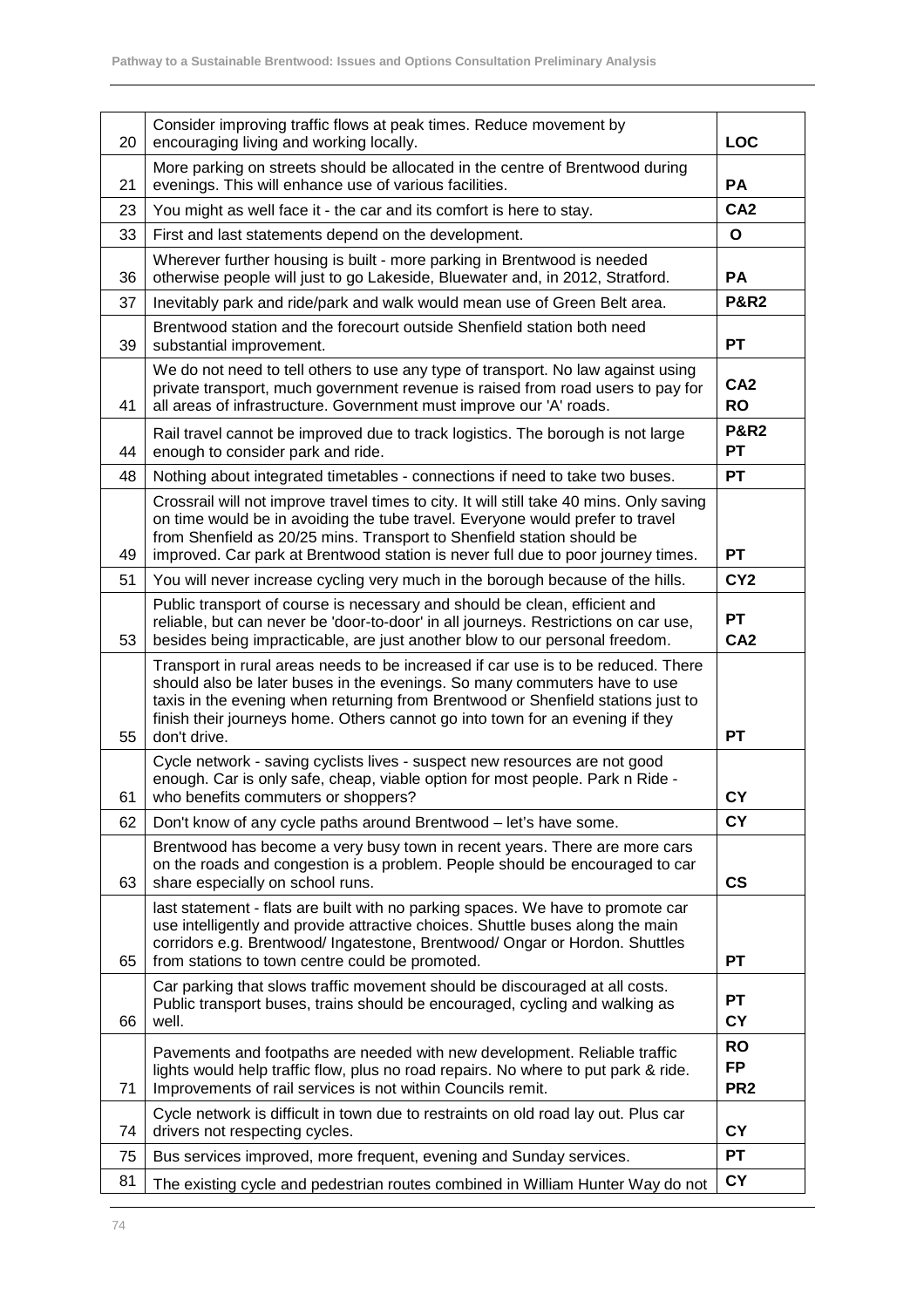|     | work. They work in Chelmsford.                                                                                                                                                                                                                                                                                                                                                                                                                                                                                                                                                                                                                                                      | <b>FP</b>                          |
|-----|-------------------------------------------------------------------------------------------------------------------------------------------------------------------------------------------------------------------------------------------------------------------------------------------------------------------------------------------------------------------------------------------------------------------------------------------------------------------------------------------------------------------------------------------------------------------------------------------------------------------------------------------------------------------------------------|------------------------------------|
| 86  | For the purpose of soundness, the HA would like to see evidence that the impact<br>of the Core Strategy on the A12 trunk road and M25 has been considered. The<br>overall level of development for the Borough is relatively small and if carefully<br>managed to minimise generation of external motor vehicle trips, it should in<br>principle be no problem to the HA. The HA supports the Borough's objectives<br>with regard to sustainable development. However, the HA would like to see a<br>commitment to reducing the number of trips made by car, for example by<br>promoting mixed use development and Area Wide Travel Plans. Further<br>information in full response. | Ο                                  |
| 92  | You will never stop people from using and preferring their car                                                                                                                                                                                                                                                                                                                                                                                                                                                                                                                                                                                                                      | CA <sub>2</sub>                    |
| 93  | Ingatestone station offers the worst service I have ever encountered. Two trains<br>per hour in peak, one an hour later. Never, ever get a seat in rush hour. Cost of<br>service is a joke!                                                                                                                                                                                                                                                                                                                                                                                                                                                                                         | <b>PT</b>                          |
| 94  | Train services at Ingatestone are pathetic - not enough trains calling there, much<br>too expensive.                                                                                                                                                                                                                                                                                                                                                                                                                                                                                                                                                                                | <b>PT</b>                          |
| 101 | I agree with most of this but why has BBC been so backward as regards cycle<br>provision, for cycle parking etc, and failed to initially support Crossrail for<br>instance?                                                                                                                                                                                                                                                                                                                                                                                                                                                                                                         | <b>CY</b>                          |
| 104 | Realistically very few people can survive without a car these days due to<br>inadequate public transport. New residential developments need to consider<br>parking etc. otherwise congestion in the surrounding streets increases.                                                                                                                                                                                                                                                                                                                                                                                                                                                  | CA <sub>2</sub><br><b>PT</b><br>PA |
| 105 | The use of cars should be discouraged up to a point - but provision for adequate<br>car parking is a must. Some councils in the past have had a policy of not<br>insisting on enough car parking for the particular development hoping this will<br>put people off using a car. But it doesn't. It just causes chaos and congestion by<br>people parking cars in inappropriate places instead.                                                                                                                                                                                                                                                                                      | <b>PA</b><br>CA                    |
| 106 | People will go via what is suitable for them, if no local affordable transport then<br>costs to provide council services to should be met by the council. If transport<br>available, then centralise. Devolve and evolve.                                                                                                                                                                                                                                                                                                                                                                                                                                                           | <b>PT</b>                          |
| 112 | Public transport in the area is not of the highest standard or even the lowest it's<br>almost non existent and the few that are around do not seem to go even to the<br>station Why not?                                                                                                                                                                                                                                                                                                                                                                                                                                                                                            | <b>PT</b>                          |
| 114 | Traffic Congestion - I don't think money should be spent on sorting out traffic<br>congestion except for providing bus & cycle lanes. Private cars, lorries etc will,<br>we hope, be discouraged by congestion.                                                                                                                                                                                                                                                                                                                                                                                                                                                                     | CΥ<br>CA                           |
| 117 | Currently local buses only run across the Borough up to early evening (19:00).<br>In order to discourage the use of private cars, there must be an enhanced local<br>bus service, running regularly - say every half hour - between the hours of 19:00<br>and midnight. This would be vital to support any development across the<br>Borough.                                                                                                                                                                                                                                                                                                                                       | <b>PT</b><br>CA                    |
| 118 | Elderly are not catered for on the local buses. The bus service is diabolical. This<br>should be at least part controlled by the council as years ago.                                                                                                                                                                                                                                                                                                                                                                                                                                                                                                                              | <b>PT</b>                          |
| 121 | To reduce car travel, public fares should be lowered considerably in the<br>borough.                                                                                                                                                                                                                                                                                                                                                                                                                                                                                                                                                                                                | <b>PT</b><br><b>CA</b>             |
| 122 | Definitely needs improvement in the rural areas.                                                                                                                                                                                                                                                                                                                                                                                                                                                                                                                                                                                                                                    | <b>PT</b>                          |
| 125 | (1) Whilst discouraging car use is supported, the Borough is relatively rural and<br>therefore car use is inevitable. It should be acknowledged that car ownership is<br>difficult to control.                                                                                                                                                                                                                                                                                                                                                                                                                                                                                      | CA,<br>CA <sub>2</sub>             |
| 128 | As I said above, it is the frequency and cost of public transport that make a huge<br>difference. If my grandson drives in to Brentwood, the marginal cost of using his<br>car is around 80p, but the bus fare is well over £2. Plus he might have to wait in<br>the cold for up to an hour for a return journey, or get a £12 taxi back if he misses                                                                                                                                                                                                                                                                                                                               | PT                                 |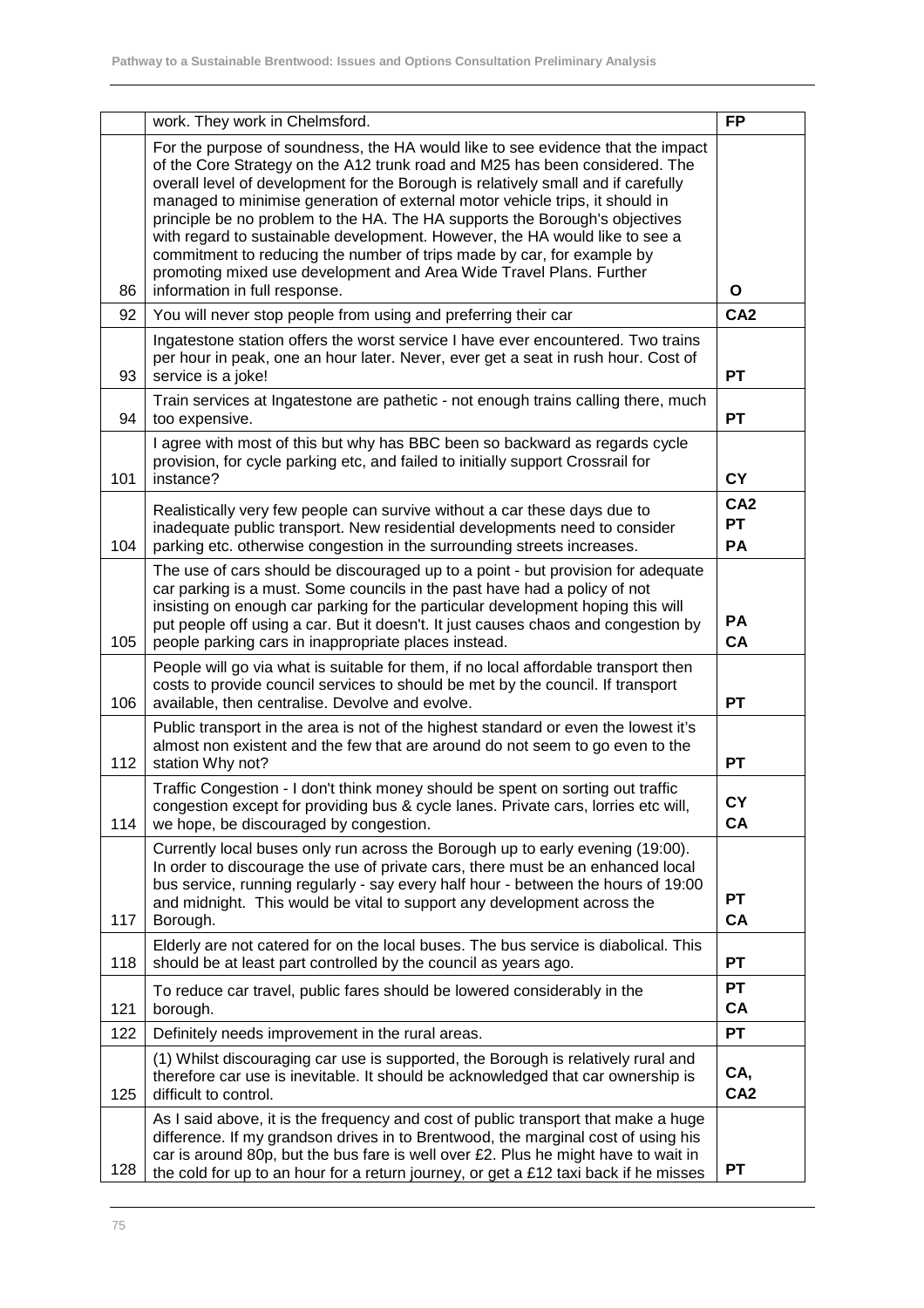|     | the last bus around 6pm. If he wants to go to London, we have to drive him to<br>Shenfield station, because there is no direct bus service at all, and we perceive<br>the cycle ride down Doddinghurst Road and Hall lane as too dangerous.<br>It seems to me very important not to create the same situation for many more<br>people by building extensively in the villages without guaranteeing frequent,<br>affordable public transport.                                                                                                                                                                                                                                                                                                                                                                                                                                                                                                                                                                                                                                                                                                                                                                                                                                                                                                                                                                                                                                                                                                                                 |                                                                                  |
|-----|------------------------------------------------------------------------------------------------------------------------------------------------------------------------------------------------------------------------------------------------------------------------------------------------------------------------------------------------------------------------------------------------------------------------------------------------------------------------------------------------------------------------------------------------------------------------------------------------------------------------------------------------------------------------------------------------------------------------------------------------------------------------------------------------------------------------------------------------------------------------------------------------------------------------------------------------------------------------------------------------------------------------------------------------------------------------------------------------------------------------------------------------------------------------------------------------------------------------------------------------------------------------------------------------------------------------------------------------------------------------------------------------------------------------------------------------------------------------------------------------------------------------------------------------------------------------------|----------------------------------------------------------------------------------|
| 133 | There is no mention of routes for horse riders, who need safe ways just as much<br>as pedestrians and cyclists. Rail services are fine, but Brentwood station<br>certainly needs improvement.                                                                                                                                                                                                                                                                                                                                                                                                                                                                                                                                                                                                                                                                                                                                                                                                                                                                                                                                                                                                                                                                                                                                                                                                                                                                                                                                                                                | <b>CY</b><br>PT<br>$\mathbf{o}$                                                  |
| 135 | In order to meet the objectives of sustainable development and reduce the<br>reliance on private cars, it is important that where it is necessary to allocate new<br>housing sites these are located adjacent to existing settlements (to offer a wide<br>choice of shops and service), and public transport.                                                                                                                                                                                                                                                                                                                                                                                                                                                                                                                                                                                                                                                                                                                                                                                                                                                                                                                                                                                                                                                                                                                                                                                                                                                                | <b>SER</b>                                                                       |
| 136 | The new Community Zones with mandatory 20 mph should have measures put<br>in place to penalise speeding motorists - who risk the lives of pedestrians who<br>also use these roads. A borough wide 20 mph on all urban roads should be<br>policy goal.                                                                                                                                                                                                                                                                                                                                                                                                                                                                                                                                                                                                                                                                                                                                                                                                                                                                                                                                                                                                                                                                                                                                                                                                                                                                                                                        | <b>RO</b>                                                                        |
| 138 | Developing cycle and foot paths would significantly enhance the quality of life in<br>town and surrounding areas.                                                                                                                                                                                                                                                                                                                                                                                                                                                                                                                                                                                                                                                                                                                                                                                                                                                                                                                                                                                                                                                                                                                                                                                                                                                                                                                                                                                                                                                            | <b>CY</b><br><b>FP</b>                                                           |
| 139 | Proper, joined up cycle paths to towns and to parks should be developed.<br>Pavements along rural roads should be developed to encourage walking. It is<br>impossible and very unsafe to walk on rural roads.                                                                                                                                                                                                                                                                                                                                                                                                                                                                                                                                                                                                                                                                                                                                                                                                                                                                                                                                                                                                                                                                                                                                                                                                                                                                                                                                                                | <b>CY</b><br><b>FP</b>                                                           |
| 140 | The decision should be supported by public funding for better and enlarged<br>transport systems with suitable capacity and availability from all relevant<br>residential areas to the location of the new jobs which are to be created and to<br>town centre shopping facilities, doctors' surgeries, hospitals and other<br>community facilities.                                                                                                                                                                                                                                                                                                                                                                                                                                                                                                                                                                                                                                                                                                                                                                                                                                                                                                                                                                                                                                                                                                                                                                                                                           | <b>PT</b><br><b>SER</b>                                                          |
| 141 | Park and Ride simply paves greenfield sites and encourages car use from<br>outside the town centre. Plenty of research on Cambridge park and ride. Denser<br>housing development is more environmentally sustainable, but with increased<br>density there needs to be increased regulation, both in how the land is used, and<br>in determining the most appropriate use of space. Regulation and by-laws need<br>to ensure that people who value the use of the space pay for it. If change of use<br>is appropriate then make sure those that benefit pay and those who do not<br>benefit are compensated.                                                                                                                                                                                                                                                                                                                                                                                                                                                                                                                                                                                                                                                                                                                                                                                                                                                                                                                                                                 | <b>P&amp;R2</b><br><b>PT</b><br>$\mathbf{o}$                                     |
| 142 | In order to reduce reliance on the private car, as a mode of transport, the<br>following steps are required:-<br>1.locate large scale, high trip generating, developments in Brentwood town<br>centre and other locations which are highly accessible by public transport,<br>cyclists and pedestrians;<br>2.locate small scale facilities, which cater for the day-to-day needs, close to the<br>local population that they serve; and<br>3. generally enhance public transport, and pedestrian and cycle facilities, so that<br>they become a viable alternative, for more people, for more journeys.<br>Whilst these key issues are reflected in some of the Statements, set out under<br>this Theme, a number of are not directly related to land use planning matters.<br>Many, particularly towards the end of the list, relate more to funding issues.<br>New developments, which are located in the town centre and other highly<br>accessible locations, should generally be designed to discourage car use. It<br>should be recognised, however, that, even in these locations, an element of car<br>usage will take place, and has to be accommodated in the design of a scheme<br>(otherwise the facility will not be attractive to local people and will not, therefore,<br>be viable). If sufficient parking spaces are not provided, local people will,<br>instead, use similar facilities in competing centres (to the detriment of the town<br>centre and the Borough).<br>It should also be recognised that, in the rural areas, where public transport is | <b>SER</b><br>CA<br>CA <sub>2</sub><br>PA<br><b>PT</b><br><b>CY</b><br><b>FP</b> |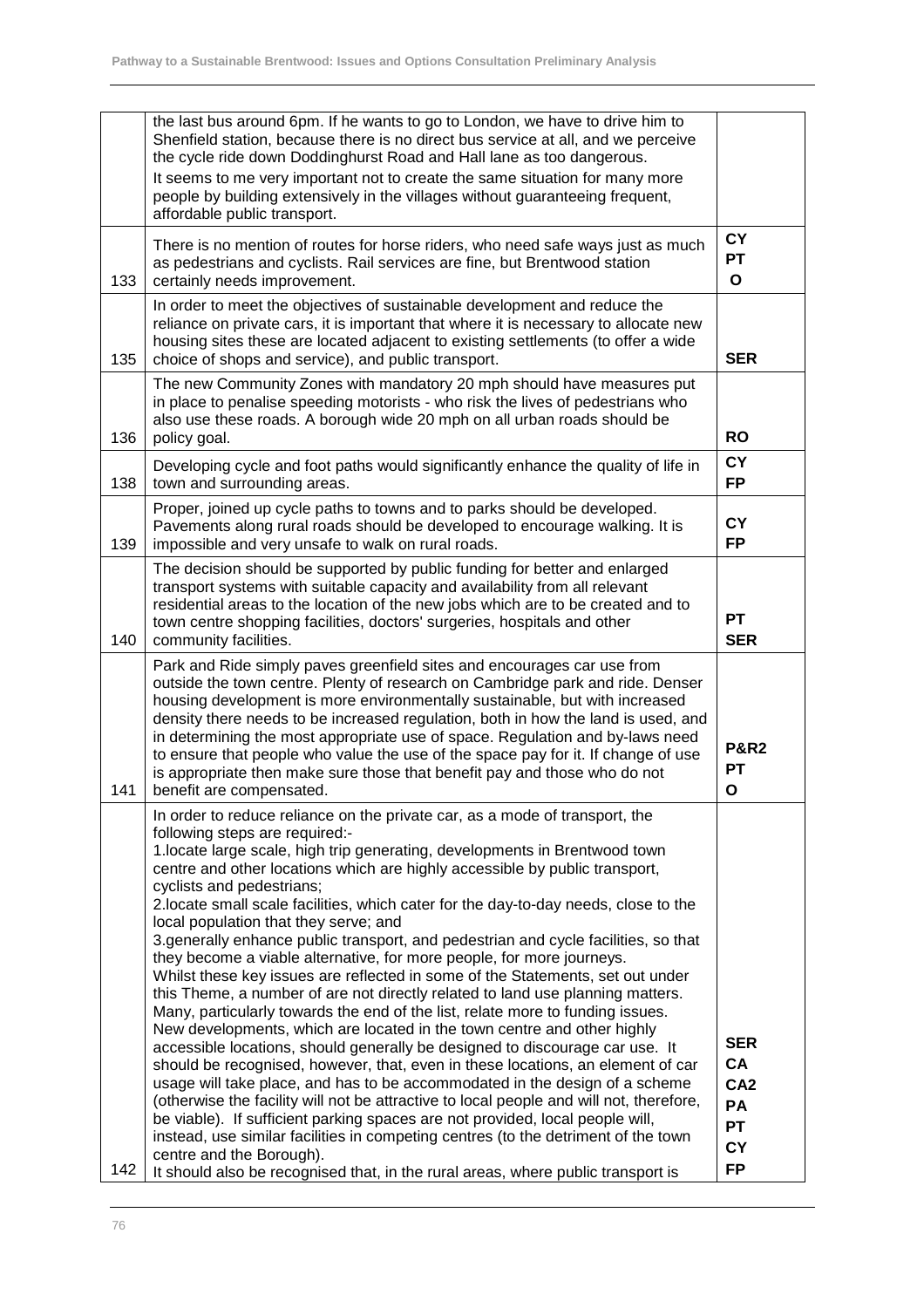|     | currently poor and is unlikely to be significantly improved during the life time of<br>the Core Strategy (to the extent that it becomes a viable alternative, to the<br>private car, for the majority of journeys), local facilities will still need to be<br>designed to accommodate the use of the car. |                                                 |
|-----|-----------------------------------------------------------------------------------------------------------------------------------------------------------------------------------------------------------------------------------------------------------------------------------------------------------|-------------------------------------------------|
| 152 | Agree with principles and objectives.                                                                                                                                                                                                                                                                     | $\Omega$                                        |
| 153 | Public transport infrastructure insufficient to make it an attractive option to travel<br>to town centre of Shenfield. Lack of transport infrastructure in villages<br>encourages use of cars.                                                                                                            | <b>PT</b>                                       |
| 162 | Highlight poor public transport services at evenings and weekends as an issue<br>that needs addressing.                                                                                                                                                                                                   | <b>PT</b>                                       |
| 174 | It is important that adequate consideration is given to the sustainability issues<br>facing rural areas. PPS3 and policy SS4 of the RSS make clear that housing<br>development in rural areas should not be precluded where this could maintain<br>and enhance the sustainability of a rural settlement.  | O                                               |
| 177 | North East London NHS Foundation Trust considers that there is a need for new<br>residential development to be supported by improvements to transport networks<br>and accessibility.                                                                                                                      | <b>PT</b><br><b>CY</b><br><b>FP</b>             |
| 184 | Need improvement of the 351 service. One of the private companies operating<br>from Chelmsford on other routes could be used. It is important to senior citizens<br>to get out on a regular basis - inability to get out leads to poorer health and then<br>higher health care costs.                     | <b>PT</b>                                       |
| 189 | A ring road is required to ease congestion - it is long overdue.                                                                                                                                                                                                                                          | <b>RO</b>                                       |
| 190 | Evidence of Shenfield Road suggest cycle lanes are a waste of money.<br>Brentwood is not large enough for park and ride and park and walk is unlikely to<br>attract visitors to the town. If public transport is improved, this will help to<br>discourage use of car.                                    | CY <sub>2</sub><br>PR <sub>2</sub><br><b>PT</b> |
| 193 | Pedestrian routes often don't feel safe to use if you are female and it's late at<br>night. Cycling in Brentwood area is simply dangerous - no areas are safe given<br>the speed of the cars.                                                                                                             | <b>FP</b><br><b>CY</b>                          |
| 196 | You will not get people out of their own personal transport.                                                                                                                                                                                                                                              | CA <sub>2</sub>                                 |

| <b>Theme 4 Categories - Transport</b>    | <b>Total</b>   |
|------------------------------------------|----------------|
| CA – reduce car usage                    | 7              |
| CA2 - unrealistic to reduce car usage    | 9              |
| $CS - car share$                         | 1              |
| CY - improved cycle network              | 16             |
| CY2 - no improvement to cycle network    | 3              |
| FP – footpath improvements               | $\overline{7}$ |
| FU – electric vehicle, alternative fuels | $\mathbf 2$    |
| LOC - live and work locally              | 1              |
| $O$ – other                              | $\overline{7}$ |
| <b>PA</b> - parking                      | 9              |
| P&R - park and ride                      | 2              |
| P&R2 – no park and ride                  | 4              |
| PT - improved public transport           | 34             |
| RO – road improvements                   | 4              |
| SER – access to services and facilities  | 5              |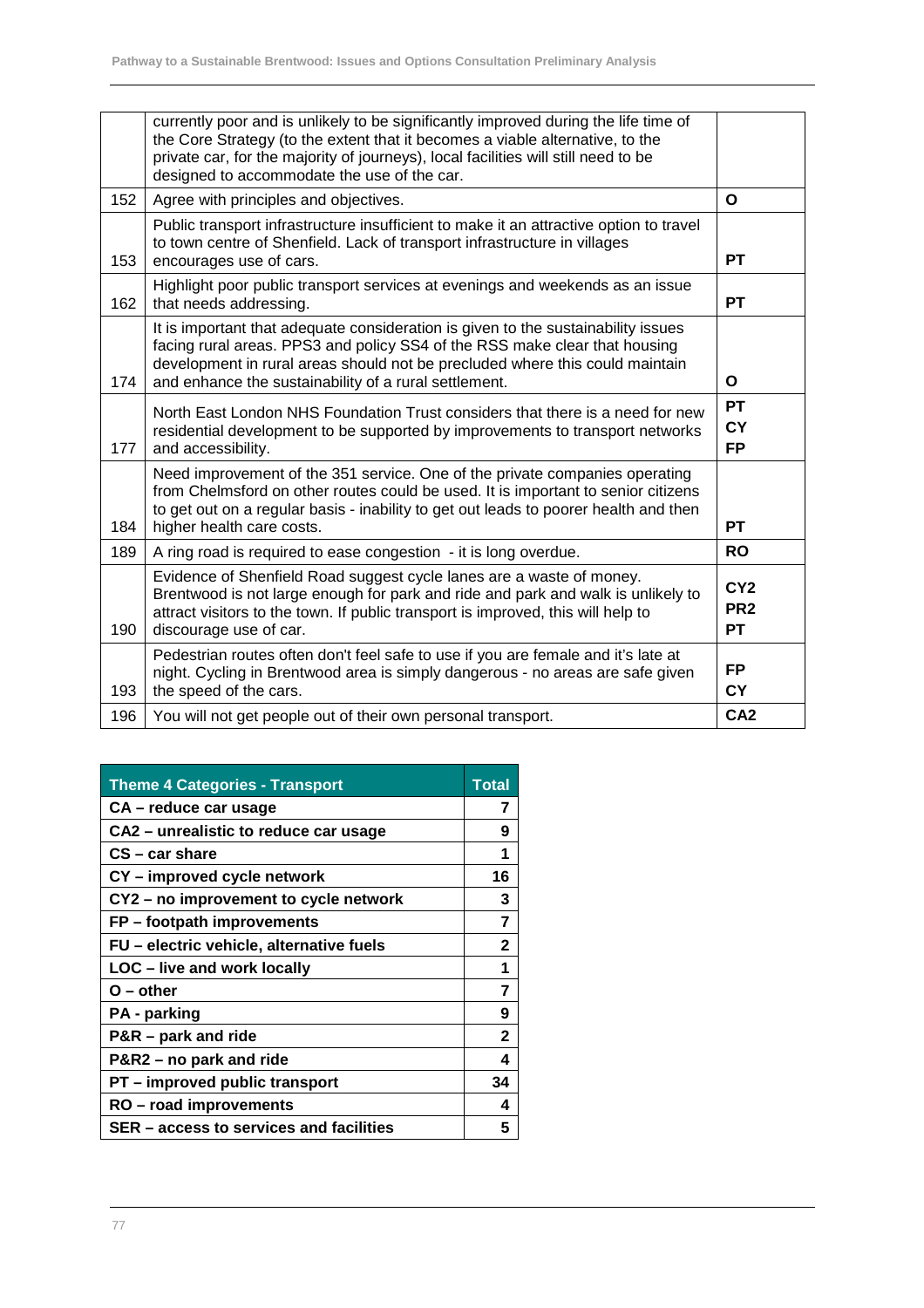# Question 6: Theme 4 – Meeting People's Needs (Infrastructure)

| <b>Ref</b>     | Are there any other comments you would like to make about<br>infrastructure?                                                                                                                                                                                                                                                                                                                                                                                                                                                                                                                                                                            | <b>Category</b>             |
|----------------|---------------------------------------------------------------------------------------------------------------------------------------------------------------------------------------------------------------------------------------------------------------------------------------------------------------------------------------------------------------------------------------------------------------------------------------------------------------------------------------------------------------------------------------------------------------------------------------------------------------------------------------------------------|-----------------------------|
| $\mathbf{1}$   | BBC continues to 'miss a trick' by not making developers pay serious money by<br>way of Agreements to contribute towards the cost of infrastructure and open<br>space.                                                                                                                                                                                                                                                                                                                                                                                                                                                                                  | <b>FUN ALL</b>              |
| $\overline{7}$ | Need facilities for young people accessible by public transport e.g. Bowling alley<br>in William Hunter Way, cinema complex.                                                                                                                                                                                                                                                                                                                                                                                                                                                                                                                            | YP<br><b>PT</b>             |
| 8              | If infrastructure is required to facilitate a new development, the developer should<br>be required to contribute. But they should not be contributing arbitrarily to<br>unrelated projects.                                                                                                                                                                                                                                                                                                                                                                                                                                                             | <b>FUN DEV</b>              |
| 9              | Facilities should definitely be accessible to all.                                                                                                                                                                                                                                                                                                                                                                                                                                                                                                                                                                                                      | <b>ACC</b>                  |
| 10             | Additional levies, tariffs and taxes to fund infrastructure provision deter<br>development and landowners from bringing sites forward for development and<br>become self-defeating. Only site related requirements should be funded from<br>developments. Additional and modest infrastructure improvements that can be<br>achieved with little investment, to improve sustainability, should also be<br>considered. For example, bus service provision and low cost bus investments<br>such as improvements to bus stops, shelters and lay-bys can improved use of<br>routes and so sustainability of locations. Further information in full response. | <b>FUN DEV</b><br><b>PT</b> |
| 11             | Developments should be on brownfield sites only.                                                                                                                                                                                                                                                                                                                                                                                                                                                                                                                                                                                                        | <b>BF</b>                   |
| 14             | Any standard charge on housing development will make dwellings less<br>affordable.                                                                                                                                                                                                                                                                                                                                                                                                                                                                                                                                                                      | <b>FUN DEV</b>              |
| 15             | Housing shouldn't be allowed unless infrastructure in place. Roads should be<br>built before housing.                                                                                                                                                                                                                                                                                                                                                                                                                                                                                                                                                   | <b>INF FIR</b>              |
| 19             | In our experience, some LAs have been adding items into their Developer<br>Contribution SPDs that we regard as spurious. We would strongly oppose any<br>proposal asking developers to make contributions of this sort. It is reasonable to<br>expect developers to make a contribution towards infrastructure that directly<br>supports their development. It is also reasonable to make some levels of<br>contribution through a standard charge. Further detail in full response.                                                                                                                                                                    | <b>FUN DEV</b>              |
| 20             | All infrastructure must be in place and functioning before considering additions.                                                                                                                                                                                                                                                                                                                                                                                                                                                                                                                                                                       | <b>INF FIR</b>              |
| 28             | Developers should always contribute to provision of infrastructure                                                                                                                                                                                                                                                                                                                                                                                                                                                                                                                                                                                      | <b>FUN ALL</b>              |
| 33             | Unsympathetic extensions and poorly conceived developments must be<br>discouraged.                                                                                                                                                                                                                                                                                                                                                                                                                                                                                                                                                                      | SU                          |
| 34             | What are community facilities - halls? Parks?                                                                                                                                                                                                                                                                                                                                                                                                                                                                                                                                                                                                           | O                           |
| 37             | Concerned if new infrastructure would involve Green Belt. Need more<br>information on tariff payments to make proper comment, but must be specific to<br>a particular development.                                                                                                                                                                                                                                                                                                                                                                                                                                                                      | <b>FUN DEV</b>              |
| 41             | Much of the infrastructure is outside the remit of the council. Most of the<br>responsibility of: gas companies, electricity companies, water/sewerage utilities,<br>Essex council and central government. Does our council have much say with<br>these bodies?                                                                                                                                                                                                                                                                                                                                                                                         | <b>CR</b>                   |
| 43             | Maintenance of infrastructure should be improved. Existing facilities are<br>sometimes found to be in great need of work done to them.                                                                                                                                                                                                                                                                                                                                                                                                                                                                                                                  | <b>MAIN</b>                 |
| 48             | If a developer makes a profit from a development the developer should include<br>in the development all the infrastructure necessary to make development viable.                                                                                                                                                                                                                                                                                                                                                                                                                                                                                        | <b>FUN ALL</b>              |
| 49             | Developers make their money and move on. They don't care if their projects<br>have a detrimental impact on the surrounding environment.                                                                                                                                                                                                                                                                                                                                                                                                                                                                                                                 | <b>SU</b>                   |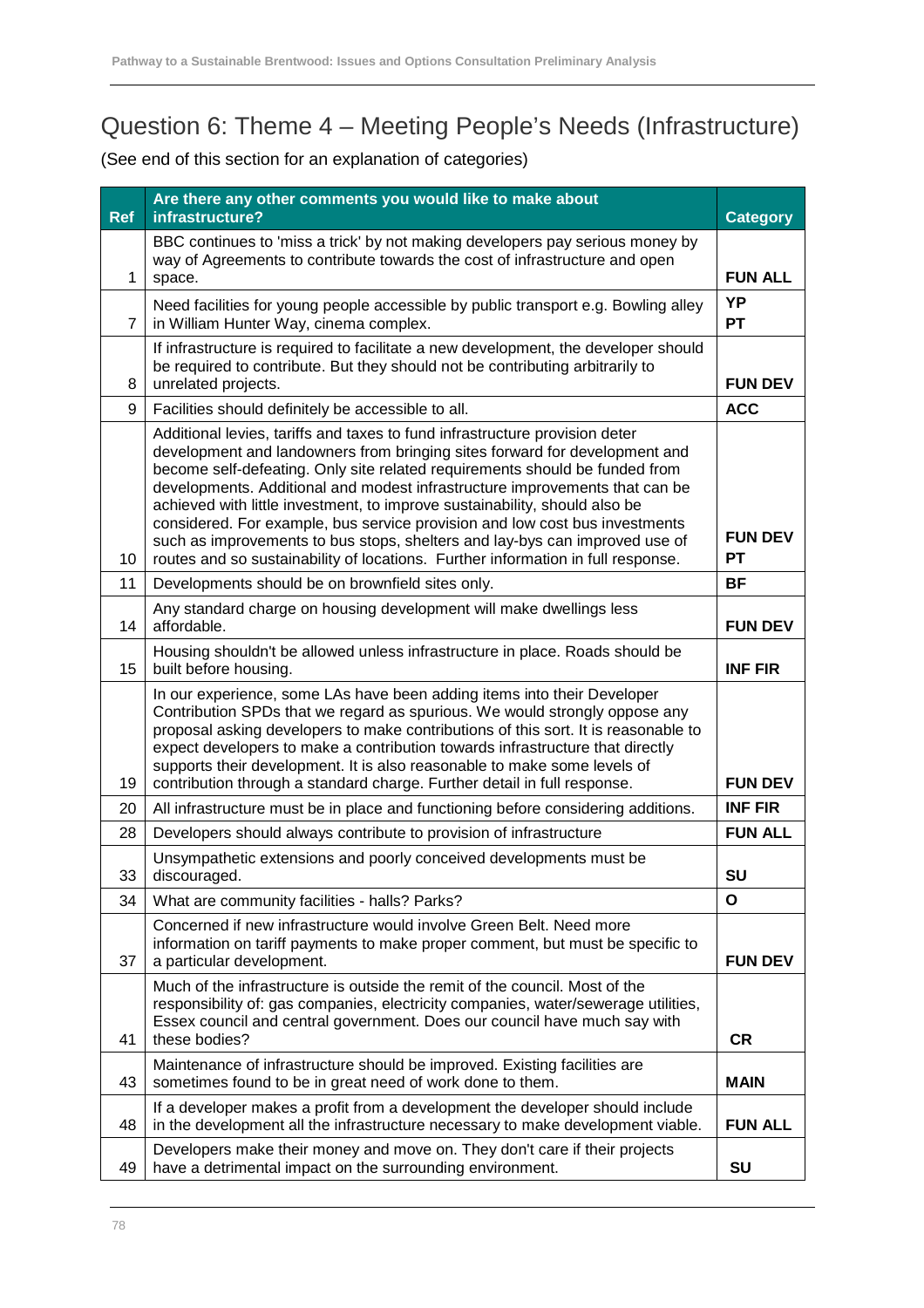| 51  | Get someone to research how ECC developed south Woodham Ferrers, then<br>replicate that on a smaller scale i.e. at Mountnessing & Herongate. All the<br>increase in land value from the granting of planning consent comes back to the<br>community.                                                                                                                                                                                                                                                                                                                                                                                                                                                                                                                                                                                                                                                                                                                                                                                                           | <b>COMF</b>                   |
|-----|----------------------------------------------------------------------------------------------------------------------------------------------------------------------------------------------------------------------------------------------------------------------------------------------------------------------------------------------------------------------------------------------------------------------------------------------------------------------------------------------------------------------------------------------------------------------------------------------------------------------------------------------------------------------------------------------------------------------------------------------------------------------------------------------------------------------------------------------------------------------------------------------------------------------------------------------------------------------------------------------------------------------------------------------------------------|-------------------------------|
|     | We potentially have a wonderful place - the Brentwood Centre - but it is badly                                                                                                                                                                                                                                                                                                                                                                                                                                                                                                                                                                                                                                                                                                                                                                                                                                                                                                                                                                                 |                               |
| 55  | run and has gone down hill over the last 2-3 years, and nobody seems to care<br>about this. What a waste.                                                                                                                                                                                                                                                                                                                                                                                                                                                                                                                                                                                                                                                                                                                                                                                                                                                                                                                                                      | <b>MAIN</b>                   |
| 61  | New developments contribute through standard charge - this may/will be passed<br>onto the buyer/tenant.                                                                                                                                                                                                                                                                                                                                                                                                                                                                                                                                                                                                                                                                                                                                                                                                                                                                                                                                                        | <b>FUN ALL</b>                |
| 62  | Developers (i.e. those building for profit) should pay a levy which is used for<br>repair/improvement of areas only - not just going into a central pot.                                                                                                                                                                                                                                                                                                                                                                                                                                                                                                                                                                                                                                                                                                                                                                                                                                                                                                       | <b>FUN DEV</b>                |
| 63  | Any proposed developments should first of all consider the strain on existing<br>services and invest and improve these prior to commencement of any building<br>works.                                                                                                                                                                                                                                                                                                                                                                                                                                                                                                                                                                                                                                                                                                                                                                                                                                                                                         | <b>INF FIR</b>                |
| 69  | With regard to the 1st and 2nd statements, should only be allowed if existing<br>facilities and infrastructure exists.                                                                                                                                                                                                                                                                                                                                                                                                                                                                                                                                                                                                                                                                                                                                                                                                                                                                                                                                         | <b>INF FIR</b>                |
| 71  | It is always essential to provide infrastructure, this should be legally binding.                                                                                                                                                                                                                                                                                                                                                                                                                                                                                                                                                                                                                                                                                                                                                                                                                                                                                                                                                                              | <b>FUN ALL</b>                |
| 75  | Wheelchair users are unable to travel on 351, 551, 81&82 bus routes because<br>they are old buses and not low floor. This is unfair on the disabled.                                                                                                                                                                                                                                                                                                                                                                                                                                                                                                                                                                                                                                                                                                                                                                                                                                                                                                           | <b>PT</b><br><b>ACC</b>       |
| 79  | Developers should contribute towards all areas affected by their development,<br>not just the immediate area of the development.                                                                                                                                                                                                                                                                                                                                                                                                                                                                                                                                                                                                                                                                                                                                                                                                                                                                                                                               | <b>FUN ALL</b>                |
| 83  | We would urge the Council to enter into early discussions with water companies<br>to ensure that there is both sufficient capacity at sewage treatment works and<br>within sewer networks to accommodate development proposals. Alternatively,<br>the Council should consider undertaking a water cycle study to help ensure that<br>adequate water supply and waste water infrastructure is in place, any additional<br>infrastructure is provided in accordance with a strategic approach, there is a<br>strategic approach to the management and use of water, the environment has<br>sufficient capacity to receive increased waste water discharges and the potential<br>for grey water reuse and the implementation of SuDS is fully realised. Further<br>analysis required to assess if a WCS is necessary. The EA is keen to promote<br>the provision of green infrastructure and have produced a green infrastructure<br>guide for Milton Keynes and South Midlands that should serve as a useful<br>reference. Further information in full response. | <b>REQ</b><br><b>SU</b>       |
| 86  | The HA would like to see more detail on where funding will come from to provide<br>necessary infrastructure.                                                                                                                                                                                                                                                                                                                                                                                                                                                                                                                                                                                                                                                                                                                                                                                                                                                                                                                                                   | <b>IMP</b>                    |
| 92  | I am sick of the obsession with catering for parents with small children. For<br>example parking spaces for mothers with children far too many and why are<br>they necessary.                                                                                                                                                                                                                                                                                                                                                                                                                                                                                                                                                                                                                                                                                                                                                                                                                                                                                  | <b>PA</b>                     |
| 103 | Need to be careful that promotion of meeting peoples needs is not entirely<br>focused on 'groups' - the majority of the resident types should be assessed and<br>their needs met as a priority. For example there is a high number of home owner<br>families residing in Brentwood with an increasing number of young people who<br>need somewhere to go and things to do that are not expensive. Provision of<br>services should aim to co-join groups of old, young, able and not able to really<br>give balance and future sustainability where care begins with each other in the<br>community.                                                                                                                                                                                                                                                                                                                                                                                                                                                            | ΥP<br><b>SER</b><br><b>SU</b> |
| 105 | Developers should bear the cost of building up the infrastructure at the same<br>time as the development. Village areas smaller than Ingatestone have had a<br>continual drip of developments without infrastructure expansion/improvement<br>leaving an infrastructure put in place decades ago to take the strain.                                                                                                                                                                                                                                                                                                                                                                                                                                                                                                                                                                                                                                                                                                                                           | <b>FUN ALL</b>                |
| 106 | Developers should pay for all infrastructure, including increases to capability for<br>council provided services such as police and environment.                                                                                                                                                                                                                                                                                                                                                                                                                                                                                                                                                                                                                                                                                                                                                                                                                                                                                                               | <b>FUN ALL</b>                |
| 114 | Developers should contribute to infrastructure beyond their immediate                                                                                                                                                                                                                                                                                                                                                                                                                                                                                                                                                                                                                                                                                                                                                                                                                                                                                                                                                                                          | <b>FUN ALL</b>                |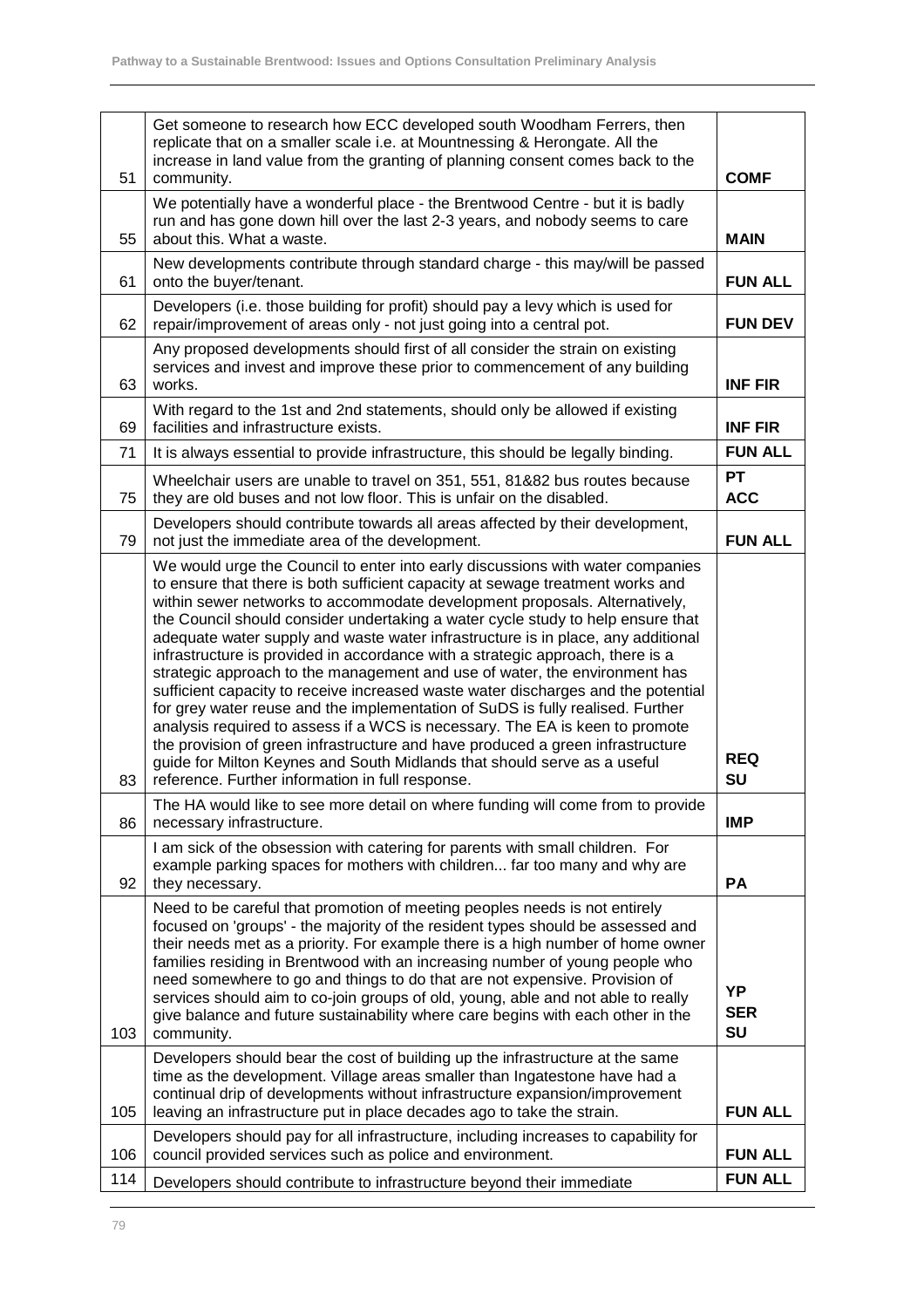|     | development to assist knock-on effects further afield.                                                                                                                                                                                                                                                                                                                                                                                                                                                                                                                                                                                                                                                                                                                                                                                                                                                                                                                                                                                                    |                              |
|-----|-----------------------------------------------------------------------------------------------------------------------------------------------------------------------------------------------------------------------------------------------------------------------------------------------------------------------------------------------------------------------------------------------------------------------------------------------------------------------------------------------------------------------------------------------------------------------------------------------------------------------------------------------------------------------------------------------------------------------------------------------------------------------------------------------------------------------------------------------------------------------------------------------------------------------------------------------------------------------------------------------------------------------------------------------------------|------------------------------|
| 125 | (4) As set out in Circular 5/05, unless CIL is introduced.                                                                                                                                                                                                                                                                                                                                                                                                                                                                                                                                                                                                                                                                                                                                                                                                                                                                                                                                                                                                | <b>FUN DEV</b>               |
| 127 | Support for existing community facilities such as village halls could ensure better<br>use of existing facilities.                                                                                                                                                                                                                                                                                                                                                                                                                                                                                                                                                                                                                                                                                                                                                                                                                                                                                                                                        | <b>MAIN</b>                  |
| 128 | Development should be restricted in areas where infrastructure and services are<br>inadequate AND unlikely to be capable of improvement. I'd strongly agree with<br>that, but not with the original statement. Being picky, I know, but I have to<br>disagree with Facilities and services should be accessible to ALL, including the<br>young, elderly, disabled people and parents with small children/pushchairs. This<br>is because not everyone needs access to all facilities. For example toddlers to a<br>rifle range, or people in wheelchairs to trampolines! Change the statement to<br>include 'all who can take advantage of them' and I'll fully agree.                                                                                                                                                                                                                                                                                                                                                                                     | <b>ACC</b><br><b>SER</b>     |
| 130 | I agree that developers should contribute towards the cost of infrastructure but<br>should it also include the surroundings of their development otherwise what<br>happens. Extra congestion caused by the development would be borne by local<br>council taxpayers.                                                                                                                                                                                                                                                                                                                                                                                                                                                                                                                                                                                                                                                                                                                                                                                      | <b>FUN ALL</b>               |
| 131 | New housing and new infrastructure in rural areas will lead ultimately to a poorer<br>existence for their inhabitants, unless they are allowed to continue as villages<br>and not small towns. As an example, our villages often do not have street<br>lighting, which is in my opinion a bonus, reducing light pollution and saving<br>energy. Unfortunately, people who move to rural villages from towns often want<br>to make their new area the same as the one they have just left by having things<br>like street lighting installed. We need to protect our villages and the surrounding<br>countryside.                                                                                                                                                                                                                                                                                                                                                                                                                                          | <b>VIL</b><br><b>SU</b>      |
| 135 | Planning obligations should be used to deliver compensatory or mitigatory<br>measures in order to permit development or to reduce the impact of<br>development to an acceptable level. We propose a strategic policy detailing the<br>working of planning obligations in the Borough.                                                                                                                                                                                                                                                                                                                                                                                                                                                                                                                                                                                                                                                                                                                                                                     | <b>FUN DEV</b>               |
| 142 | The policies and provisions of the Core Strategy need to recognise that, not only<br>is there likely to be less public money available to provide necessary<br>infrastructure, but that, for the foreseeable future (and for the same reasons the<br>global recession), there is likely to be very little money coming forward from<br>private sector developers. Accordingly, the policies and provisions of the Core<br>Strategy should be flexible enough in order to ensure that any contribution<br>sought from developers does not render a development unviable. There is a very<br>real danger, in the current economic climate, that over ambitious targets, in<br>terms of the financial contributions to be raised from development, will make<br>many developers/applicants hesitant about bringing forward development<br>proposals. If this is the case, the planning gain that a development would<br>otherwise have realised (i.e, the provision of dwellings to meet regional targets),<br>will not be forthcoming.                      | <b>IMP</b>                   |
| 152 | Would like to see the provision for green infrastructure within Brentwood's SCS.<br>Further details in full response.                                                                                                                                                                                                                                                                                                                                                                                                                                                                                                                                                                                                                                                                                                                                                                                                                                                                                                                                     | GI                           |
| 159 | Development should be co-ordinated with the infrastructure it demands and take<br>into account the capacity of existing infrastructure. It is essential that the CS<br>does consider such water and sewerage infrastructure and its potential for<br>delivery over the timescales. New development may need to be phased to allow<br>prior completion of the necessary infrastructure. Thames Water's funding and<br>infrastructure delivery processes need to be reflected in the CS. Need to<br>consider impact of growth in wider infrastructure such as wastewater and also<br>consider the need to upgrade or construct new facilities. In general terms, it is<br>easier to provide for a small number of large sites than a number of smaller less<br>defined sites. Any sewerage infrastructure must be in place ahead of occupation<br>of development. Developers must demonstrate that adequate capacity exists<br>both on and off site to serve the development. Policy proposed to address these<br>issues. Further details in full response. | <b>REQ</b><br><b>INF FIR</b> |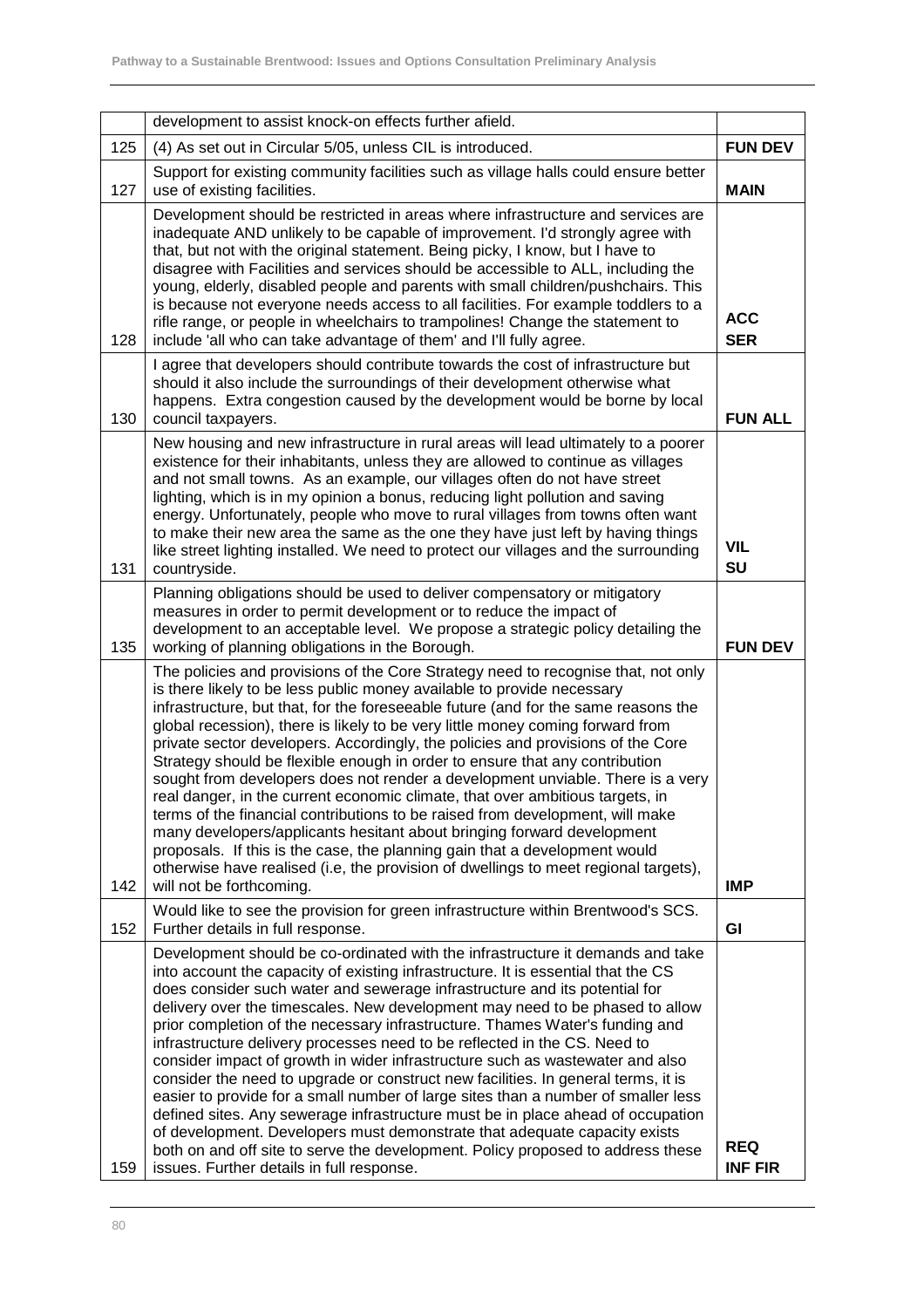| 160 | Future iterations will need to provide more detail of infrastructure requirements<br>and any constraints. The proposed infrastructure study should prove useful in<br>informing this.                                                                                                                    | <b>REQ</b>                   |
|-----|----------------------------------------------------------------------------------------------------------------------------------------------------------------------------------------------------------------------------------------------------------------------------------------------------------|------------------------------|
| 163 | Must set developer contributions in the context of development viability. The<br>funding of infrastructure must be set against the requirements to deliver<br>development and employment in line with regional targets.                                                                                  | <b>IMP</b>                   |
| 174 | Supporting the viability of existing infrastructure, particularly in rural<br>communities, should also be a consideration.                                                                                                                                                                               | <b>MAIN</b>                  |
| 177 | North East London NHS Foundation Trust considers that whilst improving<br>infrastructure needs to be addressed as part of future development, provision of<br>new infrastructure and contributions should be managed on a site by site basis<br>and should take into account the viability of proposals. | <b>FUN DEV</b><br><b>IMP</b> |
| 187 | Do not understand what [is meant by] 'there is a need for more local area<br>community facilities in the Borough'.                                                                                                                                                                                       | Ο                            |
| 189 | A bold approach is required - look to the future.                                                                                                                                                                                                                                                        | O                            |
| 190 | Does BBC support existing community facilities? Don't know how contribution to<br>infrastructure through tariff payment would work.                                                                                                                                                                      | <b>MAIN</b>                  |
| 192 | Ensuring good and easy access to schools, community facilities, shops and<br>open spaces are important. New developments need to be designed to include<br>good access and where applicable facilities within the design.                                                                                | <b>SER</b>                   |
| 194 | We have significant infrastructure requirements and require full mitigation of<br>development impact if we are to maintain an acceptable service.                                                                                                                                                        | <b>FUN ALL</b>               |
| 196 | What are your thoughts on Railtrack? No mention of a major affect on the<br>borough.                                                                                                                                                                                                                     | <b>REQ</b>                   |

| <b>Theme 4 Categories - Infrastructure</b>                  | <b>Total</b>            |
|-------------------------------------------------------------|-------------------------|
| ACC - accessible to all                                     | 3                       |
| BF - developments on brownfield sites only                  | 1                       |
| <b>COMF</b> - community gain from increased land            |                         |
| values                                                      | 1                       |
| <b>CR</b> - council remit                                   | 1                       |
| FUN ALL - developers should help fund all                   |                         |
| infrastructure                                              | 11                      |
| FUN DEV - developers should only fund                       |                         |
| infrastructure for their development                        | 9                       |
| GI - provision of green infrastructure                      | 1                       |
| IMP - implementation and viability                          | 4                       |
| INF FIR - infrastructure in place before                    |                         |
| development                                                 | 5                       |
| MAIN - better maintenance and use of existing<br>facilities | 5                       |
| $O$ – other                                                 | $\overline{\mathbf{2}}$ |
| PA - parking                                                | $\overline{\mathbf{1}}$ |
| PT - improvements to public transport                       | 1                       |
| <b>REQ</b> - need to consider infrastructure                |                         |
| requirements                                                | 4                       |
| SER - access to services and facilities                     | 3                       |
| SU - sustainability                                         | 5                       |
| VIL - protect villages                                      | 1                       |
| YP - facilities for young people                            | $\overline{\mathbf{2}}$ |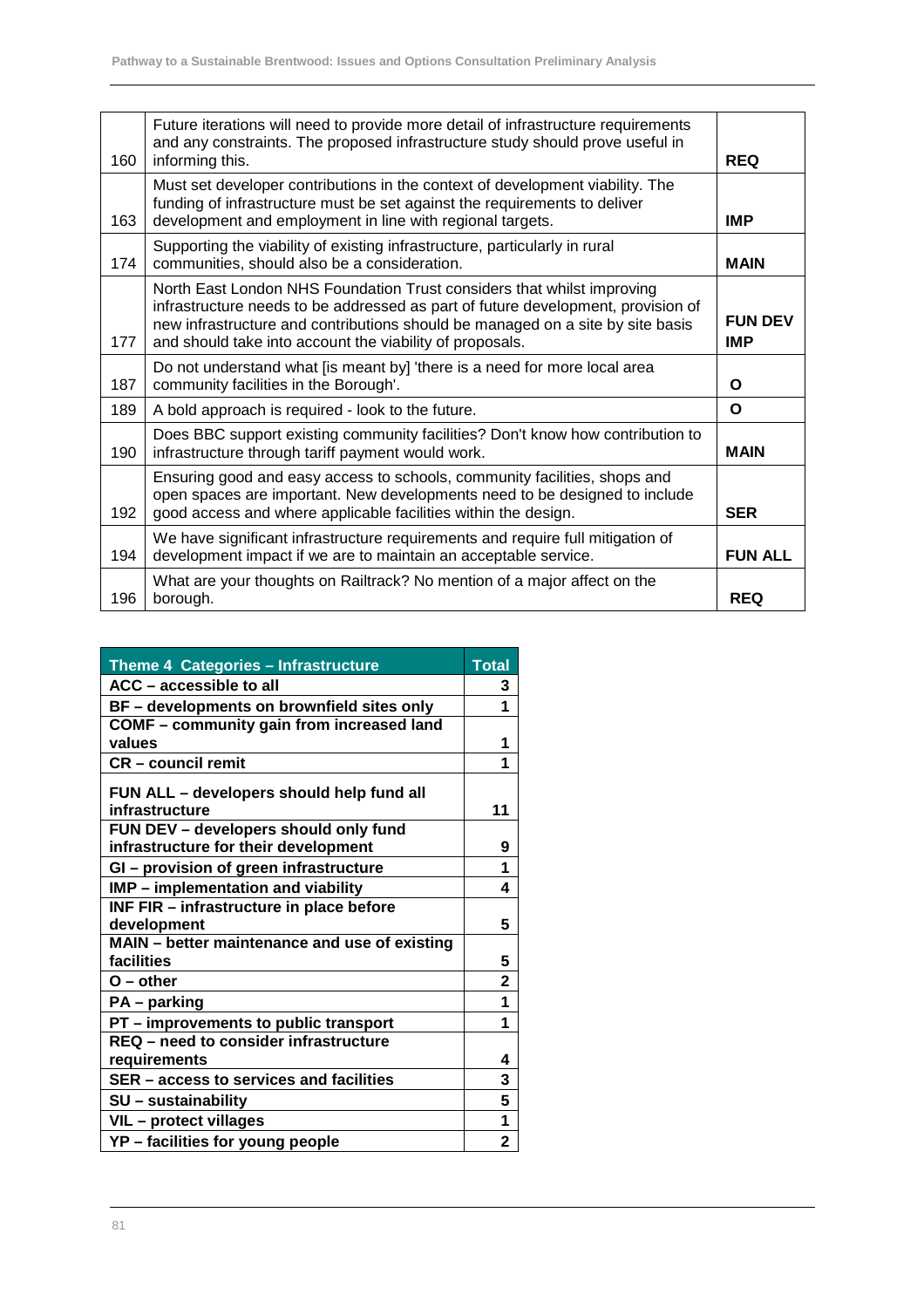#### Question 7: Theme 5 – Ensuring a Healthier Lifestyle and Safer **Community**

| <b>Ref</b>     | Are there any other comments you would like to make about ensuring a<br>healthier lifestyle and safer community?                                                                                                                                                                                                                                                                                                                                                                                                      | <b>Category</b>                        |
|----------------|-----------------------------------------------------------------------------------------------------------------------------------------------------------------------------------------------------------------------------------------------------------------------------------------------------------------------------------------------------------------------------------------------------------------------------------------------------------------------------------------------------------------------|----------------------------------------|
| $\mathbf{1}$   | See comments above regarding BBC's abysmal record on cycling.                                                                                                                                                                                                                                                                                                                                                                                                                                                         | <b>CY</b>                              |
| $\overline{7}$ | Cycle path needed from A127 to Brentwood up A128. Secure cycle parking<br>facilities in Brentwood and Shenfield centres.                                                                                                                                                                                                                                                                                                                                                                                              | <b>CY</b>                              |
| 8              | Facilities should be retained wherever possible. Care should be taken before<br>allotting funds to new facilities, that the need for it is there.                                                                                                                                                                                                                                                                                                                                                                     | <b>COM</b><br><b>FUN</b>               |
| 9              | Too many vehicles on paths and irresponsible cycling by younger people on<br>pavements.                                                                                                                                                                                                                                                                                                                                                                                                                               | <b>PA</b><br><b>SAF</b><br><b>RESP</b> |
| 15             | Sport and leisure facilities - as long as they are available to all the Borough and<br>affordable. How can fear of crime be reduced? Health care everywhere is poor -<br>staff need to be paid higher wages, should stay for the time they are paid for and<br>need better training and supervision. Travel time should be at the expense of the<br>provider.                                                                                                                                                         | LEI<br>AA<br>SI<br><b>HEA HF</b>       |
| 16             | More CCTV cameras in outlying villages and at small shopping areas and on<br>estates.                                                                                                                                                                                                                                                                                                                                                                                                                                 | <b>SAF</b><br><b>CCTV</b>              |
| 17             | There continues to be a great shortage of youth leaders for all types of groups.                                                                                                                                                                                                                                                                                                                                                                                                                                      | YP                                     |
| 19             | Population projections point to a significant increase in older people. We think<br>that the priority should be given to the provision of appropriate facilities and<br>housing to meet the needs of an ageing population. Social inclusion is all-<br>important to realise exactly the level and type of need. This also includes<br>provision for all sectors of the community including single, young marrieds and<br>families. Appropriate designs and layouts can allow for local communities to<br>consolidate. | <b>DEM</b><br>SI<br>D                  |
| 20             | Aim to eliminate pollutants arising from major roads. Report levels recorded at<br>sites regularly and impacts on population                                                                                                                                                                                                                                                                                                                                                                                          | <b>ENV P</b>                           |
| 23             | We definitely need more hospitals for Brentwood. We only have Basildon or<br>Romford as main hospitals apart from private ones. From the recent reports on<br>these hospitals, it does not paint a glowing picture for our health<br>problems/treatments.                                                                                                                                                                                                                                                             | <b>HEA HF</b><br><b>HEA HOS</b>        |
| 27             | We feel work is being done here.                                                                                                                                                                                                                                                                                                                                                                                                                                                                                      | <b>DOC</b>                             |
| 29             | Brentwood needs more facilities for teenagers.                                                                                                                                                                                                                                                                                                                                                                                                                                                                        | <b>COM</b><br>YP                       |
| 31             | Crime is the duty of the police.                                                                                                                                                                                                                                                                                                                                                                                                                                                                                      | <b>COU</b>                             |
| 33             | More cycle and footpaths required similar to Holland. More policing required on<br>our streets and in public spaces and access to the police must be improved.                                                                                                                                                                                                                                                                                                                                                        | <b>CY</b><br><b>SAF POL</b>            |
| 34             | What are facilities? Too vague for me to comment on.                                                                                                                                                                                                                                                                                                                                                                                                                                                                  | <b>DOC</b>                             |
| 37             | Full needs survey required to ascertain requirement for facilities.                                                                                                                                                                                                                                                                                                                                                                                                                                                   | <b>EVID B</b>                          |
| 40             | Basildon, Chelmsford and Romford all have hospitals with accident/emergency<br>facilities - we don't.                                                                                                                                                                                                                                                                                                                                                                                                                 | <b>HEA HF</b><br><b>HEA HOS</b>        |
| 41             | In the main it is not the councils business to intrude into our lives, only if<br>individual requested.                                                                                                                                                                                                                                                                                                                                                                                                               | COU                                    |
| 43             | There is a disparity in community provision throughout the borough. E.g. West<br>Horndon has to maintain own village hall and gets no help in obtaining grants to<br>fund maintenance or improvements.                                                                                                                                                                                                                                                                                                                | <b>COM</b><br><b>FUN</b>               |
| 48             | There is a lot about providing facilities but nothing about the cost to the individual                                                                                                                                                                                                                                                                                                                                                                                                                                | <b>COM</b>                             |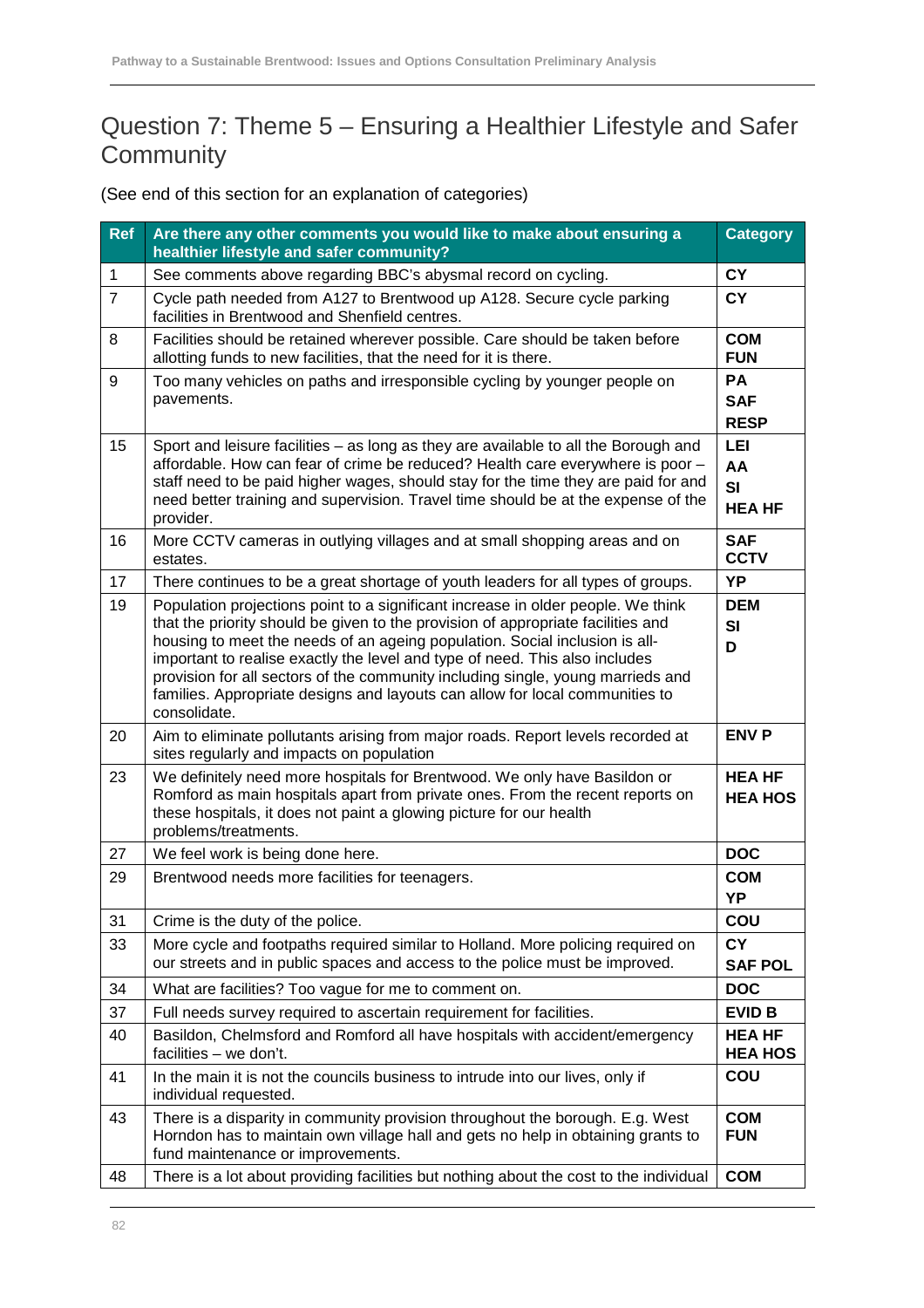|     | or group of using the facilities. It's all very well providing facilities for the old and<br>the young only to find they are not used because the poorer (on average) people<br>don't use them because they can't afford them.                                                                                                                                                                                                                                                                                                                                                                                                                                      | AA                              |
|-----|---------------------------------------------------------------------------------------------------------------------------------------------------------------------------------------------------------------------------------------------------------------------------------------------------------------------------------------------------------------------------------------------------------------------------------------------------------------------------------------------------------------------------------------------------------------------------------------------------------------------------------------------------------------------|---------------------------------|
| 49  | Sort out high street, no more restaurants and clubs.                                                                                                                                                                                                                                                                                                                                                                                                                                                                                                                                                                                                                | <b>HS</b><br><b>BC</b>          |
| 51  | Free parking for Brentwood residents at South Weald and Thorndon park and<br>gateways to footpath and bridle way network.                                                                                                                                                                                                                                                                                                                                                                                                                                                                                                                                           |                                 |
| 53  | Again, 'social inclusion', 'diversity' and all such fashionable buzzwords are not<br>(or should not) be the business of a Local Authority.                                                                                                                                                                                                                                                                                                                                                                                                                                                                                                                          | COU                             |
| 55  | In general the health care is good regarding local doctors and the new<br>community hospital is great.                                                                                                                                                                                                                                                                                                                                                                                                                                                                                                                                                              | <b>HEA HF</b>                   |
| 59  | Social inclusion and diversity would appear to be political rather than planning<br>objectives. Certainly their inclusion under 'healthier lifestyle and safer<br>community' seems out of place.                                                                                                                                                                                                                                                                                                                                                                                                                                                                    |                                 |
| 60  | Believe in individual responsibility but should ensure fair access for all.                                                                                                                                                                                                                                                                                                                                                                                                                                                                                                                                                                                         | AA                              |
| 62  | More police on the beat at all times of the day and night. Visual policing.                                                                                                                                                                                                                                                                                                                                                                                                                                                                                                                                                                                         | <b>SAF POL</b>                  |
| 65  | Safer community – no mention been made of the blight of traveller communities<br>who, it seems, are above the law, and treated preferentially compared with<br>'ordinary' taxpayers. Brentwood is becoming overrun with traveller sites (legal or<br>not). They need to be managed differently.                                                                                                                                                                                                                                                                                                                                                                     |                                 |
| 66  | Walking to be encouraged within the Borough to create healthy human beings.                                                                                                                                                                                                                                                                                                                                                                                                                                                                                                                                                                                         | <b>HEA WA</b>                   |
| 73  | Funding should only be given to the provision of facilities for younger people if it<br>can be shown to counter crime and anti-social behaviour.                                                                                                                                                                                                                                                                                                                                                                                                                                                                                                                    | YP<br><b>FUN</b>                |
| 75  | We need more policing on the estates to stop youngsters vandalising our bus<br>stops on a regular basis and also important bus notices on the east ham estate.                                                                                                                                                                                                                                                                                                                                                                                                                                                                                                      |                                 |
| 78  | Good facilities at Brentwood centre. They need promoting better. More<br>promotion to encourage people to take up healthier lifestyles.                                                                                                                                                                                                                                                                                                                                                                                                                                                                                                                             |                                 |
| 103 | Existing facilities should be assessed to determine if they are meeting 'local'<br>needs and if so then continue and if not - enhance to meet those needs.<br>There is a danger that people that are old or have special needs are being<br>isolated and selected as different instead of encouraging a generally wider<br>shared use of facilities and a joining together so that appreciation of each other<br>can be given and received. If schools were more open to difference and had<br>more focus on attention to sharing, caring and improved social skills - the<br>number of vulnerable would be reduced as people learnt to look out for each<br>other. | <b>COM</b><br><b>SI</b>         |
| 106 | Healthcare in Brentwood? Caught between Queens in Romford and its co-holder<br>of worst in the UK Basildon! When I moved to Brentwood there was a quarter of<br>the people and 6 times the number of hospitals!                                                                                                                                                                                                                                                                                                                                                                                                                                                     | <b>HEA HF</b><br><b>HEA HOS</b> |
| 117 | With the projected increase in the older population, weight needs to be given to<br>their perceived needs.                                                                                                                                                                                                                                                                                                                                                                                                                                                                                                                                                          | <b>DEM</b>                      |
| 118 | There needs to be facilities for the elderly too not always the young.                                                                                                                                                                                                                                                                                                                                                                                                                                                                                                                                                                                              | <b>COM</b><br><b>ELD</b>        |
| 122 | More police presence in the High Street and the villages.                                                                                                                                                                                                                                                                                                                                                                                                                                                                                                                                                                                                           | <b>SAF POL</b>                  |
| 127 | Local community groups are key to delivering results on actions in rural areas.<br>Local Parish Councils should be encouraged to engage residents through Parish<br>Plans and Village Design Statements and to create action plans that support the<br>Boroughs visions.                                                                                                                                                                                                                                                                                                                                                                                            | <b>COM</b><br><b>PC</b>         |
| 135 | In order to promote sustainable development, proposed developments should<br>include good designs that are in keeping with the scale and character of their<br>surroundings, and sustainable development principles. In order to ensure that<br>major sites are developed appropriately and to involve stakeholders in the<br>development of the proposals there is a need for Design Briefs to be prepared<br>for such sites. It is important to ensure that there is good safe design, which is                                                                                                                                                                   | D                               |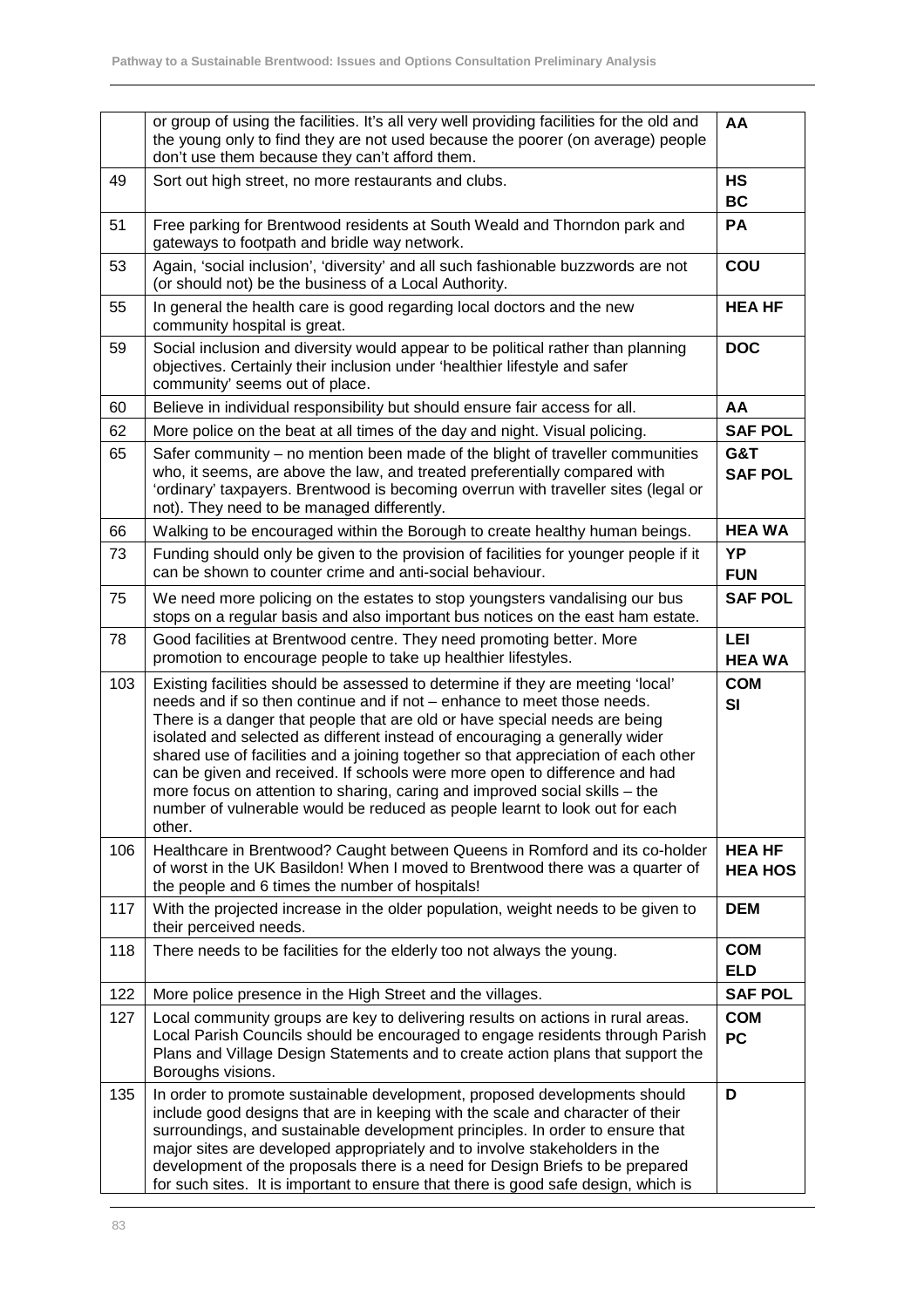|     | fundamental to the development of high quality housing and contributes to the<br>creation of sustainable, safe, mixed communities.                                                                                                                                                                                                                                                                                                                                                                                                                                                                                                                                                                                                                                                                                                                                                                                                                                                                                                                                                                                                                                                                                                                                                                                                                                                                                                                                                                                                                                                                                                                                            |                                              |
|-----|-------------------------------------------------------------------------------------------------------------------------------------------------------------------------------------------------------------------------------------------------------------------------------------------------------------------------------------------------------------------------------------------------------------------------------------------------------------------------------------------------------------------------------------------------------------------------------------------------------------------------------------------------------------------------------------------------------------------------------------------------------------------------------------------------------------------------------------------------------------------------------------------------------------------------------------------------------------------------------------------------------------------------------------------------------------------------------------------------------------------------------------------------------------------------------------------------------------------------------------------------------------------------------------------------------------------------------------------------------------------------------------------------------------------------------------------------------------------------------------------------------------------------------------------------------------------------------------------------------------------------------------------------------------------------------|----------------------------------------------|
| 137 | Whilst Brentwood has adequate sports and leisure facilities, these existing<br>facilities need to be improved/developed and utilised to their maximum potential.                                                                                                                                                                                                                                                                                                                                                                                                                                                                                                                                                                                                                                                                                                                                                                                                                                                                                                                                                                                                                                                                                                                                                                                                                                                                                                                                                                                                                                                                                                              | <b>LEI</b>                                   |
| 139 | Large estates aimed at key working should be avoided as they were not that<br>successful. Personal responsibility should be encouraged, not just human rights.                                                                                                                                                                                                                                                                                                                                                                                                                                                                                                                                                                                                                                                                                                                                                                                                                                                                                                                                                                                                                                                                                                                                                                                                                                                                                                                                                                                                                                                                                                                | D<br><b>RESP</b>                             |
| 140 | As stated above, it is very important to protect and retain all urban open spaces.<br>These mean so much to those already living in residential areas and are vital for<br>the well-being of our local population. They provide areas for children to play.<br>Everybody can use these areas for recreation, walking, enjoying nature and<br>getting away from the general hubbub for a while.<br>The Brentwood Neighbourhood Watch scheme used to thrive under Barbara<br>Waltham. There does not appear to be a similar role at the moment and the<br>impetus of local NW groups has declined. We believe such a role is worth<br>funding to increase NW involvement and to encourage and support the<br>development of safer communities and reduction of the fear of crime.                                                                                                                                                                                                                                                                                                                                                                                                                                                                                                                                                                                                                                                                                                                                                                                                                                                                                               | <b>ENV OS</b><br><b>SAF NW</b>               |
| 142 | There is general agreement with the Statements set out under this Theme.<br>However, it is disappointing that the Borough Council is not asking for comments<br>as to whether there is a deficiency of existing community/health care facilities.<br>On the other hand, it should not be automatically assumed, even where there is<br>an existing deficiency, that an existing community facility should be retained for<br>that or a similar purpose.                                                                                                                                                                                                                                                                                                                                                                                                                                                                                                                                                                                                                                                                                                                                                                                                                                                                                                                                                                                                                                                                                                                                                                                                                       | <b>DOC</b><br><b>COM</b>                     |
| 152 | Agree with principles and objectives.                                                                                                                                                                                                                                                                                                                                                                                                                                                                                                                                                                                                                                                                                                                                                                                                                                                                                                                                                                                                                                                                                                                                                                                                                                                                                                                                                                                                                                                                                                                                                                                                                                         | <b>DOC</b>                                   |
| 157 | Provision of local facilities for culture and leisure should be addressed on an<br>appropriate scale to accommodate current and future communities.                                                                                                                                                                                                                                                                                                                                                                                                                                                                                                                                                                                                                                                                                                                                                                                                                                                                                                                                                                                                                                                                                                                                                                                                                                                                                                                                                                                                                                                                                                                           | LEI                                          |
| 158 | Welcome identification of the need to safeguard existing community facilities and<br>provide for appropriate development of new facilities as these are pertinent to<br>meeting the community's sports needs. The Council's PPG17 study is also<br>welcomed, but we have some concerns on this that should be addressed: - the<br>assessment of outdoor sports facilities is not comprehensive and does not<br>include adequate playing pitch assessment which would robustly identify playing<br>fields needs in accordance with the guidance in PPG17 or Sport England's<br>guidance on playing pitch assessments. The method used does not identify<br>quantitative and qualitative deficiencies in any detail and does not assess latent<br>and future demand for facilities in detail.<br>There is also not much evidence of consultation with local sports stakeholders.<br>Sport England considers that the completion of a playing pitch strategy is an<br>essential part of the evidence base to justify protection of outdoor sports facilities<br>and to seek additional provision. This is also now a pre-requisite for a LA wishing<br>to enter the BSF programme. - the assessment relating to indoor sports facilities<br>pre-dates the regional sports facilities strategy and the Essex Sports Facility<br>Strategy which provide an overview of the issues and key needs. The<br>assessment of indoor facility needs is not based on up to date data and does not<br>use the full range of strategic sports facility planning tools available to Local<br>Authorities and appears to be based on limited consultation. Further details in<br>full response. | <b>COM</b><br><b>ENV OS</b><br><b>EVID B</b> |
| 165 | Cultural activities should be seen as essential for a healthy population, rather<br>than an additional, but nonessential, component of life. The document lists the<br>provision of cultural facilities as being a key issue although this is not reflected in<br>the comment form. Theatres Trust would expect a suitable policy to safeguard<br>cultural facilities as well as community facilities. Would also expect there to be a<br>description in the Glossary for the term (example included). Ask that the<br>document provides sufficient protection to ensure continued theatre use in other<br>venues.                                                                                                                                                                                                                                                                                                                                                                                                                                                                                                                                                                                                                                                                                                                                                                                                                                                                                                                                                                                                                                                            | LEI<br><b>DOC</b>                            |
| 174 | The first consultation statement in this section provides that existing community<br>facilities should be retained for that or similar purposes. We strongly support this<br>statement and urge the LPA to consider carefully how this can be achieved in                                                                                                                                                                                                                                                                                                                                                                                                                                                                                                                                                                                                                                                                                                                                                                                                                                                                                                                                                                                                                                                                                                                                                                                                                                                                                                                                                                                                                     | <b>COM</b><br><b>SPO</b>                     |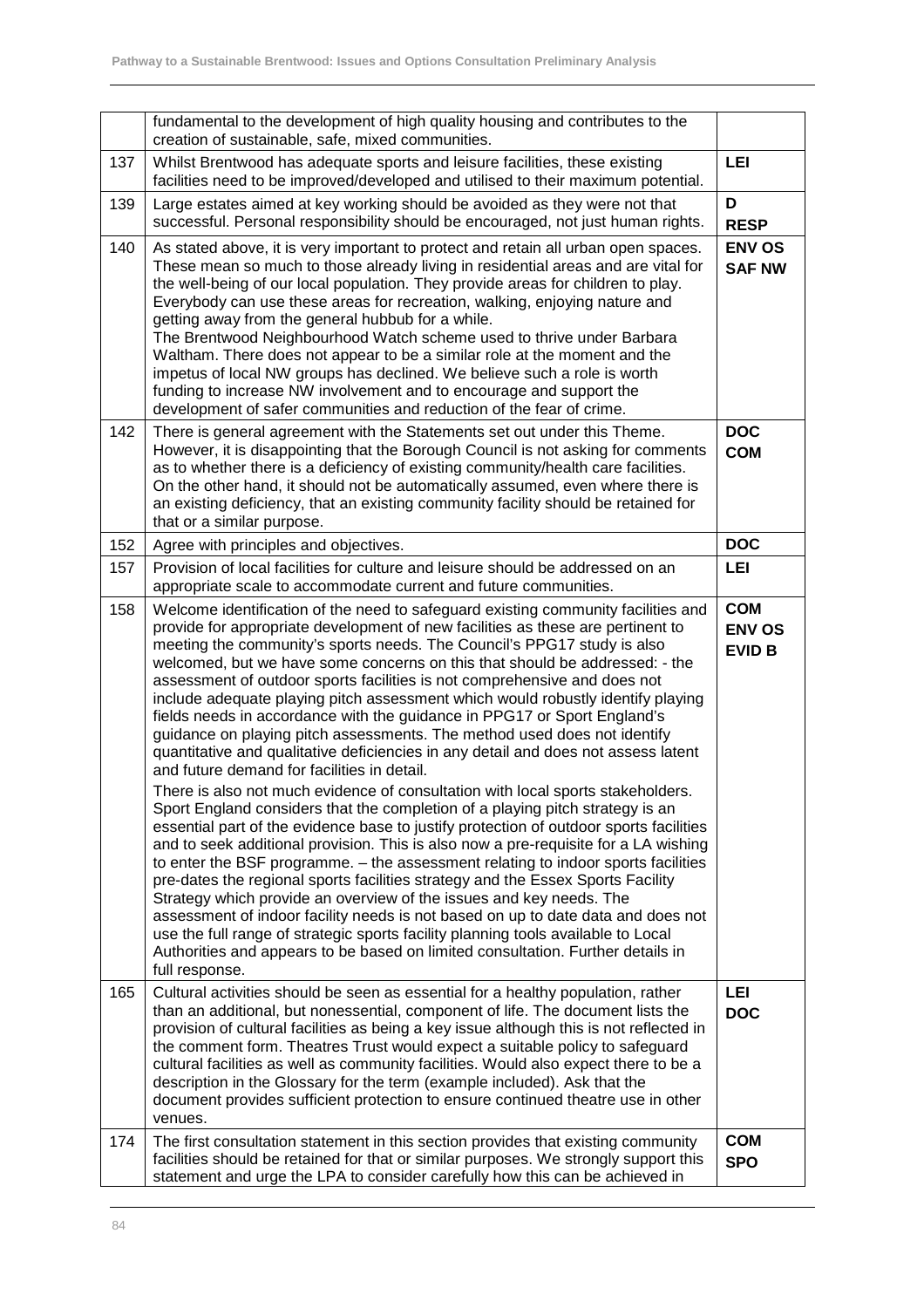|     | the district's villages and how an overly centralised growth strategy for the<br>district (i.e. Spatial Option 1) could prevent this.                                                       |                             |
|-----|---------------------------------------------------------------------------------------------------------------------------------------------------------------------------------------------|-----------------------------|
| 184 | Increase in fees for adult classes has lead to fewer people participating.<br>Interests keep people active for longer.                                                                      | AA                          |
| 189 | Firm enforcement of by-laws by Council wardens or similar.                                                                                                                                  | <b>SAF ENF</b>              |
| 190 | What does promoting social inclusion and encouraging diversity mean in<br>practice? Not sufficient current information on facilities to express an opinion.                                 | <b>DOC</b>                  |
| 192 | The need for further services should be investigated fully, looking closely at<br>current services and future and current demography, and the views of residents,<br>before moving forward. | <b>DEM</b><br><b>EVID B</b> |
| 196 | So many unasked questions.                                                                                                                                                                  | <b>DOC</b>                  |

| <b>Theme 5 Categories</b>                          | <b>Total</b>            |
|----------------------------------------------------|-------------------------|
| AA - accessibility and affordability               | 4                       |
| BC - bars, cafes & restaurants in town             |                         |
| centre                                             | 1                       |
| <b>COM</b> - community facilities                  | 10                      |
| FUN - funding community facilities                 | $\frac{3}{3}$           |
| <b>COU - none of Council's business</b>            |                         |
| CY - more cycling and better cycle<br>facilities   | 3                       |
| $D -$ design                                       | 3                       |
| <b>DEM</b> - demographics                          | 3                       |
| DOC - consultation document (inc.                  |                         |
| comment form)                                      | 8                       |
| ELD - more elderly facilities                      | 1                       |
| <b>ENV</b> - environment                           | $\overline{\mathbf{3}}$ |
| OS - open space                                    | $\overline{c}$          |
| P- pollution                                       | 1                       |
| <b>EVID B - evidence base</b>                      | 3                       |
| G&T - gypsies & travellers                         | 1                       |
| <b>HEA</b> - health                                | 10                      |
| HF - health care facilities                        | 5                       |
| HOS - hospitals are all outside Borough            | 3                       |
| WA - encourage walking and healthier<br>lifestyles | $\overline{c}$          |
| <b>HS</b> - high street                            | 1                       |
| LEI - leisure & culture                            | 5                       |
| PA - parking                                       | $\overline{\mathbf{c}}$ |
| PC - parish councils                               | 1                       |
| RESP - more personal responsibility                | $\overline{2}$          |
| SAF - safety                                       | 9                       |
| POL - need more police on streets                  | 4                       |
| <b>CCTV</b>                                        | 1                       |
| NW - Neighbourhood Watch                           | 1                       |
| ENF - Council: improved enforcement                | 1                       |
| SI - social inclusion                              | 3                       |
| <b>SPO - spatial options</b>                       | 1                       |
| YP - more young peoples' facilities                | 3                       |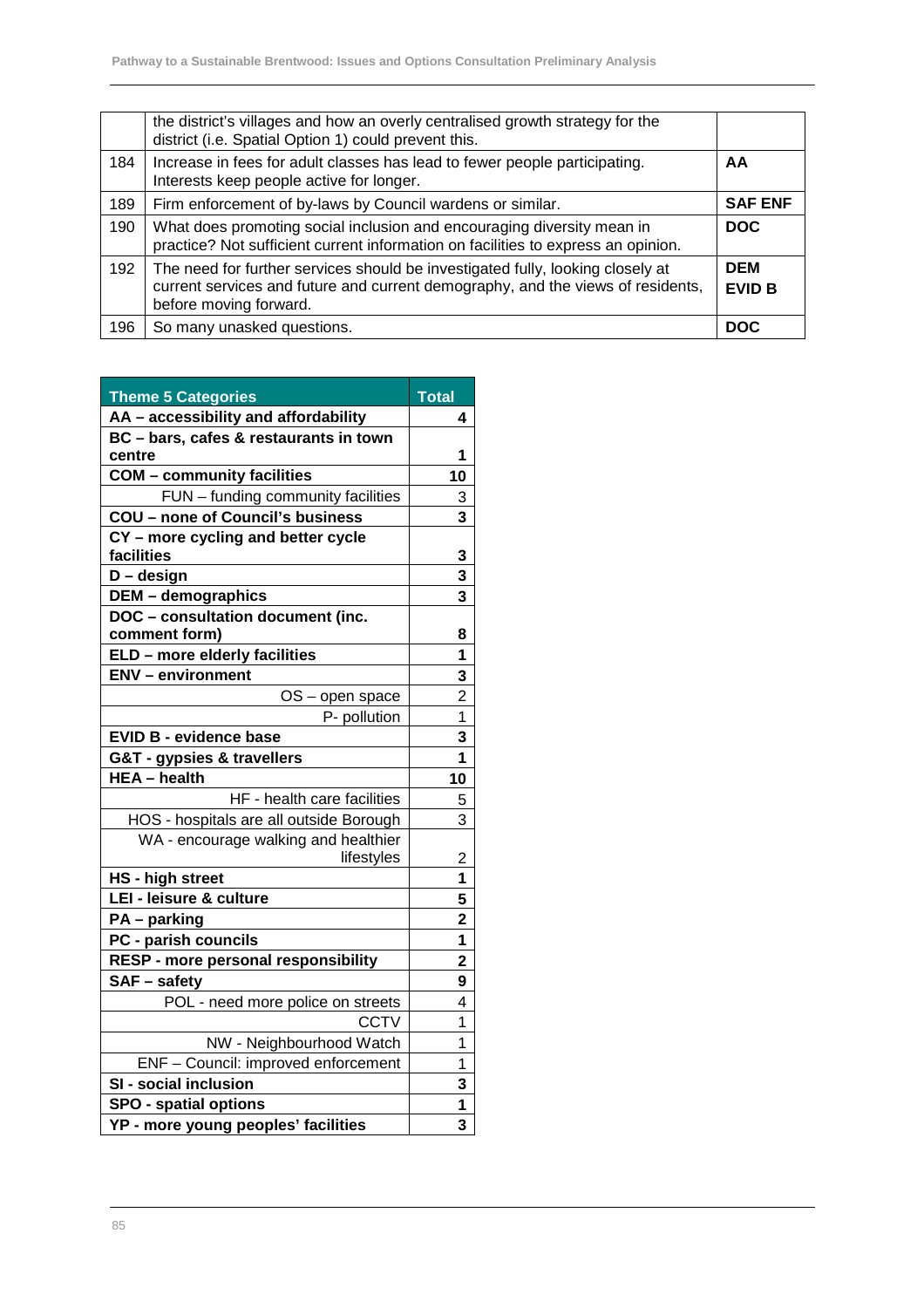#### Question 8: Spatial Options for the Future Development of Brentwood

| <b>Ref</b>     | Are there any other comments you would like to make about the spatial<br>options?                                                                                                                                                                                                                                                                                                                                                                                                                                                                                                                                                                                                                                                                                                                                                                                                                                                                                                                                                                                       | <b>Category</b>                |
|----------------|-------------------------------------------------------------------------------------------------------------------------------------------------------------------------------------------------------------------------------------------------------------------------------------------------------------------------------------------------------------------------------------------------------------------------------------------------------------------------------------------------------------------------------------------------------------------------------------------------------------------------------------------------------------------------------------------------------------------------------------------------------------------------------------------------------------------------------------------------------------------------------------------------------------------------------------------------------------------------------------------------------------------------------------------------------------------------|--------------------------------|
| 1              | Development on or adjacent to A12, and centralised growth in the town centre<br>makes good sense. The villages (Mountnessing, Ingrave, Ingatestone etc) have<br>all suffered from overdevelopment in the past. New development is not<br>acceptable except on brownfield sites or in exceptional circumstances.                                                                                                                                                                                                                                                                                                                                                                                                                                                                                                                                                                                                                                                                                                                                                         | <b>BF</b>                      |
| $\overline{7}$ | Linked to local shops.                                                                                                                                                                                                                                                                                                                                                                                                                                                                                                                                                                                                                                                                                                                                                                                                                                                                                                                                                                                                                                                  | <b>SER</b>                     |
| 8              | Pursuing the centralised growth approach has lead to overcrowding of the main<br>centres, especially Brentwood, and a lack of development outside of these,<br>leading to shortage of housing in rural areas. House prices have risen and<br>younger people have been priced out leaving older people and wealthy<br>commuters.                                                                                                                                                                                                                                                                                                                                                                                                                                                                                                                                                                                                                                                                                                                                         | OP1:OC<br>OP1:LN2<br>OP1:AFF2  |
| 10             | Centralised growth and transport corridor led growth are complimentary and not<br>really separate options. Public transport corridors are they key strategic factor.<br>All corridors should be considered, especially the A128 north of Brentwood<br>where settlements such as Pilgrims Hatch, as well as Shenfield, Warley etc<br>close to Brentwood centre. Further information in full response.                                                                                                                                                                                                                                                                                                                                                                                                                                                                                                                                                                                                                                                                    | OP2:PT                         |
| 11             | I don't want to see the villages developed any further than they have been.                                                                                                                                                                                                                                                                                                                                                                                                                                                                                                                                                                                                                                                                                                                                                                                                                                                                                                                                                                                             | <b>VIL</b>                     |
| 15             | Because West Horndon has a train station, seems that it is always targeted for<br>development.                                                                                                                                                                                                                                                                                                                                                                                                                                                                                                                                                                                                                                                                                                                                                                                                                                                                                                                                                                          | O                              |
| 19             | We think option 2 is the best for balancing the various strategic objectives. Given<br>that commuting to London is likely to remain one of the local economy's<br>dominant characteristics, it makes sense to relate proposed growth to railway<br>routes. There are significant constraints on the expansion of Brentwood - to the<br>east is a narrow green wedge that almost separates the town from<br>Shenfield/Hutton, to the south are a number of environmental designations, to<br>the west any significant expansion would take it close to the AQMAs next to the<br>M25, to the north-west is the South Weald village conservation area and the<br>Weald Country park. However, expansion north around an existing larger<br>settlement such as Pilgrims Hatch would not infringe on any existing<br>environmental designation, neither would it undermine the fundamental aim of<br>the Green Belt in preventing coalescence of settlements. We would therefore<br>conclude that north of Brentwood is the best area of search for releasing Green<br>Belt. | OP2:PT<br>OP2:URBE             |
| 20             | Is there a need for this growth? Ensure infrastructure is in place first.                                                                                                                                                                                                                                                                                                                                                                                                                                                                                                                                                                                                                                                                                                                                                                                                                                                                                                                                                                                               | <b>LIGRO</b><br><b>INF FIR</b> |
| 23             | Do not understand what is in Brentwood council's mind, or the Government's.<br>Have a feeling we are being turned into a concrete jungle at least in the south-<br>east area. If we had wanted to live in a concrete jungle, we would not have<br>moved to this area in the first place.                                                                                                                                                                                                                                                                                                                                                                                                                                                                                                                                                                                                                                                                                                                                                                                | <b>LIGRO</b>                   |
| 25             | Disagree with option 2 because it places too much pressure on Ingatestone but<br>links with Crossrail is a plus.                                                                                                                                                                                                                                                                                                                                                                                                                                                                                                                                                                                                                                                                                                                                                                                                                                                                                                                                                        | OP2:IMP<br>OP2:CRO             |
| 33             | Dispersed growth is the only fair and equitable option for the Borough.                                                                                                                                                                                                                                                                                                                                                                                                                                                                                                                                                                                                                                                                                                                                                                                                                                                                                                                                                                                                 | OP3/4:FAIR                     |
| 36             | To make Brentwood a better place, it needs the housing centrally to encourage<br>less car use and more late night shops etc to be a young and vibrant town.                                                                                                                                                                                                                                                                                                                                                                                                                                                                                                                                                                                                                                                                                                                                                                                                                                                                                                             | OP1:VIB<br>OP1:CA              |
| 37             | We believe that option 1 would minimise use of Green Belt land, keep<br>surrounding areas open countryside and avoid risk of coalescence. Increased<br>densities possible to meet needs in urban areas.                                                                                                                                                                                                                                                                                                                                                                                                                                                                                                                                                                                                                                                                                                                                                                                                                                                                 | OP1:GB<br>OP1:HR2              |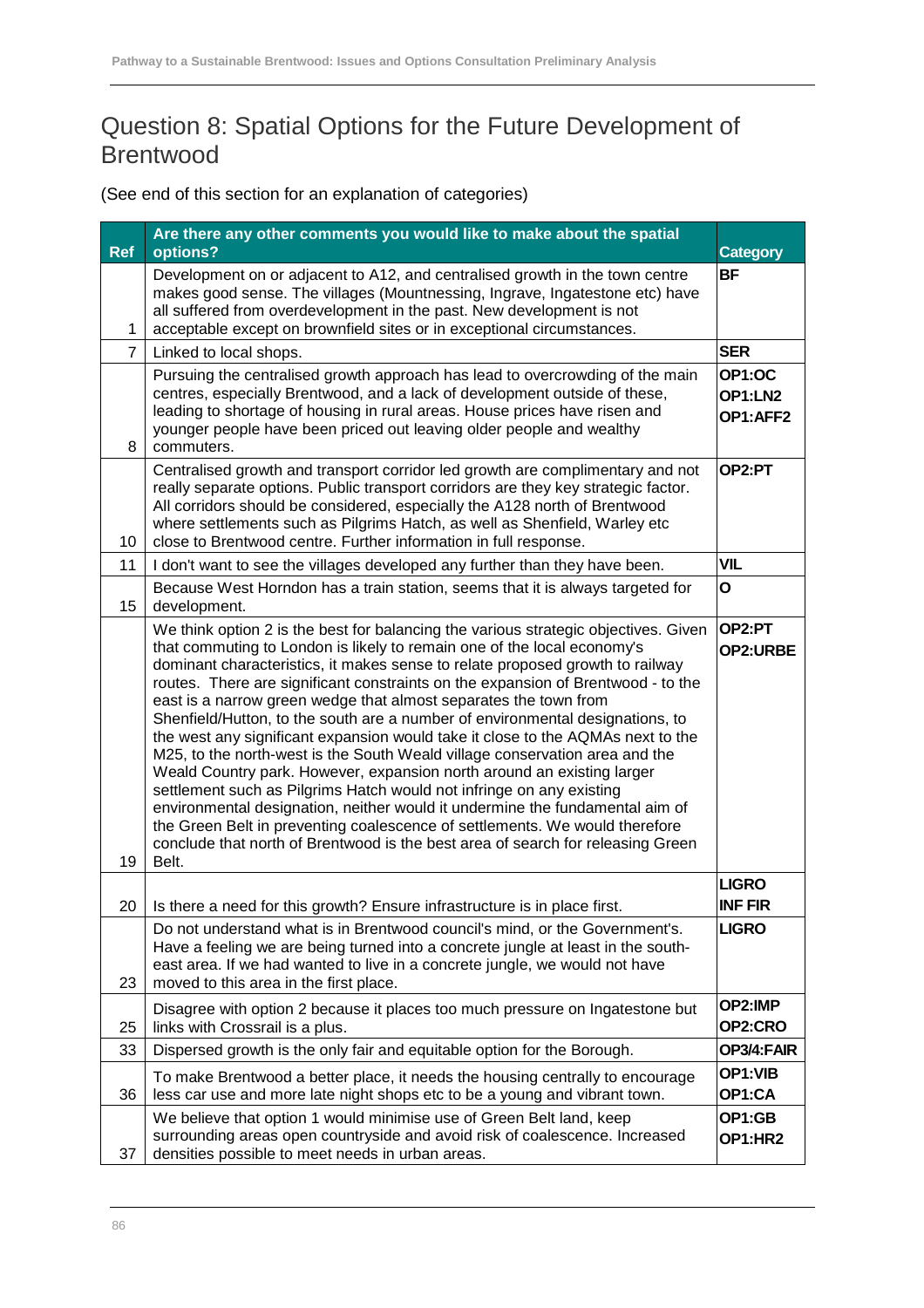| 41  | Ribbon development and infill between selected rural housing on main roads<br>even if some green belt land may be lost.                                                                                                                                                                                                                                                                                                                                                                                                                                                                                                                                                                                                                                                                                                                                                                                                                                                                                                                                                                                                                                                                                                                                                                      | <b>RIB</b>                                                                    |  |  |
|-----|----------------------------------------------------------------------------------------------------------------------------------------------------------------------------------------------------------------------------------------------------------------------------------------------------------------------------------------------------------------------------------------------------------------------------------------------------------------------------------------------------------------------------------------------------------------------------------------------------------------------------------------------------------------------------------------------------------------------------------------------------------------------------------------------------------------------------------------------------------------------------------------------------------------------------------------------------------------------------------------------------------------------------------------------------------------------------------------------------------------------------------------------------------------------------------------------------------------------------------------------------------------------------------------------|-------------------------------------------------------------------------------|--|--|
| 44  | Difficult to understand without much more info.                                                                                                                                                                                                                                                                                                                                                                                                                                                                                                                                                                                                                                                                                                                                                                                                                                                                                                                                                                                                                                                                                                                                                                                                                                              | O                                                                             |  |  |
|     | This has to be tackled on a case-by-case basis. Building within existing                                                                                                                                                                                                                                                                                                                                                                                                                                                                                                                                                                                                                                                                                                                                                                                                                                                                                                                                                                                                                                                                                                                                                                                                                     | GB                                                                            |  |  |
| 48  | boundaries is probably preferable. There should be no building on greenbelt<br>land.                                                                                                                                                                                                                                                                                                                                                                                                                                                                                                                                                                                                                                                                                                                                                                                                                                                                                                                                                                                                                                                                                                                                                                                                         | <b>EXS</b>                                                                    |  |  |
| 49  | Everyone in Brentwood should bear the burden of growth. It should not be borne by<br>OP3/4:FAIR<br>just those in the town centre.                                                                                                                                                                                                                                                                                                                                                                                                                                                                                                                                                                                                                                                                                                                                                                                                                                                                                                                                                                                                                                                                                                                                                            |                                                                               |  |  |
| 55  | <b>VIL</b><br>Most people who live in the surrounding villages came here to get away from the<br>rat-race and like the slower pace of life in the countryside. They do not want to<br>change that.                                                                                                                                                                                                                                                                                                                                                                                                                                                                                                                                                                                                                                                                                                                                                                                                                                                                                                                                                                                                                                                                                           |                                                                               |  |  |
| 59  | The impact on local settlements under the dispersed growth option could be<br>severe, because although the number of houses being built at each settlement<br>might be smaller than those in the other three options, those smaller settlements<br>would by definition, only have a comparatively small number of existing<br>dwellings to start with.                                                                                                                                                                                                                                                                                                                                                                                                                                                                                                                                                                                                                                                                                                                                                                                                                                                                                                                                       |                                                                               |  |  |
| 61  | Different parts of the borough have differing needs - villagers may appear to<br>want reliable bus services, these will not replace the car for convenience.                                                                                                                                                                                                                                                                                                                                                                                                                                                                                                                                                                                                                                                                                                                                                                                                                                                                                                                                                                                                                                                                                                                                 | PT<br>CA <sub>2</sub>                                                         |  |  |
| 62  | People need more space. If you can't build with this in mind, then don't. It's not<br>all about raising more community charge. Quality of life is essential.                                                                                                                                                                                                                                                                                                                                                                                                                                                                                                                                                                                                                                                                                                                                                                                                                                                                                                                                                                                                                                                                                                                                 | QoL                                                                           |  |  |
| 66  | Brentwood is overdeveloped at present though brownfield sites occasionally<br>become vacant. Land outside of town centre are not used for crop, cereal,<br>forestry and livestock, but devoted to growing grass to provide future<br>development.                                                                                                                                                                                                                                                                                                                                                                                                                                                                                                                                                                                                                                                                                                                                                                                                                                                                                                                                                                                                                                            |                                                                               |  |  |
| 73  | Option 4 offers a greater range of possible sites. It expands housing in out-of-<br>town areas where employers may be seeking staff. Offers buyers a wider choice<br>when considering which part of the borough best suits them.                                                                                                                                                                                                                                                                                                                                                                                                                                                                                                                                                                                                                                                                                                                                                                                                                                                                                                                                                                                                                                                             |                                                                               |  |  |
| 80  | Centralised growth appears to be the only option not encroaching on the Green<br>Belt. I think it is very important to keep our Green Belt.                                                                                                                                                                                                                                                                                                                                                                                                                                                                                                                                                                                                                                                                                                                                                                                                                                                                                                                                                                                                                                                                                                                                                  |                                                                               |  |  |
| 86  | Support option 2 most because it focuses growth around existing larger<br>settlements but does not put pressure on just one location. Option 1: support<br>because development within Brentwood may result in the smallest increase in<br>trips on the A12 trunk road, provide a more sustainable mixed use settlement,<br>access to services and public transport, strategic vehicle movement would use<br>two trunk road junctions 11 and 12, provides the best opportunity to minimise the<br>total amount of new motor vehicle traffic. Option 2: support because<br>development may result in a relatively small increase in trips on the A12 trunk<br>road, provide a more sustainable mixed use settlement, access to services and<br>public transport, strategic vehicle movement would use a number of trunk road<br>junctions (11, 12, 13), Ingatestone and West Horndon already have railway<br>stations and therefore development here may mitigate the inevitable increase on<br>number of vehicles on the network. Options 3 and 4: don't support because not<br>all villages have good access to services, not all villages have good access to<br>public transport, may result in increased need to travel and increased car<br>dependency. Further detail in full response. | <b>OP2:EXS</b><br>OP2:SER<br>OP2:CA<br><b>OP3/4: CA3</b><br><b>OP3/4:SER2</b> |  |  |
| 92  | Yes. None of them.                                                                                                                                                                                                                                                                                                                                                                                                                                                                                                                                                                                                                                                                                                                                                                                                                                                                                                                                                                                                                                                                                                                                                                                                                                                                           |                                                                               |  |  |
| 93  | The villages should not have any further development as they do not have the<br>resources to cope (schools, doctors, transport) and their unique character is lost<br>forever.                                                                                                                                                                                                                                                                                                                                                                                                                                                                                                                                                                                                                                                                                                                                                                                                                                                                                                                                                                                                                                                                                                               | <b>VIL</b>                                                                    |  |  |
| 105 | It seems that only Brentwood and possibly Ingatestone have a viable<br>infrastructure sufficient or easily expandable to be able to accommodate extra<br>growth. Smaller villages like West Horndon are straining to support today's<br>requirements. Housing and business development has outgrown the<br>infrastructure which has not really changed since the middle of the last century.                                                                                                                                                                                                                                                                                                                                                                                                                                                                                                                                                                                                                                                                                                                                                                                                                                                                                                 | OP1:INF<br>OP2:INF<br><b>VIL</b><br>OP3/4:IMP                                 |  |  |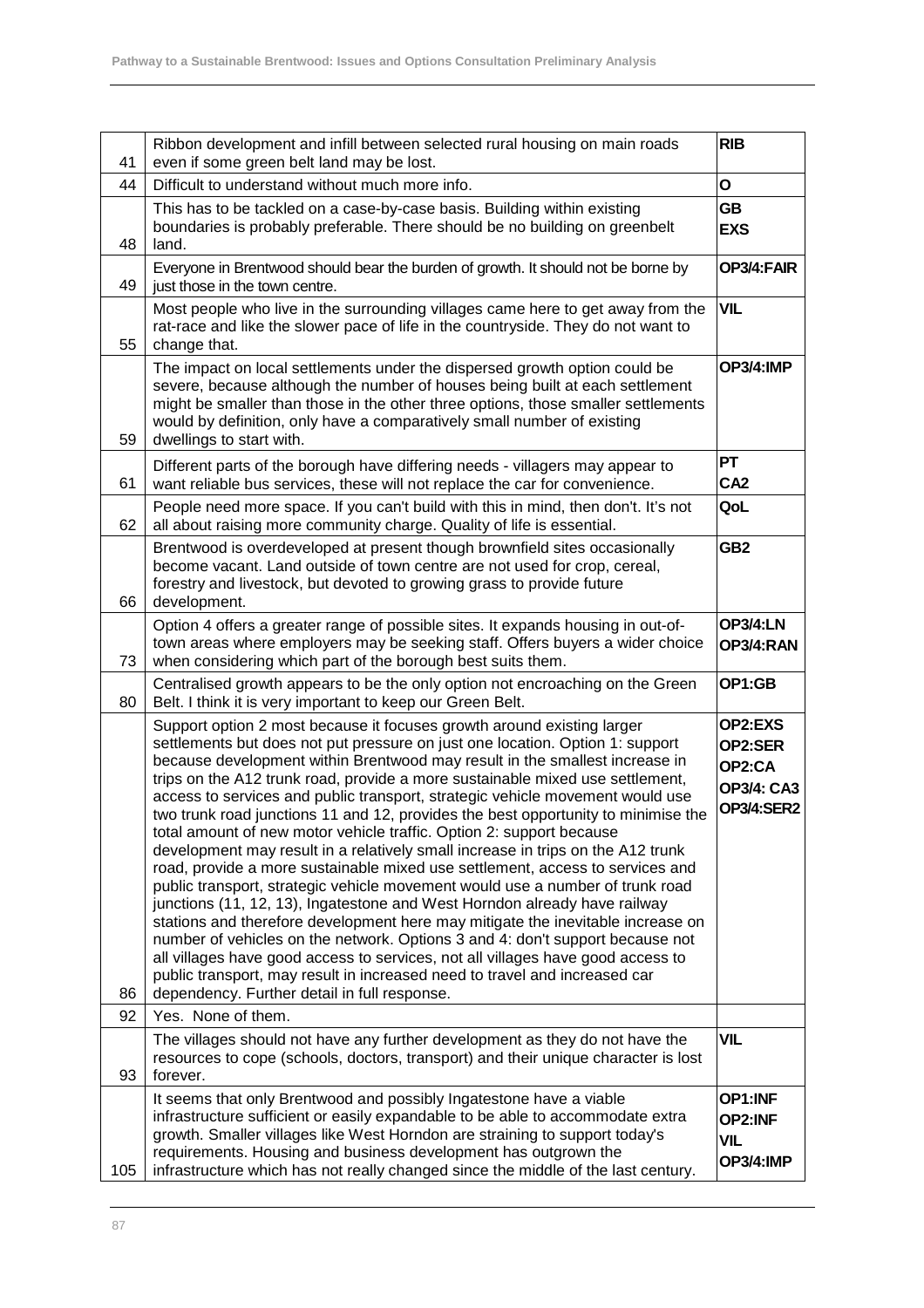|     | People move to a village because they want a small quiet place to live and are<br>willing to forego facilities that the larger towns have, whereas people move to<br>towns because they like a large area with the facilities nearby. Also, a town has<br>a large range of businesses and dwellings ranging from small bedsits to large<br>houses.<br>Therefore Centralised development is adding more of the same without<br>changing the character of the place, which is not true of a small village. Some<br>villages already have suffered from blots on the landscape by putting a block of                                                                                                                                                                                                                                                                                          |                                                                           |
|-----|--------------------------------------------------------------------------------------------------------------------------------------------------------------------------------------------------------------------------------------------------------------------------------------------------------------------------------------------------------------------------------------------------------------------------------------------------------------------------------------------------------------------------------------------------------------------------------------------------------------------------------------------------------------------------------------------------------------------------------------------------------------------------------------------------------------------------------------------------------------------------------------------|---------------------------------------------------------------------------|
|     | flats in the middle of small rural dwellings.                                                                                                                                                                                                                                                                                                                                                                                                                                                                                                                                                                                                                                                                                                                                                                                                                                              |                                                                           |
| 106 | No Greenfield development. 50% of all developed brownfield sites revert to<br>rural/light agricultural, more joined up approach, not council initiated, they are<br>administrators! not social engineers and architects!                                                                                                                                                                                                                                                                                                                                                                                                                                                                                                                                                                                                                                                                   | <b>BF</b>                                                                 |
| 110 | Villages and the lifestyles of their residents should be protected and preventative<br>measures should be taken to prevent Brentwood becoming a suburb of London.                                                                                                                                                                                                                                                                                                                                                                                                                                                                                                                                                                                                                                                                                                                          | <b>VIL</b><br><b>GB</b>                                                   |
| 113 | I would not consider any of these proposals until all brownfield sites are used up.<br>Also how many long term voids does BBC and Newham have in Brentwood.<br>Ensure all these properties are filled before any new social homes are built.<br>Consider how many flats above shops are empty. Encourage the landlords to<br>get these occupied before any new market rented places are built.                                                                                                                                                                                                                                                                                                                                                                                                                                                                                             | <b>BF</b><br><b>EMP</b>                                                   |
| 115 | High density growth within the town could create poor, congested living<br>conditions.<br>The Borough should protect its Green Belt heritage at all costs.                                                                                                                                                                                                                                                                                                                                                                                                                                                                                                                                                                                                                                                                                                                                 | OP1:OC<br><b>GB</b>                                                       |
| 117 | Centralised growth is bound to promote further traffic congestion in Brentwood<br>town centre. The High Street "improvements" appear to be designed to<br>decrease traffic. Any centralised growth will require a 'Park-and-Ride' scheme<br>for Brentwood in order to prevent complete gridlock in the town centre.                                                                                                                                                                                                                                                                                                                                                                                                                                                                                                                                                                        | OP1:OC<br><b>OP1:P&amp;R</b>                                              |
| 118 | Our pretty villages must be protected.                                                                                                                                                                                                                                                                                                                                                                                                                                                                                                                                                                                                                                                                                                                                                                                                                                                     |                                                                           |
| 122 | Villages should be kept as villages (pop. max 2,500). No green-belt to be built<br>on.                                                                                                                                                                                                                                                                                                                                                                                                                                                                                                                                                                                                                                                                                                                                                                                                     | <b>VIL</b><br><b>GB</b>                                                   |
| 124 | You did not include adding a brand new and self contained development with its<br>own additional services and transport connections - that would be my choice.                                                                                                                                                                                                                                                                                                                                                                                                                                                                                                                                                                                                                                                                                                                             | <b>NS</b>                                                                 |
| 125 | Spatial Options 1 and 2 best reflected the EEP Panel's comments that Crossrail<br>"may bring development opportunities / pressures to Brentwood - Shenfield that<br>will need to be positively planned for and harnessed to the maximum appropriate<br>extent" (para 5.146).<br>If Option 2 is favoured any urban extension must be at Brentwood / Shenfield<br>Options 3 and 4 will not generate sustainable growth.                                                                                                                                                                                                                                                                                                                                                                                                                                                                      | OP1:CRO<br>OP2:CRO<br>OP2:URBE                                            |
| 128 | As I said earlier, please don't destroy Blackmore by overdevelopment. (And<br>much as it would be sensible to do so, please don't build all over the fields<br>opposite me in Doddinghurst!)                                                                                                                                                                                                                                                                                                                                                                                                                                                                                                                                                                                                                                                                                               | <b>VIL</b>                                                                |
| 130 | Very difficult to say which, if any, is the correct one. I feel Brentwood has<br>provided its fair share of housing development in recent years and certainly<br>within the town centre. Building on green belt should be prevented and resisted<br>at all costs. I feel this is one of the main features of living in Brentwood in that at<br>the moment we have large areas of undeveloped land - long may it remain so.                                                                                                                                                                                                                                                                                                                                                                                                                                                                 | GB                                                                        |
| 135 | We consider that the vast majority of new housing should be focused towards<br>the town of Brentwood. As the only town and largest settlement in the Borough<br>it should be seen as the prime focus for growth. Brentwood is accessible and<br>well served by public transport and there is potential to benefit economically from<br>the introduction of Crossrail. Other settlements within the Borough are less<br>accessible and not able to satisfy sustainable transport needs in accordance<br>with PPS1: Delivering Sustainable Development.<br>Whilst a significant amount of the housing requirement is already committed in<br>the town, the availability of suitable and deliverable sites may not meet the entire<br>development requirements. It will therefore be necessary for the residual<br>requirement to be provided through an urban extension or extensions of the | OP1:SER<br>OP1:INF<br>OP1:CRO<br>OP1:URBE<br>GB <sub>2</sub><br><b>PT</b> |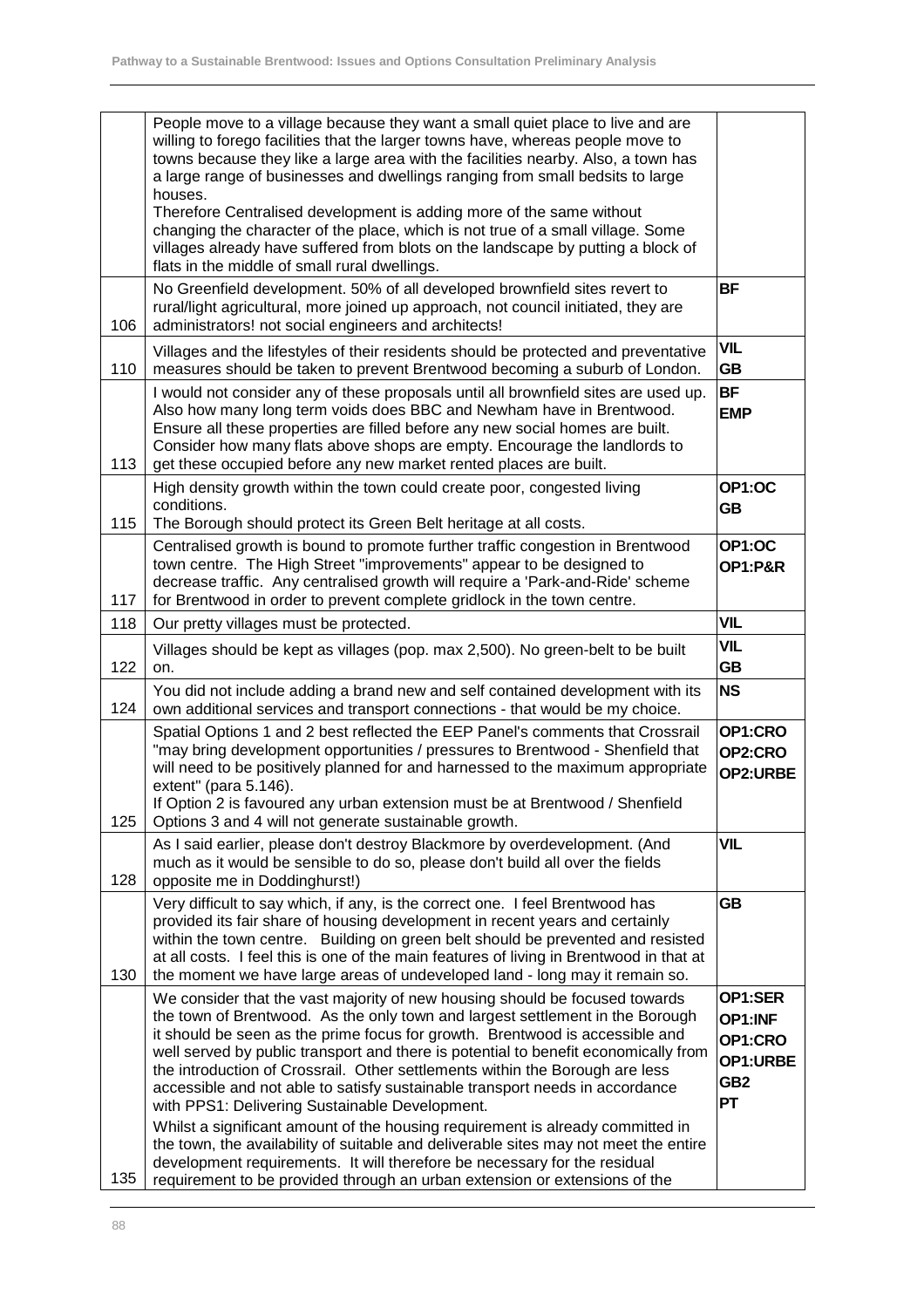|     | town into the Green Belt. As the entire Borough falls within the London<br>Metropolitan Green Belt it is inevitable that, in order to meet the increased<br>requirements for housing and employment, a degree of development will occur<br>within the Green Belt. The most sustainable approach to protecting the wider<br>benefits of the Borough's Green Belt is to allocate sites for development which<br>no longer perform the critical functions of Green Belt land and which are well<br>suited to achieve the provision of housing utilising existing infrastructure. The<br>timescale and phasing of these housings sites will need to be subject to a more<br>detailed policy. |                                                                             |
|-----|------------------------------------------------------------------------------------------------------------------------------------------------------------------------------------------------------------------------------------------------------------------------------------------------------------------------------------------------------------------------------------------------------------------------------------------------------------------------------------------------------------------------------------------------------------------------------------------------------------------------------------------------------------------------------------------|-----------------------------------------------------------------------------|
| 139 | Brentwood Town has a lovely character and a wide range of shops. To<br>encourage people to come into the town, and increase economic activity, more<br>parking, park and ride, and bigger shops would be great. Brentwood is a<br>strength and could be made stronger more easily and give quicker economic<br>and cultural returns than trying to strengthen various multi-locations.                                                                                                                                                                                                                                                                                                   | PA<br><b>P&amp;R</b>                                                        |
|     | It is very important to protect and retain all urban open spaces. These mean so<br>much to those already living in residential areas and are vital for the well-being<br>of our local population. They provide areas for children to play. Everybody can<br>use these areas for recreation, walking, enjoying nature and getting away from<br>the general hubbub for a while. This category should also include all habitats of<br>protected species and other species at risk as well as retaining land used by the<br>Hopefield Sanctuary and other local charities.<br>Therefore our preference, however difficult to swallow for all involved, would be                              | <b>OS</b><br><b>NA</b><br>GB <sub>2</sub><br>INF <sub>3</sub><br><b>SER</b> |
| 140 | to use or encroach on a very limited amount of green belt if no brown field or<br>other suitable (non-recreational) sites can be found, provided the habitat of<br>protected species and others at risk is fully protected. Subject to this protection,<br>this means going for Options 3 or 4. The decision should be supported by public<br>funding for better and enlarged transport systems with suitable capacity and<br>availability from all relevant residential areas to the location of the new jobs<br>which are to be created and to town centre shopping facilities, doctors'<br>surgeries, hospitals and other community facilities.                                       |                                                                             |
|     | As is set out in the Sustainability Appraisal, each of the proposed Options<br>performs differently against environmental, social and economic sustainability<br>criteria.<br>The purposes, and provisions, of the Core Strategy, and other Local                                                                                                                                                                                                                                                                                                                                                                                                                                        | <b>MIX</b>                                                                  |
|     | Development Documents, will need to pursue a course that incorporates<br>elements of Options 1, 2 & 3.<br>Whilst large scale developments, which generate the greatest number of trips,<br>should be directed to Brentwood, and particularly the town centre, some other<br>high trip generating issues can also take place at, or around, public transport                                                                                                                                                                                                                                                                                                                              |                                                                             |
| 142 | corridors and nodes. This will have to be the case as there is insufficient land in<br>the town centre to accommodate all the development that will need to take place<br>during the lifetime of the Core Strategy.                                                                                                                                                                                                                                                                                                                                                                                                                                                                      |                                                                             |
| 144 | Option 4 spreads the burden amongst all current settlements. Increasing<br>development is not realistic for continuing harmony and option 2 disfigures the<br>green belt landscape.                                                                                                                                                                                                                                                                                                                                                                                                                                                                                                      | OP3/4:FAIR<br><b>OP2: GB2</b>                                               |
|     | Option 1 may increase congestion but impacts least upon the green belt. Option<br>2: Ingatestone infill already on most small plots, the village is deficient in<br>recreational provision - further development could put existing provision at risk.<br>Ingatestone railway station used by commuters from other villages.<br>Further development would increase pressure on parking. Option 3 & 4 disperse<br>or spread the problem. There are some villages where basic facilities are lacking<br>including public transport and basic amenities. While the costs of infrastructure<br>in such locations is seen as a weakness, for some residents the provision of                  | OP1:OC<br>OP1:GB<br>OP2:IMP<br><b>OP3/4:SER3</b><br><b>OP3/4: LN</b>        |
| 146 | such facilities might be a lifeline.<br>Option 2 best protects the social and economic wellbeing of the residents of the                                                                                                                                                                                                                                                                                                                                                                                                                                                                                                                                                                 | OP2:QoL                                                                     |
| 147 | Borough.                                                                                                                                                                                                                                                                                                                                                                                                                                                                                                                                                                                                                                                                                 |                                                                             |
| 149 | All development should be confined to brownfield sites.                                                                                                                                                                                                                                                                                                                                                                                                                                                                                                                                                                                                                                  | <b>BF</b>                                                                   |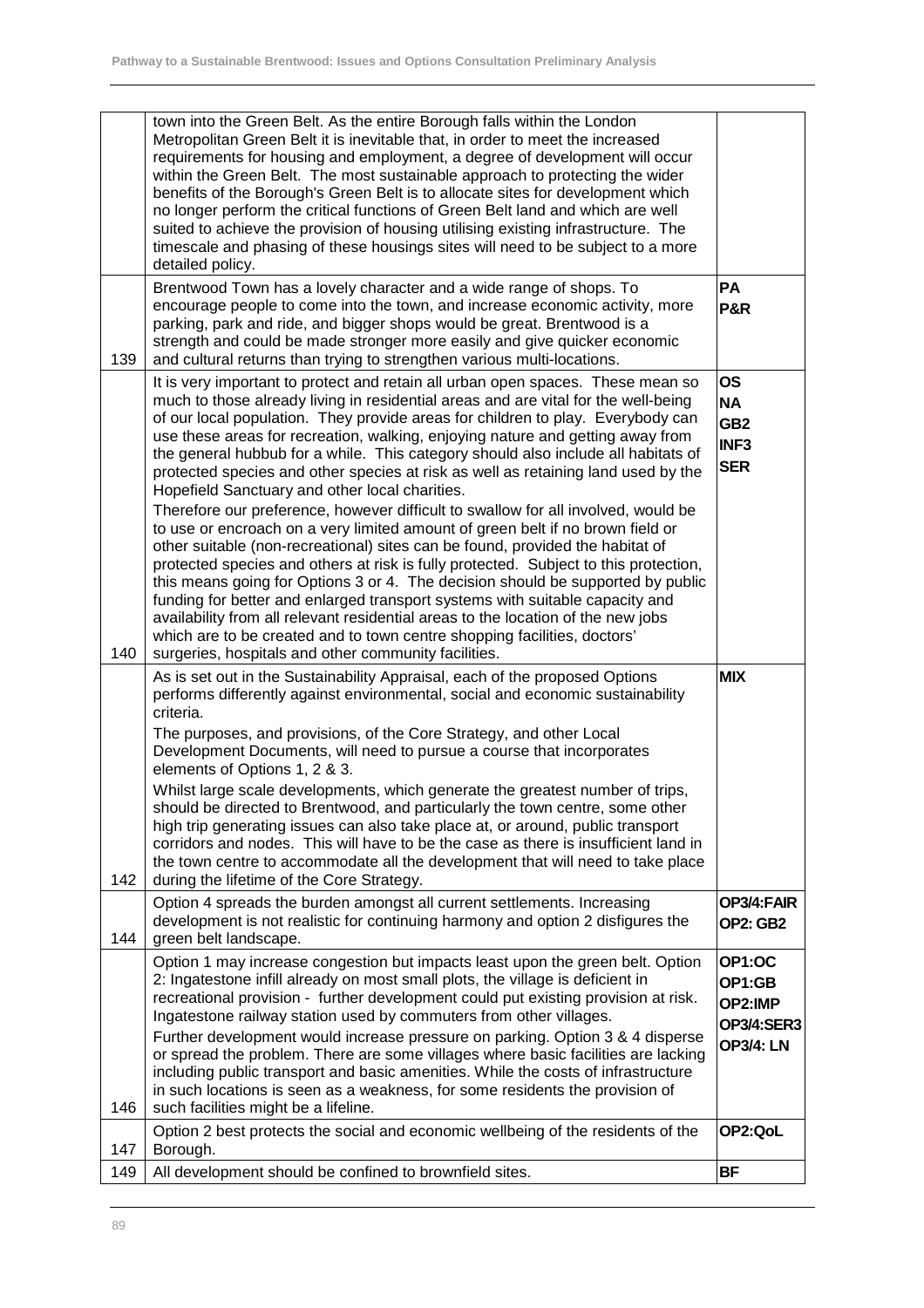|     |                                                                                                                                                                                                                                                                                                                                                                                                                                                                                                                                                                                                                                                                                                                                                                                                                                                                                                                                    | OP1:INF                                                                                          |
|-----|------------------------------------------------------------------------------------------------------------------------------------------------------------------------------------------------------------------------------------------------------------------------------------------------------------------------------------------------------------------------------------------------------------------------------------------------------------------------------------------------------------------------------------------------------------------------------------------------------------------------------------------------------------------------------------------------------------------------------------------------------------------------------------------------------------------------------------------------------------------------------------------------------------------------------------|--------------------------------------------------------------------------------------------------|
| 150 | Option 1 would provide growth where there is existing infrastructure, cause less<br>carbon footprint and stop decline of town centre, bringing in a range of ages<br>groups in the evening to avoid the current binge blight. It is the only option to<br>fully protect the green belt in the villages. Option 2 - the train and bus service in<br>Ingatestone is poor and at capacity so this option would just encourage more car<br>use. Similarly for options 3 and 4.                                                                                                                                                                                                                                                                                                                                                                                                                                                         | OP1:CA<br>OP1:VIB<br>OP1:GB<br>OP2:CA3<br><b>OP3/4:CA3</b>                                       |
| 152 | Development should be lead by the principles set out in theme 4.                                                                                                                                                                                                                                                                                                                                                                                                                                                                                                                                                                                                                                                                                                                                                                                                                                                                   |                                                                                                  |
| 153 | Need to recognise the importance of commercial development and impact on<br>environment. Development should not be too dispersed as there would be little<br>commercial development and increased impact on the environment                                                                                                                                                                                                                                                                                                                                                                                                                                                                                                                                                                                                                                                                                                        | <b>SER</b>                                                                                       |
| 156 | Don't develop West Horndon. I chose to live in the village because it was not<br>developed and not overpopulated with many blocks of flats. I don't want this to<br>change. Also, increasing public transport might bring trouble to the area. I am<br>happy to take my teenage children where they need to go in the car.                                                                                                                                                                                                                                                                                                                                                                                                                                                                                                                                                                                                         | <b>VIL</b>                                                                                       |
| 157 | Locations for potential development should be determined according to their<br>potential to increase economic and social sustainability. Development in rural<br>areas should support the viability of agriculture, diversification of the economy,<br>provision of housing for local needs and sustainability of local services.                                                                                                                                                                                                                                                                                                                                                                                                                                                                                                                                                                                                  | <b>OP3/4:EC</b><br>OP3/4:SER                                                                     |
| 160 | Lack some detail - residual housing requirements, deliverability of each option<br>and impact in terms of sustainability.                                                                                                                                                                                                                                                                                                                                                                                                                                                                                                                                                                                                                                                                                                                                                                                                          | <b>DET</b>                                                                                       |
| 162 | No indication regarding potential distribution of housing in key settlements<br>identified, in terms of overall capacities, the distribution within settlements and<br>any direction of growth on the edge of settlements. This should be progressed<br>through the LDF preparation. Detailed comments regarding the delivery of ECC<br>services and potential infrastructure can be provided once preferred locations for<br>growth are identified.                                                                                                                                                                                                                                                                                                                                                                                                                                                                               | <b>DET</b>                                                                                       |
| 163 | By directing new housing and employment towards Brentwood, option 1 would<br>provide development with access to key services and facilities, including retail<br>food stores.                                                                                                                                                                                                                                                                                                                                                                                                                                                                                                                                                                                                                                                                                                                                                      |                                                                                                  |
| 166 | Spatial Option 2 would result in excessive development in the village.<br>Understand the pressure to build more homes, but this must be done<br>sympathetically. Future development should be shared in the borough - Spatial<br>Option 4 is preferred. This approach gives maximum flexibility ensuring all<br>available brownfield and non Green Belt sites were utilised, limiting the amount<br>of Green Belt lost. Would also mean that local facilities in smaller villages could<br>continue to be viable. Greater choice of areas also means greater opportunity to<br>select areas of Green Belt for development which have the least impact on the<br>Borough as a whole. New development in some areas could help them retain<br>their viability whilst residents could remain in their local areas benefiting from<br>affordable housing. May not be so if new development is restricted to a few<br>larger locations. | OP2:iMP<br><b>OP3/4:BF</b><br><b>OP3/4:GB</b><br>OP3/4:RAN<br><b>OP3/4:LN</b><br><b>OP3/4:EC</b> |
| 167 | The focus of development on the main urban area (option 1) is broadly<br>supported.                                                                                                                                                                                                                                                                                                                                                                                                                                                                                                                                                                                                                                                                                                                                                                                                                                                | OP <sub>1</sub>                                                                                  |
| 168 | The focus of development on the main urban area (option 1) is broadly<br>supported.                                                                                                                                                                                                                                                                                                                                                                                                                                                                                                                                                                                                                                                                                                                                                                                                                                                | OP <sub>1</sub>                                                                                  |
| 169 | Option 4 to disperse housing growth to support rural areas is supported.                                                                                                                                                                                                                                                                                                                                                                                                                                                                                                                                                                                                                                                                                                                                                                                                                                                           | <b>OP3/4:LN</b>                                                                                  |
| 173 | We support the focus of new development on the main urban area (option 1).                                                                                                                                                                                                                                                                                                                                                                                                                                                                                                                                                                                                                                                                                                                                                                                                                                                         |                                                                                                  |
| 174 | The spatial options are based on the proposed settlement hierarchy, this<br>hierarchy does not adequately reflect the role of Key Service Centres as set out<br>in policy SS4 of the RSS. The provision of housing in well serviced smaller<br>villages is vital to maintaining and where possible enhancing the sustainability of<br>existing settlements and recognised good practice under PPS3. Mountnessing<br>benefits from the services listed in the RSS in relation to Policy SS4 aside from<br>primary care facilities, which are available nearby. Mountnessing should be<br>considered as a Key Service Centre, which should play a full role in the future                                                                                                                                                                                                                                                            | <b>SER</b>                                                                                       |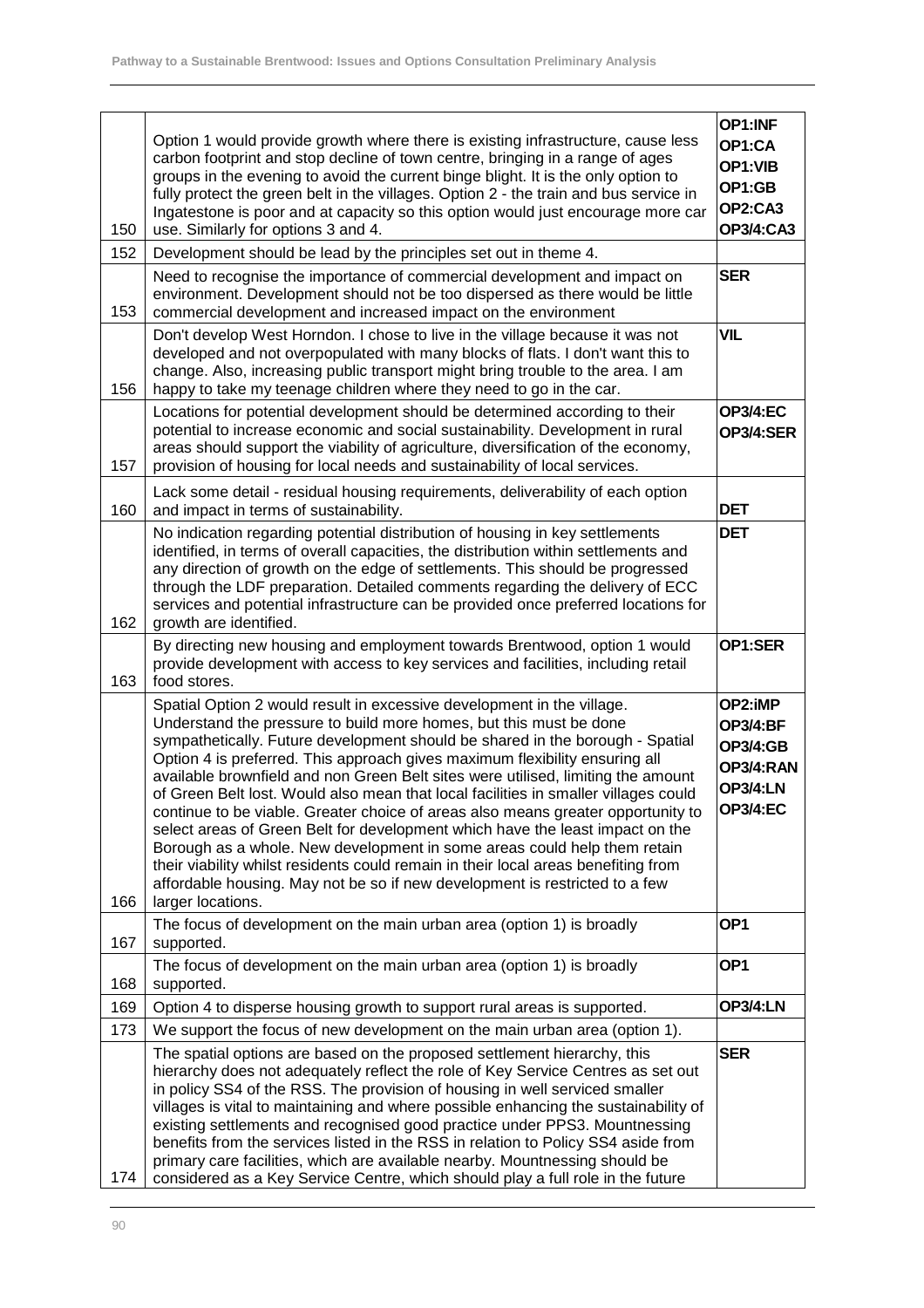|     | development of the district. Centralised Growth and Transport Corridor Led<br>Growth will not meet the requirements of PPS3 and policy SS4 of the RSS,<br>which accept that allocating housing to rural settlements can be beneficial to<br>rural sustainability. More comments specific to Mountnessing as a key service<br>centre follow.                                                                                                                                                                                                                                                                                                                                                                                                                                                                                                                                                                                                                                                                |                               |
|-----|------------------------------------------------------------------------------------------------------------------------------------------------------------------------------------------------------------------------------------------------------------------------------------------------------------------------------------------------------------------------------------------------------------------------------------------------------------------------------------------------------------------------------------------------------------------------------------------------------------------------------------------------------------------------------------------------------------------------------------------------------------------------------------------------------------------------------------------------------------------------------------------------------------------------------------------------------------------------------------------------------------|-------------------------------|
| 176 | The town of Brentwood must retain its status as the highest order settlement. It<br>should be the focus for growth as it offers the greatest accessibility to<br>employment and other services.                                                                                                                                                                                                                                                                                                                                                                                                                                                                                                                                                                                                                                                                                                                                                                                                            | OP1:SER<br>OP1:INF            |
| 177 | North East London NHS Foundation Trust supports the principals set out in<br>spatial option 1 for future development. This would be more sustainable than<br>other dispersed options and direct development away from more sensitive areas<br>of Green Belt. Would also create opportunities for use of previously developed<br>land and such sites in Green Belt surrounding the built up area, such as<br>Mascalls Park site.                                                                                                                                                                                                                                                                                                                                                                                                                                                                                                                                                                            | OP1:GB                        |
| 179 | Brentwood cannot sustain much more in the way of housing development. It is<br>already crowded, but if I had a choice, I would choose Option 3 of Semi-<br>Dispersed Growth.                                                                                                                                                                                                                                                                                                                                                                                                                                                                                                                                                                                                                                                                                                                                                                                                                               | OP1:OC                        |
| 180 | Preferred Option is One - Centralised growth. Option three and four are the<br>least preferred as these would impact on Doddinghurst and Ingatestone<br>wastewater works that as explained above does not have the capacity to<br>accommodate.                                                                                                                                                                                                                                                                                                                                                                                                                                                                                                                                                                                                                                                                                                                                                             | <b>OP3/4:INF2</b>             |
| 182 | The town of Brentwood is in need of investment and development. Much of it is<br>drab and run-down and in need of demolition and re-development. The<br>refurbishment of the High Street is a welcome start but much more needs to be<br>done. The town should be a bright beacon for the whole Borough. If radically re-<br>developed, retaining the best of the old but with a well-designed new, it would<br>attract inward investment with new jobs and facilities. An example is Chelmsford,<br>now a prosperous town following much re-development. As for the outlying<br>villages, such as Ingatestone, their development needs are not nearly as great.<br>Their development can be more 'organic'. These outlying settlements will in any<br>case benefit in various ways from a revitalised Brentwood town. Appreciate that<br>funds will not permit huge investment in the whole of the Borough at the same<br>time, hence my suggestion for a concentration on the Centralised Growth option. | OP1:VIB<br>OP1:EC             |
| 187 | Resist all growth.                                                                                                                                                                                                                                                                                                                                                                                                                                                                                                                                                                                                                                                                                                                                                                                                                                                                                                                                                                                         | <b>LIGRO</b>                  |
| 190 | Option 3 raises possibility of enhancing transport infrastructure.                                                                                                                                                                                                                                                                                                                                                                                                                                                                                                                                                                                                                                                                                                                                                                                                                                                                                                                                         | <b>OP3/4:INF3</b>             |
| 197 | Support option 2 as it seeks to achieve greater provision of new housing and<br>jobs at sustainable locations and particularly at transport nodes. West Horndon<br>industrial estate could address the stated weaknesses of option 2 because: the<br>site is a brownfield site where a range of housing could be provided; a relatively<br>high density of development could be provided; the site will be available in the<br>near future for a mix of uses; impacts on other facilities could be mitigated<br>against or provided as part of a mixed use scheme; there would be no impact on<br>the Green Belt. Further details in full response.                                                                                                                                                                                                                                                                                                                                                        | OP2:SER2<br>OP2:GB<br>OP2:HR2 |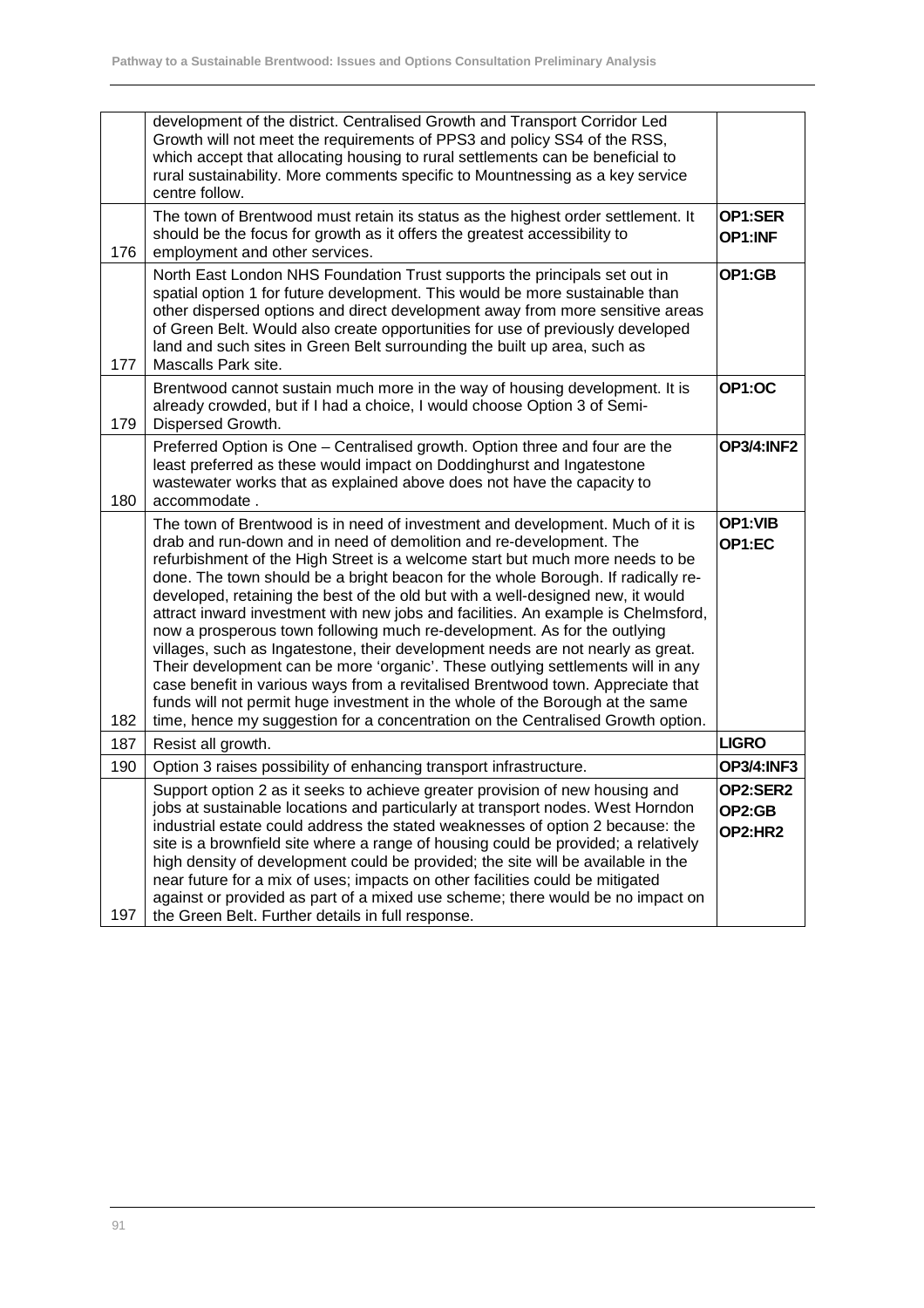| <b>Spatial Options Categories</b>              | <b>General</b>          | OP <sub>1</sub> | OP <sub>2</sub> | <b>OP3/4</b> |
|------------------------------------------------|-------------------------|-----------------|-----------------|--------------|
| AFF2 - doesn't address affordable housing      |                         | 1               |                 |              |
| BF - development on brownfield only            | 4                       |                 |                 | 1            |
| CA - encourage less car usage                  |                         | $\overline{2}$  | 1               |              |
| CA2 - unrealistic to reduce car usage          | 1                       |                 |                 |              |
| CA3 - increased car dependency                 |                         |                 | 1               | $\mathbf{2}$ |
| <b>CRO - Crossrail</b>                         |                         | $\mathbf{2}$    | $\overline{2}$  |              |
| DET - not enough detail                        | $\mathbf{2}$            |                 |                 |              |
| <b>EXS</b> - existing larger settlements       | 1                       |                 | 1               |              |
| EC - local economic growth and viability       |                         | 1               |                 | $\mathbf{2}$ |
| <b>EMP</b> – empty properties                  | 1                       |                 |                 |              |
| <b>FAIR - fair and equitable</b>               |                         |                 |                 | 3            |
| <b>GB</b> - protect Green Belt                 | 5                       | 5               | 1               | $\mathbf 1$  |
| GB2 - Green Belt can't all be protected,       | 3                       |                 | 1               |              |
| encroaches on GB                               |                         |                 |                 |              |
| <b>INF FIR - infrastructure first</b>          | 1                       |                 |                 |              |
| HR2 - encourage higher densities               |                         | 1               | 1               |              |
| <b>IMP</b> - impact on villages                |                         |                 | 3               | $\mathbf{2}$ |
| <b>INF-good infrastructure</b>                 |                         | 4               | 1               |              |
| INF2 - not enough infrastructure               |                         |                 |                 | 1            |
| INF3 - opportunity to improve infrastructure   | 1                       |                 |                 | 1            |
| LIGRO - limit growth                           | 3                       |                 |                 |              |
| LN - consider local needs                      |                         |                 |                 | 4            |
| LN2 - doesn't address local needs              |                         | 1               |                 |              |
| MIX - mix of options 1, 2 and 3                | $\mathbf{1}$            |                 |                 |              |
| NA - nature protection                         | 1                       |                 |                 |              |
| NS - new settlement                            | 1                       |                 |                 |              |
| $O$ – other                                    | $\overline{\mathbf{2}}$ |                 |                 |              |
| OC - overcrowding and congestion               |                         | 5               |                 |              |
| OS - protect open space                        | 1                       |                 |                 |              |
| $PA$ – parking                                 | 1                       |                 |                 |              |
| P&R - park and ride                            | 1                       | 1               |                 |              |
| PT - public transport                          | 1                       | 1               | $\mathbf{2}$    |              |
| RAN - wider range of housing locations         |                         |                 |                 | $\mathbf{2}$ |
| QoL - quality of life                          | 1                       |                 | 1               |              |
| RIB - ribbon development                       | 1                       |                 |                 |              |
| SER - access to services and facilities        | 4                       | 3               | $\mathbf 1$     | 1            |
| SER2 - poor access to services and facilities, |                         |                 | 1               |              |
| but opportunity to improve                     |                         |                 |                 | 1            |
| SER3 - opportunity to improve services and     |                         |                 |                 |              |
| facilities                                     |                         | 1               | $\mathbf{2}$    | 1            |
| <b>URBE</b> - urban extension                  |                         | 3               |                 |              |
| VIB - town centre vibrancy                     |                         |                 |                 |              |
| VIL - no development in villages               | 9                       |                 |                 |              |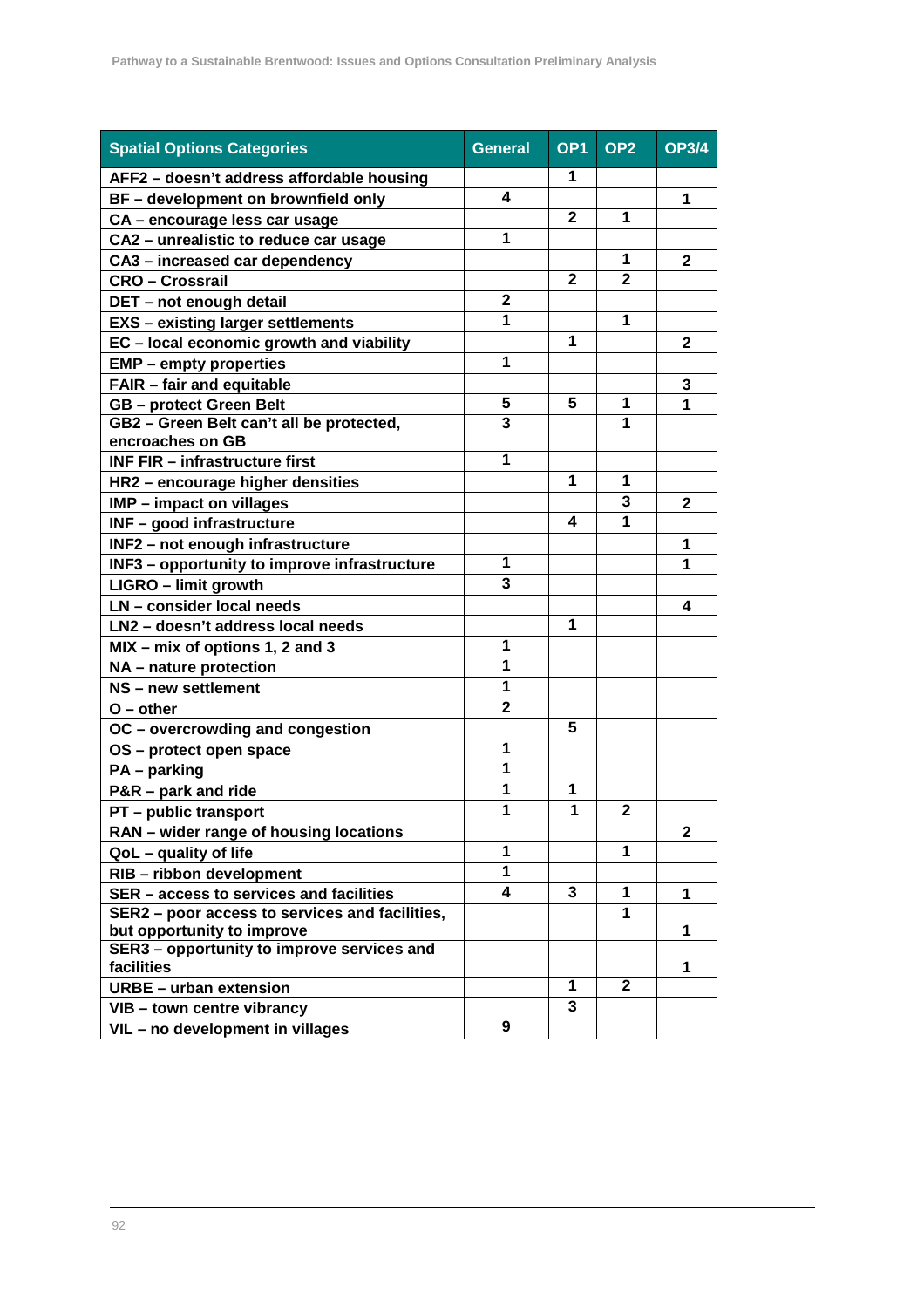## Question 9: General Comments

| <b>Ref</b>     | If you have any further comments, please write them here                                                                                                                                                                                                                                                                                                                                                                                                                              |                                                                               |  |  |
|----------------|---------------------------------------------------------------------------------------------------------------------------------------------------------------------------------------------------------------------------------------------------------------------------------------------------------------------------------------------------------------------------------------------------------------------------------------------------------------------------------------|-------------------------------------------------------------------------------|--|--|
| $\overline{7}$ | Where village shops are struggling, it is worth supporting new residential<br>development. Some commercial sites are not fully used and some businesses<br>could be supported to move and improve facilities and access, thereby releasing<br>brownfield land for residential development. Redundant farm buildings could be<br>supported for residential development. Ingrave does not have a shopping<br>parade, so not category 3. Herongate only has one shop and petrol station. | <b>DEV</b><br><b>DEV BF</b><br><b>SH</b>                                      |  |  |
| 8              | Would prefer to see low level development across the Borough to ensure<br>affordable housing and vibrant communities in rural as well as urban areas,<br>supported by suitable facilities/infrastructure and public transport. Centralised<br>option would lead to sterile nimbyism, rural landscape and overcrowded urban<br>centres with falling quality of life.                                                                                                                   | <b>DEV</b><br>SP <sub>O</sub><br><b>AFF</b><br>T<br><b>COMU</b><br><b>INF</b> |  |  |
| 10             | The best spatial option for strategic sustainable development within the district is<br>a combination of centralised and transport corridor led growth, with existing<br>settlements on the corridors acting as 'nodes' for further development.                                                                                                                                                                                                                                      | SP <sub>O</sub><br><b>DEV</b>                                                 |  |  |
| 11             | I have lived here for 54 years and already think it has lost a lot of its old charm. I<br>would not want to see it over-developed                                                                                                                                                                                                                                                                                                                                                     | LD                                                                            |  |  |
| 14             | A more broadly based response would result from a simplification of the<br>document and wider publicity                                                                                                                                                                                                                                                                                                                                                                               | <b>DOC</b>                                                                    |  |  |
| 15             | In West Horndon, the land owned by Mr Croll (village green), cannot be built on<br>as an inquiry ruled that a space must be left between the industrial site and<br>housing. Building more houses in West Horndon will only exacerbate the neglect<br>that the village faces. Pavements are in need of repair and Council owned<br>garden space overlooked.                                                                                                                           | SP <sub>O</sub><br><b>INF</b>                                                 |  |  |
| 16             | Please keep our lovely rural villages as villages and no more estates which look<br>out of place and encourage crime and vandalism                                                                                                                                                                                                                                                                                                                                                    |                                                                               |  |  |
| 20             | Central and regional government housing plans to 2031 for this county and our<br>borough cannot be sustained. Where is the water to meet these needs? Locally,<br>there needs to be accurate knowledge of the number of people living in the<br>Borough, using the Borough and usage patterns                                                                                                                                                                                         |                                                                               |  |  |
| 22             | A surplus of residential land throughout the Borough would ensure the annual<br>requirement for housing becomes available when required. Many small sites are<br>available adjoining or within existing settlements.                                                                                                                                                                                                                                                                  | <b>DEV</b>                                                                    |  |  |
| 23             | Don't forget a lot of land around this area i.e. West Horndon/Thurrock, is fen<br>lands. A new town was planned along Fen Lane but was refused about 20 years<br>ago. The pub and lane were not called 'fen' for the hell of it. It is our flood plain<br>area.                                                                                                                                                                                                                       | <b>ENV FLO</b>                                                                |  |  |
| 25             | Recently main area of controversy has been the proposed cinema/shops and<br>multi-storey parking behind Swan Paddock. Over the past 30+ years that I've<br>lived in Brentwood, many schemes have been tried and we definitely do not<br>need more shops. Parking is a problem. Too many similar shops fight each<br>other, but we are close to Romford, Chelmsford, lakeside and London and I<br>prefer to have a 'day out' now and then shopping elsewhere.                          | <b>RET</b><br>T PA<br><b>COB</b>                                              |  |  |
| 27             | Again, this is a worthy aspiration. But am I wasting my time, your time, the time<br>of committee members, in filling in columns like this? We do think the Council<br>should be given good thanks for trying.                                                                                                                                                                                                                                                                        |                                                                               |  |  |
| 31             | New High Street was a waste of money - shops remain the same (generally cheap<br>and nasty) and will not attract additional customers. Bus services are appalling.                                                                                                                                                                                                                                                                                                                    | TC HS<br>T PT                                                                 |  |  |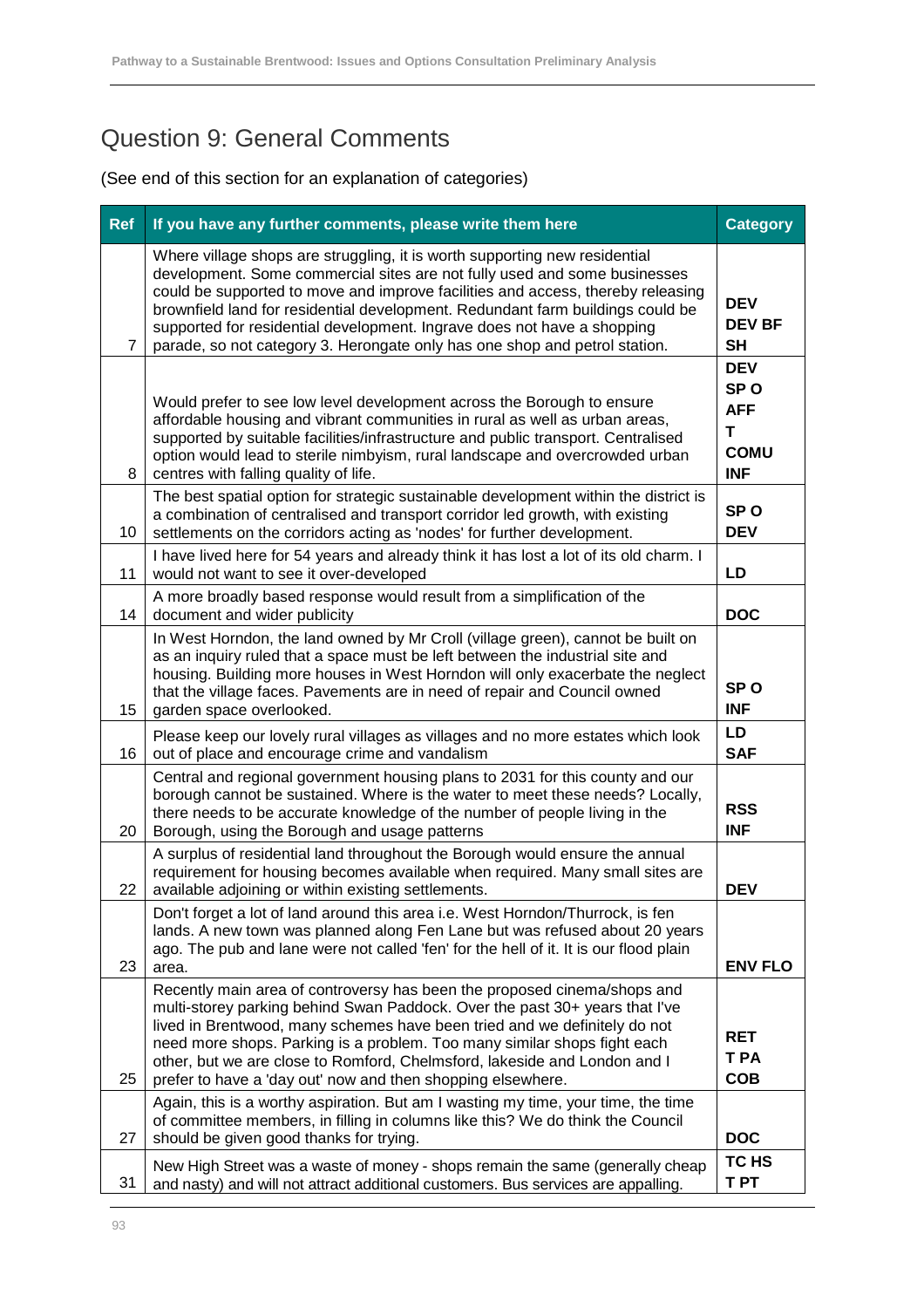|    | More leisure facilities are required - but are dependent on better bus services if<br>they are to be used. You can reduce crime by reducing number of pub licences.<br>Entire questionnaire contains loaded questions to obtain results you want.                                                                                                                                                                                                           |                                          |
|----|-------------------------------------------------------------------------------------------------------------------------------------------------------------------------------------------------------------------------------------------------------------------------------------------------------------------------------------------------------------------------------------------------------------------------------------------------------------|------------------------------------------|
| 33 | There are plenty of signs informing us of the presence of police but we rarely<br>see them. I thought the use of 'mobile phones while driving' was illegal? The<br>Dartford bridge/tunnel/toll booths and associated traffic congestion reduces the<br>quality of life for many Brentwood residents. If £7.2M was spent improving the<br>High Street, the snow should be cleared and salt put down.                                                         | <b>SAF</b><br>T RO<br>TC HS              |
| 41 | After attending the citizens' panel, it would appear that ECC and central<br>government need to have their own roadshow so that a joined up strategy could<br>be discussed with the paying public of Brentwood. So much of what is wrong in<br>Brentwood is the fault of these two bodies.                                                                                                                                                                  | <b>RSS</b>                               |
| 42 | Parks and open spaces could attract more visitors by offering seasonal activities<br>i.e. lake pedalos, pensioners 'fitness trails' pensioners exercise equipment,<br>special weekend/weekday attractions. Fishermen and Anglers are too well<br>catered to the exclusion of the rest of the community.                                                                                                                                                     | QoL                                      |
| 43 | Brentwood is (at present) a pleasant country town surrounded by villages of<br>varying sizes, in the main, people have chosen to reside in these villages<br>because it suits their needs and lifestyle. Excessive development could change<br>the nature of these villages, probably leading to a movement of people out of the<br>borough area to more desirable locations. We want our community improved but<br>without a change to their desirability. | LD<br>OD                                 |
| 48 | One of the barriers to social inclusion is 'poverty'. Health care facilities are<br>mentioned, but not child care facilities - always a need for affordable childcare<br>facilities.                                                                                                                                                                                                                                                                        | <b>COMU</b><br>child                     |
| 49 | Council has not impressed residents recently, as per negative reports on<br>performance issued by relevant gov authorities. Council need to get this right<br>and keep everyone fully informed.                                                                                                                                                                                                                                                             | COU                                      |
| 53 | The country town atmosphere, together with its good access to London and<br>other parts of the country, is one of the reasons I chose to live here. If<br>Brentwood and its environs become just another concrete sprawl, the time will<br>come to consider leaving. Please don't spoil it by overcrowding, or we may as<br>well be in an anonymous London area.                                                                                            | LD<br>OD                                 |
| 55 | Overall Brentwood is a fine place to live. Please do not spoil it by becoming big<br>like Romford and Ilford. Less eating places and more general shopping places in<br>the High Street would be a good thing. Also fewer night clubs open until the early<br>hours.                                                                                                                                                                                        | LD<br>OD<br><b>BC</b>                    |
| 62 | Too much jargon. The language used will alienate residents who are not<br>professional and have the least clue about what's being asked. Brentwood is<br>developed enough, I don't want to see more housing.                                                                                                                                                                                                                                                | <b>DOC</b><br>OD                         |
| 63 | Instead of further development in the borough to make it like Romford etc.<br>Perhaps local government should oppose any further directives from central<br>government and tell them to focus their plans on other areas in the country and<br>not the south east.                                                                                                                                                                                          | OD<br><b>GOVP</b>                        |
| 65 | Good consultation. However would've liked one for regional plan.                                                                                                                                                                                                                                                                                                                                                                                            | <b>DOC</b><br><b>RSS</b>                 |
| 66 | Brownfield sites within town centre to be used for improving town centre without<br>necessary for housing but employment business, cultural, retail uses etc. [Sic]                                                                                                                                                                                                                                                                                         | <b>DEV</b><br><b>DEV BF</b><br><b>TC</b> |
| 73 | Option 4 - spreads the expansion rather than 'cramming' too many properties<br>into the centre of Brentwood. It should prevent the outlying areas of the borough<br>from dying, i.e. closure of local amenities, shops, pubs.                                                                                                                                                                                                                               | <b>SPO</b>                               |
| 75 | The form is too long.                                                                                                                                                                                                                                                                                                                                                                                                                                       | DOC C                                    |
| 77 | No more development.                                                                                                                                                                                                                                                                                                                                                                                                                                        | OD                                       |
| 80 | There is no mention of facilities for dog owners to place their mess. I live on a                                                                                                                                                                                                                                                                                                                                                                           | <b>SAF DOG</b>                           |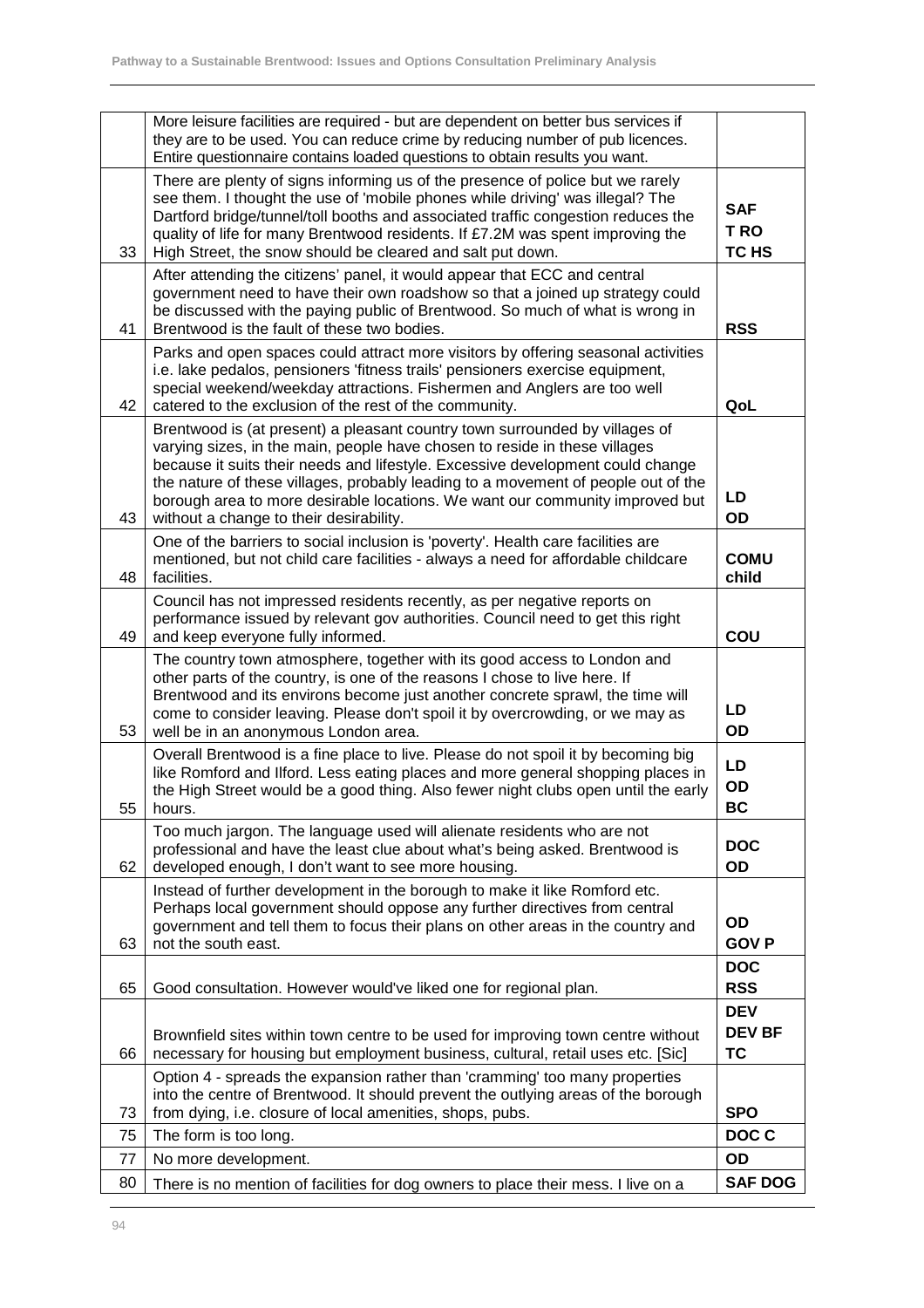|     | corner and am appalled to find bags of dog's mess at the side of my property.<br>There is also un-bagged mess.                                                                                                                                                                                                                                                                                                                                                                                                                                                                                                                                                                                                                                                                                                                                                                                                                                                                                                                                                                 |                               |
|-----|--------------------------------------------------------------------------------------------------------------------------------------------------------------------------------------------------------------------------------------------------------------------------------------------------------------------------------------------------------------------------------------------------------------------------------------------------------------------------------------------------------------------------------------------------------------------------------------------------------------------------------------------------------------------------------------------------------------------------------------------------------------------------------------------------------------------------------------------------------------------------------------------------------------------------------------------------------------------------------------------------------------------------------------------------------------------------------|-------------------------------|
| 81  | Too many questions.                                                                                                                                                                                                                                                                                                                                                                                                                                                                                                                                                                                                                                                                                                                                                                                                                                                                                                                                                                                                                                                            | DOC C                         |
| 86  | Hierarchy of settlements is supported, as it is acknowledged that the larger<br>settlements tend to have good access to services. Main issues highlighted are:<br>lack of evidence - modelling, lack of information on funding, lack of a<br>commitment to provide demand measurement measures. Further detail in full<br>response.                                                                                                                                                                                                                                                                                                                                                                                                                                                                                                                                                                                                                                                                                                                                            | SH<br><b>EVID B</b>           |
| 88  | One building that could be turned into flats is the large Council office.                                                                                                                                                                                                                                                                                                                                                                                                                                                                                                                                                                                                                                                                                                                                                                                                                                                                                                                                                                                                      | <b>SITE</b>                   |
| 89  | I believe that all the points you wish to achieve are developed in a 'Transition<br>Town.' You can find out more through the 'Transition Handbook' and at<br>www.transitionculture.org and I would urge you to do so as the organisation of<br>the movement needs local government backing. It would seem a good time for<br>you to back this at a point where it can be incorporated into the new plan.                                                                                                                                                                                                                                                                                                                                                                                                                                                                                                                                                                                                                                                                       | <b>DEV</b>                    |
| 97  | I have expressed my comments previously. Please don't let Brentwood become<br>just another London suburb and let it maintain its country town feeling.                                                                                                                                                                                                                                                                                                                                                                                                                                                                                                                                                                                                                                                                                                                                                                                                                                                                                                                         | OD<br>LD                      |
| 101 | Most of this is sensible stuff but all too often there is little actual support for such<br>actions by local councillors and a general lack of vision.<br>The dearth of local public transport provision within the borough is a result of the<br>area having been considered wealthy and car-centred for so long. This may be<br>alright in the good times but in a recession, such as now, when environmental<br>matters come to the fore, it may be too late to do more than tinker with what is<br>left. The situation is worsened by an increasingly elderly population who now<br>look to public transport for support. Vote winning schemes like the Free Over<br>60s Bus Pass are not enough on there own.                                                                                                                                                                                                                                                                                                                                                             | COU<br>T PT<br><b>DEM</b>     |
|     | Questionnaire structure gives selection of questions that are biased toward<br>development, irrespective of the wishes of those questioned. Where is the<br>statement "All development in the Brentwood area should be suspended until a<br>complete borough-wide plan is formulated and agreed by public vote?"<br>Contact addresses for those who wish to become more involved in the process                                                                                                                                                                                                                                                                                                                                                                                                                                                                                                                                                                                                                                                                                |                               |
| 106 | should be included, if you spend 45 mins doing this form then maybe you can<br>help out with local issues or at least represent those in your street/area?                                                                                                                                                                                                                                                                                                                                                                                                                                                                                                                                                                                                                                                                                                                                                                                                                                                                                                                     | DOC C                         |
| 108 | Any future development should be only within the guidelines currently in place<br>for Green Belt policies, a greater emphasis should be placed on keeping rural<br>areas and values to avoid the creation of an urban culture across the borough,<br>villages should remain villages.                                                                                                                                                                                                                                                                                                                                                                                                                                                                                                                                                                                                                                                                                                                                                                                          | GB1<br>LD.                    |
| 112 | Whilst this system of involving the community seems to be a good thing, it does<br>not address the problem with planning regulations and this is not a dig at local<br>planning department but central government and the introduction of the new<br>quick fix system where the local opinion means nothing. E.g. local planning<br>refuses planning permission, this goes to appeal and nine times out of ten the<br>inspector allows the project through. Some would say this is dictatorship<br>democracy.                                                                                                                                                                                                                                                                                                                                                                                                                                                                                                                                                                  | <b>GOVP</b><br><b>APP</b>     |
| 116 | There is so much going on here it's hard to know where to begin. I would like to<br>comment on theme 3. The environment issues. As an elderly person who has<br>no garden, it's very important for us (and there are many) to be able to go out<br>and maybe sit in a local PARK. I have noticed in the park adjoining the Hutton<br>community centre that there is not one bench to sit on, this is an appalling<br>situation. I also notice that right next to Brentwood Council there is a piece of<br>land with a lake in Ingrave Road. The seating there is dismal, with broken<br>benches and a filthy lake. If the Council cannot address the problems on its own<br>doorstep I shudder to think what public money actually goes towards.<br>The street cleaning is inadequate because the streets are only cleaned where<br>the council thinks most of us cannot see it. Take Rayleigh Road, there is a small<br>wooded area on the right of Rayleigh Road going towards the Shenfield end<br>which is a real state and never tidied up because it is not easily seen. | DOC C<br><b>ENV OS</b><br>COU |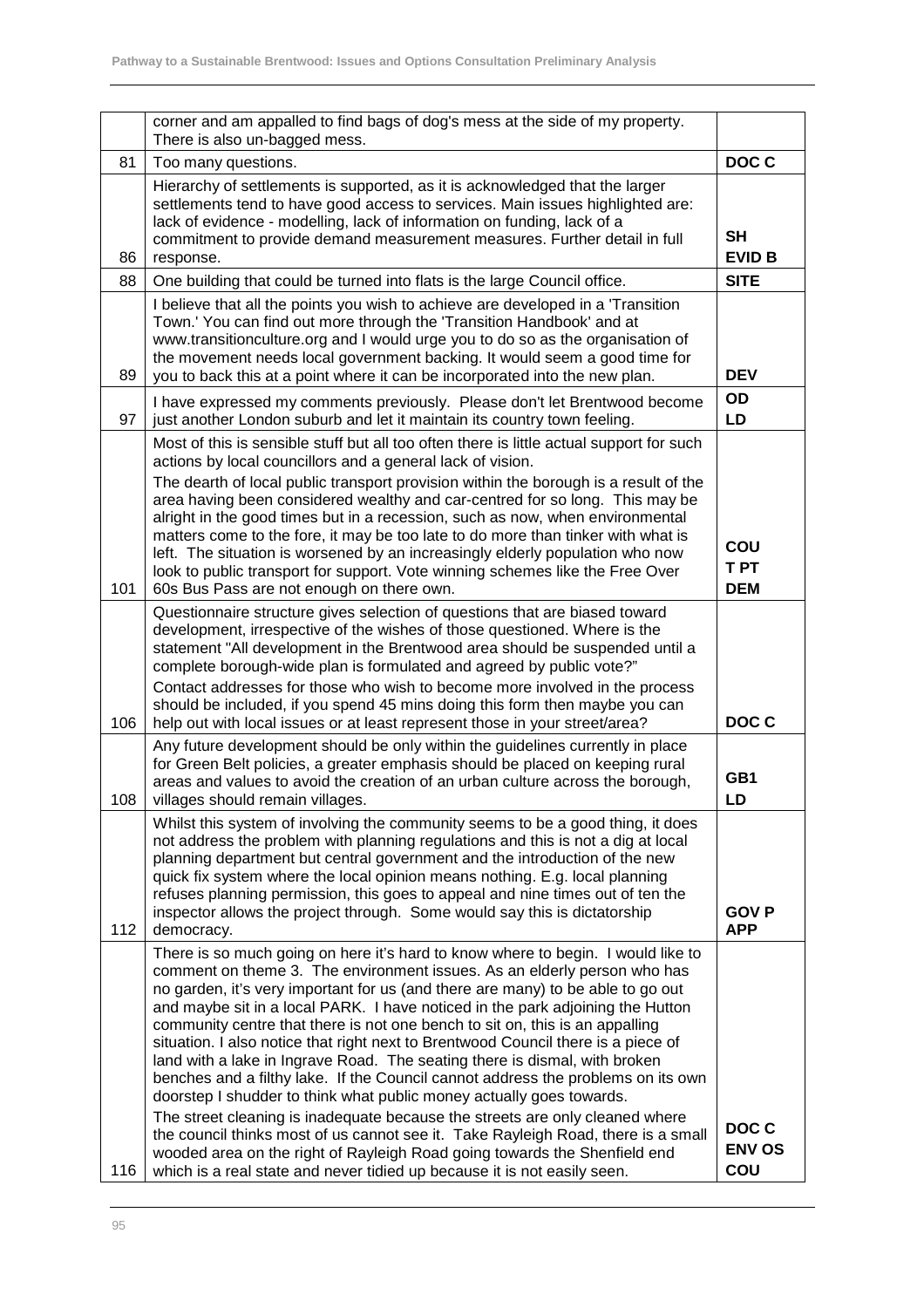|     | There is also a bank on the same side which slope downwards which also<br>always has the same unsightly litter in, so if I think that these issues will be<br>addressed, having not been dealt with for years I would be stupid to think they<br>will be addressed now. As council executives/managers get a very good wage<br>and still see unresolved issues it makes me wonder what they actually get paid<br>for.                                                                                                                                                                                                                                                                                                                                                                                                                                                                                                                                                                                                                                                                                                                                                                                                                                                                                                                                                                              |                                                 |
|-----|----------------------------------------------------------------------------------------------------------------------------------------------------------------------------------------------------------------------------------------------------------------------------------------------------------------------------------------------------------------------------------------------------------------------------------------------------------------------------------------------------------------------------------------------------------------------------------------------------------------------------------------------------------------------------------------------------------------------------------------------------------------------------------------------------------------------------------------------------------------------------------------------------------------------------------------------------------------------------------------------------------------------------------------------------------------------------------------------------------------------------------------------------------------------------------------------------------------------------------------------------------------------------------------------------------------------------------------------------------------------------------------------------|-------------------------------------------------|
| 117 | I feel that housing, transport, health and education infrastructures are vital to any<br>population increase in Brentwood Borough. The strategy needs to concentrate<br>on enhancing these areas along with any planned developments.                                                                                                                                                                                                                                                                                                                                                                                                                                                                                                                                                                                                                                                                                                                                                                                                                                                                                                                                                                                                                                                                                                                                                              | <b>INF</b>                                      |
| 121 | Every question is "should" given the questionnaire - i.e. a mostly agreeable<br>answer.                                                                                                                                                                                                                                                                                                                                                                                                                                                                                                                                                                                                                                                                                                                                                                                                                                                                                                                                                                                                                                                                                                                                                                                                                                                                                                            | DOC C                                           |
| 122 | 2,000 dwellings is at least another 4,000 people to accommodate in and around<br>Brentwood. Our resources will be strained as well as our utilities. This needs to<br>be thought through very carefully.                                                                                                                                                                                                                                                                                                                                                                                                                                                                                                                                                                                                                                                                                                                                                                                                                                                                                                                                                                                                                                                                                                                                                                                           | OD<br><b>INF</b>                                |
| 125 | The acknowledgement of the need for urban extensions into the Green Belt is<br>welcomed. These should be positively planned for through the Core Strategy,<br>particularly as larger sites will have a long lead in time.<br>It is not clear what scale or number of the urban extension will be, but we would<br>support larger extensions which can generate sufficient critical mass to be<br>sustainable and offer significant planning gain.                                                                                                                                                                                                                                                                                                                                                                                                                                                                                                                                                                                                                                                                                                                                                                                                                                                                                                                                                  | <b>GAR</b><br>GB1<br>SU<br>PG                   |
| 126 | It is becoming increasingly apparent that one area which has leapt over these<br>plans is the issue over what are termed (by some) "traveller sites".<br>The continuing lack of an approved relevant and enforceable policy is a major<br>issue to people - especially in the outlying areas which are increasingly being<br>targeted with unapproved developments (and attempts at retroactive planning<br>approvals).<br>There is no mention - that I saw - of this specific issue within this plan which<br>seems to me to be a major oversight. I can state clearly that I'd strongly agree<br>with keeping development to the main current centres - not destroying the<br>character of the out lying areas (which are much more poorly served with<br>transport and other amenities reachable without a car) and keeping development<br>to Brownfield sites wherever possible BUT piecemeal invasions of Green Belt<br>(on purchased or invaded land) breaks all the current planning / Green Belt rules<br>and - I would contend - be outside any possible outcome of this investigation.<br>As a major issue it MUST be highlighted in any such enquiry - as is social<br>housing, shops, sports activities etc. - Exclusion of a question on these points<br>(even if there is a separate consultation in progress) seems to me unacceptable<br>and in need of explanation and amendment. | G&T<br>LD<br>T<br><b>DEV BF</b><br>GB1<br>DOC C |
|     | Town and Parish Councils play a key role in ensuring issues at local levels are<br>highlighted and addressed. They can achieve this through the development of<br>Parish Plans and Village Design Statements. These plans are very useful in<br>developing detail which underpins the Core Planning Policies and can help to<br>target areas where priorities are in most need of being addressed.<br>The voluntary sector is an important body for the delivery of facilities and                                                                                                                                                                                                                                                                                                                                                                                                                                                                                                                                                                                                                                                                                                                                                                                                                                                                                                                 | <b>PC</b>                                       |
| 127 | services at a local level.<br>It rather seems to me from what has happened with the Travellers of late, that                                                                                                                                                                                                                                                                                                                                                                                                                                                                                                                                                                                                                                                                                                                                                                                                                                                                                                                                                                                                                                                                                                                                                                                                                                                                                       | <b>VS</b>                                       |
| 128 | anyone can now buy a plot of land and build on it overnight without the Council<br>being able to do anything to stop it. It must now be clear to any local landowners<br>that they can sell off chunks of green belt land at huge profit with no ill effects on<br>themselves apart from comments from their neighbours. It therefore seems to<br>me that the Council must do anything in their power to prevent a big rash of such<br>sales. This includes lobbying parliament extensively, possibly by mobilising a<br>citizens' protest of some sort.                                                                                                                                                                                                                                                                                                                                                                                                                                                                                                                                                                                                                                                                                                                                                                                                                                           | G&T                                             |
| 130 | I feel I have provided this elsewhere. I strongly feel we need to make Brentwood<br>different especially when it comes to the High Street and the shops we have<br>there. We should not pedestrianise it and have a ring road. This destroys<br>towns. We need to retain as much green belt as we possibly can. Use of                                                                                                                                                                                                                                                                                                                                                                                                                                                                                                                                                                                                                                                                                                                                                                                                                                                                                                                                                                                                                                                                             | LD<br>TC<br>GB1                                 |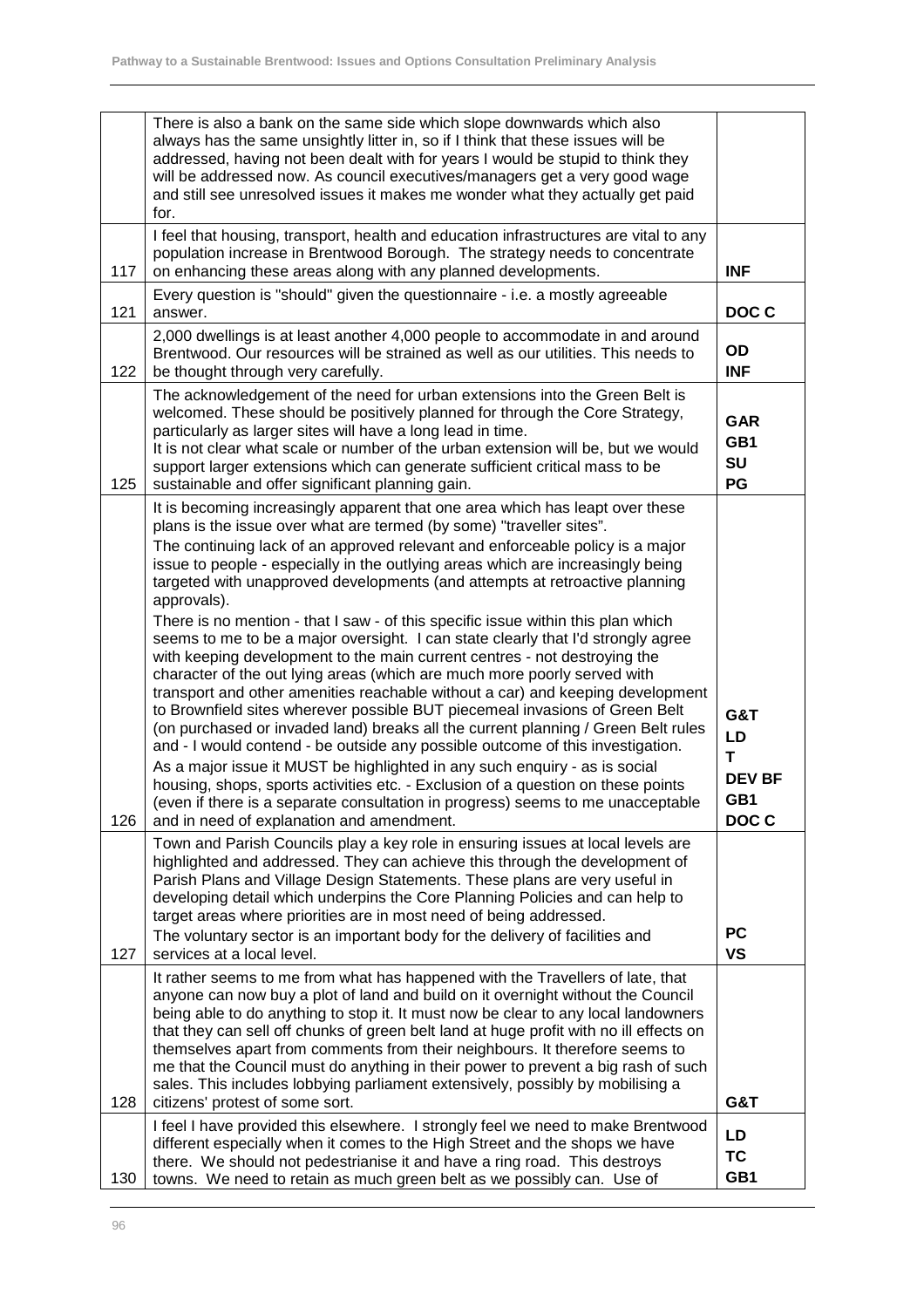|     | redundant office buildings as happened at Chapel High is an excellent use of<br>resources except I did not agree it was necessary to add two extra floors!<br>Building on gardens should be a no no even though our present Government<br>encourage it. We will regret mistakes made now if we continually increase the<br>density of developments and infill.                    | <b>DEV BF</b><br><b>GAR</b> |
|-----|-----------------------------------------------------------------------------------------------------------------------------------------------------------------------------------------------------------------------------------------------------------------------------------------------------------------------------------------------------------------------------------|-----------------------------|
|     | The Core Strategy seeks to set out both the number of additional dwelling units<br>that need to be provided and develop a locational strategy for how these<br>additional units can be distributed throughout the Borough.                                                                                                                                                        |                             |
|     | In order to demonstrate that this is the right approach to find the necessary sites<br>for the required housing numbers, it is important to identify suitable locations<br>where these units can be accommodated. To this end we would propose a site<br>to the north of Brentwood, located to the west of Doddinghurst Road, between<br>Brentwood and Pilgrims Hatch see Plan 1. |                             |
|     | This site would allow for a small sized urban extension, providing for<br>approximately 200 homes, together with associated open and amenity space.                                                                                                                                                                                                                               |                             |
|     | The particular benefits of this site include:<br>- Located on the edge of the existing settlements and has good access to public<br>transport compared to the rest of the Borough; the site is approximately 2.5 km<br>from the train station, and 3 no. bus services (routes 73, 73A, 261, 657) travel<br>along Doddinghurst Road;                                               |                             |
|     | - The site is located well in terms of accessing Brentwood town centre, which<br>can be reached by public transport, cycle and foot;                                                                                                                                                                                                                                              |                             |
|     | - Due to its proximity to Doddinghurst Road there is an ability to get access off<br>the highway relatively easily. In addition, there is also the option to get<br>secondary accesses to Site B in from the housing estate to the south, off Russell                                                                                                                             |                             |
|     | Close and Karen Close;<br>- The site is surrounded on three sides by built form, and as such the site would<br>be a classic rounding off, and would not result in an intrusion into the<br>countryside, and have the minimum impact on the Green Belt;                                                                                                                            |                             |
|     | - There would be no loss of specific landscape / habitat / biodiversity<br>designations;                                                                                                                                                                                                                                                                                          |                             |
|     | - The land is not within a functional flood plain and is not liable to flooding;<br>- The site has the ability to link-up existing areas of open space, and create<br>green links, with access to the wider countryside beyond, taking into account the<br>needs of children;                                                                                                     |                             |
|     | - It is a regular shaped site, which is also relatively flat, this would enable a<br>sufficiently diverse development to ensure that the site is used efficiently but with<br>a landscape setting, notably along the A12 boundary, which would form a                                                                                                                             |                             |
|     | landscape buffer / green link;<br>- The site is of sufficient scale to ensure a wide mix of housing in terms of<br>tenure, type and price to cater for a wide range of needs and demands, including<br>households with children, single people and elderly and ensure that it would                                                                                               |                             |
|     | result in a balanced community;<br>- The scale of the site is of sufficient size to pay for improvements to<br>infrastructure costs and would allow it to be undertaken as a viable phased                                                                                                                                                                                        |                             |
|     | development;<br>- The site is in one ownership; this will ensure that it is available and deliverable.<br>- The relationship of this site would mean that not only would it result in a                                                                                                                                                                                           |                             |
|     | sustainable development, within easy walking distance of schools, shops, and<br>open space but will also marry in well with existing settlement.                                                                                                                                                                                                                                  |                             |
|     | - The additional units proposed would bring more households to the area and in<br>turn spending power, which would bolster the local shops in Brentwood.<br>- Furthermore, the development of this site would be compatible with the                                                                                                                                              |                             |
| 135 | Borough's evolving employment strategy for the area, as it would not result in the<br>loss of an existing employment site and would permit more residents to work in<br>the Borough as opposed to commuting out to other places of work.                                                                                                                                          | <b>DEV</b><br><b>SITE</b>   |
|     | I reiterate my concerns over the changes to the mission statement and the                                                                                                                                                                                                                                                                                                         | <b>VIS</b>                  |
|     | removal of the responsibility of the local council to keep people, communities                                                                                                                                                                                                                                                                                                    | <b>SAF</b>                  |
| 136 | SAFE - I strongly ask for the word and the concept to be reinstated.                                                                                                                                                                                                                                                                                                              | <b>ENV</b>                  |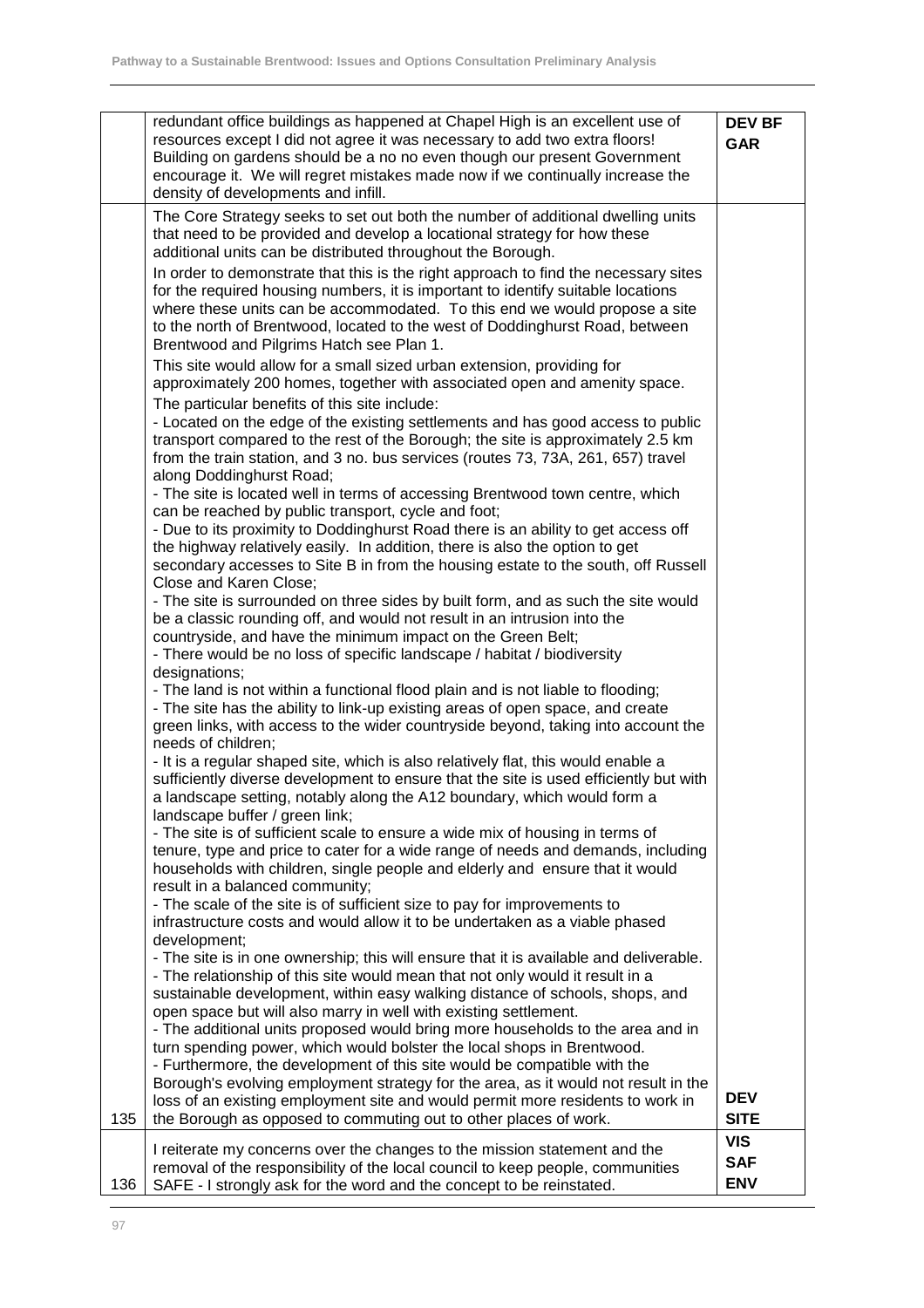|     | 2) I have concerns about effects of the pollution - poisonous gases currently<br>reported as being present at Wilsons Corner and urge that the removal of the                                                                                                                                                                                                                                                                                                                                                                                                                                                                                                                                                                                                                                                                                                                                                                                                                                                                                                                                                                                                                                                                                                                                                                                                                                                                                                                                                                                                         |                                                                   |
|-----|-----------------------------------------------------------------------------------------------------------------------------------------------------------------------------------------------------------------------------------------------------------------------------------------------------------------------------------------------------------------------------------------------------------------------------------------------------------------------------------------------------------------------------------------------------------------------------------------------------------------------------------------------------------------------------------------------------------------------------------------------------------------------------------------------------------------------------------------------------------------------------------------------------------------------------------------------------------------------------------------------------------------------------------------------------------------------------------------------------------------------------------------------------------------------------------------------------------------------------------------------------------------------------------------------------------------------------------------------------------------------------------------------------------------------------------------------------------------------------------------------------------------------------------------------------------------------|-------------------------------------------------------------------|
|     | problem should be a high priority for the council and figure large in the new<br>documentation. (I do not support the destruction of buildings to facilitate better<br>traffic movement as solution).                                                                                                                                                                                                                                                                                                                                                                                                                                                                                                                                                                                                                                                                                                                                                                                                                                                                                                                                                                                                                                                                                                                                                                                                                                                                                                                                                                 |                                                                   |
| 137 | Brentwood is a great place to live and needs to retain its individuality whilst<br>providing better and economically viable facilities. With the new High Street<br>works completed, the Council now needs to provide the shopping facilities that<br>will attract locals and visitors to the area. Brentwood Railway Station and its<br>surrounding area needs to be improved as this is a major part of the town and is<br>heavily used by commuters and visitors alike.<br>Brentwood already has many facilities whether it be leisure or cultural, and I feel<br>these need to be explored thoroughly to ensure that they are being used to their<br>maximum potential before any new developments are considered. Any new<br>developments need to embrace the character of the town and its heritage.<br>More affordable housing needs to be provided and developments need to be<br>carefully monitored to ensure that they are located in the most suitable place for<br>the occupants and their families with regards to transport links, schools, leisure<br>and health facilities etc. Green Belt land should remain untouched and villages<br>should remain villages.                                                                                                                                                                                                                                                                                                                                                                                      | LD<br><b>COMU</b><br><b>TC</b><br><b>DEV</b><br><b>AFF</b><br>GB1 |
| 138 | Reducing traffic quantity and speed through residential areas is very important<br>and there does not appear to be a strategy in place to achieve this. There are<br>many areas around the town that are within easy reach, if it were safer and more<br>pleasant to walk or cycle.                                                                                                                                                                                                                                                                                                                                                                                                                                                                                                                                                                                                                                                                                                                                                                                                                                                                                                                                                                                                                                                                                                                                                                                                                                                                                   | <b>T CY/FP</b><br><b>SAF</b>                                      |
| 140 | We strongly believe that the required number of houses imposed on Brentwood<br>in the plan should be challenged on the basis that when the figures were<br>originally agreed, we had not entered the current economic crisis and did not<br>have the focus on climate change and associated environmental issues that now<br>exists. If the current plan goes ahead, there could be difficulties, as follows:<br>- it is likely that public sector will experience significant cuts over the next few<br>years making it difficult for Brentwood to fund the level of development required<br>- the planned development will add further pressure on the existing<br>infrastructure, including roads, transport systems, town centre parking facilities,<br>drainage and sewerage systems. These are already under significant pressure<br>with overcrowding, heavy traffic and frequent jams, accidents, closures,<br>roadworks, blockages etc. Further development and increased local population<br>will only lead to an adverse impact on climate change and on the environment<br>- schools, doctors, hospitals and other local resources will all come under further<br>pressure and without further investment (which may also be subject to public<br>sector cuts) will also struggle to cope.<br>It is only because of these required number that the consultation is needed.<br>Wouldn't it save a lot of time and effort, well worth it in these days of constrained<br>budgets and with further significant cuts likely soon, to not proceed with further | <b>RSS</b><br><b>REC</b><br><b>INF</b><br><b>COMU</b>             |
|     | development until a challenge and re-assessment has been completed?<br>In the very long term (50+ yrs) it is highly likely that:<br>- Shenfield and Brentwood will merge into a conurbation.<br>- Land values will continue to rise due to London's economic influence, through<br>commuters and businesses seeking links to London.<br>So Land Use should consider the following<br>- Pursue brownfield development in Shenfield and Brentwood<br>- If Brentwood and Shenfield merge into a concrete conurbation the qualities<br>that have made Brentwood desirable are likely to decline. The access to North<br>Weald and Thorndon are unique to the area and as public space becomes more<br>and more limited are likely to become more valued over time and reflected in<br>increased house prices. Consider planning now for another park (similar size to                                                                                                                                                                                                                                                                                                                                                                                                                                                                                                                                                                                                                                                                                                     |                                                                   |
| 141 | North Weald / Thorndon) in the space between Shenfield, Pilgrims Hatch and<br>Brentwood. Allocate that space now, and establish a compensation mechanism<br>between landowners whose land lies on prime development sites bordering the<br>park and landowners whose land will become the park. Centrally control that                                                                                                                                                                                                                                                                                                                                                                                                                                                                                                                                                                                                                                                                                                                                                                                                                                                                                                                                                                                                                                                                                                                                                                                                                                                | <b>DEV BF</b><br><b>ENV OS</b><br>ED<br><b>DEV</b>                |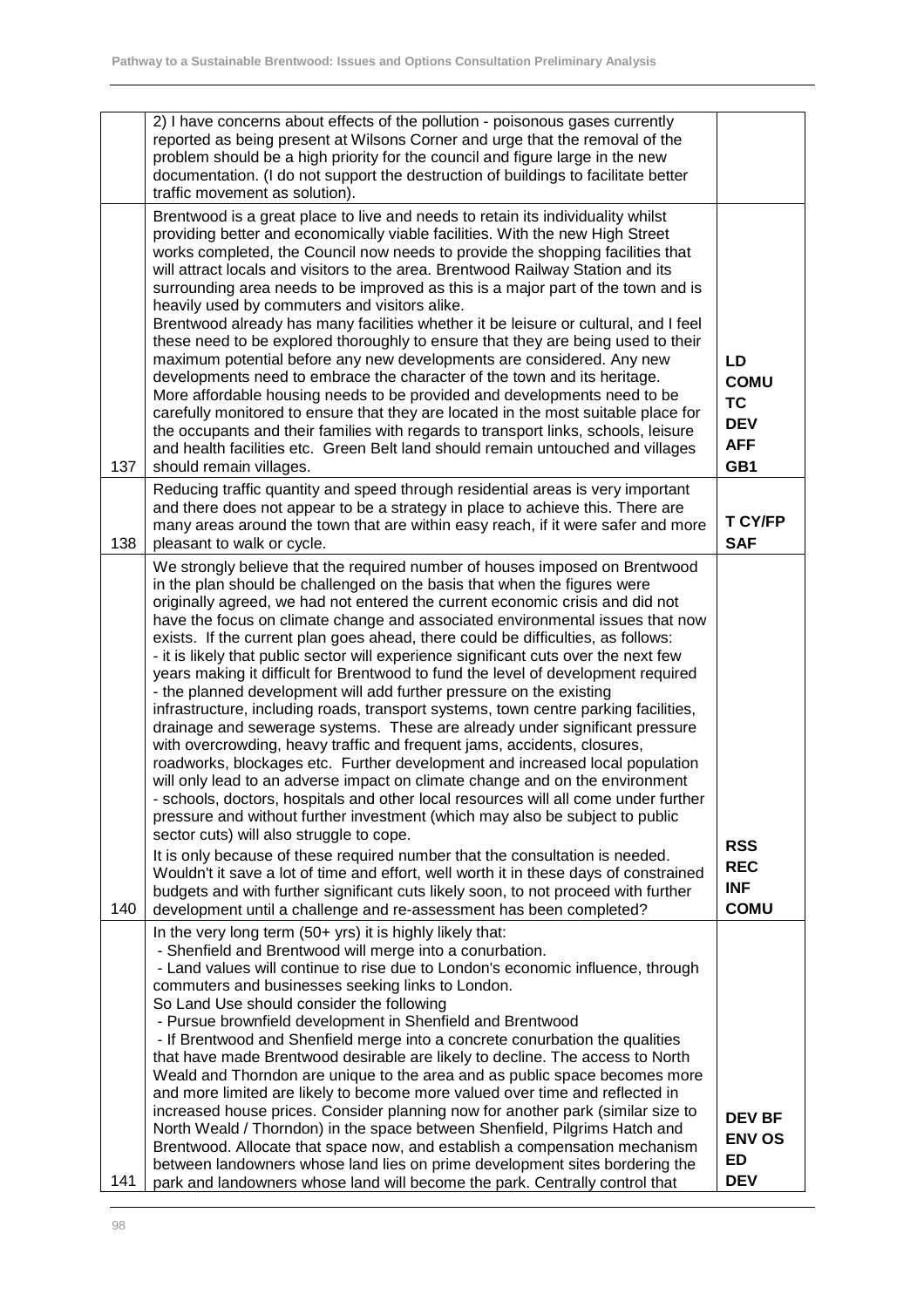|     | development and ensure a share of the profits from the sale of prime property on                                                                                        |                          |
|-----|-------------------------------------------------------------------------------------------------------------------------------------------------------------------------|--------------------------|
|     | the edge of the park development are ploughed back into a fund for the<br>management of open spaces. Undertake this compensation mechanism now,                         |                          |
|     | even though it may not occur for 10-20yrs, to avoid land speculation and                                                                                                |                          |
|     | increasing land prices until such a scheme loses its value in protecting open<br>spaces.                                                                                |                          |
|     | - Actively encourage businesses and sectors that prize a peripheral London                                                                                              |                          |
|     | location. E.g. Arts and Media (Pixie Lott, various Essex film directors), IT                                                                                            |                          |
|     | (Amstrad, BT), Financial Services, Legal Services to London law firms,<br>Architecture, etc.                                                                            |                          |
|     | - Pursue business development that aligns with London's expected growth in                                                                                              |                          |
|     | sectors and enables entrepreneurship in those industries. Only those industries<br>that can afford the high London periphery land values will be likely to survive and  |                          |
|     | prosper in Brentwood. Actively encourage these industries to prevent Brentwood                                                                                          |                          |
|     | turning into an unsustainable dormitory district of London.                                                                                                             |                          |
|     | Clearly, the Core Strategy, and other emerging Local Development Documents,<br>will need to be sufficiently flexible to accommodate, and take into account, both        |                          |
|     | the current recession, the emerging recovery (when it takes place) and, given                                                                                           |                          |
|     | the timescale of the Core Strategy, unknown future factors.                                                                                                             | <b>REC</b>               |
|     | As such, the document should not contain any policies that (with the possible<br>exception of the Green Belt) are so inflexible as to rule out any form                 | GB1                      |
| 142 | development taking place, or which stop any change of use of any existing sites.                                                                                        | <b>DEV</b>               |
| 147 | Information should be obtained from lessons learnt and being learnt from other<br>settlements in Essex and elsewhere                                                    | <b>COB</b>               |
|     | Lighting required on footpath that connects Cleves Avenue with Copperfield                                                                                              |                          |
| 151 | Gardens.<br>The planning system is required to base its policies and decisions on the needs                                                                             | <b>ENV</b>               |
|     | of sustainable development. This means, for instance, that development plans                                                                                            |                          |
|     | should minimise travel distances, provide a well-related mix of housing, jobs and                                                                                       |                          |
|     | services, and relate the benefits of the natural environment to social and<br>economic needs. New housing on the edge of towns usually emerges as the                   |                          |
|     | most sustainable option, but this sometimes conflicts with established green belt                                                                                       | <b>SU</b><br><b>DEV</b>  |
|     | policy. However, some greenbelt land will not be suitable for development. This<br>includes environmental designations, floodplains and strategic gaps to maintain      | GB1                      |
| 152 | separation of settlements.                                                                                                                                              | <b>ENV</b>               |
| 154 | No specific comments to make.                                                                                                                                           | O                        |
| 157 | The consultation document does not raise any issues of general conformity<br>against policies of the East of England plan                                               | <b>DOC</b><br><b>RSS</b> |
|     | Future iteration of the CS should consider if and how it can deliver the objectives                                                                                     |                          |
|     | of other key stakeholders. By publication, the CS will need to address the critical<br>and, at times, controversial issues and key critical issues to be addressed will |                          |
|     | need to be considered. Policies should not be created for every potential issue                                                                                         |                          |
|     | that may or may not exist. They should be used to deliver the vision and                                                                                                |                          |
|     | objectives for the Borough. Within the document, although the issues are<br>described, options for addressing these are not as strongly identified. This is an          |                          |
|     | important aspect of the plan-making process and the CS should be able to                                                                                                |                          |
|     | demonstrate why an option is being taken and that other reasonable alternatives<br>have been considered. Implementation and monitoring: need to see close               |                          |
|     | integration between objectives and policy and the monitoring and                                                                                                        | <b>DOC</b>               |
| 160 | implementation sections.                                                                                                                                                | <b>EVID B</b>            |
|     | More locally specific issues should be identified and the inter-relationship of<br>these considered. Too 'inward' looking - need to acknowledge the key external        |                          |
|     | influence and linkages on the district and any policy implications, such as                                                                                             |                          |
|     | London, Olympics, Lakeside Basin, Chelmsford and other emerging<br>developments. Need to consider where the Borough will be positioned in future                        |                          |
|     | in terms of sub-regional strategies. Some further detailed comments within                                                                                              | <b>COB</b>               |
| 162 | response letter.                                                                                                                                                        | <b>OLY</b>               |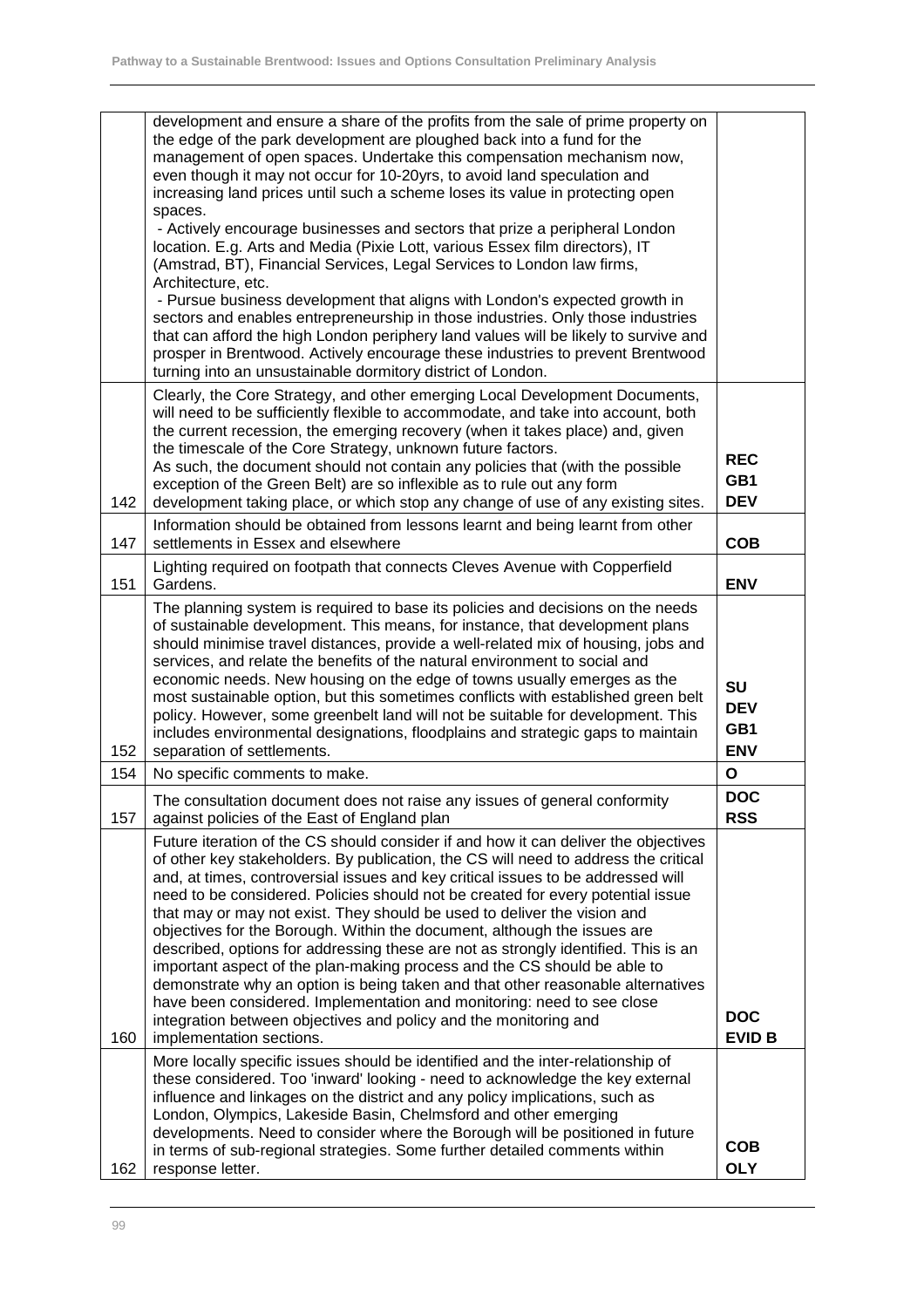| 166 | Parish is surrounded by Green Belt and a Special Landscape Area, these must<br>be protected from large scale development. Development should take place in<br>the envelope between the A12 and the railway, no development beyond this.<br>Surrounding areas need to retain distinct differentiation between Ingatestone<br>and neighbouring areas, preserving rural nature of parish. Growth in Ingatestone<br>can only be achieved by releasing Green Belt - would be detrimental to the local<br>character and rural nature. This would be unacceptable to residents. Whilst the<br>village does have a rail link other facilities are poor, such as local bus services,<br>job opportunities, and car parking. Recent evaluation of open space provision<br>shows that a local deficiency. | <b>ENV</b><br><b>ENV OS</b><br>GB1<br><b>DEV</b><br>LD<br>T PT<br>T PA |
|-----|------------------------------------------------------------------------------------------------------------------------------------------------------------------------------------------------------------------------------------------------------------------------------------------------------------------------------------------------------------------------------------------------------------------------------------------------------------------------------------------------------------------------------------------------------------------------------------------------------------------------------------------------------------------------------------------------------------------------------------------------------------------------------------------------|------------------------------------------------------------------------|
| 167 | The release of Green Belt sites in suitable locations is supported in the light of<br>possible increased housing targets. A review of the Green Belt should be<br>undertaken. The local centre at Hutton Village would be supported by the<br>provision of local housing. The site adjacent to Hutton Village and to the south of<br>Lodge Close could provide a mix of housing in an accessible location.                                                                                                                                                                                                                                                                                                                                                                                     | GB <sub>2</sub><br><b>GAR</b><br><b>SITE</b>                           |
| 168 | The release of Green Belt sites in suitable locations is supported in the light of<br>possible increased housing targets. A review of the Green Belt should be<br>undertaken. The local centre at Hutton Village would be supported by the<br>provision of local housing. The site adjacent to Hutton Village and to the south of<br>Lodge Close could provide a mix of housing in an accessible location.                                                                                                                                                                                                                                                                                                                                                                                     | <b>GAR</b><br><b>SITE</b>                                              |
| 169 | The cluster of villages to the north of the Borough, when combined provide many<br>of the functions of a higher order settlement and should be considered as such.<br>The three sites highlighted in Wyatts Green and Kelvedon Hatch can provide a<br>mix of housing in suitable locations. A review of the Green Belt should be<br>undertaken as part of the LDF.                                                                                                                                                                                                                                                                                                                                                                                                                             | <b>GAR</b><br><b>SITE</b><br>GB <sub>2</sub>                           |
| 170 | Given the importance of communication links and emerging technologies in<br>terms of economic development and social aims, it is noted that there is little<br>mention of mobile telephony in the document. Suggest a telecommunications<br>policy is included in the emerging LDF, as stated in various guidance including<br>PPG8 - suggested policy wording included.                                                                                                                                                                                                                                                                                                                                                                                                                       | <b>INF MOB</b>                                                         |
| 173 | We support the release of Green Belt sites in suitable locations in the light of<br>possible increased housing targets. A local review of the Green Belt boundary<br>should be undertaken. The site adjacent to Nags Head Lane to the west of<br>Brentwood does not support the function of the Green Belt and would be more<br>suitable as a site for housing and alternative employment uses.                                                                                                                                                                                                                                                                                                                                                                                                | <b>GAR</b><br>GB <sub>2</sub><br><b>SITE</b>                           |
| 176 | Inevitable that Green Belt release will be required, whilst it should be broadly<br>retained the Core Strategy should review sites on the edge of the urban area.<br>Release of a limited number of appropriately sized Green Belt sites will ensure<br>that affordable housing, sustainability, appropriate housing mix, housing density,<br>protection of accessible open space, local character and distinctiveness are<br>delivered.                                                                                                                                                                                                                                                                                                                                                       | GB <sub>2</sub><br><b>GAR</b><br>LD                                    |
| 179 | There should be less drinking places for the young and more for families and<br>adults. Since the nightclub was closed due to the fire, the high street has been a<br>much better place to visit and it should be restored to being the coaching inn it<br>once was. How the owners got permission to change it to such an extent is<br>beyond belief!                                                                                                                                                                                                                                                                                                                                                                                                                                         | <b>BC</b>                                                              |
| 180 | Anglian Water have three existing Wastewater treatment works in Brentwood<br>area; Doddinghurst, Ingatestone and Shenfield. Shenfield has sufficient capacity<br>to accommodate the growth proposals. Any growth to the Doddinghurst or<br>Ingatestone catchments would require a revised flow and sanitary consent. This<br>would also require investment that would not be available until post 2016 at the<br>very earliest.                                                                                                                                                                                                                                                                                                                                                                | <b>INF WAT</b>                                                         |
| 181 | It is important to provide local people with affordable housing. However, it is<br>equally important that the ambience of certain areas are kept for the benefit of<br>not only the people who live and enjoy established areas but also for the wildlife<br>and environment. I refer in particular to the Longaford Way, Shenfield area which<br>is under threat from developers. There is an established badger sett on this site,                                                                                                                                                                                                                                                                                                                                                           | <b>AFF</b><br><b>ENV NA</b>                                            |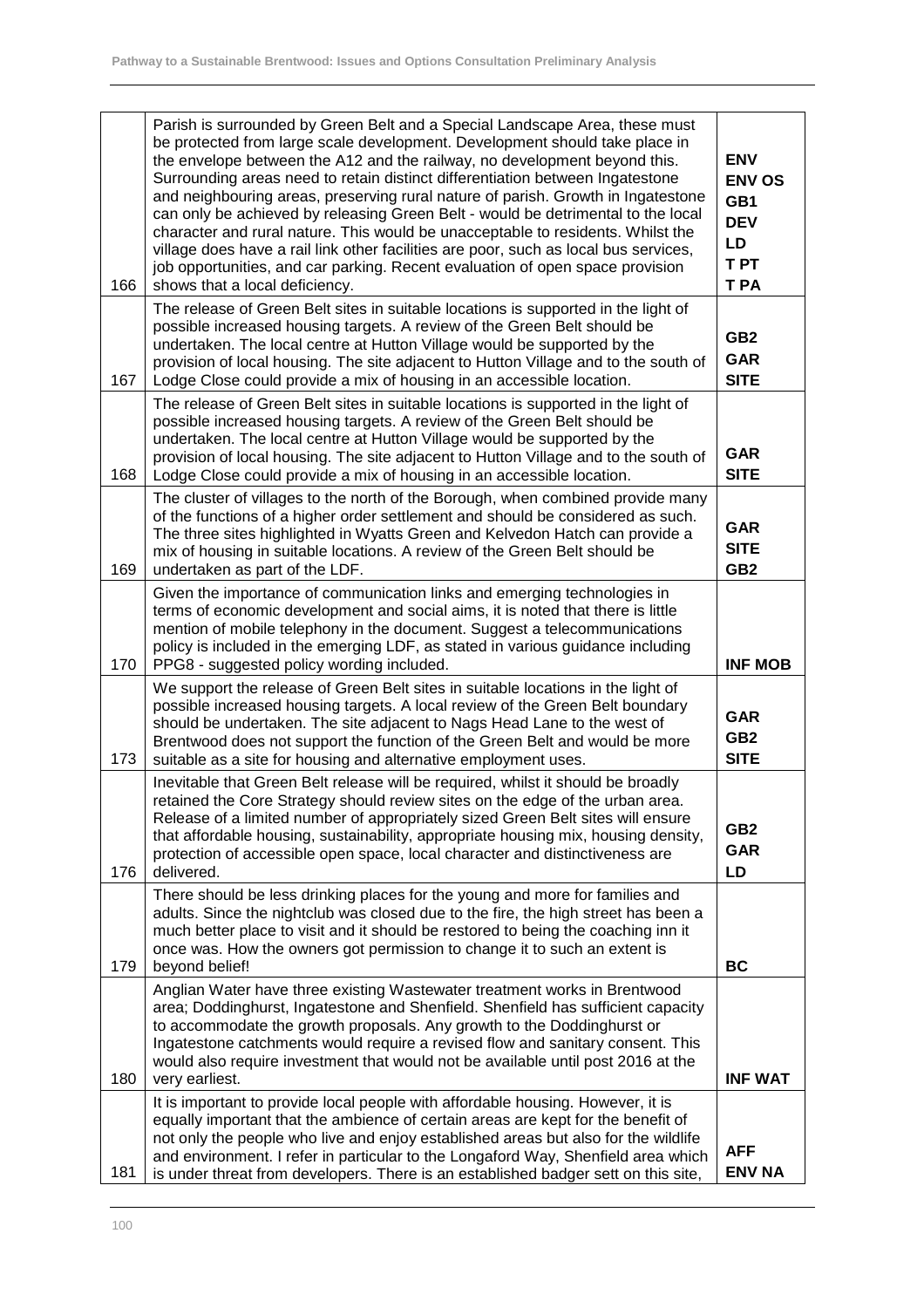|     | but still the debate goes on as to whether houses should be built on the site<br>which thousands of people have voiced their concerns. You must take into<br>consideration not only the welfare of the animals who have lived on this site for<br>years but also that of the local community whose views far outweigh that of the<br>developers.                                                                                                                                                                                                                                                                                                              |                                             |
|-----|---------------------------------------------------------------------------------------------------------------------------------------------------------------------------------------------------------------------------------------------------------------------------------------------------------------------------------------------------------------------------------------------------------------------------------------------------------------------------------------------------------------------------------------------------------------------------------------------------------------------------------------------------------------|---------------------------------------------|
| 185 | Response regarding Friern Manor farm, straddling the boundary between<br>Basildon and Brentwood, and its potential development for a green enterprise<br>zone. The development would create employment, dispose of domestic and non<br>domestic waste, produce 90MW of electricity for national grid or local use,<br>enable brownfield sites elsewhere to be freed up for housing, enable unwanted<br>industries to be placed in a low carbon environment and further release<br>brownfield sites for residential, serviced by adjacent and under utilised trunk<br>roads and could be extended to include West Horndon. Further detail in full<br>response. | <b>SITE</b><br><b>GAR</b><br><b>INF WAS</b> |
| 188 | Some questions e.g. Section 2 'reduce crime etc.' the answer is pretty obvious.<br>Why are questions such as these included? Are they control questions?                                                                                                                                                                                                                                                                                                                                                                                                                                                                                                      | DOC C                                       |
| 189 | Enforcement of by-laws, patrols of Council/police need to be improved. This will<br>prevent litter, graffiti and damage to local infrastructure e.g. Parking on grass<br>verges etc.                                                                                                                                                                                                                                                                                                                                                                                                                                                                          | <b>SAF</b>                                  |
| 190 | The vision does not appear to include obtaining value for money for residents. It<br>does not contain any promise to be responsive to residents or to communicate<br>better. Many objectives may conflict (e.g. increase business leads to increase<br>car journeys). No mention of objectives regarding noise pollution along A12<br>corridor. What has happened to the promise to reduce 'street furniture?'                                                                                                                                                                                                                                                | <b>VIS</b><br>COU                           |
| 193 | I feel the whole questionnaire seems to be that of a cash unlimited dream list.<br>The focus seems totally on low income families to the detriment of those<br>contributing a greater cash amount to the area - equality is correct - not political<br>correctness to the prejudice of those better off.                                                                                                                                                                                                                                                                                                                                                      | DOC C                                       |
| 194 | Comments provided reflect my views on sustainable development as a planner<br>and not necessarily the overarching views of Essex Police in its entirety. I am<br>however their planning advisor.                                                                                                                                                                                                                                                                                                                                                                                                                                                              | O                                           |
| 196 | Are you looking too far ahead? Many people aged 65 will be dead by 2031. So<br>what is the projected population for 2031 will we need all this development?                                                                                                                                                                                                                                                                                                                                                                                                                                                                                                   | <b>DEM</b>                                  |
| 197 | The use of West Horndon industrial estate for employment purposes could be<br>improved whilst retaining the same number of jobs. Further details in full<br>response.                                                                                                                                                                                                                                                                                                                                                                                                                                                                                         | <b>SITE</b><br><b>ED</b>                    |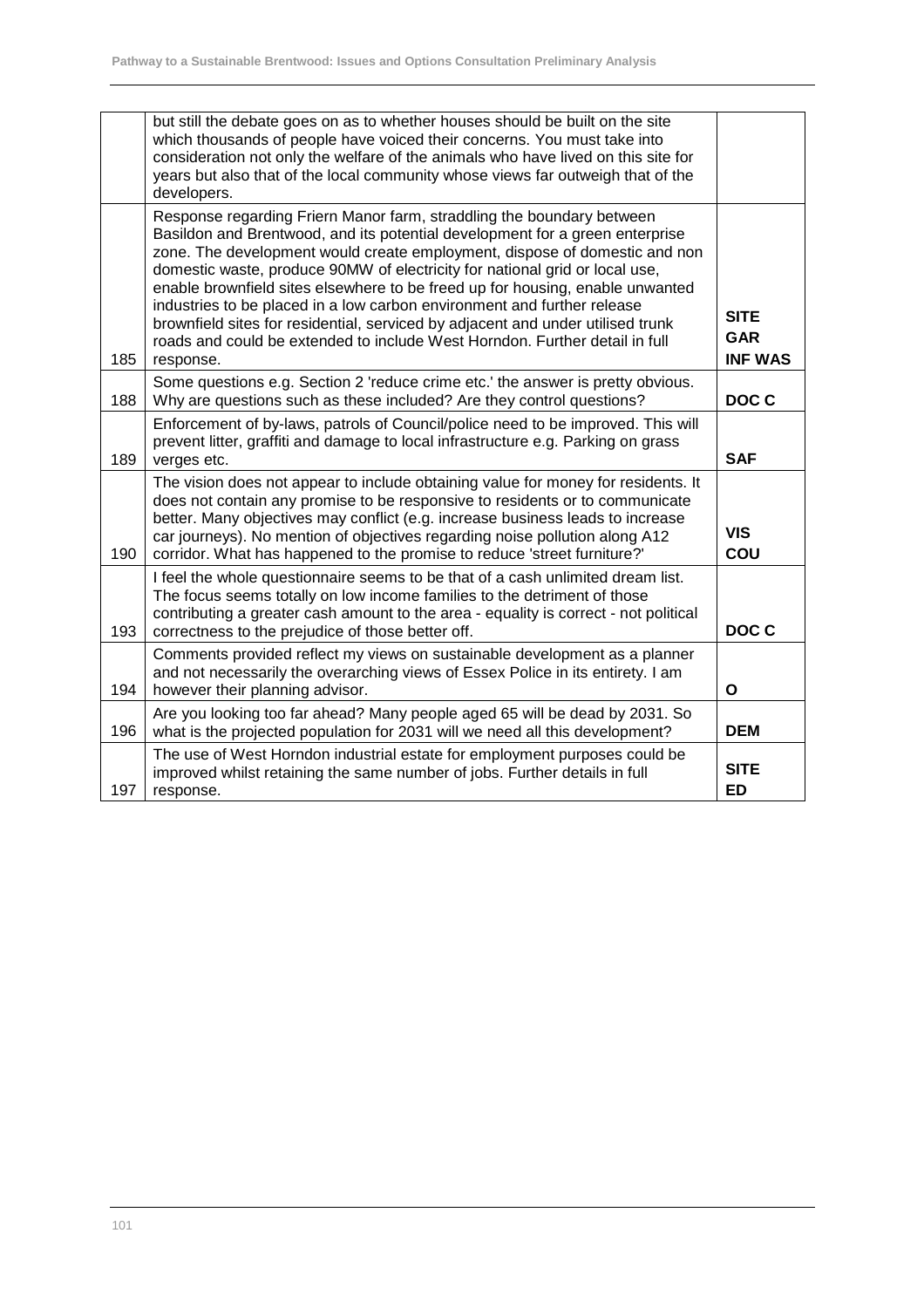| <b>General Comments Categories</b>                 | <b>Total</b>            |
|----------------------------------------------------|-------------------------|
| <b>AFF - affordable Housing</b>                    | 3                       |
| BC - bars, cafes & restaurants in                  |                         |
| town centre                                        | 2                       |
| <b>COB - centres outside Borough</b>               | 3                       |
| <b>COMU - community facilities</b>                 | 4                       |
| CHILD - Child Care                                 | 1                       |
| <b>COU - Council</b>                               | 4                       |
| <b>DEM - demographics</b>                          | $\overline{2}$          |
| <b>DEV - location of development</b>               | 17                      |
| BF - use of brownfield                             | 5                       |
| <b>DOC - document &amp; consultation</b>           |                         |
| process                                            | 14                      |
| C - comment form                                   | 8                       |
| ED - economic development                          | $\overline{2}$          |
| <b>ENV</b> - environment                           | 9                       |
| FLO - flooding                                     | $\overline{1}$          |
| NA - nature & wildlife                             | $\overline{1}$          |
| OS - parks & open space                            | 3                       |
| <b>EVID B - evidence base</b>                      | $\overline{\mathbf{2}}$ |
| GAR - garden grabbing                              | 8                       |
| GB 1 - protect Green Belt                          | 8                       |
| GB2 - Green Belt can't all be                      |                         |
| protected                                          | 4                       |
| G&T - gypsies & travellers                         | $\overline{2}$          |
| <b>GOV P - Government &amp; national</b>           |                         |
| planning system                                    | 2                       |
| <b>INF</b> infrastructure                          | 9                       |
| MOB - mobile communications                        | 1                       |
| WAS - waste                                        | 1                       |
| WAT - water                                        | 1                       |
| <b>LD - local distinctiveness</b>                  | $\overline{12}$         |
| $O$ – other                                        | $\overline{2}$          |
| OD - over development                              | 8                       |
| OLY - Olympic Games 2012                           | 1                       |
| PC - parish councils                               | 1                       |
| PG - planning gain                                 | 1                       |
| QoL - quality of life                              | 1                       |
| REC - recession                                    | $\overline{2}$          |
| RET - retail                                       | 1                       |
| RSS - RSS figures                                  | 5                       |
| SAF - crime, anti-social                           |                         |
| behaviour & community safety                       | 5                       |
| DOG - dog fouling                                  | 1                       |
| SH - settlement hierarchy                          | 2                       |
| SITE - site suggested                              | 8                       |
| SP O - spatial options                             | 4                       |
| T-transport                                        | 9                       |
| PA - parking                                       | 2                       |
| PT - public transport                              | 3                       |
| RO - roads & congestion                            | 2                       |
| CY/FP - walking & cycling                          | 1                       |
| TC - town centre                                   | 5                       |
| HS - High Street improvement                       | 2                       |
| $\overline{\text{VIS}} - \overline{\text{Vision}}$ | 2                       |
| VS - voluntary Sector                              | 1                       |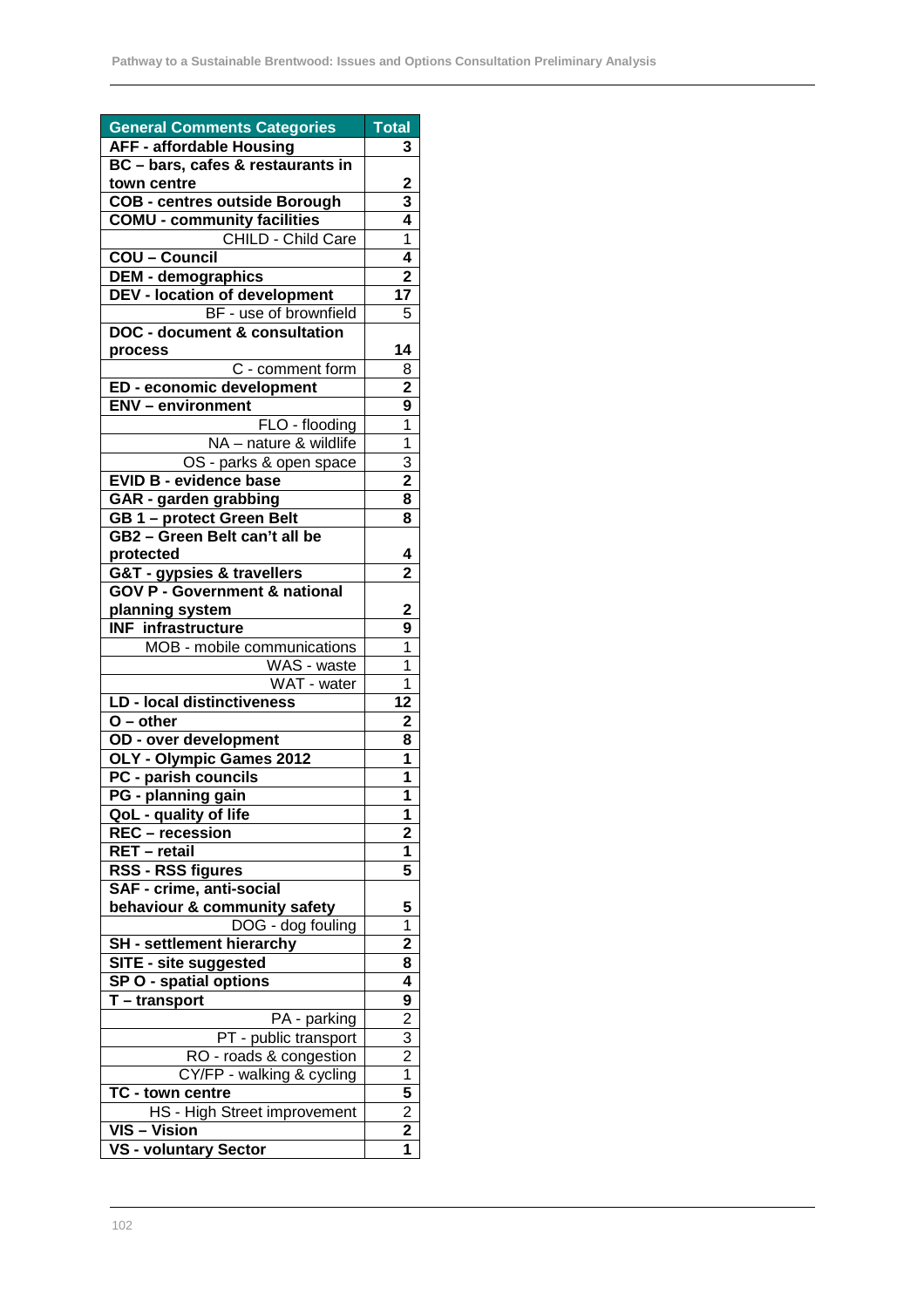## Question 10: Publicity and Availability

| <b>Ref</b> | Do you think the consultation document was given sufficient publicity? If<br>No, what else should have been done?                                                     | <b>Category</b>           |
|------------|-----------------------------------------------------------------------------------------------------------------------------------------------------------------------|---------------------------|
| 3          | Notify residents by every means possible                                                                                                                              | O                         |
| 8          | A mailshot would have helped                                                                                                                                          | <b>MAIL</b>               |
| 10         | Not certain                                                                                                                                                           | O                         |
| 12         | Councillors should have gone door to door                                                                                                                             | <b>PUB</b>                |
| 14         | Letter or leaflet                                                                                                                                                     | <b>MAIL</b>               |
| 15         | Comment form should have been sent to everyone                                                                                                                        | <b>CF</b>                 |
| 17         | Increase council tax for those that failed to reply                                                                                                                   | O                         |
| 23         | Visit local areas setting out this proposal. More detailed, easy to read and<br>understand literature.                                                                | <b>PUB</b><br><b>DET</b>  |
| 26         | Issue document to local social groups for their dispersal                                                                                                             | <b>PUB</b>                |
| 27         | The citizenship is apathetic                                                                                                                                          | O                         |
| 33         | Visual promotion in Brentwood High Street                                                                                                                             | <b>PUB</b>                |
| 36         | Local notices/adverts in shop windows etc                                                                                                                             | <b>PUB</b>                |
| 40         | I only heard when I e-mailed the citizens panel. Handout leaflets should be<br>placed in prominent places like the library and significant stores.                    | <b>PUB</b>                |
| 41         | letter drop (or email?) could have been included in vision magazine                                                                                                   | <b>MAIL</b><br><b>PUB</b> |
| 42         | Notice on front door, but if delivered as letter may have received it.                                                                                                | <b>MAIL</b>               |
| 43         | Every household should've received this questionnaire                                                                                                                 | <b>MAIL</b>               |
| 44         | Questionnaire sent to every house. Balanced view will not be obtained if<br>residents need to contact one of the above for this form particularly at time of<br>year. | <b>CF</b>                 |
| 47         | ensure every household received a copy                                                                                                                                | <b>MAIL</b>               |
| 49         | Out of 8 Brentwood residents, 6 had not received/heard of this doc.                                                                                                   | <b>MAIL</b>               |
| 55         | Whatever you did would not be enough for some!                                                                                                                        | $\mathbf{o}$              |
| 57         | A longer lead in period should have been given to make people aware of the<br>upcoming consultation process.                                                          | TΤ                        |
| 58         | It should have been sent to every household in the borough                                                                                                            | MAIL                      |
| 60         | Written to all council tax and business rate payers                                                                                                                   | <b>MAIL</b>               |
| 61         | Local radio, posters in LA buildings. Publicity is a major and questionable cost.                                                                                     | <b>PUB</b>                |
| 62         | Mail drop - one for every household                                                                                                                                   | <b>MAIL</b>               |
| 63         | Every household should've received this questionnaire                                                                                                                 | <b>MAIL</b>               |
| 64         | Local papers                                                                                                                                                          | <b>LP</b>                 |
| 69         | Should have been sent to all residents                                                                                                                                | <b>MAIL</b>               |
| 70         | Deadline to submit too short. More advertising. No leaflet drop in our area. Only<br>saw advert in the Gazette 2 days after the first deadline date.                  | TT, PUB,<br><b>MAIL</b>   |
| 71         | The pathway leaflet should have been to every home, many people did not<br>know about it.                                                                             | <b>MAIL</b>               |
| 73         | An advertisement or article in the Brentwood Gazette.                                                                                                                 | <b>LP</b>                 |
| 75         | Sent to every house                                                                                                                                                   | <b>MAIL</b>               |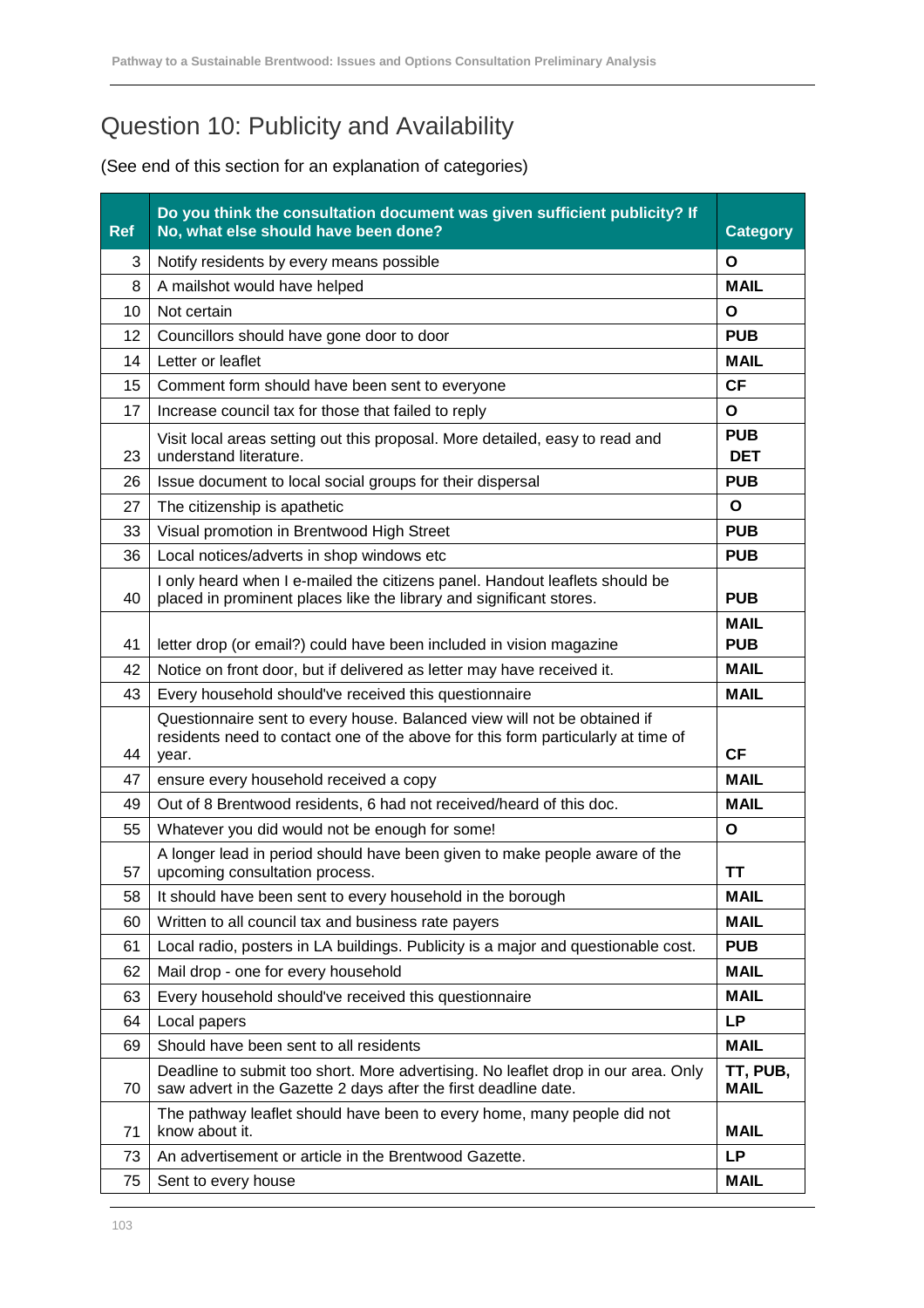| 78  | Not many people read gazette. Should have been posters at public community<br>places.                                                                                                                                                                                                                                                                                                                                                                                                                                                 | <b>PUB</b>               |
|-----|---------------------------------------------------------------------------------------------------------------------------------------------------------------------------------------------------------------------------------------------------------------------------------------------------------------------------------------------------------------------------------------------------------------------------------------------------------------------------------------------------------------------------------------|--------------------------|
| 79  | First I knew about it was when a colourful leaflet came through the door - more<br>local advertising prior to this was needed (newspaper articles and adverts) and<br>major shops.                                                                                                                                                                                                                                                                                                                                                    | <b>PUB</b><br><b>LP</b>  |
| 97  | It should have also been done via local flyers via the post.                                                                                                                                                                                                                                                                                                                                                                                                                                                                          | <b>MAIL</b>              |
| 98  | More in local paper.                                                                                                                                                                                                                                                                                                                                                                                                                                                                                                                  | <b>LP</b>                |
| 101 | Mention was made directly of Ingatestone in the document but I am not sure if<br>IFPC have discussed this in relation to the village or "consulted" residents on it.                                                                                                                                                                                                                                                                                                                                                                  | O                        |
| 104 | More promotion via local press                                                                                                                                                                                                                                                                                                                                                                                                                                                                                                        | <b>LP</b>                |
| 106 | All homeowners should be mandated to complete a more in-depth survey of<br>what they want for the area                                                                                                                                                                                                                                                                                                                                                                                                                                | O                        |
| 107 | Simplified questionnaire through the door for return in a prepaid envelope.                                                                                                                                                                                                                                                                                                                                                                                                                                                           | <b>CF</b>                |
| 112 | Because we all know that absolutely no notice will be taken of public opinion, all<br>be it that we are supposed to live in a democratic country so providing more<br>information would be a further waste of tax payers money                                                                                                                                                                                                                                                                                                        | O                        |
| 117 | We appear not to have received a leaflet through our front door. We were not<br>aware of any advertisements in the free papers (Yellow Advertiser and The<br>Enquirer) which would have helped promote awareness.                                                                                                                                                                                                                                                                                                                     | <b>MAIL</b><br><b>LP</b> |
| 121 | This would have been better received in August, September, this is not the time<br>for questionnaire filling, you may have had a better response                                                                                                                                                                                                                                                                                                                                                                                      | TΤ                       |
| 122 | This is completely the wrong time of year to do this exercise. People are too<br>busy with preparing for Christmas and the holidays. The questionnaire is very<br>time- consuming and I doubt if you will have much response. Perhaps this is<br>what the Council wants so that they can get on with their agenda. This could<br>easily have been done in the New Year.                                                                                                                                                               | ΤT                       |
| 123 | Higher profile advertising                                                                                                                                                                                                                                                                                                                                                                                                                                                                                                            | <b>PUB</b>               |
| 125 | Apparently I was sent an email notifying me, but this was not received. A letter<br>in the post may be more reliable.                                                                                                                                                                                                                                                                                                                                                                                                                 | <b>MAIL</b>              |
| 126 | I have selected NO because I cannot say YES without any knowledge of the<br>degree of response you are receiving and how this compares with other such<br>enquiries in this and other areas.<br>I found the document clear and helpful and it arrived in a manner which<br>attracted my attention BUT I would imagine that there will be many who<br>see so many words and a complex response form and will be somewhat (and in<br>some cases very) disinclined to spend the time and brain power to read,<br>understand and respond. | DET <sub>2</sub>         |
| 131 | To make sure every household receives a leaflet through their letterbox. Not<br>sure everyone did!                                                                                                                                                                                                                                                                                                                                                                                                                                    | <b>MAIL</b>              |
| 132 | More advertising in the local press                                                                                                                                                                                                                                                                                                                                                                                                                                                                                                   | <b>LP</b>                |
| 133 | The response document should have been made more easily accessible, by<br>inclusion with the strategy outline document.                                                                                                                                                                                                                                                                                                                                                                                                               | <b>CF</b>                |
|     | It underestimates the amount of leaflets and unsolicited material which drops<br>through the letter box each week - the consultation materials disappears along<br>with the other materials<br>The use of churches, school distribution facilities e.g. parents - the railways<br>stations could of elicited a better response. even pubs anywhere where people                                                                                                                                                                       |                          |
| 136 | congregate                                                                                                                                                                                                                                                                                                                                                                                                                                                                                                                            | <b>PUB</b>               |
| 138 | I don't know of anyone else who has completed it. The leaflet was quite<br>daunting!                                                                                                                                                                                                                                                                                                                                                                                                                                                  | DET <sub>2</sub>         |
| 141 | From neighbours                                                                                                                                                                                                                                                                                                                                                                                                                                                                                                                       |                          |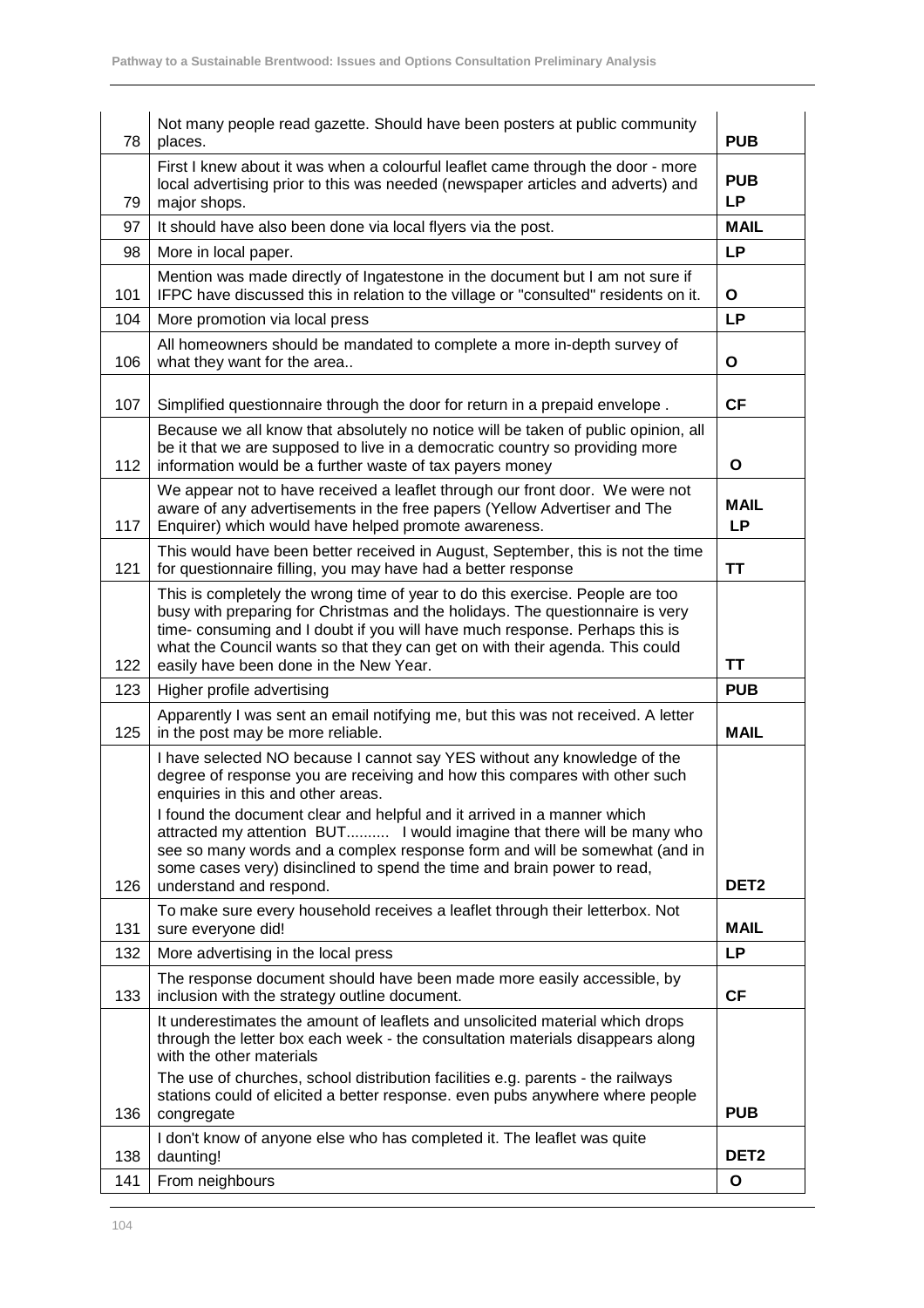| 143 | Local Radio                                                                                                                        | <b>PUB</b>  |
|-----|------------------------------------------------------------------------------------------------------------------------------------|-------------|
| 145 | Public meetings                                                                                                                    | <b>PUB</b>  |
| 155 | Would have preferred to receive a paper comment form                                                                               | <b>CF</b>   |
| 185 | Issued too late and too short a time for a reply                                                                                   | тт          |
| 188 | Mailshot                                                                                                                           | <b>MAIL</b> |
| 189 | Put up notices as is done with planning applications                                                                               | <b>PUB</b>  |
| 190 | However I understand many residents have not received any information<br>directly from the Council.                                | <b>MAIL</b> |
| 193 | A note to every household should have been sent - Council tax letters always<br>seem to go out, why couldn't notification of this? | <b>MAIL</b> |

| <b>Ref</b>     | Do you feel that the consultation document could have been made more<br>easily and directly available? If Yes, what else should have been done?      | <b>Category</b>               |
|----------------|------------------------------------------------------------------------------------------------------------------------------------------------------|-------------------------------|
| 3              | Tell residents where to obtain it                                                                                                                    | <b>PUB</b>                    |
| 5              | Should have received survey form and envelope with original letter                                                                                   | <b>CF</b>                     |
| $\overline{7}$ | Link to local website (Inside Brentwood) as well as Council website                                                                                  | <b>PUB</b>                    |
| 8              | But only saw it on the internet                                                                                                                      | <b>PUB</b>                    |
| 10             | Not certain                                                                                                                                          | O                             |
| 12             | Comment form could have accompanied leaflet. A lot of people don't have a<br>computer and cannot get to the town hall.                               | СF                            |
| 14             | Letter or leaflet to include where document available for inspection.                                                                                | $\Omega$                      |
| 16             | Delivered to every household in the Borough if you really want to get true<br>picture of all views.                                                  | <b>MAIL</b>                   |
| 21             | Forms are too long winded                                                                                                                            | DET <sub>2</sub>              |
| 23             | As above                                                                                                                                             | O                             |
| 31             | Comment form could have been delivered with leaflet. There are far too many<br>questions and alternatives to enable an accurate picture to be drawn. | <b>CF</b><br>DET <sub>2</sub> |
| 36             | Left in places where people go - big shops/small busy shops/library.                                                                                 | <b>PUB</b>                    |
| 37             | Rural houses were not all leafleted                                                                                                                  | <b>MAIL</b>                   |
| 40             | Make it more visible to residents                                                                                                                    | O                             |
| 41             | As above                                                                                                                                             | O                             |
| 42             | As above                                                                                                                                             | O                             |
| 43             | As above                                                                                                                                             | O                             |
| 44             | As above                                                                                                                                             | O                             |
| 47             | Give it greater publicity                                                                                                                            | <b>PUB</b>                    |
| 48             | If documents available at council offices - how are we to know they are there?<br>Libraries could be asked to provide a rack for such documents.     | <b>PUB</b>                    |
| 49             | Delivered to every house.                                                                                                                            | <b>MAIL</b>                   |
| 53             | Why not include the comment form with the leaflet? More people would then<br>complete it.                                                            | <b>CF</b>                     |
| 57             | Every household should have been sent the document. I certainly did not<br>receive the document through the post.                                    | <b>MAIL</b>                   |
| 58             | See above                                                                                                                                            | O                             |
| 61             | Could it have gone home with school children?                                                                                                        | <b>PUB</b>                    |
| 62             | As above                                                                                                                                             | O                             |
| 64             | Home visits/telephone survey                                                                                                                         | <b>PUB</b>                    |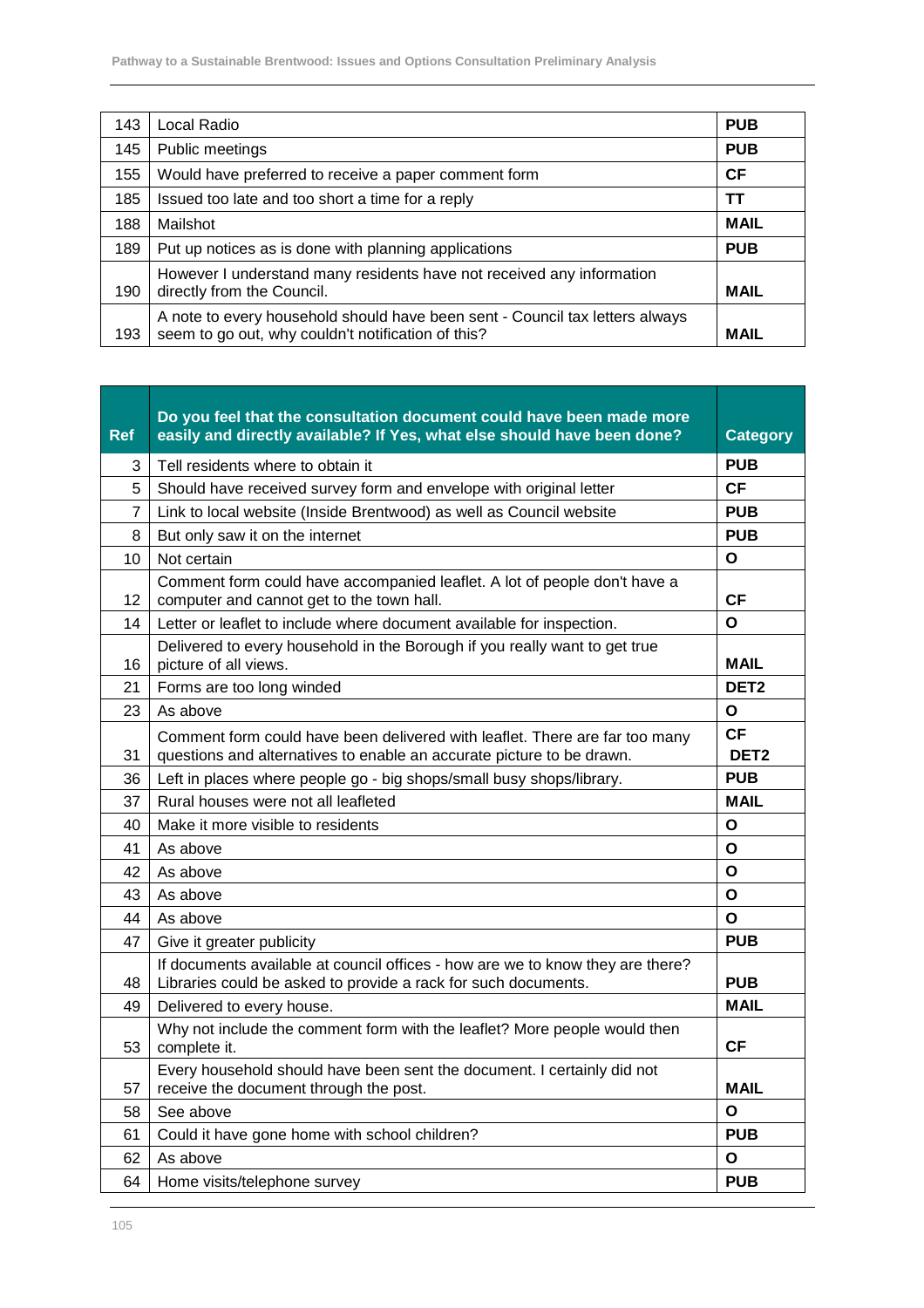| 66  | Collected consultation paper from Tipps Cross Remembrance hall 16th<br>December. May have been insufficient time for some people. Drop in events to<br>be held a week earlier.                                                            | TΤ               |
|-----|-------------------------------------------------------------------------------------------------------------------------------------------------------------------------------------------------------------------------------------------|------------------|
| 70  | Every house should have been notified.                                                                                                                                                                                                    | <b>MAIL</b>      |
| 71  | The pathway leaflet should have been to every home, many people did not<br>know about it.                                                                                                                                                 | <b>MAIL</b>      |
| 73  | Distributed by the Council or its agents in the manner of the electoral register<br>forms and voting cards.                                                                                                                               | <b>MAIL</b>      |
| 75  | made a lot shorter                                                                                                                                                                                                                        | DET <sub>2</sub> |
| 77  | Consultation doc delivered with original request for views of Brentwood<br>residents.                                                                                                                                                     | O                |
| 79  | At local post offices and at some major shops                                                                                                                                                                                             | <b>PUB</b>       |
| 104 | Direct mailing from council                                                                                                                                                                                                               | <b>MAIL</b>      |
| 113 | Make the language used in the document more user friendly . Most people are<br>fed up with the method and terminology used in this type of survey. Use plain<br>English. You have probably put a lot of people off giving their comments. | DET <sub>2</sub> |
| 175 | Link to the document on the main Council webpage or the planning page rather<br>than a small link on the right hand side of the planning page.                                                                                            | <b>PUB</b>       |
| 185 | We wrote three times to be informed when the consultation was going to start.<br>Never told. Telephone many time told would be informed - was not.                                                                                        | <b>MAIL</b>      |
|     |                                                                                                                                                                                                                                           |                  |
| 189 | As above                                                                                                                                                                                                                                  | O                |

| <b>Question 10 Categories</b> |    |
|-------------------------------|----|
| CF - comment form to everyone |    |
|                               |    |
| DET - not enough detail       |    |
| DET2 - too much detail        | 6  |
| $LP - local press$            |    |
| $MAIL - mailing to residents$ | 32 |
| $O - other$                   | 21 |
| PUB - increased publicity     | 26 |
| $TT -$ timing and timescales  |    |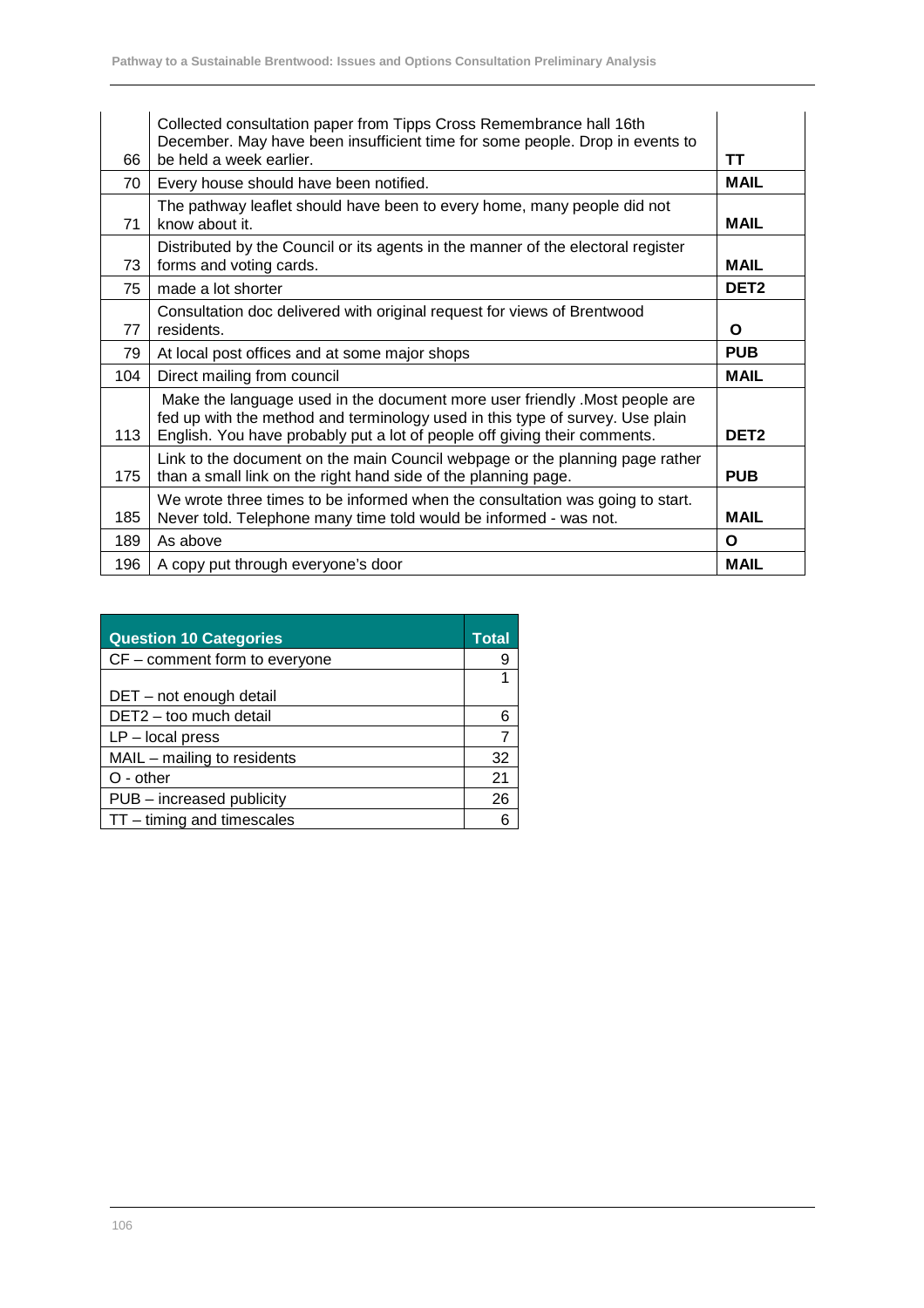## Question 11: Presentation and Content

| <b>Ref</b>     | Did you find the presentation of the document easy to read? If No, what<br>else should have been done to improve it?                                                                                                                                                                                                                                                                                                                                                       | <b>Category</b>          |
|----------------|----------------------------------------------------------------------------------------------------------------------------------------------------------------------------------------------------------------------------------------------------------------------------------------------------------------------------------------------------------------------------------------------------------------------------------------------------------------------------|--------------------------|
| 5              | Full of leading questions - causing concern over the motives                                                                                                                                                                                                                                                                                                                                                                                                               | <b>LEA</b>               |
| $\overline{7}$ | Online via above website                                                                                                                                                                                                                                                                                                                                                                                                                                                   | <b>PUB</b>               |
| 10             | Rather vague and imprecise with choices which could be complementary or<br>integrated show as alternatives. Perhaps more options could have been offered.<br>Diagrams make intent difficult to define - perhaps OS base might assist.                                                                                                                                                                                                                                      | <b>DET</b>               |
| 14             | Needs to be simplified                                                                                                                                                                                                                                                                                                                                                                                                                                                     | DET <sub>2</sub>         |
| 15             | Questions not easy to answer without qualifying certain ones. Probably<br>written to get answers you want                                                                                                                                                                                                                                                                                                                                                                  | <b>LEA</b>               |
| 21             | Too much gobbledygook and vague phrases                                                                                                                                                                                                                                                                                                                                                                                                                                    | <b>DET</b>               |
| 23             | Tell the truth - what exactly is in your mind and more importantly the<br>government's?                                                                                                                                                                                                                                                                                                                                                                                    | O                        |
| 31             | Which document?                                                                                                                                                                                                                                                                                                                                                                                                                                                            | O                        |
| 33             | Some of the questions are ambiguous and unclear or in need of clarification.<br>Some issues not addressed i.e Traffic management, speeding, renewable<br>energy, reducing light pollution                                                                                                                                                                                                                                                                                  | <b>DET</b><br>O          |
| 36             | The questions are all geared for positive response and the Council cannot<br>possibly please all of the people all of the time. Many questions are irrelevant.                                                                                                                                                                                                                                                                                                             | <b>LEA</b>               |
| 44             | Some statements are ambiguous. Terminology not always easy to<br>understand.                                                                                                                                                                                                                                                                                                                                                                                               | DET <sub>2</sub>         |
| 48             | Dreary. Leaflet - don't use coloured boxes all over the place, label the<br>pictures, cut down on the wording.                                                                                                                                                                                                                                                                                                                                                             | DET <sub>2</sub>         |
| 62             | Too much jargon - too time consuming                                                                                                                                                                                                                                                                                                                                                                                                                                       | DET <sub>2</sub>         |
| 75             | Some questions were not clear                                                                                                                                                                                                                                                                                                                                                                                                                                              | <b>DET</b>               |
| 78             | But you need to have the initial booklet with you when completing the form                                                                                                                                                                                                                                                                                                                                                                                                 | O                        |
| 80             | Some of it was unclear                                                                                                                                                                                                                                                                                                                                                                                                                                                     | <b>DET</b>               |
| 106            | No accessibility functionality as required by the law!                                                                                                                                                                                                                                                                                                                                                                                                                     | O                        |
| 123            | Less technical language                                                                                                                                                                                                                                                                                                                                                                                                                                                    | DET <sub>2</sub>         |
| 124            | Everything is too general - most of the questions are combinations so that I<br>could not express my view on a generality without seeming to agree with a<br>second more insidious opinion. e.g. "Transport corridor led growth: development<br>concentrated on transport corridors (Q1) and in the main settlements (Q2)" - why<br>"and in the main settlements" - I want it in a new settlements. It seems<br>engineered to get responses to fit decisions already taken | <b>DET</b><br><b>LEA</b> |
| 126            | Colourful and well broken into sections.                                                                                                                                                                                                                                                                                                                                                                                                                                   | O                        |
| 136            | Easy is not the right word - understandable, if you're used to acronyms and<br>tecky language.                                                                                                                                                                                                                                                                                                                                                                             | O                        |
| 138            | It seemed a lot for people to work through, and I was reluctant to spend too<br>much time on something that I was not convinced would have any real effect.                                                                                                                                                                                                                                                                                                                | DET <sub>2</sub>         |
| 143            | Spelling error page 4 (principal not principle) shopping centre in the Borough.                                                                                                                                                                                                                                                                                                                                                                                            | O                        |
| 149            | Too much information on first page. Should have bolder and punchier title.                                                                                                                                                                                                                                                                                                                                                                                                 | DET <sub>2</sub>         |
| 185            | Rather repetitious and questions very leading. More a public relations<br>exercise than a planning policy document for considered professional input.                                                                                                                                                                                                                                                                                                                      | <b>DET</b><br><b>LEA</b> |
| 190            | The summary was insufficient but even the full document didn't contain all<br>information required to respond comprehensively.                                                                                                                                                                                                                                                                                                                                             | <b>DET</b>               |
| 196            | Needs more everyday use of English.                                                                                                                                                                                                                                                                                                                                                                                                                                        | DET <sub>2</sub>         |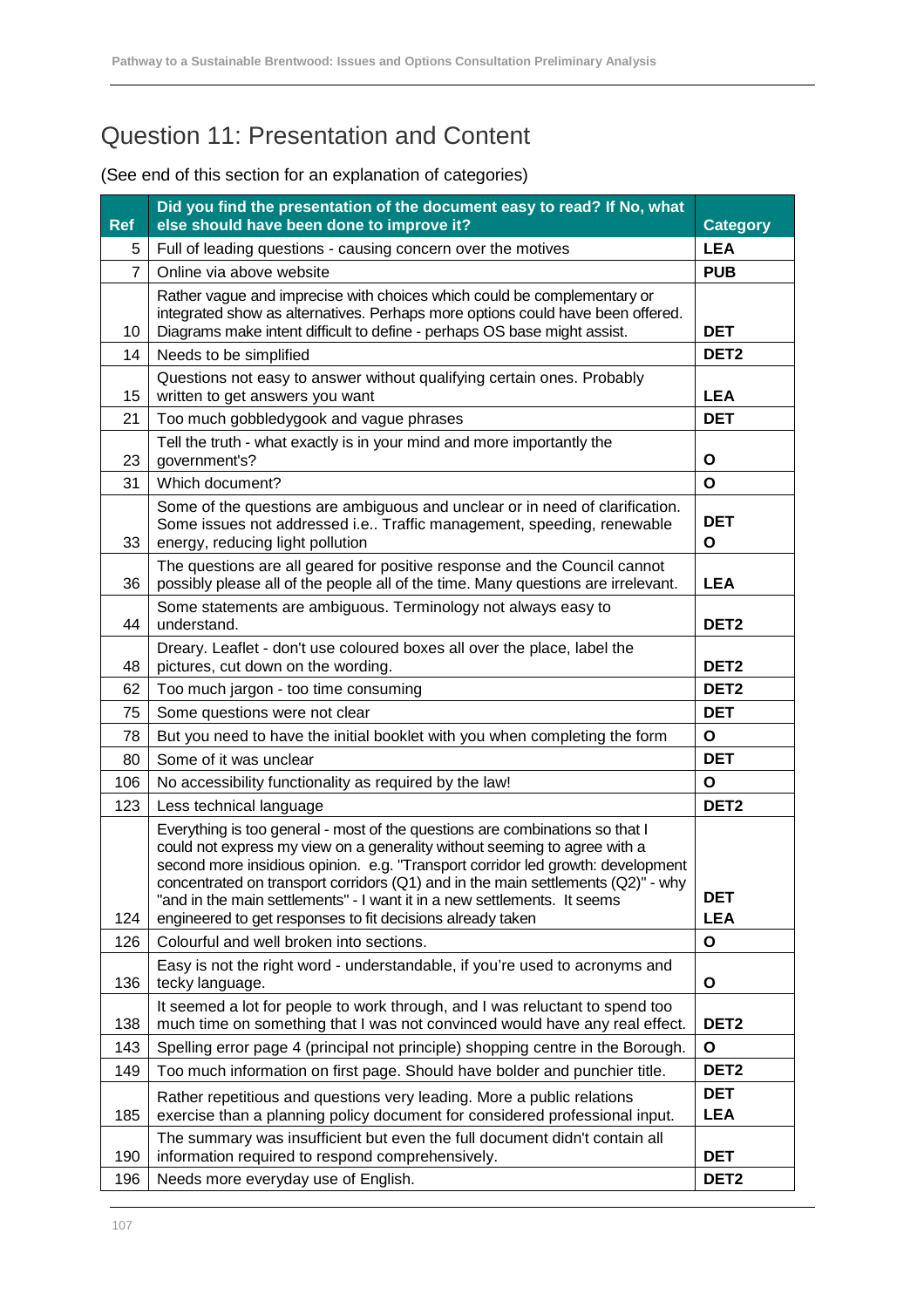| <b>Ref</b> | Did you find that the consultation document was clear and easy to<br>read? If No, what else should have been done to make it clearer?                                                                                              | <b>Category</b>  |
|------------|------------------------------------------------------------------------------------------------------------------------------------------------------------------------------------------------------------------------------------|------------------|
| 10         | Except diagrams - OS based maps preferable                                                                                                                                                                                         | O                |
| 23         | See previous answers                                                                                                                                                                                                               | O                |
| 31         | Which document?                                                                                                                                                                                                                    | O                |
| 33         | See previous comment                                                                                                                                                                                                               | Ο                |
| 39         | The headings 'Strongly Agree' etc should have been carried over on every<br>page. I could see 4 spatial options, not 5.                                                                                                            | Ο                |
| 44         | As above                                                                                                                                                                                                                           | $\mathbf{o}$     |
| 48         | See previous answer                                                                                                                                                                                                                | O                |
| 61         | Except for 'spatial options' as government speak                                                                                                                                                                                   | O                |
| 62         | Too much jargon                                                                                                                                                                                                                    | DET <sub>2</sub> |
| 65         | A glossary of terms and acronyms would be useful for the lay reader.                                                                                                                                                               | <b>GLO</b>       |
| 79         | But a lot of the questions are very obvious such as public transport should be<br>improved - of course it should, nobody is going to say no - it look like padding!                                                                | <b>LEA</b>       |
| 103        | Pictures were good - detail was a bit jargony and the amount of detail high. At<br>this stage of the consultation the Bigger Picture would have been sufficient<br>and more easy to read and therefore comment on.                 | DET <sub>2</sub> |
| 106        | Inclusion of alternate text for visually impaired                                                                                                                                                                                  | Ο                |
| 108        | The use of plain English would have been helpful and would encourage<br>people to read/complete it.                                                                                                                                | DET <sub>2</sub> |
| 112        | It would do justice to MI5 even they could not have wrapped up the amount of<br>stealth more cunningly. Why not come out with in big bold letters we are<br>going to build more houses on green belt land whether you like or not. | <b>LEA</b>       |
| 113        | Was this document and on line survey read by anyone other that its authors?<br>Use plain English please.                                                                                                                           | DET <sub>2</sub> |
| 117        | It was quite repetitive and wordy in some areas. The Strategy Leaflet,<br>however, was very good.                                                                                                                                  | DET <sub>2</sub> |
| 121        | Bit confusing in places and waffling, having to read things twice to make<br>sense of them.                                                                                                                                        | DET <sub>2</sub> |
| 123        | Too technical                                                                                                                                                                                                                      | DET <sub>2</sub> |
| 124        | Stop asking dual questions to force people to make a choice that fits in with<br>your policies.                                                                                                                                    | <b>LEA</b>       |
| 136        | Plain simple English understandable by the average person in the street.                                                                                                                                                           | DET <sub>2</sub> |
| 137        | Some of the questions could be mis-interpreted.                                                                                                                                                                                    | DET <sub>2</sub> |

| <b>Question 11 Categories</b>  |    |
|--------------------------------|----|
| DET - not enough detail        | 8  |
| DET2 - too much detail         | 17 |
| GLO - glossary of terms        |    |
| <b>LEA</b> - leading questions | 8  |
| O - other                      | 17 |
| <b>PUB - publicity</b>         |    |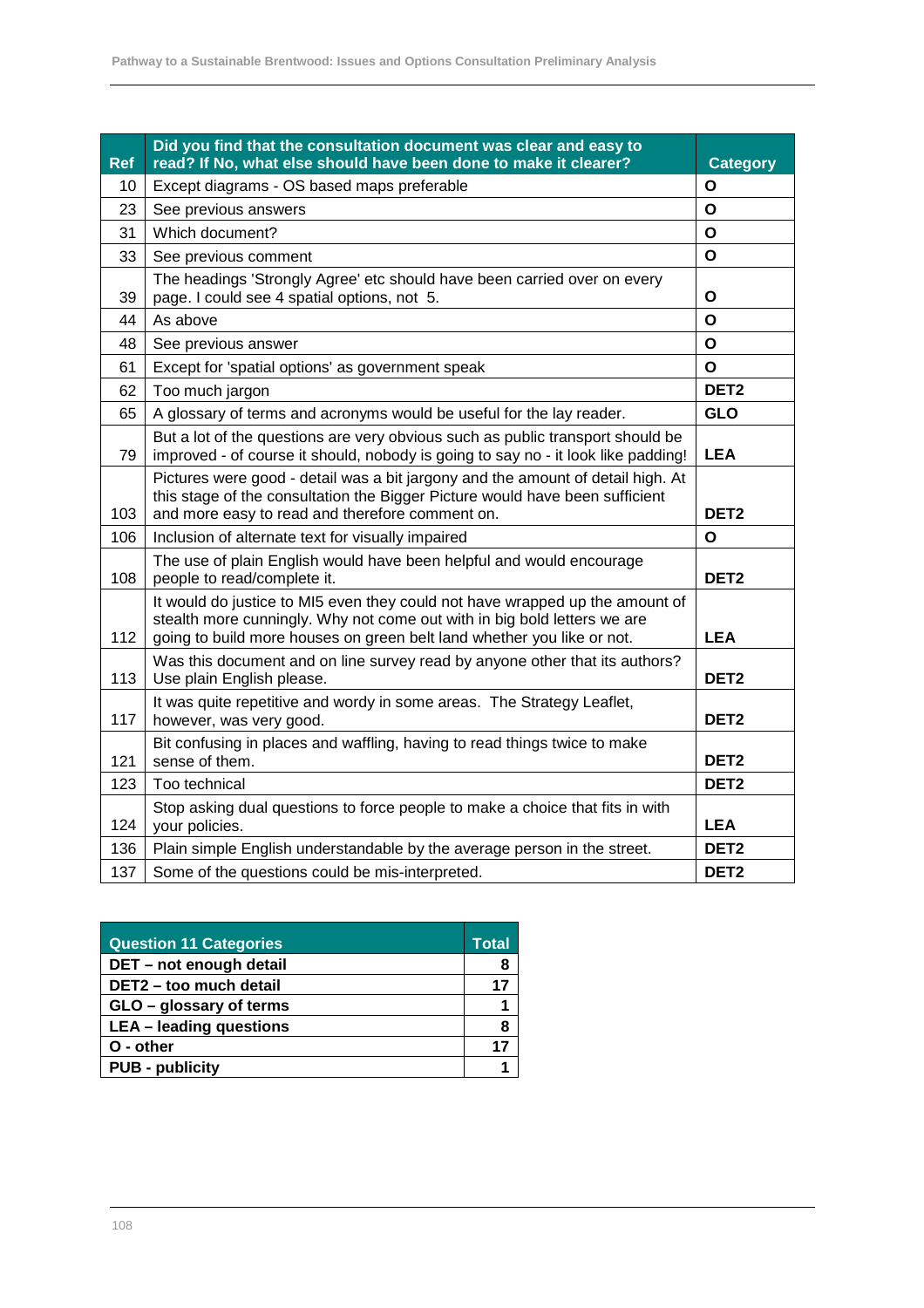## Question 12: Further Comments

## (See end of this section for an explanation of categories)

| <b>Ref</b> | If you have any further comments regarding the consultation process,<br>please write them here                                                                                                                                                                                                                                                                                                                                                                                                                                 | <b>Category</b>                |
|------------|--------------------------------------------------------------------------------------------------------------------------------------------------------------------------------------------------------------------------------------------------------------------------------------------------------------------------------------------------------------------------------------------------------------------------------------------------------------------------------------------------------------------------------|--------------------------------|
| 15         | Took two hours to fill in comment form.                                                                                                                                                                                                                                                                                                                                                                                                                                                                                        | DET <sub>2</sub>               |
| 20         | Please send me a copy of the summary of the results for this survey.                                                                                                                                                                                                                                                                                                                                                                                                                                                           | O                              |
| 23         | I really don't think what residents want will, in the final analysis, be taken into<br>account. The government has already made up its mind.                                                                                                                                                                                                                                                                                                                                                                                   | <b>LEA</b>                     |
| 25         | Financial crises come and go - people are generally unlikely to be persuaded<br>not to use cars. Gardens have become car parks. Who knows what future<br>technology will mean for jobs. I don't envy difficult choices to be made.                                                                                                                                                                                                                                                                                             | CA <sub>2</sub><br>O           |
| 27         | One or two committee members felt it very difficult to digest.                                                                                                                                                                                                                                                                                                                                                                                                                                                                 | DET <sub>2</sub>               |
| 28         | Although this opportunity to comment is welcome, we suspect the planners<br>already have firm ideas on ways forward. Clearing drains in areas that<br>constantly flood could better protect the infrastructure and repairing pot holed<br>roads. We hope Brentwood's shopping area is not to be turned into another<br>Chelmsford. We wish not to see our local area turned into an ethnical<br>hotchpotch of racial tensions, something that may be unintentionally or<br>otherwise lurking within the consultation document. | <b>FLO</b><br><b>TC</b>        |
| 35         | A lot of public money spent trying to engage people who have no interest in<br>the subject!                                                                                                                                                                                                                                                                                                                                                                                                                                    | O                              |
| 37         | As noted in some of the questions, it is difficult to comment if detail is not<br>given. It was impossible to copy an online response which is unsatisfactory<br>for organisations like CPREssex where distribution is necessary.                                                                                                                                                                                                                                                                                              | <b>DET</b><br>IT               |
| 41         | As travellers/gypsies are seeking to become permanent residents, should<br>not this issue have been included in the 'core strategy' and not just in the<br>proposed separate consultation?                                                                                                                                                                                                                                                                                                                                     | <b>GT</b>                      |
| 42         | Think this was the wrong time in the calendar with xmas. Many people<br>otherwise pre-occupied.                                                                                                                                                                                                                                                                                                                                                                                                                                | <b>TT</b>                      |
| 48         | Too complicated and not detailed enough. Some items double barrelled and<br>some vague.                                                                                                                                                                                                                                                                                                                                                                                                                                        | <b>DET</b>                     |
| 51         | Tried to complete it online but after about 40 mins I was 'timed out' - if there<br>are limits you should let people know.                                                                                                                                                                                                                                                                                                                                                                                                     | $\mathsf{I}\mathsf{T}$         |
| 55         | Care should be given to ensure existing bungalows are not turned into houses.                                                                                                                                                                                                                                                                                                                                                                                                                                                  | O                              |
| 59         | Some questions seemed loaded. A lot of questions seem to have too many<br>different implications wrapped up within them.                                                                                                                                                                                                                                                                                                                                                                                                       | LEA                            |
| 64         | Survey may have been too daunting/complicated for some. Perhaps requires<br>just 3-4 generic questions from each category. Some questions are repeated.                                                                                                                                                                                                                                                                                                                                                                        | DET <sub>2</sub>               |
| 71         | Too many similar questions.                                                                                                                                                                                                                                                                                                                                                                                                                                                                                                    | DET <sub>2</sub>               |
| 73         | More time should have been given for residents' feedback. This is a very<br>important matter. Decisions should not be rushed into.                                                                                                                                                                                                                                                                                                                                                                                             | ΤT                             |
| 98         | I had trouble finding the consultation on the website. I found it very long<br>winded and complicated and time consuming to fill in. I would have preferred<br>to choose between options 1 - 5 presented at the end of the leaflet.                                                                                                                                                                                                                                                                                            | <b>PUB</b><br>DET <sub>2</sub> |
| 102        | I cannot think of anything else that you can do to get our views. I wonder<br>what proportion of residents will respond.                                                                                                                                                                                                                                                                                                                                                                                                       | O                              |
| 116        | Said what needs to be said now will wait for results.                                                                                                                                                                                                                                                                                                                                                                                                                                                                          | O                              |
| 121        | Send it out at a sensible time                                                                                                                                                                                                                                                                                                                                                                                                                                                                                                 | ΤT                             |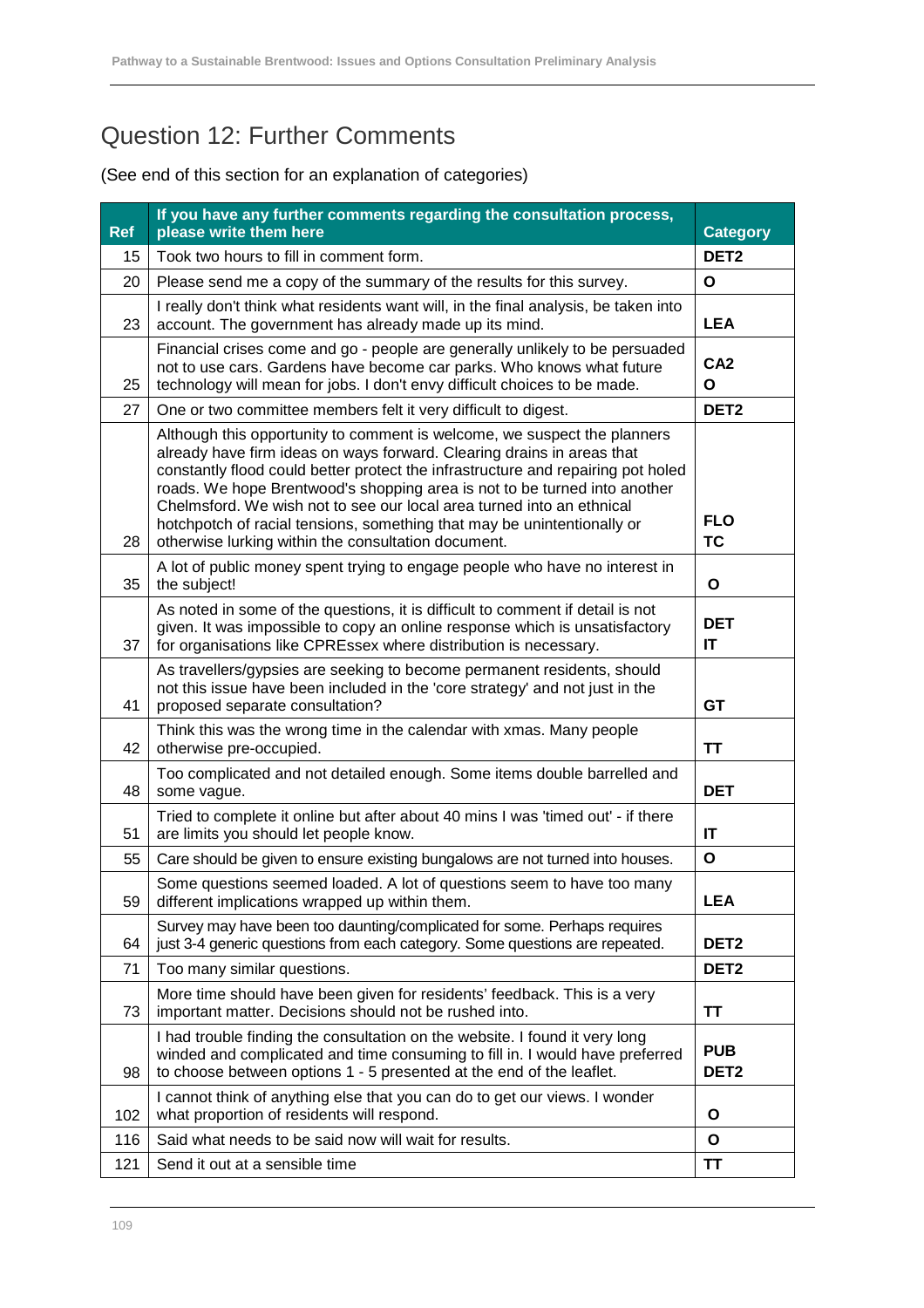| 122 | Not very good publicity for the drop-in meetings and again wrong time for<br>people to attend.                                                                                                                                                                                                                                                                                                                                                                                                                                                           | <b>PUB</b><br><b>TT</b>        |
|-----|----------------------------------------------------------------------------------------------------------------------------------------------------------------------------------------------------------------------------------------------------------------------------------------------------------------------------------------------------------------------------------------------------------------------------------------------------------------------------------------------------------------------------------------------------------|--------------------------------|
| 124 | I was really disappointed as I thought we were being given a chance to direct<br>policy. All we have is the choice to disagree with the obviously unworkable<br>and to accept choices you have already planned - there was nowhere to<br>enter original thought - ALL PAGES IN THE QUESTIONAIRES SHOULD<br>INCLUDE 'NON OF THE ABOVE' which would indicate that you have to<br>come up with a new and acceptable alternative.                                                                                                                            | <b>LEA</b>                     |
| 125 | Our covering letter includes some further points.                                                                                                                                                                                                                                                                                                                                                                                                                                                                                                        | O                              |
| 126 | I have the feeling that many residents will be overwhelmed with the amount<br>of paper and the number of questions and that the responses will be from a<br>somewhat (maybe significantly) skewed section of the residents.<br>There is a general issue in attracting attention to complex consultations and -<br>whilst I appreciate the efforts made to make the literature clear and well<br>broken down, I do wonder if there isn't a less massive way of determining the<br>feelings of the residents AND getting a better cross section to respond | DET <sub>2</sub>               |
| 128 | I hope I shall be able to email this to you, rather than print and post it                                                                                                                                                                                                                                                                                                                                                                                                                                                                               | O                              |
| 129 | I have already completed the above form some time ago but forgot to<br>mention a few things. I live on a very nice estate just out of Brentwood. My<br>number for reference is AF10840E. The problems we have is speeding traffic<br>making it very dangerous. We need traffic calming methods of some sort.<br>Also we have boarded up shop's that lower the look of what is otherwise a<br>very pretty estate.                                                                                                                                         | O                              |
| 133 | Late notice of the consultation meetings made attendance impossible.                                                                                                                                                                                                                                                                                                                                                                                                                                                                                     | <b>TT</b>                      |
| 136 | I am happy to discuss further points made in this document.                                                                                                                                                                                                                                                                                                                                                                                                                                                                                              | O                              |
| 137 | The form is too long and I feel many people would have 'given up' half way<br>through. I am not sure that enough has been done to emphasise the<br>importance of taking part in this consultation bearing in mind that it relates to<br>the future development of Brentwood.                                                                                                                                                                                                                                                                             | DET <sub>2</sub>               |
| 138 | I would appreciate the opportunity to discuss these matters further as the<br>consultation progresses.                                                                                                                                                                                                                                                                                                                                                                                                                                                   | O                              |
| 140 | None.                                                                                                                                                                                                                                                                                                                                                                                                                                                                                                                                                    | O                              |
| 145 | Unable to complete online document.                                                                                                                                                                                                                                                                                                                                                                                                                                                                                                                      | IT                             |
| 174 | Consultation comments/statements are too prescriptive and leading,<br>precluding genuine consultation. More general questions should have been<br>posed and simplistic statements avoided. Consultation document should be<br>available in word format to allow electronic submission of consultation forms,<br>not just in PDF format.                                                                                                                                                                                                                  | <b>LEA</b><br><b>IT</b>        |
| 185 | The questions are very leading almost to the extent of being meaningless<br>from a planning policy point of view                                                                                                                                                                                                                                                                                                                                                                                                                                         | <b>LEA</b>                     |
| 190 | I feel that a public meeting in each major locality would have helped to fill in<br>gaps and to give a better grasp of the objectives                                                                                                                                                                                                                                                                                                                                                                                                                    | <b>PUB</b>                     |
| 193 | Some questions grouped together and too much information to be<br>commented on. Hence gave impression that decisions were being clouded<br>and pushed through to support decisions already made, hence that this<br>questionnaire may not actually be taken into account.                                                                                                                                                                                                                                                                                | DET <sub>2</sub><br><b>LEA</b> |
| 194 | All questions are very generic and the answers to which a 'reasonable man'<br>would agree in almost all instances. The questions seem to mirror the<br>established objectives of strategic planning policy (national and regional) and<br>therefore this indicates that this exercise aims only to satisfy the need for<br>community consultation rather than to inform the plan making process on a<br>local level.                                                                                                                                     | <b>LEA</b>                     |